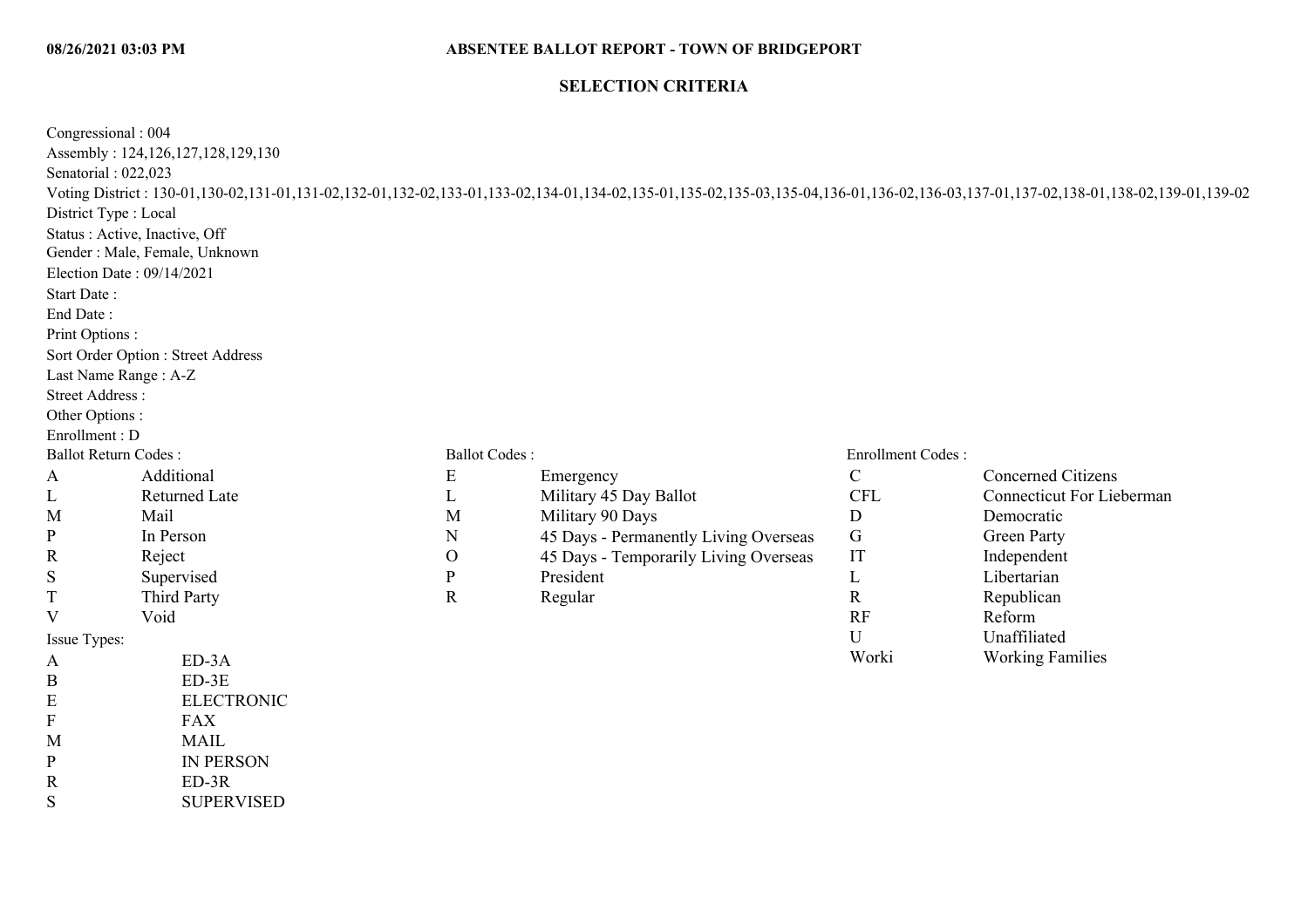|                                                               | <b>DISTRICT: 131-01</b>     |                   |                                   |             |               |                                                        |                     |  |  |  |
|---------------------------------------------------------------|-----------------------------|-------------------|-----------------------------------|-------------|---------------|--------------------------------------------------------|---------------------|--|--|--|
| <b>NAME/ADDRESS</b>                                           | <b>ISSUE</b><br><b>TYPE</b> | <b>ISSUE DATE</b> | <b>RETURN</b><br><b>DATE/TIME</b> | <b>TYPE</b> | <b>RETURN</b> | <b>BALLOT</b><br><b>MAILING ADDRESS</b>                | DIST/<br><b>PCT</b> |  |  |  |
| <b>COLEMAN STREET</b>                                         |                             |                   |                                   |             |               |                                                        |                     |  |  |  |
| Davis Rosalind M<br>57 Coleman Street                         | M                           | 08/24/2021        |                                   | $\mathbf R$ |               | 57 Coleman Street<br>Bridgeport CT 06604-3410          | 131-01              |  |  |  |
| <b>COLEMAN STREET Total Voters: 1</b><br><b>HARRAL AVENUE</b> |                             |                   |                                   |             |               |                                                        |                     |  |  |  |
| Crespo Shanida J<br>508 Harral Avenue B1 DD                   | M                           | 08/24/2021        |                                   | $\mathbf R$ |               | 508 Harral Avenue B1 DD<br>Bridgeport CT 06604-3145    | 131-01              |  |  |  |
| King Alice Faye<br>508 Harral Avenue BLD1#112                 | M                           | 08/24/2021        |                                   | $\mathbf R$ |               | 508 Harral Avenue BLD1#112<br>Bridgeport CT 06604-3145 | 131-01              |  |  |  |
| <b>HARRAL AVENUE Total Voters: 2</b><br><b>MAIN STREET</b>    |                             |                   |                                   |             |               |                                                        |                     |  |  |  |
| Maxwell Carlton A<br>1241 Main Street                         | M                           | 08/24/2021        |                                   | $\mathbf R$ |               | 1241 Main Street<br>Bridgeport CT 06604-4030           | 131-01              |  |  |  |
| Otero Isabel<br>1241 Main Street 321                          | M                           | 08/24/2021        |                                   | $\mathbf R$ |               | 1241 Main Street 321<br>Bridgeport CT 06604-4030       | 131-01              |  |  |  |
| Gomez Anastasio<br>1241 Main Street 322                       | M                           | 08/24/2021        |                                   | $\mathbf R$ |               | 1241 Main Street 322<br>Bridgeport CT 06604-4030       | 131-01              |  |  |  |
| Dawkins Susan<br>1241 Main Street 332                         | M                           | 08/24/2021        |                                   | $\mathbf R$ |               | 1241 Main Street 332<br>Bridgeport CT 06604-4030       | 131-01              |  |  |  |
| Cimitile Donna A<br>1241 Main Street 420                      | M                           | 08/24/2021        |                                   | $\mathbf R$ |               | 1241 Main Street 420<br>Bridgeport CT 06604-4030       | 131-01              |  |  |  |
| Powell Hera H<br>1241 Main Street 426                         | M                           | 08/24/2021        |                                   | $\mathbf R$ |               | 1241 Main Street 426<br>Bridgeport CT 06604-4030       | 131-01              |  |  |  |
| Cotto Roberto<br>1241 Main Street 519                         | M                           | 08/24/2021        |                                   | $\mathbf R$ |               | 1241 Main Street 519<br>Bridgeport CT 06604-4030       | 131-01              |  |  |  |
| Demico Donna<br>1241 Main Street 527                          | M                           | 08/24/2021        |                                   | $\mathbf R$ |               | 1241 Main Street 527<br>Bridgeport CT 06604-4030       | 131-01              |  |  |  |
| Perez Julio M<br>1241 Main Street 816                         | M                           | 08/24/2021        |                                   | $\mathbf R$ |               | 1241 Main Street 816<br>Bridgeport CT 06604-4030       | 131-01              |  |  |  |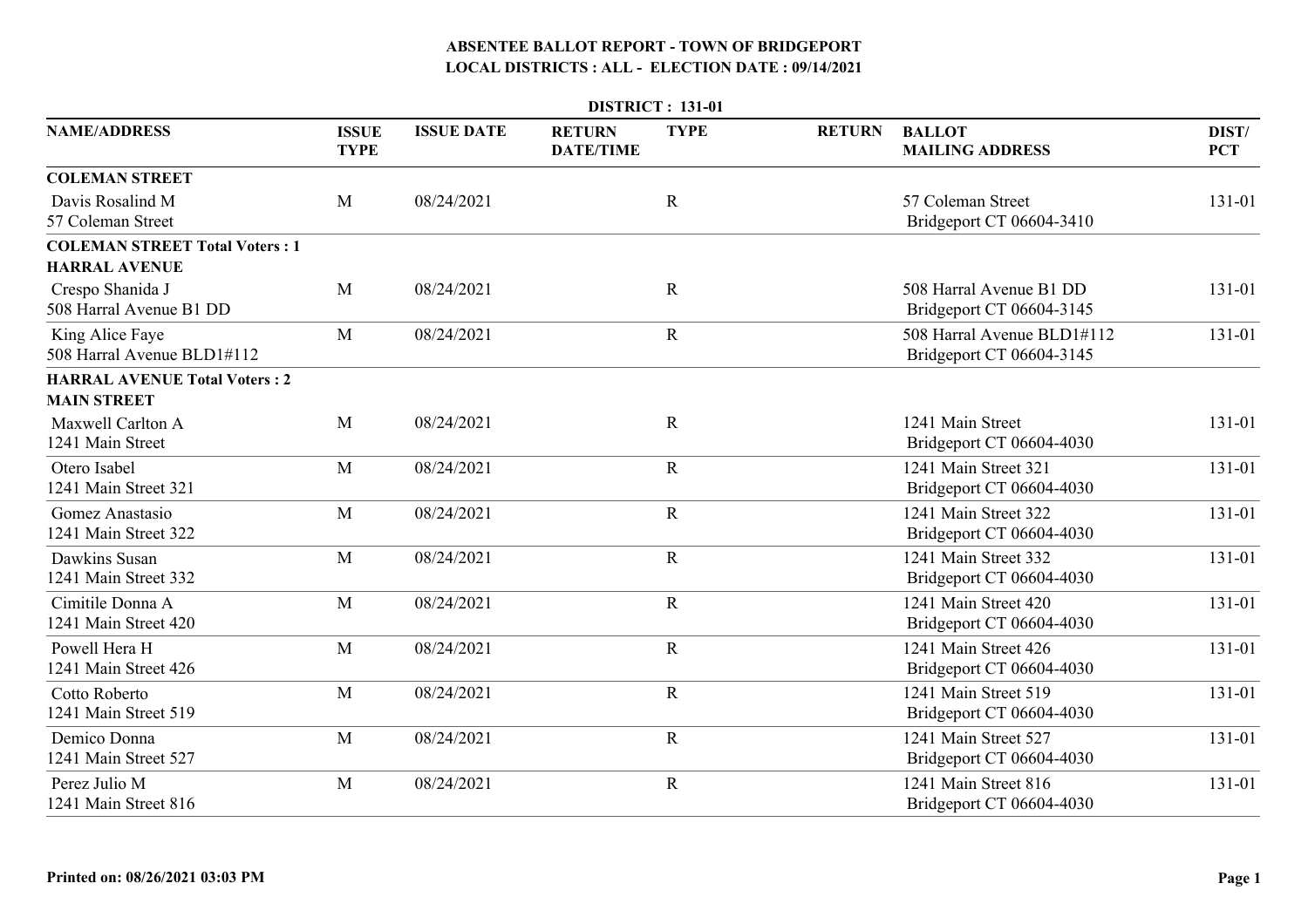|                                                       | <b>DISTRICT: 131-01</b>     |                   |                                   |             |               |                                                      |                     |  |  |  |  |
|-------------------------------------------------------|-----------------------------|-------------------|-----------------------------------|-------------|---------------|------------------------------------------------------|---------------------|--|--|--|--|
| <b>NAME/ADDRESS</b>                                   | <b>ISSUE</b><br><b>TYPE</b> | <b>ISSUE DATE</b> | <b>RETURN</b><br><b>DATE/TIME</b> | <b>TYPE</b> | <b>RETURN</b> | <b>BALLOT</b><br><b>MAILING ADDRESS</b>              | DIST/<br><b>PCT</b> |  |  |  |  |
| <b>MAIN STREET (Cont)</b>                             |                             |                   |                                   |             |               |                                                      |                     |  |  |  |  |
| <b>McCulley Darlene Dumas</b><br>1241 Main Street 934 | M                           | 08/24/2021        |                                   | $\mathbf R$ |               | 1241 Main Street 934<br>Bridgeport CT 06604-4030     | 131-01              |  |  |  |  |
| Takacs Lydia<br>1241 Main Street #524                 | M                           | 08/24/2021        |                                   | $\mathbf R$ |               | 1241 Main Street #524<br>Bridgeport CT 06604-4030    | 131-01              |  |  |  |  |
| Hargrove Ronald<br>1241 Main Street #611              | M                           | 08/24/2021        |                                   | $\mathbf R$ |               | 1241 Main Street #611<br>Bridgeport CT 06604-4030    | 131-01              |  |  |  |  |
| Willis Raeford D Sr<br>1241 Main Street #715          | M                           | 08/24/2021        |                                   | $\mathbf R$ |               | 1241 Main Street #715<br>Bridgeport CT 06604-4030    | 131-01              |  |  |  |  |
| Hernandez Carmen<br>1241 Main Street #815             | M                           | 08/24/2021        |                                   | $\mathbf R$ |               | 1241 Main Street #815<br>Bridgeport CT 06604-4030    | 131-01              |  |  |  |  |
| Rosario Daniel<br>1241 Main Street 615B               | M                           | 08/24/2021        |                                   | $\mathbf R$ |               | 1241 Main Street 615B<br>Bridgeport CT 06604-4030    | 131-01              |  |  |  |  |
| Negron Eliecer<br>1241 Main Street 720B               | M                           | 08/24/2021        |                                   | $\mathbf R$ |               | 1241 Main Street 720B<br>Bridgeport CT 06604-4030    | 131-01              |  |  |  |  |
| Arauz Ramon<br>1241 Main Street #617A                 | M                           | 08/24/2021        |                                   | $\mathbf R$ |               | 1241 Main Street #617A<br>Bridgeport CT 06604-4030   | 131-01              |  |  |  |  |
| Cardona Maria C<br>1241 Main Street A 333             | M                           | 08/24/2021        |                                   | $\mathbf R$ |               | 1241 Main Street A 333<br>Bridgeport CT 06604-4030   | 131-01              |  |  |  |  |
| Ford Robert E<br>1241 Main Street A-930               | M                           | 08/24/2021        |                                   | $\mathbf R$ |               | 1241 Main Street A-930<br>Bridgeport CT 06604-4030   | 131-01              |  |  |  |  |
| Wainwright Harold<br>1241 Main Street #A-218          | M                           | 08/24/2021        |                                   | $\mathbf R$ |               | 1241 Main Street #A-218<br>Bridgeport CT 06604-4030  | 131-01              |  |  |  |  |
| Rivera Virginia<br>1241 Main Street APT-732           | M                           | 08/24/2021        |                                   | $\mathbf R$ |               | 1241 Main Street APT-732<br>Bridgeport CT 06604-4030 | 131-01              |  |  |  |  |
| Rivera Maria J<br>1241 Main Street APT-821            | M                           | 08/24/2021        |                                   | ${\bf R}$   |               | 1241 Main Street APT-821<br>Bridgeport CT 06604-4030 | 131-01              |  |  |  |  |
| <b>MAIN STREET Total Voters: 22</b>                   |                             |                   |                                   |             |               |                                                      |                     |  |  |  |  |

**WASHINGTON AVENUE**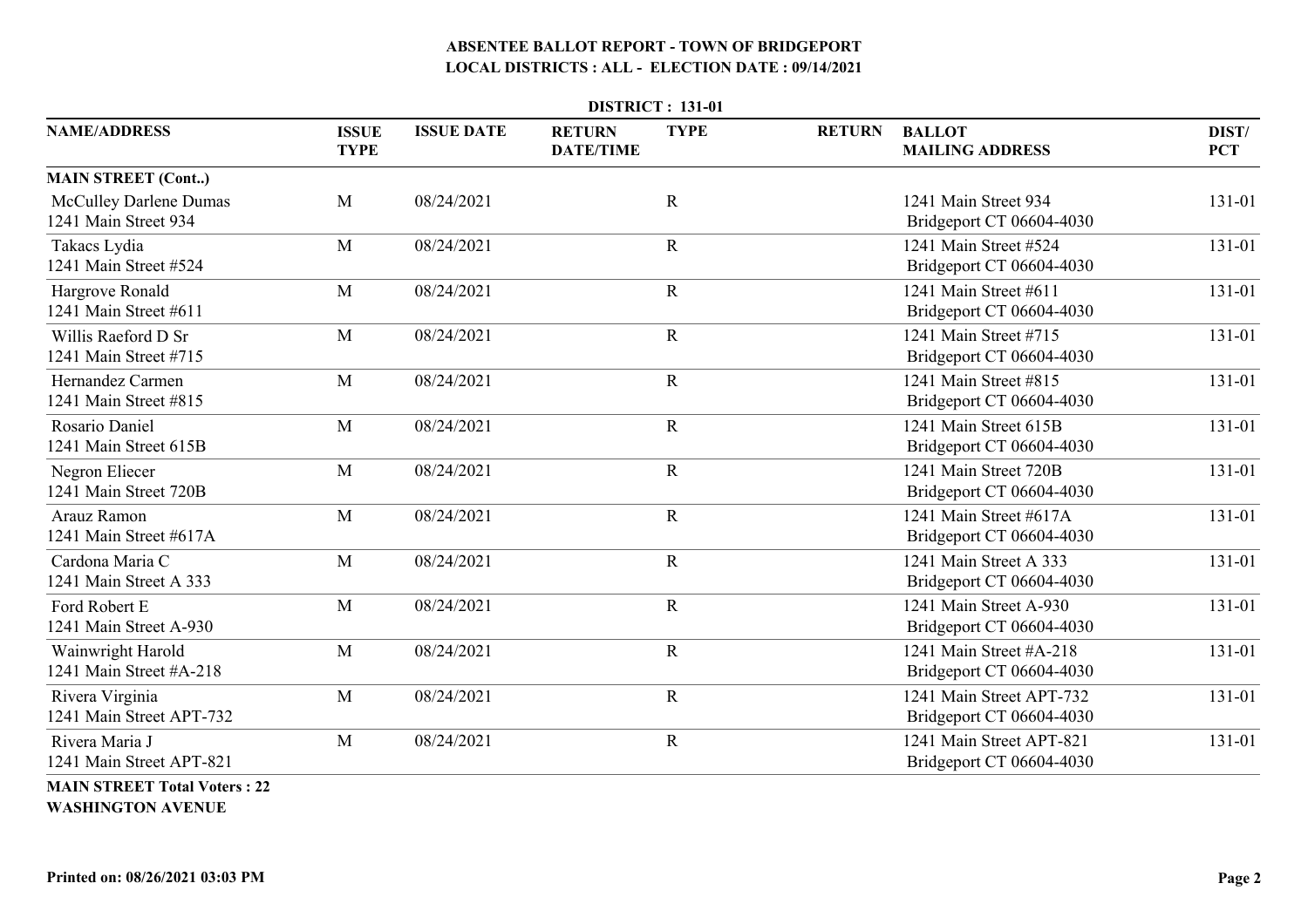|                                                         | <b>DISTRICT: 131-01</b>     |                   |                                   |              |               |                                                        |                     |  |  |  |
|---------------------------------------------------------|-----------------------------|-------------------|-----------------------------------|--------------|---------------|--------------------------------------------------------|---------------------|--|--|--|
| <b>NAME/ADDRESS</b>                                     | <b>ISSUE</b><br><b>TYPE</b> | <b>ISSUE DATE</b> | <b>RETURN</b><br><b>DATE/TIME</b> | <b>TYPE</b>  | <b>RETURN</b> | <b>BALLOT</b><br><b>MAILING ADDRESS</b>                | DIST/<br><b>PCT</b> |  |  |  |
| <b>WASHINGTON AVENUE</b>                                |                             |                   |                                   |              |               |                                                        |                     |  |  |  |
| Holloway Janice<br>210 Washington Avenue                | M                           | 08/24/2021        |                                   | $\mathbb{R}$ |               | 210 Washington Avenue<br>Bridgeport CT 06604-3806      | 131-01              |  |  |  |
| Montanez Feliza<br>210 Washington Avenue                | M                           | 08/24/2021        |                                   | $\mathbf R$  |               | 210 Washington Avenue<br>Bridgeport CT 06604-3806      | 131-01              |  |  |  |
| Simpson Barbara<br>210 Washington Avenue 105            | M                           | 08/24/2021        |                                   | $\mathbf R$  |               | 210 Washington Avenue 105<br>Bridgeport CT 06604-3806  | 131-01              |  |  |  |
| Walker Eric Henry<br>210 Washington Avenue 106          | M                           | 08/24/2021        |                                   | $\mathbf R$  |               | 210 Washington Avenue 106<br>Bridgeport CT 06604-3806  | 131-01              |  |  |  |
| <b>Sanders Martha</b><br>210 Washington Avenue 120      | M                           | 08/24/2021        |                                   | $\mathbf R$  |               | 210 Washington Avenue 120<br>Bridgeport CT 06604-3806  | 131-01              |  |  |  |
| Martinez Geraldina<br>210 Washington Avenue 208         | M                           | 08/24/2021        |                                   | $\mathbf R$  |               | 210 Washington Avenue 208<br>Bridgeport CT 06604-3806  | 131-01              |  |  |  |
| <b>Badillo Christopher</b><br>210 Washington Avenue 215 | M                           | 08/24/2021        |                                   | $\mathbf R$  |               | 210 Washington Avenue 215<br>Bridgeport CT 06604-3806  | 131-01              |  |  |  |
| Childs Michael Lee<br>210 Washington Avenue 218         | M                           | 08/24/2021        |                                   | $\mathbf R$  |               | 210 Washington Avenue 218<br>Bridgeport CT 06604-3806  | 131-01              |  |  |  |
| <b>Bennett Lillian R</b><br>210 Washington Avenue 309   | M                           | 08/24/2021        |                                   | $\mathbf R$  |               | 210 Washington Avenue 309<br>Bridgeport CT 06604-3806  | 131-01              |  |  |  |
| Wells Brian K<br>210 Washington Avenue 401              | M                           | 08/24/2021        |                                   | $\mathbf R$  |               | 210 Washington Avenue 401<br>Bridgeport CT 06604-3806  | 131-01              |  |  |  |
| Cosme Sixta<br>210 Washington Avenue 409                | M                           | 08/24/2021        |                                   | $\mathbf R$  |               | 210 Washington Avenue 409<br>Bridgeport CT 06604-3806  | 131-01              |  |  |  |
| Torres Idalia<br>210 Washington Avenue 416              | M                           | 08/24/2021        |                                   | $\mathbf R$  |               | 210 Washington Avenue 416<br>Bridgeport CT 06604-3806  | 131-01              |  |  |  |
| Alvarado Noemi<br>210 Washington Avenue #215            | M                           | 08/24/2021        |                                   | $\mathbf R$  |               | 210 Washington Avenue #215<br>Bridgeport CT 06604-3806 | 131-01              |  |  |  |
| <b>Raiford Rosie</b><br>210 Washington Avenue #312      | M                           | 08/24/2021        |                                   | $\mathbf R$  |               | 210 Washington Avenue #312<br>Bridgeport CT 06604-3806 | 131-01              |  |  |  |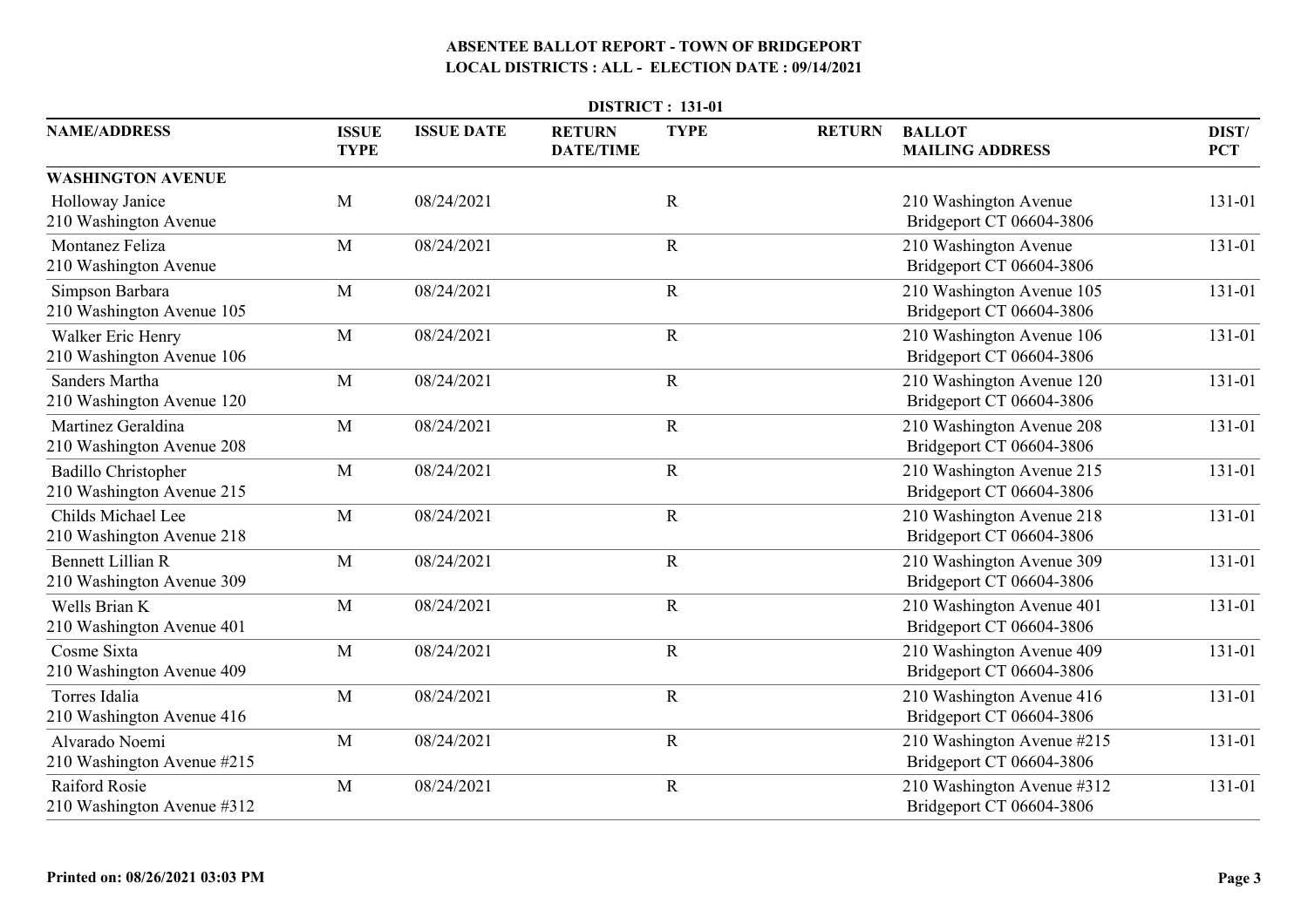|                                                        |                             |                   |                                   | <b>DISTRICT: 131-01</b> |               |                                                           |                     |
|--------------------------------------------------------|-----------------------------|-------------------|-----------------------------------|-------------------------|---------------|-----------------------------------------------------------|---------------------|
| <b>NAME/ADDRESS</b>                                    | <b>ISSUE</b><br><b>TYPE</b> | <b>ISSUE DATE</b> | <b>RETURN</b><br><b>DATE/TIME</b> | <b>TYPE</b>             | <b>RETURN</b> | <b>BALLOT</b><br><b>MAILING ADDRESS</b>                   | DIST/<br><b>PCT</b> |
| <b>WASHINGTON AVENUE (Cont)</b>                        |                             |                   |                                   |                         |               |                                                           |                     |
| Caldwell Sharon Lajune<br>210 Washington Avenue A103   | M                           | 08/24/2021        |                                   | R                       |               | 210 Washington Avenue A103<br>Bridgeport CT 06604-3806    | 131-01              |
| Ortiz Jose A<br>210 Washington Avenue A308             | M                           | 08/24/2021        |                                   | R                       |               | 210 Washington Avenue A308<br>Bridgeport CT 06604-3806    | 131-01              |
| <b>Bradley Claretha</b><br>210 Washington Avenue A-202 | M                           | 08/24/2021        |                                   | R                       |               | 210 Washington Avenue A-202<br>Bridgeport CT 06604-3806   | 131-01              |
| Jones Marilyn<br>210 Washington Avenue A-410           | M                           | 08/24/2021        |                                   | R                       |               | 210 Washington Avenue A-410<br>Bridgeport CT 06604-3806   | 131-01              |
| Brown Joanne<br>210 Washington Avenue APT 408          | M                           | 08/24/2021        |                                   | R                       |               | 210 Washington Avenue APT 408<br>Bridgeport CT 06604-3806 | 131-01              |

**WASHINGTON AVENUE Total Voters : 19**

**Precinct: 131-01 Total Voters: 44 D=44 R=0 U=0 O=0 Voided=0**

**Precinct Returned Ballots: 131-01 Total Returned Ballots: 0 D=0 R=0 U=0 O=0 Voided=0**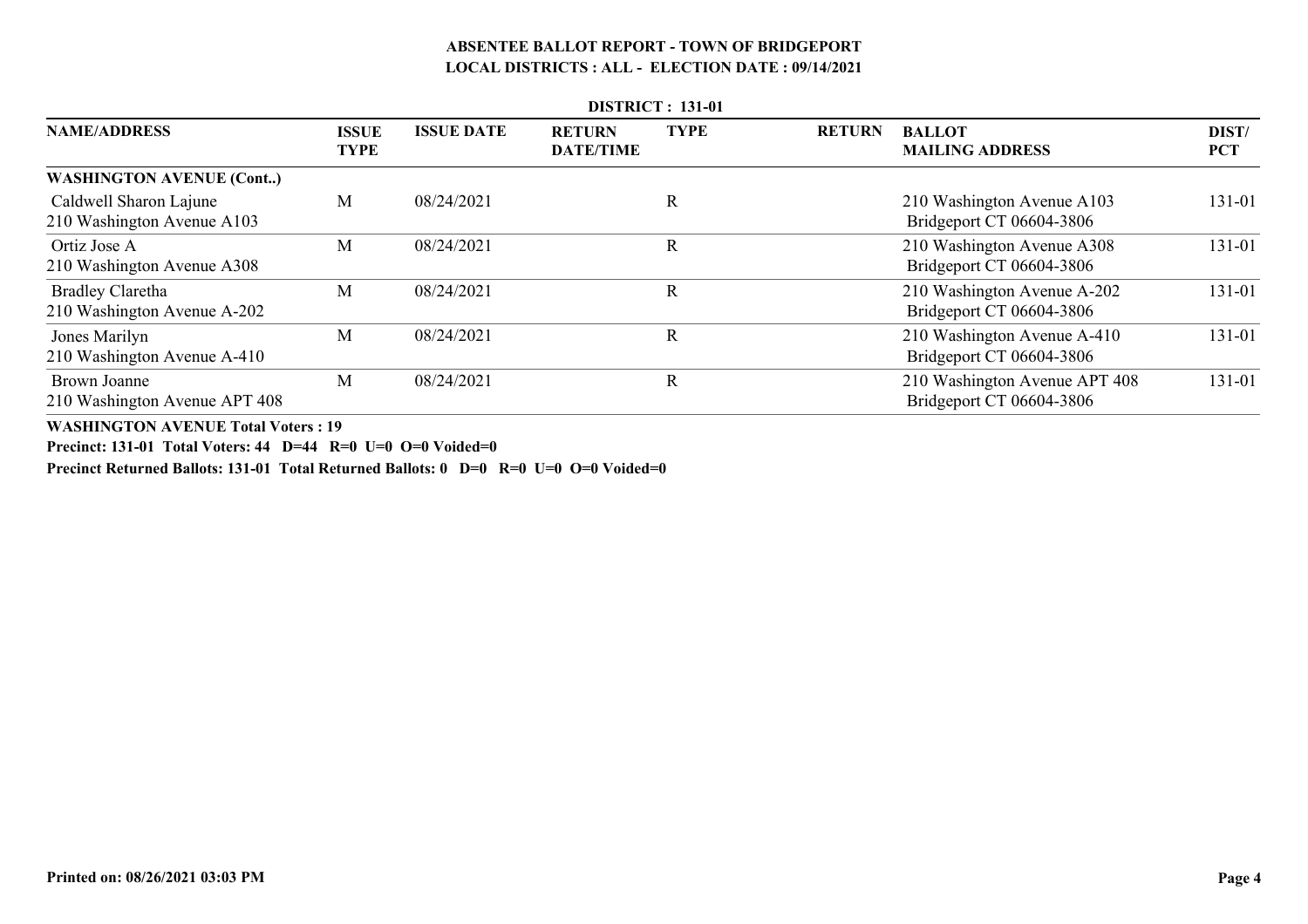|                                                                    |                             |                   |                                   | DISTRICT: 131-02 |               |                                                      |                     |
|--------------------------------------------------------------------|-----------------------------|-------------------|-----------------------------------|------------------|---------------|------------------------------------------------------|---------------------|
| <b>NAME/ADDRESS</b>                                                | <b>ISSUE</b><br><b>TYPE</b> | <b>ISSUE DATE</b> | <b>RETURN</b><br><b>DATE/TIME</b> | <b>TYPE</b>      | <b>RETURN</b> | <b>BALLOT</b><br><b>MAILING ADDRESS</b>              | DIST/<br><b>PCT</b> |
| <b>ATLANTIC STREET</b>                                             |                             |                   |                                   |                  |               |                                                      |                     |
| Breveglieri Douglas C<br>99 Atlantic Street                        | M                           | 08/24/2021        |                                   | $\mathbf R$      |               | 99 Atlantic Street<br>Bridgeport CT 06604-5515       | 131-02              |
| Shabazz Manuel J<br>662 Atlantic Street                            | M                           | 08/24/2021        |                                   | $\mathbf R$      |               | 662 Atlantic Street<br>Bridgeport CT 06604-5312      | 131-02              |
| <b>ATLANTIC STREET Total Voters: 2</b><br><b>BLACK ROCK AVENUE</b> |                             |                   |                                   |                  |               |                                                      |                     |
| Dejesus Ana D<br>249 Black Rock Avenue 1B                          | M                           | 08/24/2021        |                                   | $\mathbf R$      |               | 249 Black Rock Avenue 1B<br>Bridgeport CT 06605-1229 | 131-02              |
| Taft David O<br>287 Black Rock Avenue                              | M                           | 08/25/2021        |                                   | $\mathbf R$      |               | 287 Black Rock Avenue<br>Bridgeport CT 06605-1204    | 131-02              |
| <b>BLACK ROCK AVENUE Total Voters: 2</b><br><b>COTTAGE STREET</b>  |                             |                   |                                   |                  |               |                                                      |                     |
| <b>Walters Niomi Mary</b><br>123 Cottage Street                    | M                           | 08/24/2021        |                                   | $\mathbf R$      |               | 123 Cottage Street<br>Bridgeport CT 06605-1238       | 131-02              |
| Montes Iris N<br>125 Cottage Street                                | M                           | 08/24/2021        |                                   | $\mathbf R$      |               | 125 Cottage Street<br>Bridgeport CT 06605-1238       | 131-02              |
| <b>Montes Manuel</b><br>125 Cottage Street                         | M                           | 08/24/2021        |                                   | $\mathbf R$      |               | 123 Cottage Street<br>Bridgeport CT 06605-1238       | 131-02              |
| Montes Shana T<br>125 Cottage Street                               | M                           | 08/24/2021        |                                   | ${\bf R}$        |               | 123 Cottage Street<br>Bridgeport CT 06605-1238       | 131-02              |
| <b>COTTAGE STREET Total Voters: 4</b><br><b>IRANISTAN AVENUE</b>   |                             |                   |                                   |                  |               |                                                      |                     |
| Poniros Louis Kostas<br>439 Iranistan Avenue                       | M                           | 08/25/2021        |                                   | $\mathbf R$      |               | 439 Iranistan Avenue<br>Bridgeport CT 06604-5842     | 131-02              |
| Santiago Evelyn<br>629 Iranistan Avenue                            | M                           | 08/24/2021        |                                   | $\mathbf R$      |               | 629 Iranistan Avenue<br>Bridgeport CT 06605-1239     | 131-02              |
| Montalvo Barbara Enid<br>629 Iranistan Avenue 2                    | M                           | 08/24/2021        |                                   | $\mathbf R$      |               | 629 Iranistan Avenue 2<br>Bridgeport CT 06605-1239   | 131-02              |
| <b>IRANISTAN AVENUE Total Voters: 3</b><br><b>LEWIS STREET</b>     |                             |                   |                                   |                  |               |                                                      |                     |

**Printed on: 08/26/2021 03:03 PM**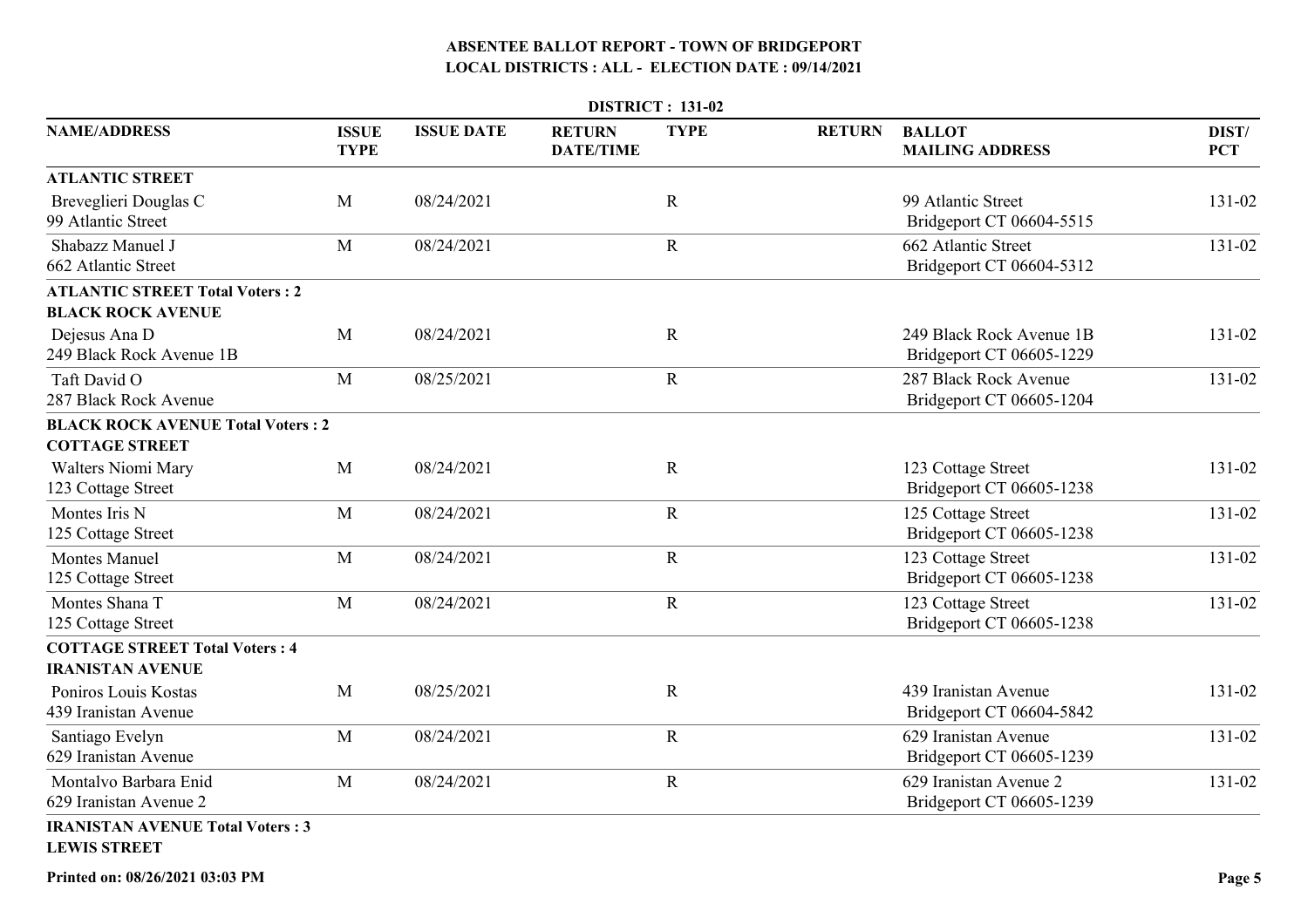|                                             | <b>DISTRICT: 131-02</b>     |                   |                                   |             |               |                                                    |                     |  |  |  |  |
|---------------------------------------------|-----------------------------|-------------------|-----------------------------------|-------------|---------------|----------------------------------------------------|---------------------|--|--|--|--|
| <b>NAME/ADDRESS</b>                         | <b>ISSUE</b><br><b>TYPE</b> | <b>ISSUE DATE</b> | <b>RETURN</b><br><b>DATE/TIME</b> | <b>TYPE</b> | <b>RETURN</b> | <b>BALLOT</b><br><b>MAILING ADDRESS</b>            | DIST/<br><b>PCT</b> |  |  |  |  |
| <b>LEWIS STREET</b>                         |                             |                   |                                   |             |               |                                                    |                     |  |  |  |  |
| Rosado Pauline M<br>164 Lewis Street        | M                           | 08/25/2021        |                                   | $\mathbf R$ |               | 164 Lewis Street<br>Bridgeport CT 06605-1226       | 131-02              |  |  |  |  |
| <b>LEWIS STREET Total Voters: 1</b>         |                             |                   |                                   |             |               |                                                    |                     |  |  |  |  |
| <b>LITTLE STREET</b>                        |                             |                   |                                   |             |               |                                                    |                     |  |  |  |  |
| Angelucci Donna M.<br>13 Little Street      | M                           | 08/25/2021        |                                   | $\mathbf R$ |               | 13 Little Street<br>Bridgeport CT 06604-5239       | 131-02              |  |  |  |  |
| <b>LITTLE STREET Total Voters: 1</b>        |                             |                   |                                   |             |               |                                                    |                     |  |  |  |  |
| <b>NORMAN STREET</b>                        |                             |                   |                                   |             |               |                                                    |                     |  |  |  |  |
| Vazquez Jose<br>585 Norman Street 5H        | M                           | 08/24/2021        |                                   | $\mathbf R$ |               | 585 Norman Street 5H<br>Bridgeport CT 06605-1144   | 131-02              |  |  |  |  |
| Coote Arnetta<br>585 Norman Street 5K       | M                           | 08/24/2021        |                                   | $\mathbf R$ |               | 585 Norman Street 5K<br>Bridgeport CT 06605-1144   | 131-02              |  |  |  |  |
| Griffin Mattie J<br>585 Norman Street 6J    | M                           | 08/24/2021        |                                   | $\mathbf R$ |               | 585 Norman Street 6J<br>Bridgeport CT 06605-1144   | 131-02              |  |  |  |  |
| Cotofana Maria<br>585 Norman Street 9E      | M                           | 08/24/2021        |                                   | $\mathbf R$ |               | 585 Norman Street 9E<br>Bridgeport CT 06605-1144   | 131-02              |  |  |  |  |
| Morales Olga<br>585 Norman Street #7D       | M                           | 08/24/2021        |                                   | $\mathbf R$ |               | 585 Norman Street #7D<br>Bridgeport CT 06605-1144  | 131-02              |  |  |  |  |
| Dorbat Carmen<br>585 Norman Street 8 K      | M                           | 08/24/2021        |                                   | $\mathbf R$ |               | 585 Norman Street 8 K<br>Bridgeport CT 06605-1144  | 131-02              |  |  |  |  |
| Flores Isidoro M<br>585 Norman Street #11E  | M                           | 08/24/2021        |                                   | $\mathbf R$ |               | 585 Norman Street #11E<br>Bridgeport CT 06605-1144 | 131-02              |  |  |  |  |
| Liggins Barbara A<br>585 Norman Street A-11 | M                           | 08/24/2021        |                                   | $\mathbf R$ |               | 585 Norman Street A-11<br>Bridgeport CT 06605-1144 | 131-02              |  |  |  |  |
| Rosado Olga<br>585 Norman Street A-8H       | M                           | 08/24/2021        |                                   | $\mathbf R$ |               | 585 Norman Street A-8H<br>Bridgeport CT 06605-1144 | 131-02              |  |  |  |  |
| <b>NORMAN STREET Total Voters: 9</b>        |                             |                   |                                   |             |               |                                                    |                     |  |  |  |  |

**PARK AVENUE**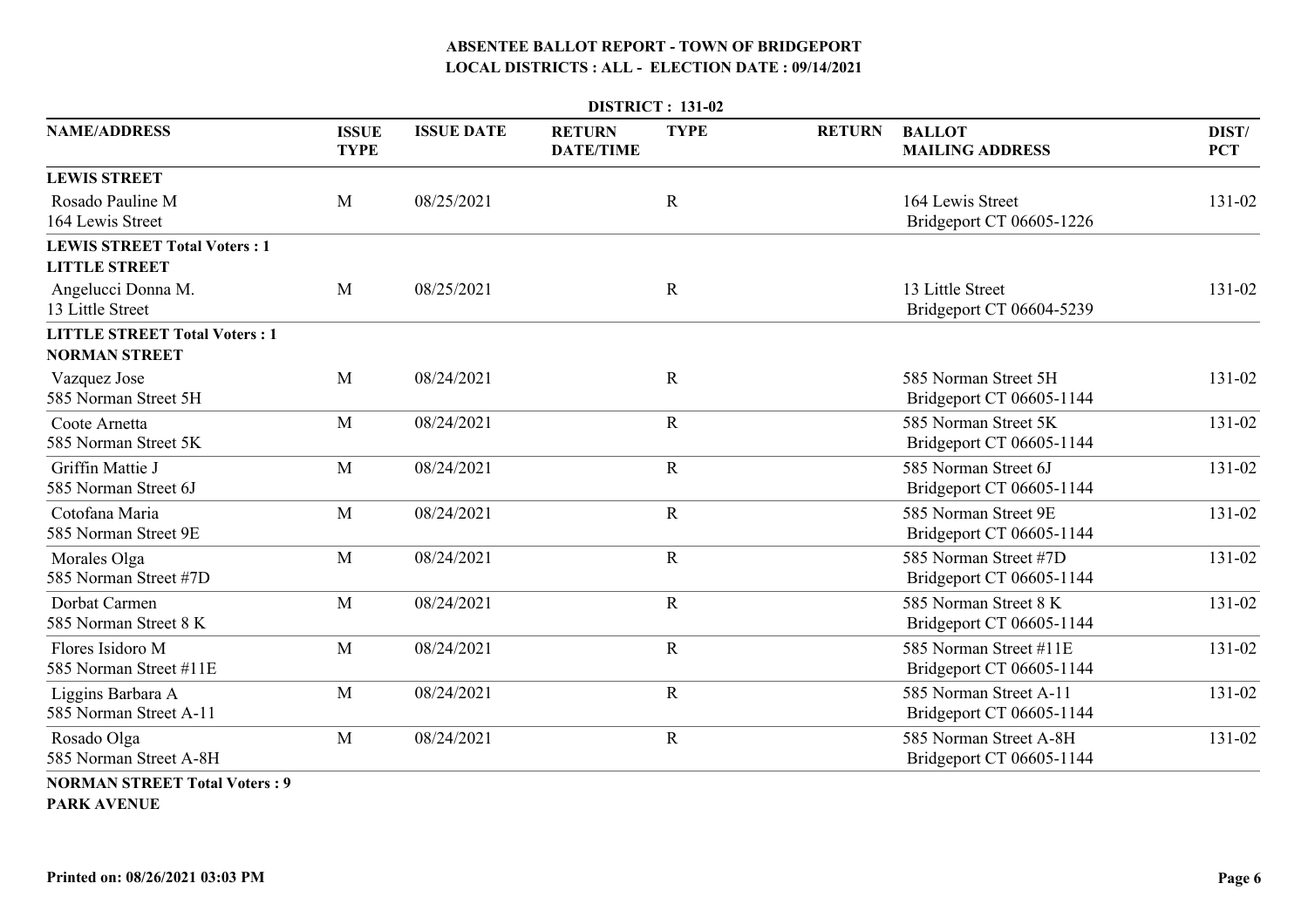|                                                           | <b>DISTRICT: 131-02</b><br><b>ISSUE DATE</b><br><b>TYPE</b><br><b>ISSUE</b><br><b>RETURN</b><br><b>BALLOT</b><br>DIST/<br><b>RETURN</b><br><b>TYPE</b><br><b>MAILING ADDRESS</b><br><b>PCT</b><br><b>DATE/TIME</b><br>${\bf R}$<br>M<br>695 Park Avenue 209<br>131-02<br>08/24/2021 |            |  |              |  |                                                   |        |  |  |  |  |
|-----------------------------------------------------------|-------------------------------------------------------------------------------------------------------------------------------------------------------------------------------------------------------------------------------------------------------------------------------------|------------|--|--------------|--|---------------------------------------------------|--------|--|--|--|--|
| <b>NAME/ADDRESS</b>                                       |                                                                                                                                                                                                                                                                                     |            |  |              |  |                                                   |        |  |  |  |  |
| <b>PARK AVENUE</b>                                        |                                                                                                                                                                                                                                                                                     |            |  |              |  |                                                   |        |  |  |  |  |
| Baldwin Mary L<br>695 Park Avenue 209                     |                                                                                                                                                                                                                                                                                     |            |  |              |  | Bridgeport CT 06604-0000                          |        |  |  |  |  |
| Benton Vickie A<br>695 Park Avenue 502                    | M                                                                                                                                                                                                                                                                                   | 08/24/2021 |  | $\mathbf R$  |  | 695 Park Avenue 502<br>Bridgeport CT 06604-4636   | 131-02 |  |  |  |  |
| Johnson Willia Mae<br>695 Park Avenue 510                 | M                                                                                                                                                                                                                                                                                   | 08/24/2021 |  | ${\bf R}$    |  | 695 Park Avenue 510<br>Bridgeport CT 06604-4636   | 131-02 |  |  |  |  |
| Corriveau Juanita E<br>695 Park Avenue A 419              | M                                                                                                                                                                                                                                                                                   | 08/24/2021 |  | $\mathbf R$  |  | 695 Park Avenue A 419<br>Bridgeport CT 06604-4636 | 131-02 |  |  |  |  |
| Cruz Jose A<br>866 Park Avenue 4                          | M                                                                                                                                                                                                                                                                                   | 08/24/2021 |  | $\mathbf R$  |  | 866 Park Avenue 4<br>Bridgeport CT 06604-4633     | 131-02 |  |  |  |  |
| Campbell Timothy<br>868 Park Avenue 6                     | M                                                                                                                                                                                                                                                                                   | 08/24/2021 |  | $\mathbf R$  |  | 868 Park Avenue 6<br>Bridgeport CT 06604-4615     | 131-02 |  |  |  |  |
| <b>PARK AVENUE Total Voters: 6</b><br><b>SIMS STREET</b>  |                                                                                                                                                                                                                                                                                     |            |  |              |  |                                                   |        |  |  |  |  |
| Brown James L<br>17 SIM Sims Street                       | M                                                                                                                                                                                                                                                                                   | 08/25/2021 |  | $\mathbf R$  |  | 17 SIM Sims Street<br><b>Bridgeport CT</b>        | 131-02 |  |  |  |  |
| <b>SIMS STREET Total Voters: 1</b><br><b>STATE STREET</b> |                                                                                                                                                                                                                                                                                     |            |  |              |  |                                                   |        |  |  |  |  |
| Thomas Carol Elaine<br>651 State Street 204               | M                                                                                                                                                                                                                                                                                   | 08/24/2021 |  | $\mathbb{R}$ |  | 651 State Street 204<br>Bridgeport CT 06604-4507  | 131-02 |  |  |  |  |
| Molina Olga I<br>991 State Street 627                     | M                                                                                                                                                                                                                                                                                   | 08/25/2021 |  | $\mathbf R$  |  | 991 State Street 627<br>Bridgeport CT 06605-1504  | 131-02 |  |  |  |  |

**STATE STREET Total Voters : 2**

**Precinct: 131-02 Total Voters: 31 D=31 R=0 U=0 O=0 Voided=0**

**Precinct Returned Ballots: 131-02 Total Returned Ballots: 0 D=0 R=0 U=0 O=0 Voided=0**

**District: 131 Total Voters: 75 D=75 R=0 U=0 O=0 Voided=0**

**District Returned Ballots: 131 Total Voters: 0 D=0 R=0 U=0 O=0 Voided=0**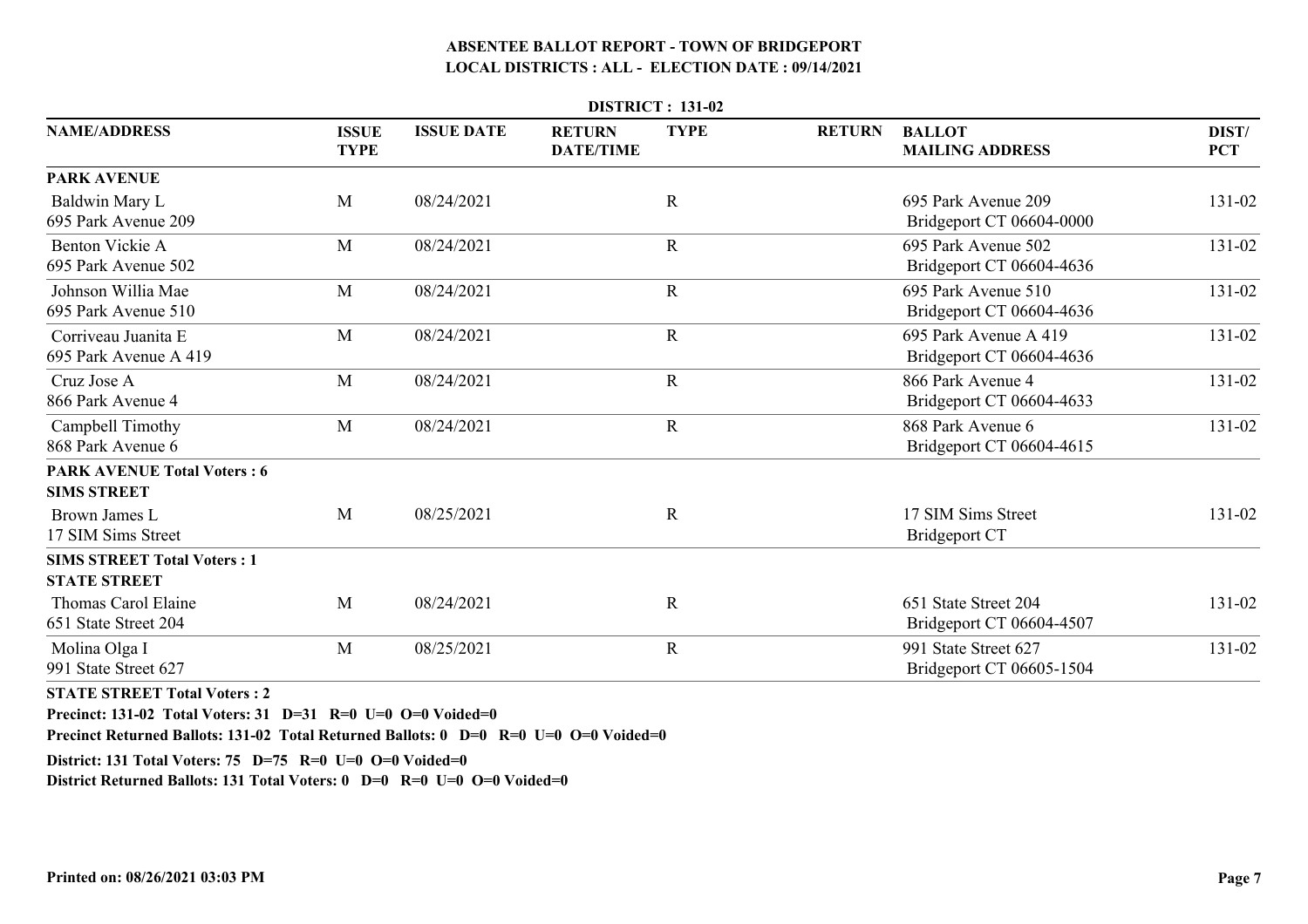|                                                                |                             |                   |                                   | <b>DISTRICT</b> : 132-01 |               |                                                  |                     |
|----------------------------------------------------------------|-----------------------------|-------------------|-----------------------------------|--------------------------|---------------|--------------------------------------------------|---------------------|
| <b>NAME/ADDRESS</b>                                            | <b>ISSUE</b><br><b>TYPE</b> | <b>ISSUE DATE</b> | <b>RETURN</b><br><b>DATE/TIME</b> | <b>TYPE</b>              | <b>RETURN</b> | <b>BALLOT</b><br><b>MAILING ADDRESS</b>          | DIST/<br><b>PCT</b> |
| <b>CLEVELAND AVENUE</b>                                        |                             |                   |                                   |                          |               |                                                  |                     |
| Vollenweider Brianna R.<br>499 Cleveland Avenue                | M                           | 08/26/2021        |                                   | R                        |               | 499 Cleveland Avenue<br>Bridgeport CT 06604-1604 | 132-01              |
| Vollenweider Eric<br>499 Cleveland Avenue                      | M                           | 08/26/2021        |                                   | $\mathbf R$              |               | 499 Cleveland Avenue<br>Bridgeport CT 06604-1604 | 132-01              |
| <b>CLEVELAND AVENUE Total Voters: 2</b><br><b>POWELL PLACE</b> |                             |                   |                                   |                          |               |                                                  |                     |
| Wood Colleen D<br>71 Powell Place                              | M                           | 08/24/2021        |                                   | R                        |               | 71 Powell Place<br>Bridgeport CT 06604-1213      | 132-01              |
| Wood Eric C<br>71 Powell Place                                 | M                           | 08/24/2021        |                                   | $\mathbf R$              |               | 71 Powell Place<br>Bridgeport CT 06604-1213      | 132-01              |

**POWELL PLACE Total Voters : 2**

**Precinct: 132-01 Total Voters: 4 D=4 R=0 U=0 O=0 Voided=0**

**Precinct Returned Ballots: 132-01 Total Returned Ballots: 0 D=0 R=0 U=0 O=0 Voided=0**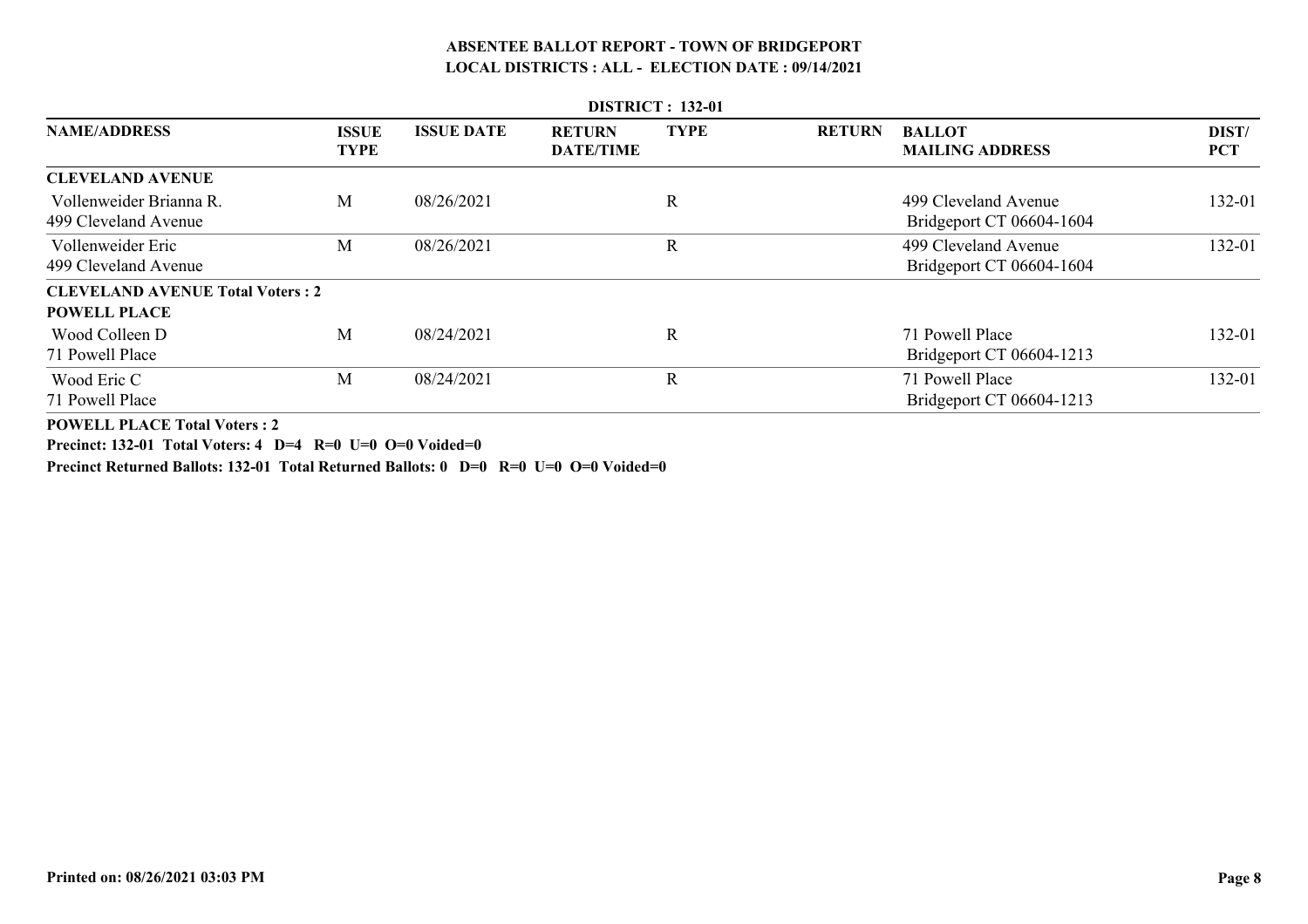|                                                                                                                 | <b>DISTRICT</b> : 132-02 |                   |                                   |             |               |                                         |                     |  |  |  |  |  |
|-----------------------------------------------------------------------------------------------------------------|--------------------------|-------------------|-----------------------------------|-------------|---------------|-----------------------------------------|---------------------|--|--|--|--|--|
| <b>NAME/ADDRESS</b>                                                                                             | <b>ISSUE</b><br>TYPE     | <b>ISSUE DATE</b> | <b>RETURN</b><br><b>DATE/TIME</b> | <b>TYPE</b> | <b>RETURN</b> | <b>BALLOT</b><br><b>MAILING ADDRESS</b> | DIST/<br><b>PCT</b> |  |  |  |  |  |
| <b>COLORADO AVENUE</b>                                                                                          |                          |                   |                                   |             |               |                                         |                     |  |  |  |  |  |
| <b>Bond Shekia</b>                                                                                              | M                        | 08/24/2021        |                                   | R           |               | 552 Colorado Avenue                     | 132-02              |  |  |  |  |  |
| 552 Colorado Avenue                                                                                             |                          |                   |                                   |             |               | Bridgeport CT 06605-1743                |                     |  |  |  |  |  |
| <b>COLORADO AVENUE Total Voters: 1</b>                                                                          |                          |                   |                                   |             |               |                                         |                     |  |  |  |  |  |
| Precinct: 132-02 Total Voters: 1 D=1 R=0 U=0 O=0 Voided=0                                                       |                          |                   |                                   |             |               |                                         |                     |  |  |  |  |  |
| Precinct Returned Ballots: 132-02 Total Returned Ballots: $0\quad D=0\quad R=0\quad U=0\quad O=0\quad Voided=0$ |                          |                   |                                   |             |               |                                         |                     |  |  |  |  |  |

**District: 132 Total Voters: 5 D=5 R=0 U=0 O=0 Voided=0**

**District Returned Ballots: 132 Total Voters: 0 D=0 R=0 U=0 O=0 Voided=0**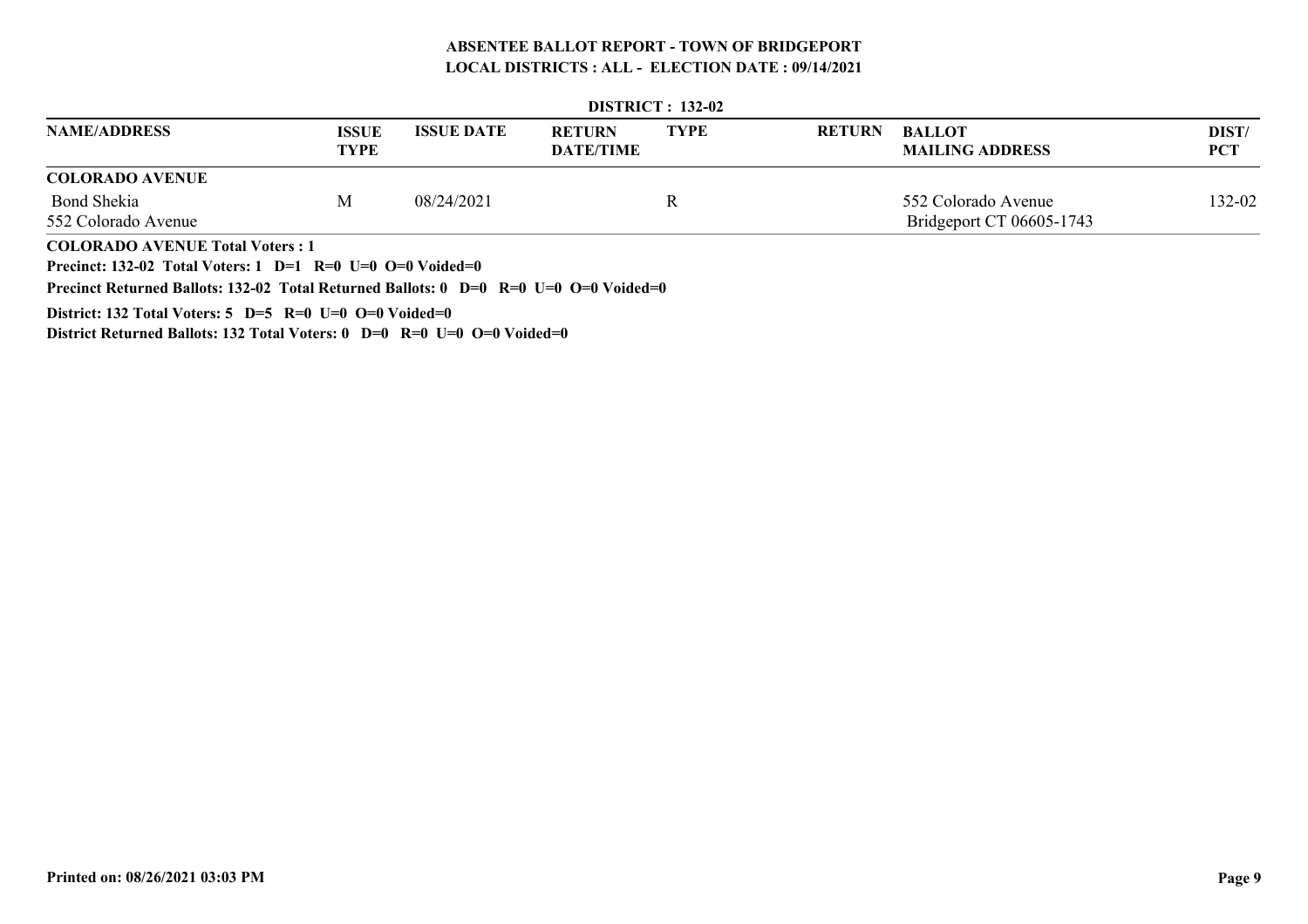|                                                                    |                             |                   |                                   | <b>DISTRICT: 135-01</b> |               |                                                   |                     |
|--------------------------------------------------------------------|-----------------------------|-------------------|-----------------------------------|-------------------------|---------------|---------------------------------------------------|---------------------|
| <b>NAME/ADDRESS</b>                                                | <b>ISSUE</b><br><b>TYPE</b> | <b>ISSUE DATE</b> | <b>RETURN</b><br><b>DATE/TIME</b> | <b>TYPE</b>             | <b>RETURN</b> | <b>BALLOT</b><br><b>MAILING ADDRESS</b>           | DIST/<br><b>PCT</b> |
| <b>CHOPSEY HILL ROAD</b>                                           |                             |                   |                                   |                         |               |                                                   |                     |
| Perkins Mildred<br>992 Chopsey Hill Road                           | M                           | 08/24/2021        |                                   | $\mathbf R$             |               | 992 Chopsey Hill Road<br>Bridgeport CT 06606-3815 | 135-01              |
| <b>CHOPSEY HILL ROAD Total Voters: 1</b><br><b>CITYVIEW AVENUE</b> |                             |                   |                                   |                         |               |                                                   |                     |
| Kline Gail M<br>40 Cityview Avenue                                 | M                           | 08/25/2021        |                                   | $\mathbf R$             |               | 40 Cityview Avenue<br>Bridgeport CT 06606-2566    | 135-01              |
| <b>CITYVIEW AVENUE Total Voters: 1</b><br><b>DOGWOOD DRIVE</b>     |                             |                   |                                   |                         |               |                                                   |                     |
| Davies Mumini D<br>166 Dogwood Drive                               | M                           | 08/24/2021        |                                   | $\mathbf R$             |               | 166 Dogwood Drive<br>Bridgeport CT 06606-1459     | 135-01              |
| Davis Eden H<br>166 Dogwood Drive                                  | M                           | 08/24/2021        |                                   | $\mathbf R$             |               | 166 Dogwood Drive<br>Bridgeport CT 06606-1459     | 135-01              |
| Davis Julia A<br>166 Dogwood Drive                                 | M                           | 08/24/2021        |                                   | $\mathbf R$             |               | 166 Dogwood Drive<br>Bridgeport CT 06606-1459     | 135-01              |
| McCullough Willie J<br>180 Dogwood Drive                           | M                           | 08/24/2021        |                                   | $\mathbf R$             |               | 180 Dogwood Drive<br>Bridgeport CT 06606-1459     | 135-01              |
| <b>DOGWOOD DRIVE Total Voters: 4</b><br><b>DOUGLAS STREET</b>      |                             |                   |                                   |                         |               |                                                   |                     |
| Dixon Litsa<br>196 Douglas Street                                  | M                           | 08/24/2021        |                                   | $\mathbf R$             |               | 196 Douglas Street<br>Bridgeport CT 06606-2903    | 135-01              |
| Jackson Alexandra M<br>196 Douglas Street                          | M                           | 08/24/2021        |                                   | $\mathbf R$             |               | 196 Douglas Street<br>Bridgeport CT 06606-2903    | 135-01              |
| Jackson Azel William<br>196 Douglas Street                         | M                           | 08/24/2021        |                                   | $\mathbf R$             |               | 196 Douglas Street<br>Bridgeport CT 06606-2903    | 135-01              |
| Jackson Lisa L<br>196 Douglas Street                               | M                           | 08/24/2021        |                                   | $\mathbf R$             |               | 196 Douglas Street<br>Bridgeport CT 06606-2903    | 135-01              |
| <b>DOUGLAS STREET Total Voters: 4</b>                              |                             |                   |                                   |                         |               |                                                   |                     |

**EASTWOOD ROAD**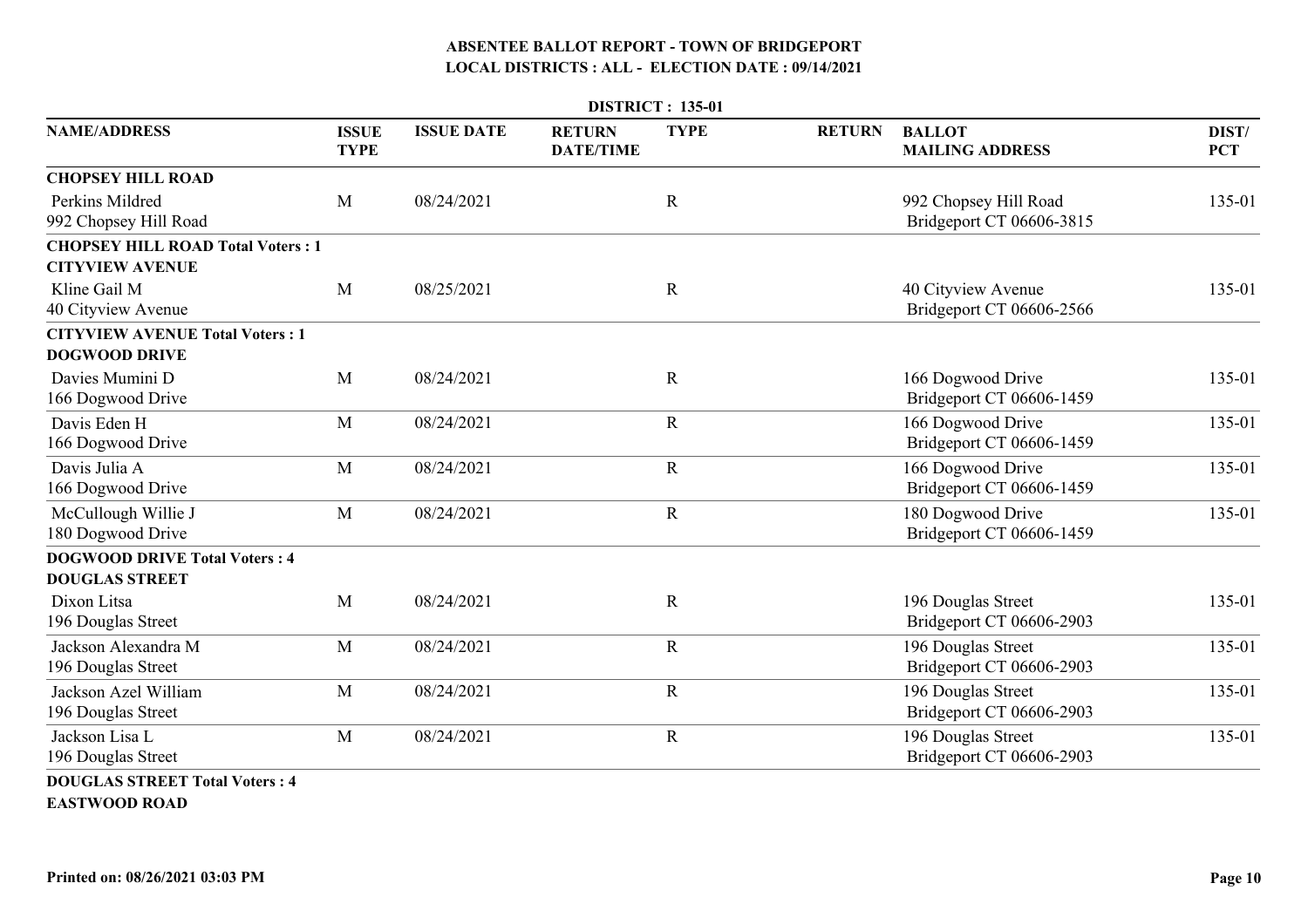|                                                                 | <b>DISTRICT: 135-01</b>     |                   |                                   |             |               |                                                  |                     |  |  |  |
|-----------------------------------------------------------------|-----------------------------|-------------------|-----------------------------------|-------------|---------------|--------------------------------------------------|---------------------|--|--|--|
| <b>NAME/ADDRESS</b>                                             | <b>ISSUE</b><br><b>TYPE</b> | <b>ISSUE DATE</b> | <b>RETURN</b><br><b>DATE/TIME</b> | <b>TYPE</b> | <b>RETURN</b> | <b>BALLOT</b><br><b>MAILING ADDRESS</b>          | DIST/<br><b>PCT</b> |  |  |  |
| <b>EASTWOOD ROAD</b>                                            |                             |                   |                                   |             |               |                                                  |                     |  |  |  |
| Grace Christopher S<br>78 Eastwood Road                         | M                           | 08/24/2021        |                                   | $\mathbf R$ |               | 78 Eastwood Road<br>Bridgeport CT 06606-1408     | 135-01              |  |  |  |
| Grace Salandra D<br>78 Eastwood Road                            | M                           | 08/24/2021        |                                   | $\mathbf R$ |               | 78 Eastwood Road<br>Bridgeport CT 06606-1408     | 135-01              |  |  |  |
| Grace Walter<br>78 Eastwood Road                                | M                           | 08/24/2021        |                                   | ${\bf R}$   |               | 78 Eastwood Road<br>Bridgeport CT 06606-1408     | 135-01              |  |  |  |
| <b>EASTWOOD ROAD Total Voters: 3</b><br><b>GRANDVIEW AVENUE</b> |                             |                   |                                   |             |               |                                                  |                     |  |  |  |
| Wilson Clayton<br>111 Grandview Avenue                          | M                           | 08/25/2021        |                                   | $\mathbf R$ |               | 111 Grandview Avenue<br>Bridgeport CT 06606-2563 | 135-01              |  |  |  |
| Pettway Jolisa L<br>145 Grandview Avenue                        | M                           | 08/24/2021        |                                   | $\mathbf R$ |               | 145 Grandview Avenue<br>Bridgeport CT 06606-2563 | 135-01              |  |  |  |
| Pettway Mary J<br>145 Grandview Avenue                          | M                           | 08/24/2021        |                                   | ${\bf R}$   |               | 145 Grandview Avenue<br>Bridgeport CT 06606-2563 | 135-01              |  |  |  |
| <b>GRANDVIEW AVENUE Total Voters: 3</b><br><b>KAREN COURT</b>   |                             |                   |                                   |             |               |                                                  |                     |  |  |  |
| Scott Michael A<br>22 Karen Court B                             | M                           | 08/24/2021        |                                   | $\mathbf R$ |               | 22 Karen Court B<br>Bridgeport CT 06606-2549     | 135-01              |  |  |  |
| Williams Ruth P<br>34 Karen Court B                             | M                           | 08/25/2021        |                                   | $\mathbf R$ |               | 34 Karen Court B<br>Bridgeport CT 06606-2549     | 135-01              |  |  |  |
| Portee Hazel M<br>36-A Karen Court                              | M                           | 08/25/2021        |                                   | $\mathbf R$ |               | 36-A Karen Court<br>Bridgeport CT 06606-2574     | 135-01              |  |  |  |
| Parker Allean<br>38 Karen Court                                 | M                           | 08/25/2021        |                                   | $\mathbf R$ |               | 38 Karen Court<br>Bridgeport CT 06606-2549       | 135-01              |  |  |  |
| <b>KAREN COURT Total Voters: 4</b><br><b>MEMORY LANE</b>        |                             |                   |                                   |             |               |                                                  |                     |  |  |  |
| Allen Shavon C<br>10 Memory Lane                                | M                           | 08/24/2021        |                                   | R           |               | 10 Memory Lane<br>Bridgeport CT 06606-1413       | 135-01              |  |  |  |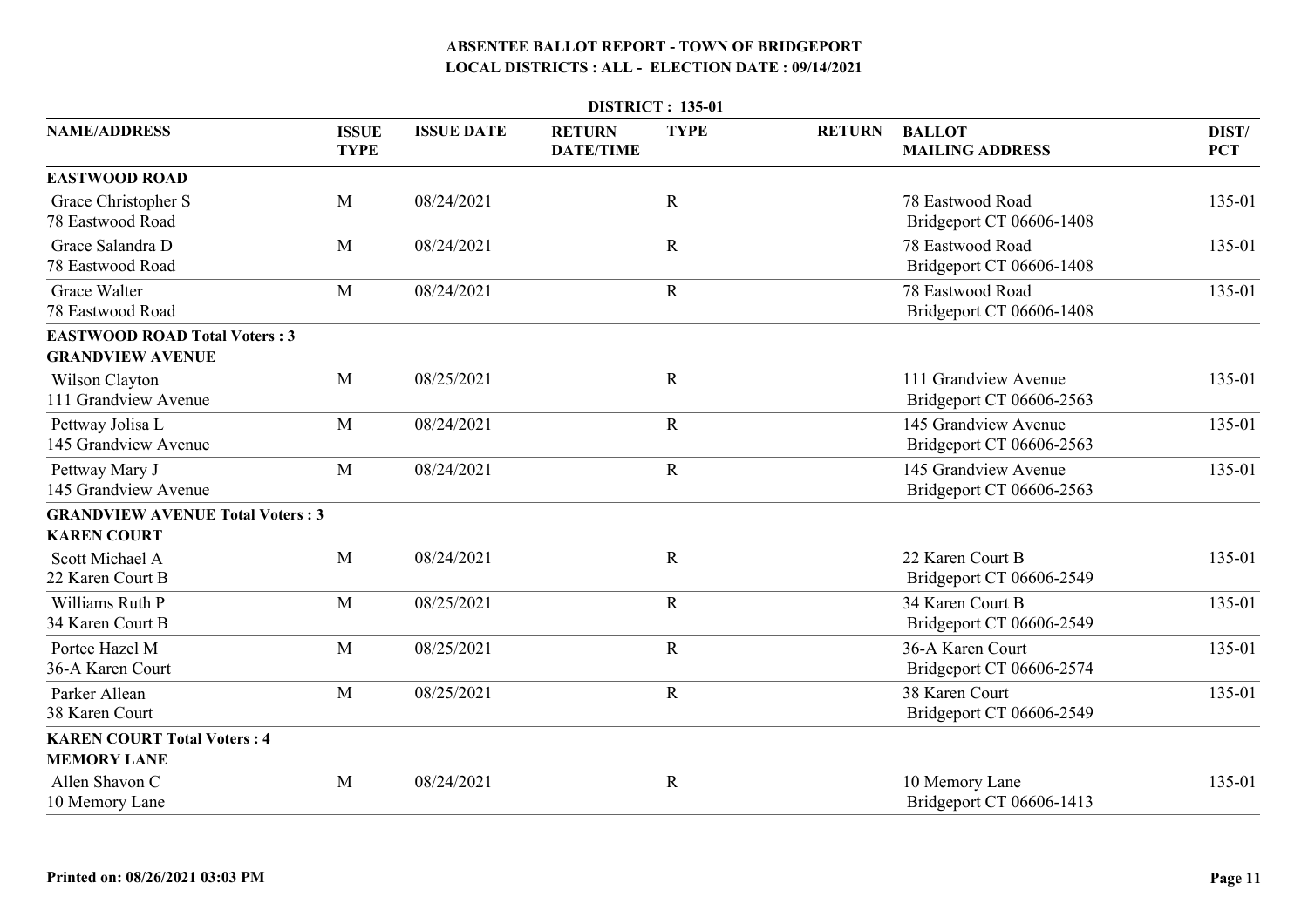|                                                                 | <b>DISTRICT: 135-01</b>     |                   |                                   |             |               |                                                  |                     |  |  |  |  |
|-----------------------------------------------------------------|-----------------------------|-------------------|-----------------------------------|-------------|---------------|--------------------------------------------------|---------------------|--|--|--|--|
| <b>NAME/ADDRESS</b>                                             | <b>ISSUE</b><br><b>TYPE</b> | <b>ISSUE DATE</b> | <b>RETURN</b><br><b>DATE/TIME</b> | <b>TYPE</b> | <b>RETURN</b> | <b>BALLOT</b><br><b>MAILING ADDRESS</b>          | DIST/<br><b>PCT</b> |  |  |  |  |
| <b>MEMORY LANE (Cont)</b>                                       |                             |                   |                                   |             |               |                                                  |                     |  |  |  |  |
| Jackson Edna L<br>10 Memory Lane                                | M                           | 08/24/2021        |                                   | $\mathbf R$ |               | 10 Memory Lane<br>Bridgeport CT 06606-1413       | 135-01              |  |  |  |  |
| <b>MEMORY LANE Total Voters: 2</b><br><b>PLATT STREET</b>       |                             |                   |                                   |             |               |                                                  |                     |  |  |  |  |
| Walter Ruth L<br>121 Platt Street                               | M                           | 08/24/2021        |                                   | $\mathbf R$ |               | 121 Platt Street<br>Bridgeport CT 06606-2944     | 135-01              |  |  |  |  |
| Worde James R<br>121 Platt Street                               | M                           | 08/24/2021        |                                   | $\mathbf R$ |               | 121 Platt Street<br>Bridgeport CT 06606-2944     | 135-01              |  |  |  |  |
| Anderson Margaret B<br>137 Platt Street                         | M                           | 08/24/2021        |                                   | $\mathbf R$ |               | 137 Platt Street<br>Bridgeport CT 06606-2944     | 135-01              |  |  |  |  |
| Vines Ruth M<br>385 Platt Street                                | M                           | 08/24/2021        |                                   | ${\bf R}$   |               | 385 Platt Street<br>Bridgeport CT 06606-2946     | 135-01              |  |  |  |  |
| <b>PLATT STREET Total Voters: 4</b><br><b>ROCK RIDGE CIRCLE</b> |                             |                   |                                   |             |               |                                                  |                     |  |  |  |  |
| Knight Alice P<br>14 Rock Ridge Circle                          | M                           | 08/25/2021        |                                   | $\mathbf R$ |               | 14 Rock Ridge Circle<br>Bridgeport CT 06606-2551 | 135-01              |  |  |  |  |
| Gonzalez Miriam<br>19 Rock Ridge Circle                         | M                           | 08/24/2021        |                                   | $\mathbf R$ |               | 19 Rock Ridge Circle<br>Bridgeport CT 06606-2551 | 135-01              |  |  |  |  |
| Hailey Bettie F<br>22 Rock Ridge Circle                         | M                           | 08/25/2021        |                                   | $\mathbf R$ |               | 22 Rock Ridge Circle<br>Bridgeport CT 06606-2551 | 135-01              |  |  |  |  |
| Hailey Bettie F<br>22 Rock Ridge Circle                         | M                           | 08/24/2021        |                                   | $\mathbf R$ |               | 22 Rock Ridge Circle<br>Bridgeport CT 06606-2551 | 135-01              |  |  |  |  |
| Price Valerie<br>26 Rock Ridge Circle                           | $\mathbf F$                 | 08/24/2021        |                                   | ${\bf R}$   |               | 26 Rock Ridge Circle<br>Bridgeport CT 06606-0000 | 135-01              |  |  |  |  |
| Spears Donna M<br>32 Rock Ridge Circle                          | M                           | 08/24/2021        |                                   | $\mathbf R$ |               | 32 Rock Ridge Circle<br>Bridgeport CT 06606-2551 | 135-01              |  |  |  |  |
| Richardson Brittany M.<br>40 Rock Ridge Circle                  | M                           | 08/25/2021        |                                   | $\mathbf R$ |               | 40 Rock Ridge Circle<br>Bridgeport CT 06606-2551 | 135-01              |  |  |  |  |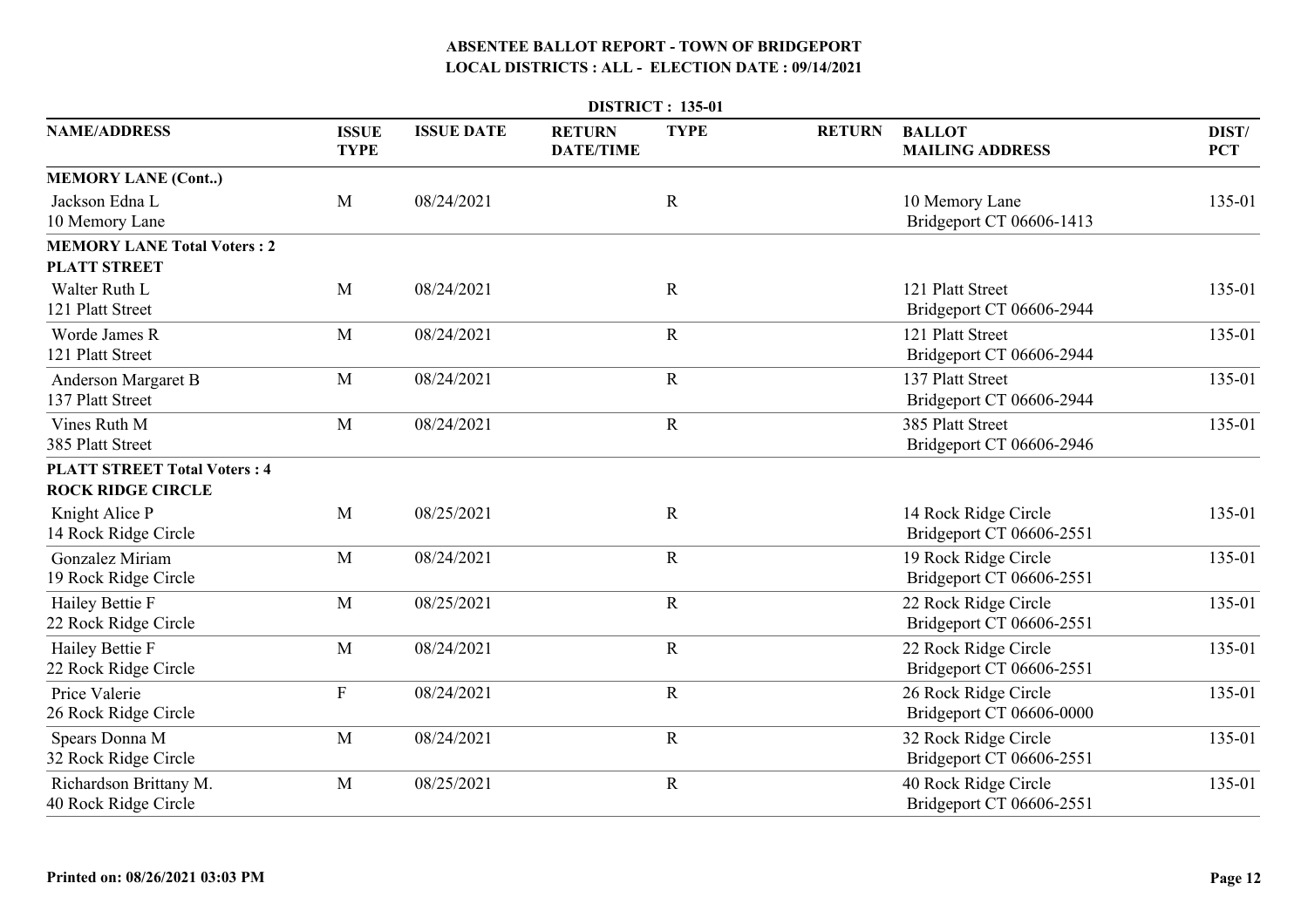|                                                                   |                             |                   |                                   | <b>DISTRICT: 135-01</b> |               |                                                   |                     |
|-------------------------------------------------------------------|-----------------------------|-------------------|-----------------------------------|-------------------------|---------------|---------------------------------------------------|---------------------|
| <b>NAME/ADDRESS</b>                                               | <b>ISSUE</b><br><b>TYPE</b> | <b>ISSUE DATE</b> | <b>RETURN</b><br><b>DATE/TIME</b> | <b>TYPE</b>             | <b>RETURN</b> | <b>BALLOT</b><br><b>MAILING ADDRESS</b>           | DIST/<br><b>PCT</b> |
| <b>ROCK RIDGE CIRCLE (Cont)</b>                                   |                             |                   |                                   |                         |               |                                                   |                     |
| Richardson James E<br>40 Rock Ridge Circle                        | M                           | 08/25/2021        |                                   | $\mathbf R$             |               | 40 Rock Ridge Circle<br>Bridgeport CT 06606-2551  | 135-01              |
| Richardson Ramona L<br>40 Rock Ridge Circle                       | $\mathbf{M}$                | 08/25/2021        |                                   | $\mathbf R$             |               | 40 Rock Ridge Circle<br>Bridgeport CT 06606-2551  | 135-01              |
| <b>ROCK RIDGE CIRCLE Total Voters: 9</b>                          |                             |                   |                                   |                         |               |                                                   |                     |
| <b>SOUNDVIEW AVENUE</b>                                           |                             |                   |                                   |                         |               |                                                   |                     |
| <b>Burns Charles E</b><br>595 Soundview Avenue                    | M                           | 08/24/2021        |                                   | $\mathbf R$             |               | 595 Soundview Avenue<br>Bridgeport CT 06606-2536  | 135-01              |
| Billups Cedric L<br>619 Soundview Avenue                          | M                           | 08/25/2021        |                                   | $\mathbf R$             |               | 619 Soundview Avenue<br>Bridgeport CT 06606-2562  | 135-01              |
| <b>SOUNDVIEW AVENUE Total Voters: 2</b>                           |                             |                   |                                   |                         |               |                                                   |                     |
| <b>STONE RIDGE ROAD</b>                                           |                             |                   |                                   |                         |               |                                                   |                     |
| Barge Ollie A<br>20 Stone Ridge Road A                            | $\boldsymbol{\mathrm{F}}$   | 08/25/2021        |                                   | $\mathbf R$             |               | 20 Stone Ridge Road A<br>Bridgeport CT 06606-2524 | 135-01              |
| <b>Bailey Walter D</b><br>26 Stone Ridge Road B                   | M                           | 08/25/2021        |                                   | $\mathbf R$             |               | 26 Stone Ridge Road B<br>Bridgeport CT 06606-2524 | 135-01              |
| Flores Lorenzo<br>46 Stone Ridge Road                             | M                           | 08/25/2021        |                                   | $\mathbf R$             |               | 46 Stone Ridge Road<br>Bridgeport CT 06606-2524   | 135-01              |
| Henderson Brian C<br>52 Stone Ridge Road                          | M                           | 08/25/2021        |                                   | $\mathbf R$             |               | 52 Stone Ridge Road<br>Bridgeport CT 06606-2524   | 135-01              |
| Wade Katherine A<br>62 Stone Ridge Road A                         | M                           | 08/24/2021        |                                   | $\mathbf R$             |               | 62 Stone Ridge Road A<br>Bridgeport CT 06606-2524 | 135-01              |
| White Pamela R<br>64-B Stone Ridge Road                           | M                           | 08/25/2021        |                                   | $\mathbf R$             |               | 64-B Stone Ridge Road<br>Bridgeport CT 06606-2577 | 135-01              |
| Jefferson Daisy L<br>68 Stone Ridge Road A                        | M                           | 08/24/2021        |                                   | $\mathbf R$             |               | 68 Stone Ridge Road A<br>Bridgeport CT 06606-2524 | 135-01              |
| Beckford Joyce E<br>70 Stone Ridge Road A                         | M                           | 08/24/2021        |                                   | $\mathbf R$             |               | 70 Stone Ridge Road A<br>Bridgeport CT 06606-2524 | 135-01              |
| <b>STONE RIDGE ROAD Total Voters: 8</b><br><b>SUNSHINE CIRCLE</b> |                             |                   |                                   |                         |               |                                                   |                     |

**Printed on: 08/26/2021 03:03 PM**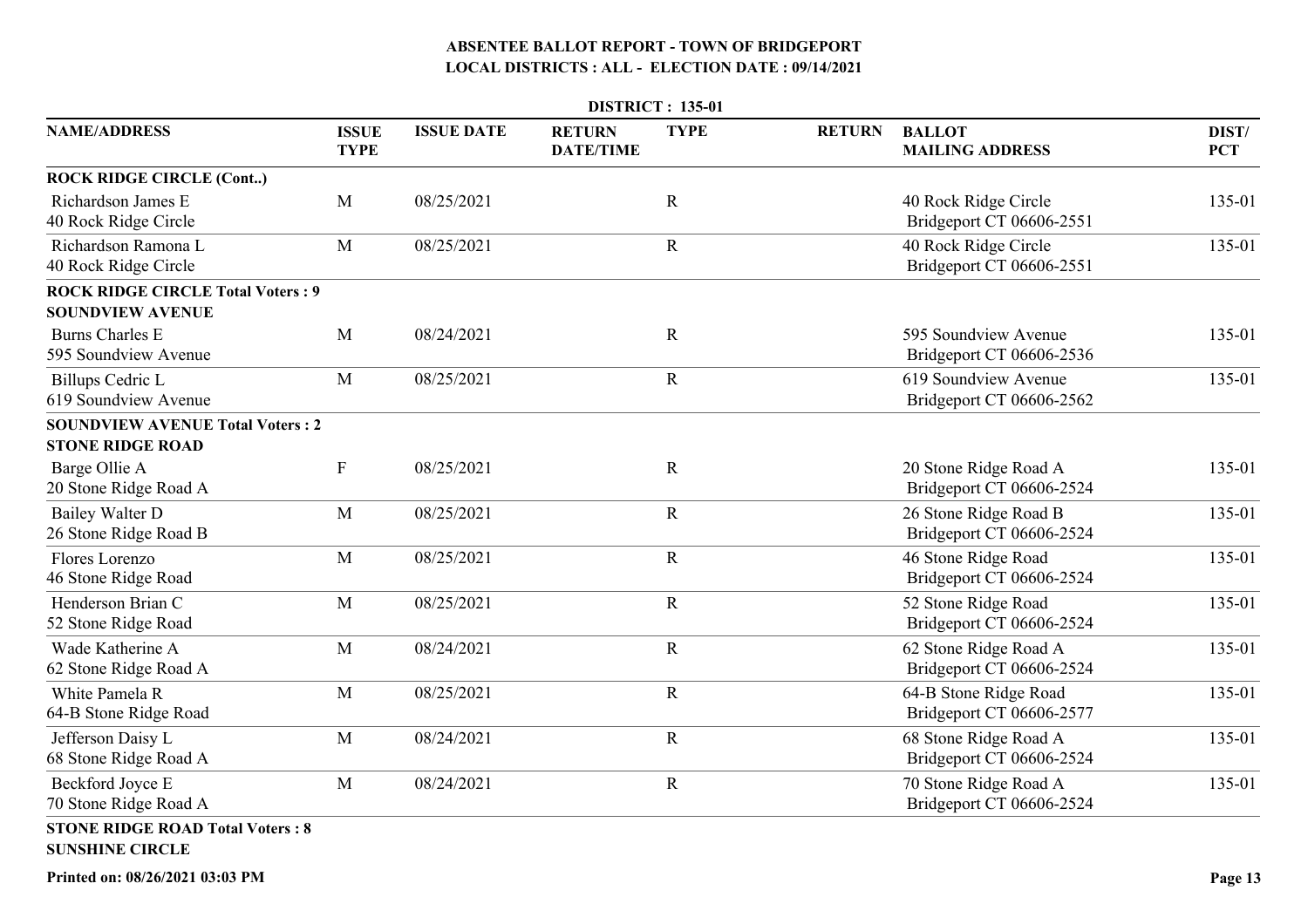|                                                                  |                             |                   |                                   | <b>DISTRICT: 135-01</b> |               |                                                   |                     |
|------------------------------------------------------------------|-----------------------------|-------------------|-----------------------------------|-------------------------|---------------|---------------------------------------------------|---------------------|
| <b>NAME/ADDRESS</b>                                              | <b>ISSUE</b><br><b>TYPE</b> | <b>ISSUE DATE</b> | <b>RETURN</b><br><b>DATE/TIME</b> | <b>TYPE</b>             | <b>RETURN</b> | <b>BALLOT</b><br><b>MAILING ADDRESS</b>           | DIST/<br><b>PCT</b> |
| <b>SUNSHINE CIRCLE</b>                                           |                             |                   |                                   |                         |               |                                                   |                     |
| Luckey Charlene D<br>171 Sunshine Circle                         | M                           | 08/24/2021        |                                   | $\mathbf R$             |               | 171 Sunshine Circle<br>Bridgeport CT 06606-1456   | 135-01              |
| <b>SUNSHINE CIRCLE Total Voters: 1</b><br><b>TRUMBULL AVENUE</b> |                             |                   |                                   |                         |               |                                                   |                     |
| Thompson Deborah<br>414 Trumbull Avenue                          | M                           | 08/25/2021        |                                   | $\mathbf R$             |               | 414 Trumbull Avenue<br>Bridgeport CT 06606-2408   | 135-01              |
| <b>Butler Robert Derrel</b><br>414 Trumbull Avenue 1             | M                           | 08/25/2021        |                                   | $\mathbf R$             |               | 414 Trumbull Avenue 1<br>Bridgeport CT 06606-2408 | 135-01              |
| Thompson Michael<br>414 Trumbull Avenue 1                        | M                           | 08/25/2021        |                                   | $\mathbf R$             |               | 414 Trumbull Avenue 1<br>Bridgeport CT 06606-2408 | 135-01              |
| Thurman Sharon D<br>555 Trumbull Avenue                          | M                           | 08/25/2021        |                                   | ${\bf R}$               |               | 555 Trumbull Avenue<br>Bridgeport CT 06606-6424   | 135-01              |
| <b>TRUMBULL AVENUE Total Voters: 4</b><br><b>VOIGHT AVENUE</b>   |                             |                   |                                   |                         |               |                                                   |                     |
| <b>Baker Carol M</b><br>140 Voight Avenue                        | M                           | 08/24/2021        |                                   | $\mathbf R$             |               | 140 Voight Avenue<br>Bridgeport CT 06606-1538     | 135-01              |
| <b>Barclay Christopher</b><br>140 Voight Avenue                  | M                           | 08/24/2021        |                                   | $\mathbf R$             |               | 140 Voight Avenue<br>Bridgeport CT 06606-1538     | 135-01              |
| <b>Barclay Noble A</b><br>140 Voight Avenue                      | M                           | 08/24/2021        |                                   | $\mathbf R$             |               | 140 Voight Avenue<br>Bridgeport CT 06606-1538     | 135-01              |
| <b>Barclay Tamoy</b><br>140 Voight Avenue                        | M                           | 08/24/2021        |                                   | $\mathbf R$             |               | 140 Voight Avenue<br>Bridgeport CT 06606-1538     | 135-01              |
| <b>VOIGHT AVENUE Total Voters: 4</b>                             |                             |                   |                                   |                         |               |                                                   |                     |
| <b>YAREMICH DRIVE</b>                                            |                             |                   |                                   |                         |               |                                                   |                     |
| Burgo Barbara A<br>82 Yaremich Drive B                           | M                           | 08/24/2021        |                                   | $\mathbf R$             |               | 82 Yaremich Drive B<br>Bridgeport CT 06606-2553   | 135-01              |
| <b>Young Delores</b><br>86 Yaremich Drive B                      | M                           | 08/24/2021        |                                   | $\mathbf R$             |               | 86 Yaremich Drive B<br>Bridgeport CT 06606-2553   | 135-01              |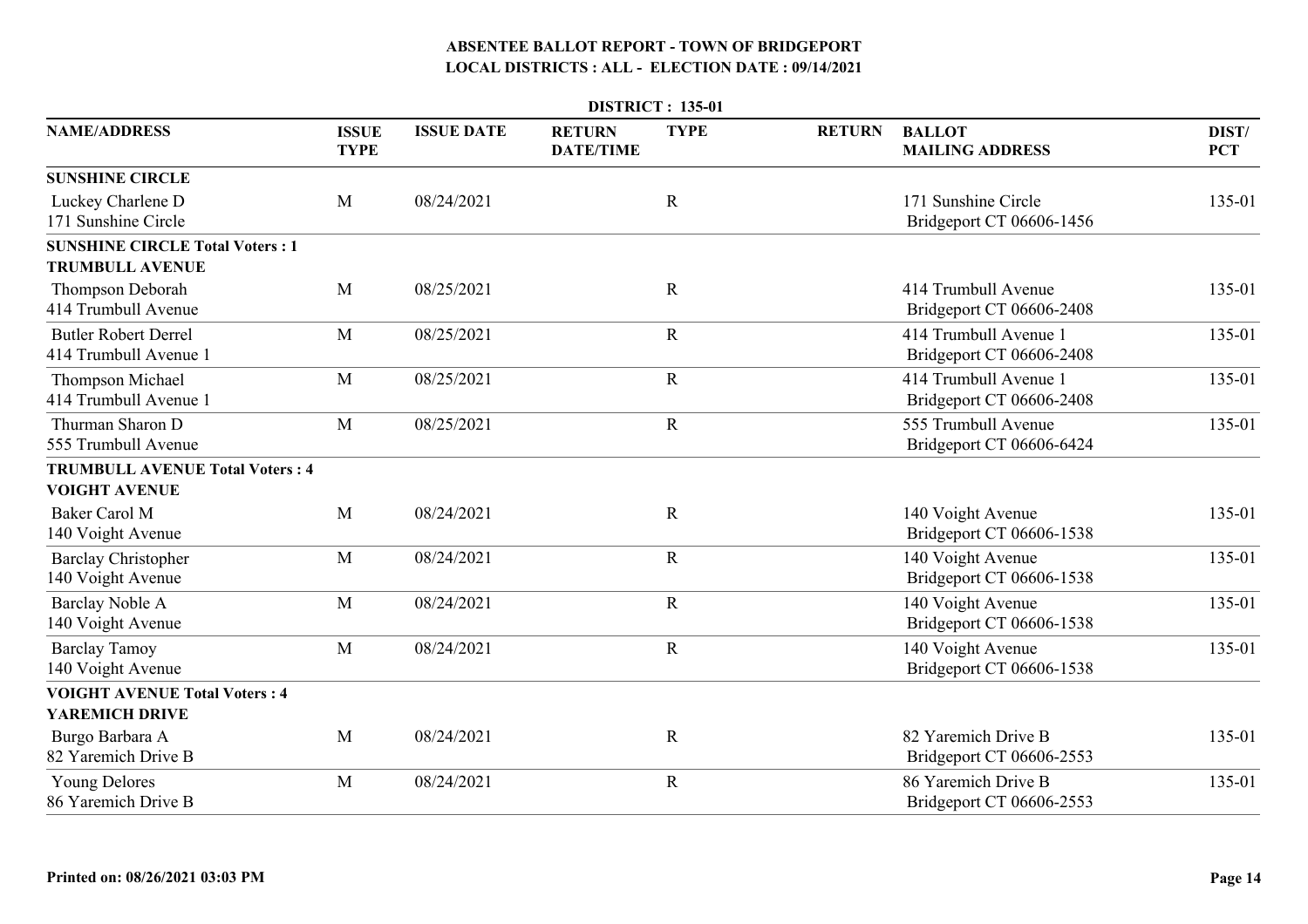| <b>DISTRICT: 135-01</b>                          |                             |                   |                                   |             |               |                                                   |                     |  |  |  |  |
|--------------------------------------------------|-----------------------------|-------------------|-----------------------------------|-------------|---------------|---------------------------------------------------|---------------------|--|--|--|--|
| <b>NAME/ADDRESS</b>                              | <b>ISSUE</b><br><b>TYPE</b> | <b>ISSUE DATE</b> | <b>RETURN</b><br><b>DATE/TIME</b> | <b>TYPE</b> | <b>RETURN</b> | <b>BALLOT</b><br><b>MAILING ADDRESS</b>           | DIST/<br><b>PCT</b> |  |  |  |  |
| <b>YAREMICH DRIVE (Cont)</b>                     |                             |                   |                                   |             |               |                                                   |                     |  |  |  |  |
| Sneed Alice O<br>88 Yaremich Drive               | M                           | 08/24/2021        |                                   | R           |               | 88 Yaremich Drive<br>Bridgeport CT 06606-2553     | 135-01              |  |  |  |  |
| Peoples Crystal A<br>89 Yaremich Drive B         | M                           | 08/24/2021        |                                   | $\mathbf R$ |               | 89 Yaremich Drive B<br>Bridgeport CT 06606-2554   | 135-01              |  |  |  |  |
| Sneed Beulah N<br>90 Yaremich Drive              | M                           | 08/24/2021        |                                   | $\mathbf R$ |               | 90 Yaremich Drive<br>Bridgeport CT 06606-2553     | 135-01              |  |  |  |  |
| <b>Bohannon Dorothy J</b><br>97 Yaremich Drive B | M                           | 08/24/2021        |                                   | $\mathbf R$ |               | 97 Yaremich Drive B<br>Bridgeport CT 06606-2554   | 135-01              |  |  |  |  |
| Jordan Mary J<br>122 Yaremich Drive #B           | M                           | 08/24/2021        |                                   | $\mathbf R$ |               | 122 Yaremich Drive #B<br>Bridgeport CT 06606-2553 | 135-01              |  |  |  |  |
| Laws Mattie M<br>124 Yaremich Drive A            | M                           | 08/24/2021        |                                   | $\mathbf R$ |               | 124 Yaremich Drive A<br>Bridgeport CT 06606-2553  | 135-01              |  |  |  |  |
| Anderson Jonathan M<br>178 Yaremich Drive #B     | M                           | 08/25/2021        |                                   | $\mathbf R$ |               | 178 Yaremich Drive #B<br>Bridgeport CT 06606-2553 | 135-01              |  |  |  |  |

**YAREMICH DRIVE Total Voters : 9**

**Precinct: 135-01 Total Voters: 63 D=63 R=0 U=0 O=0 Voided=0**

**Precinct Returned Ballots: 135-01 Total Returned Ballots: 0 D=0 R=0 U=0 O=0 Voided=0**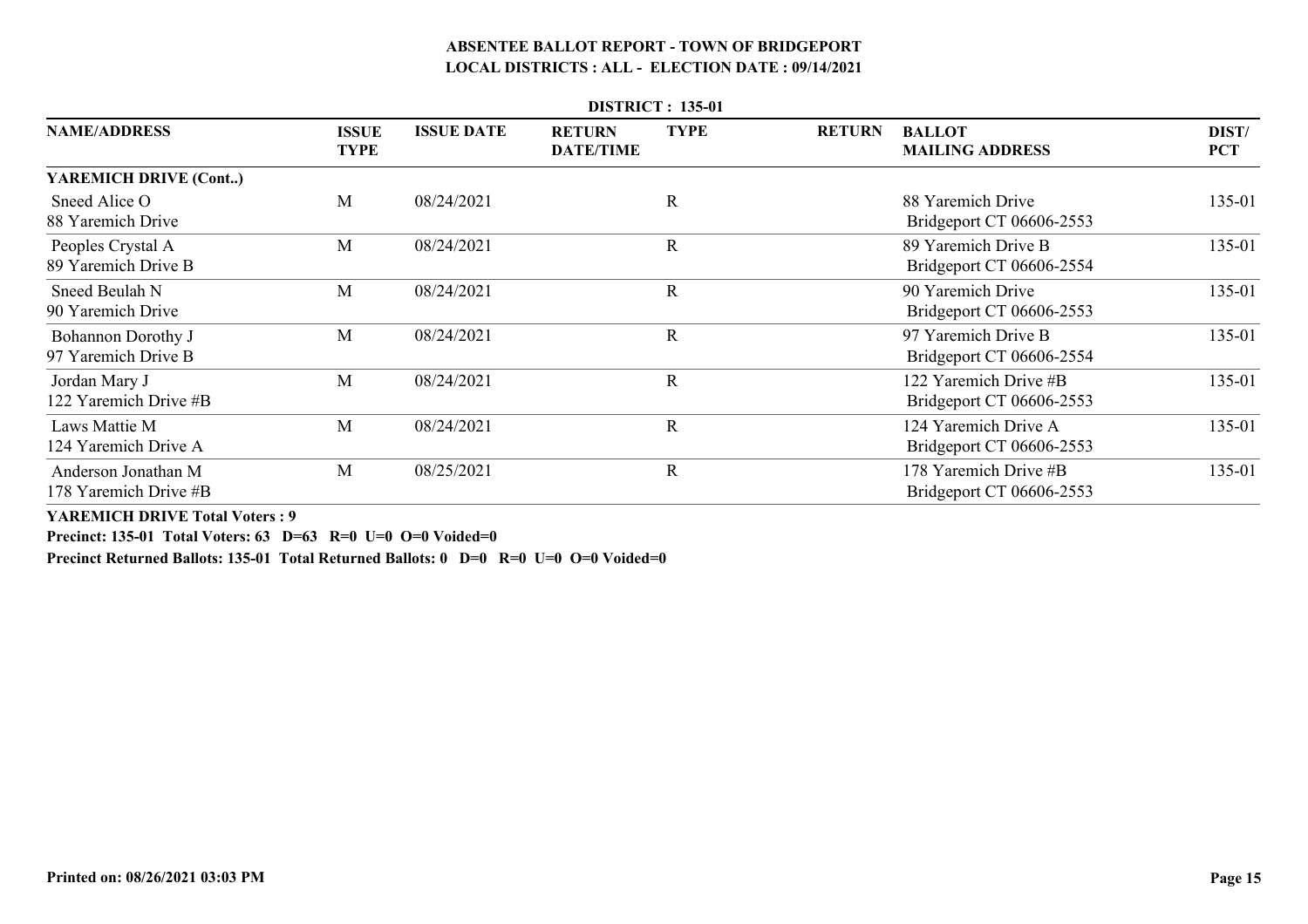|                                                                   |                             |                   |                                   | <b>DISTRICT: 135-02</b> |               |                                                   |                     |
|-------------------------------------------------------------------|-----------------------------|-------------------|-----------------------------------|-------------------------|---------------|---------------------------------------------------|---------------------|
| <b>NAME/ADDRESS</b>                                               | <b>ISSUE</b><br><b>TYPE</b> | <b>ISSUE DATE</b> | <b>RETURN</b><br><b>DATE/TIME</b> | <b>TYPE</b>             | <b>RETURN</b> | <b>BALLOT</b><br><b>MAILING ADDRESS</b>           | DIST/<br><b>PCT</b> |
| <b>CHOPSEY HILL ROAD</b>                                          |                             |                   |                                   |                         |               |                                                   |                     |
| Johnson Kenneth<br>661 Chopsey Hill Road                          | M                           | 08/24/2021        |                                   | $\mathbf R$             |               | 661 Chopsey Hill Road<br>Bridgeport CT 06606-3848 | 135-02              |
| <b>CHOPSEY HILL ROAD Total Voters: 1</b><br><b>HARMONY STREET</b> |                             |                   |                                   |                         |               |                                                   |                     |
| Cascella Phyliss M<br>225 Harmony Street                          | M                           | 08/24/2021        |                                   | $\mathbf R$             |               | 225 Harmony Street<br>Bridgeport CT 06606-4365    | 135-02              |
| Piantedosi Antoinette M<br>225 Harmony Street                     | M                           | 08/24/2021        |                                   | $\mathbf R$             |               | 225 Harmony Street<br>Bridgeport CT 06606-4365    | 135-02              |
| <b>HARMONY STREET Total Voters: 2</b><br><b>HOUSTON AVENUE</b>    |                             |                   |                                   |                         |               |                                                   |                     |
| Garrett Allen C<br>180 Houston Avenue                             | M                           | 08/24/2021        |                                   | $\mathbf R$             |               | 180 Houston Avenue<br>Bridgeport CT 06606-3042    | 135-02              |
| Garrett Benny I<br>180 Houston Avenue                             | M                           | 08/24/2021        |                                   | $\mathbf R$             |               | 180 Houston Avenue<br>Bridgeport CT 06606-3042    | 135-02              |
| <b>Garrett Terrie</b><br>180 Houston Avenue                       | M                           | 08/24/2021        |                                   | $\mathbf R$             |               | 180 Houston Avenue<br>Bridgeport CT 06606-3042    | 135-02              |
| <b>HOUSTON AVENUE Total Voters: 3</b><br><b>POND STREET</b>       |                             |                   |                                   |                         |               |                                                   |                     |
| Hendricks Eddie<br>42 Pond Street                                 | M                           | 08/24/2021        |                                   | $\mathbf R$             |               | 42 Pond Street<br>Bridgeport CT 06606-4831        | 135-02              |
| Sherrod Susie B<br>42 Pond Street                                 | M                           | 08/24/2021        |                                   | $\mathbf R$             |               | 42 Pond Street<br>Bridgeport CT 06606-4831        | 135-02              |
| <b>POND STREET Total Voters: 2</b><br><b>ROBERT STREET</b>        |                             |                   |                                   |                         |               |                                                   |                     |
| Robinson Peggy<br>122 Robert Street                               | M                           | 08/24/2021        |                                   | $\mathbf R$             |               | 122 Robert Street<br>Bridgeport CT 06606-3925     | 135-02              |
| Robinson Stevonya D<br>122 Robert Street                          | M                           | 08/24/2021        |                                   | $\mathbf R$             |               | 122 Robert Street<br>Bridgeport CT 06606-3925     | 135-02              |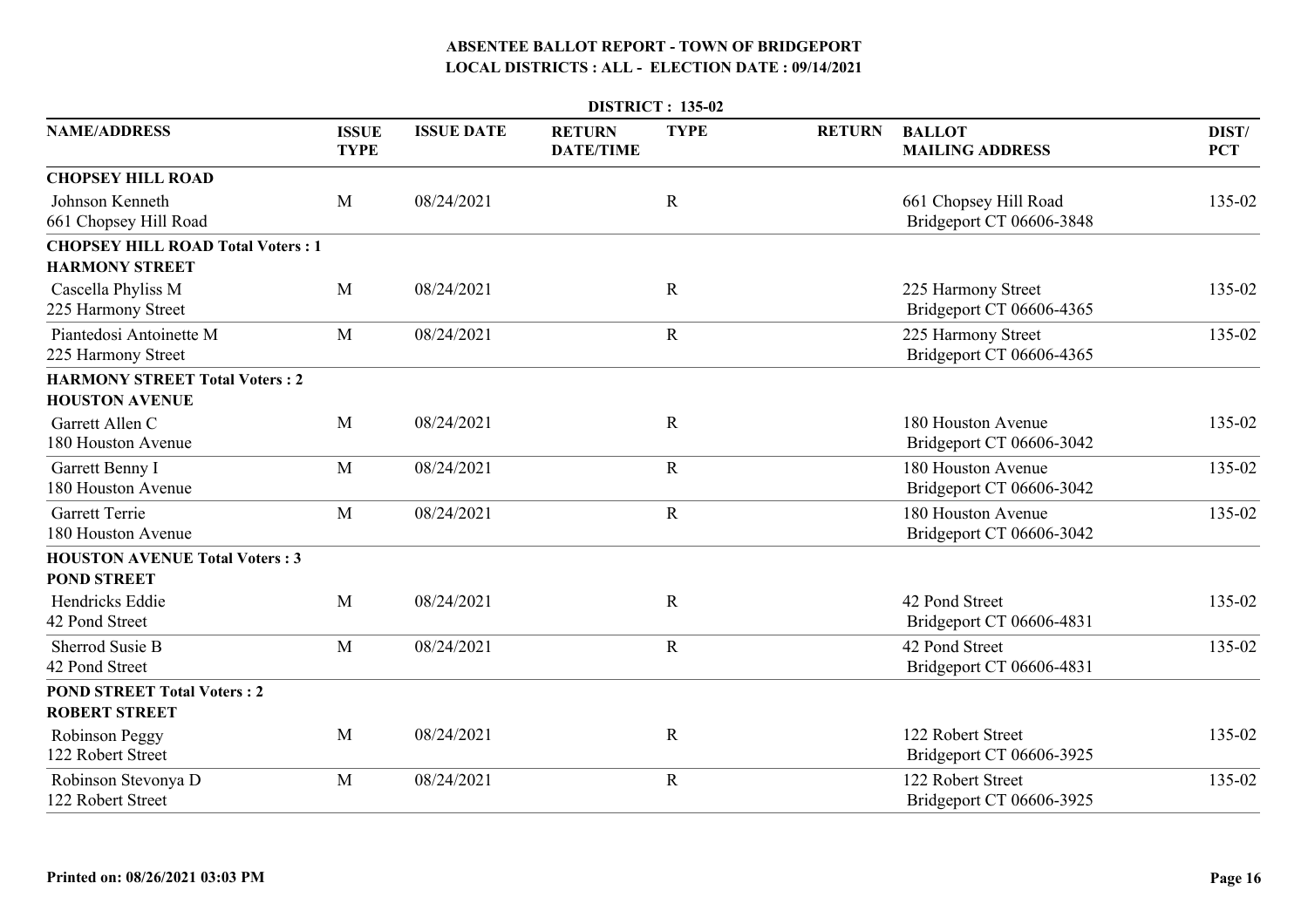|                             | <b>DISTRICT: 133-04</b>     |                   |                                   |             |               |                                         |                     |  |  |  |  |  |
|-----------------------------|-----------------------------|-------------------|-----------------------------------|-------------|---------------|-----------------------------------------|---------------------|--|--|--|--|--|
| <b>NAME/ADDRESS</b>         | <b>ISSUE</b><br><b>TYPE</b> | <b>ISSUE DATE</b> | <b>RETURN</b><br><b>DATE/TIME</b> | <b>TYPE</b> | <b>RETURN</b> | <b>BALLOT</b><br><b>MAILING ADDRESS</b> | DIST/<br><b>PCT</b> |  |  |  |  |  |
| <b>ROBERT STREET (Cont)</b> |                             |                   |                                   |             |               |                                         |                     |  |  |  |  |  |
| Woods Edward E              | М                           | 08/24/2021        |                                   | ĸ           |               | 200 Robert Street                       | 135-02              |  |  |  |  |  |
| 200 Robert Street           |                             |                   |                                   |             |               | Bridgeport CT 06606-3969                |                     |  |  |  |  |  |
|                             |                             |                   |                                   |             |               |                                         |                     |  |  |  |  |  |

| <b>DISTRICT</b> : 135-02 |  |
|--------------------------|--|
|                          |  |

**ROBERT STREET Total Voters : 3**

**Precinct: 135-02 Total Voters: 11 D=11 R=0 U=0 O=0 Voided=0**

**Precinct Returned Ballots: 135-02 Total Returned Ballots: 0 D=0 R=0 U=0 O=0 Voided=0**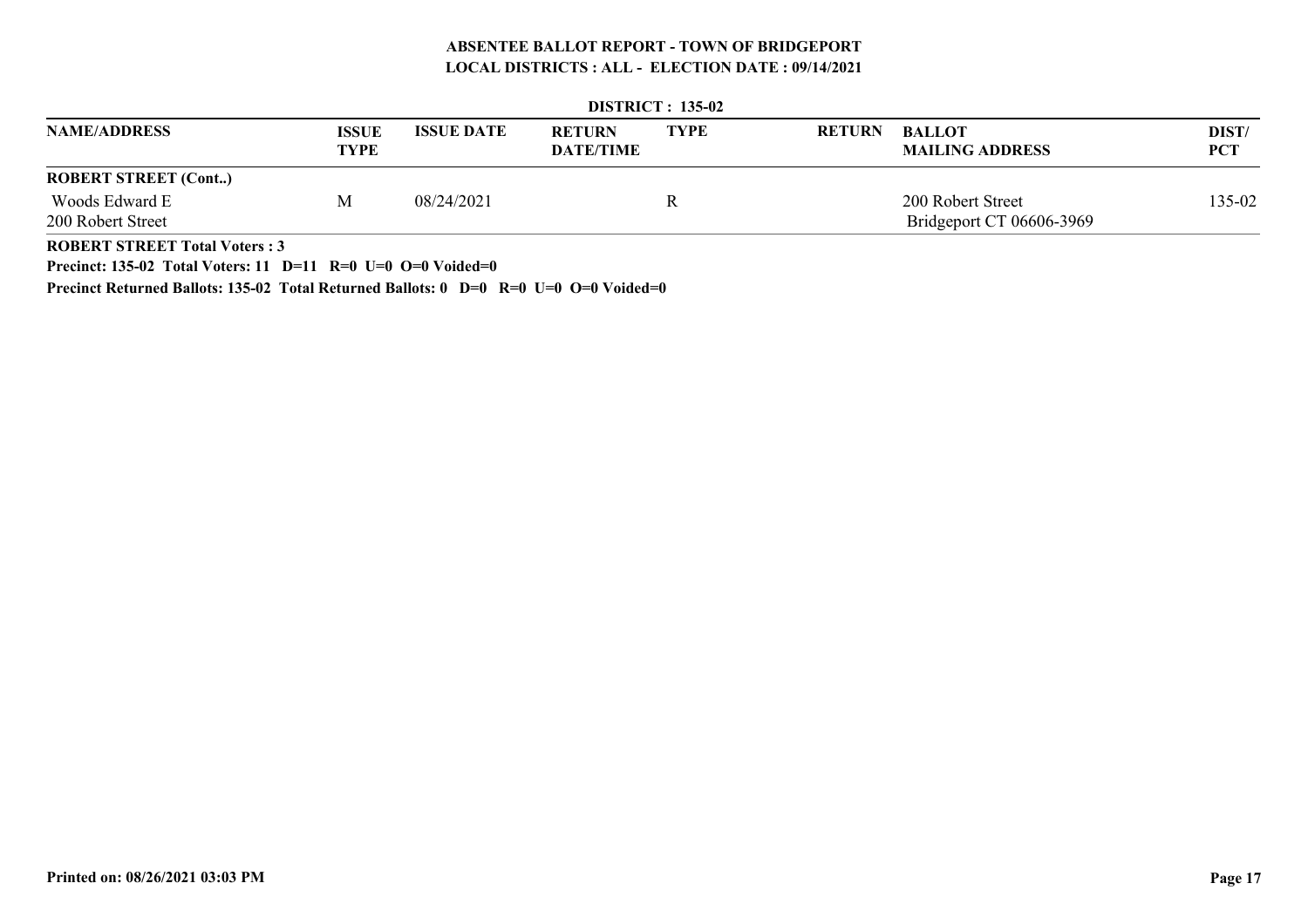|                                                             | <b>DISTRICT: 135-03</b>     |                   |                                   |             |               |                                                     |                     |  |  |  |  |
|-------------------------------------------------------------|-----------------------------|-------------------|-----------------------------------|-------------|---------------|-----------------------------------------------------|---------------------|--|--|--|--|
| <b>NAME/ADDRESS</b>                                         | <b>ISSUE</b><br><b>TYPE</b> | <b>ISSUE DATE</b> | <b>RETURN</b><br><b>DATE/TIME</b> | <b>TYPE</b> | <b>RETURN</b> | <b>BALLOT</b><br><b>MAILING ADDRESS</b>             | DIST/<br><b>PCT</b> |  |  |  |  |
| <b>CHOPSEY HILL ROAD</b>                                    |                             |                   |                                   |             |               |                                                     |                     |  |  |  |  |
| Ramirez Evelyn<br>839 Chopsey Hill Road P                   | M                           | 08/24/2021        |                                   | $\mathbf R$ |               | 839 Chopsey Hill Road P<br>Bridgeport CT 06606-3810 | 135-03              |  |  |  |  |
| Echevarria Evelin<br>839 Chopsey Hill Road                  | $\mathbf F$                 | 08/24/2021        |                                   | $\mathbf R$ |               | 839 Chopsey Hill Road<br>Bridgeport CT 06606-3810   | 135-03              |  |  |  |  |
| Epps Joan C<br>1835 Chopsey Hill Road                       | M                           | 08/24/2021        |                                   | $\mathbf R$ |               | 1835 Chopsey Hill Road<br>Bridgeport CT 06606-1936  | 135-03              |  |  |  |  |
| Numaworse Adrienne A<br>1855 Chopsey Hill Road              | M                           | 08/24/2021        |                                   | $\mathbf R$ |               | 1855 Chopsey Hill Road<br>Bridgeport CT 06606-0000  | 135-03              |  |  |  |  |
| Numaworse Jerry Kwadzo<br>1855 Chopsey Hill Road            | M                           | 08/24/2021        |                                   | $\mathbf R$ |               | 1855 Chopsey Hill Road<br>Bridgeport CT 06606-1936  | 135-03              |  |  |  |  |
| <b>CHOPSEY HILL ROAD Total Voters: 5</b>                    |                             |                   |                                   |             |               |                                                     |                     |  |  |  |  |
| <b>OLD TOWN ROAD</b>                                        |                             |                   |                                   |             |               |                                                     |                     |  |  |  |  |
| Suffredini Dorothy A<br>2435 Old Town Road                  | M                           | 08/24/2021        |                                   | $\mathbf R$ |               | 2435 Old Town Road<br>Bridgeport CT 06606-1336      | 135-03              |  |  |  |  |
| <b>OLD TOWN ROAD Total Voters: 1</b>                        |                             |                   |                                   |             |               |                                                     |                     |  |  |  |  |
| PINEPOINT DRIVE<br>Baraka Sauda E<br>85 Pinepoint Drive     | M                           | 08/24/2021        |                                   | $\mathbf R$ |               | 2917 Berkeley Forest Drive<br>Columbia SC 29209     | 135-03              |  |  |  |  |
| Jones Allen E<br>85 Pinepoint Drive                         | M                           | 08/24/2021        |                                   | $\mathbf R$ |               | 2917 Berkeley Forest Drive<br>Columbia SC 29209     | 135-03              |  |  |  |  |
| <b>PINEPOINT DRIVE Total Voters: 2</b>                      |                             |                   |                                   |             |               |                                                     |                     |  |  |  |  |
| <b>PLATT STREET</b>                                         |                             |                   |                                   |             |               |                                                     |                     |  |  |  |  |
| <b>Bolling Linda S</b><br>970 Platt Street                  | M                           | 08/24/2021        |                                   | $\mathbf R$ |               | 970 Platt Street<br>Bridgeport CT 06606-3743        | 135-03              |  |  |  |  |
| <b>Bolling Cheryl</b><br>970 Platt Street #1                | M                           | 08/24/2021        |                                   | $\mathbf R$ |               | 970 Platt Street #1<br>Bridgeport CT 06606-3743     | 135-03              |  |  |  |  |
| <b>PLATT STREET Total Voters: 2</b><br><b>VALLEY AVENUE</b> |                             |                   |                                   |             |               |                                                     |                     |  |  |  |  |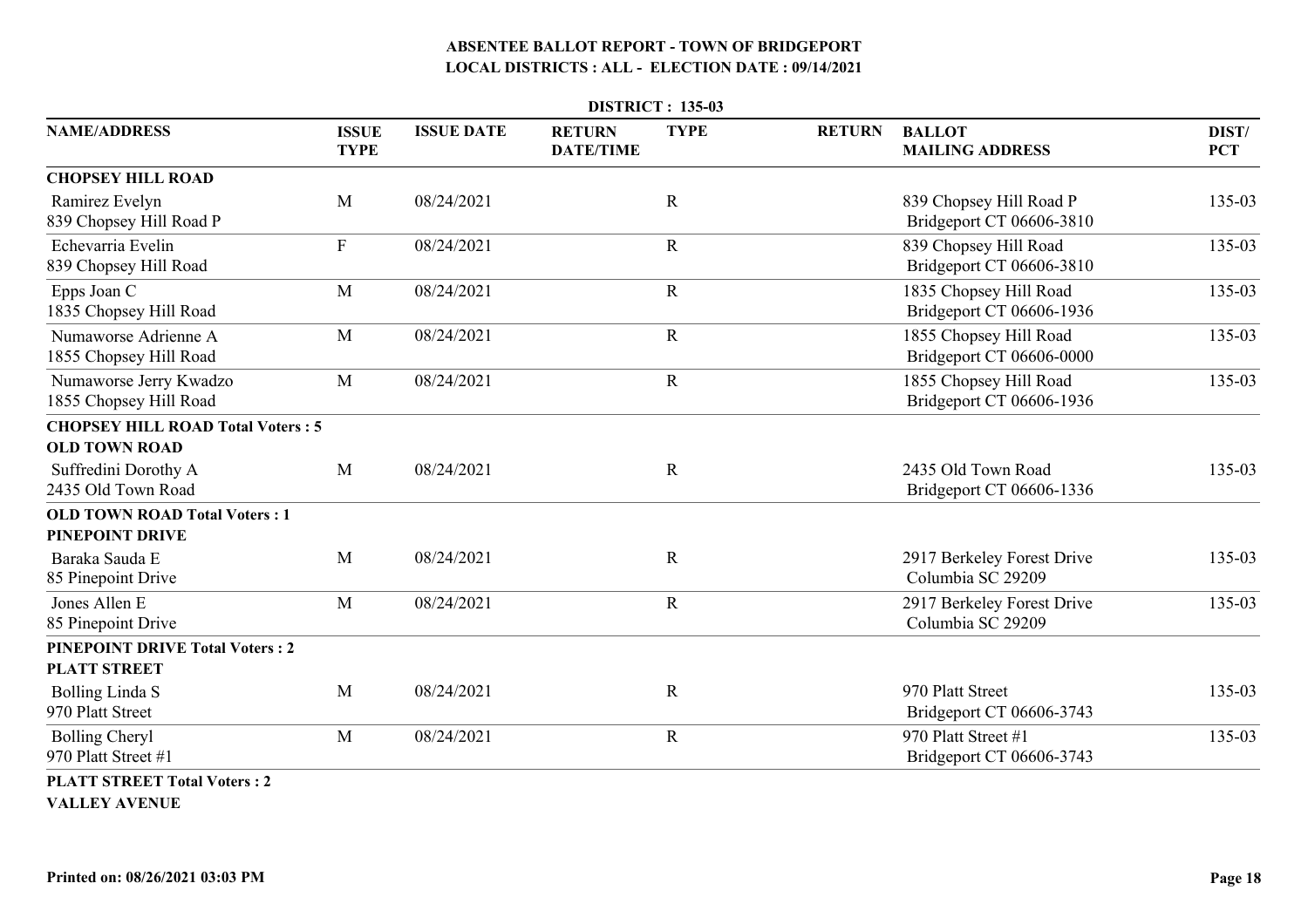|                      | <b>DISTRICT: 135-03</b>     |                   |                                   |             |               |                                         |                     |  |  |  |  |  |
|----------------------|-----------------------------|-------------------|-----------------------------------|-------------|---------------|-----------------------------------------|---------------------|--|--|--|--|--|
| <b>NAME/ADDRESS</b>  | <b>ISSUE</b><br><b>TYPE</b> | <b>ISSUE DATE</b> | <b>RETURN</b><br><b>DATE/TIME</b> | <b>TYPE</b> | <b>RETURN</b> | <b>BALLOT</b><br><b>MAILING ADDRESS</b> | DIST/<br><b>PCT</b> |  |  |  |  |  |
| <b>VALLEY AVENUE</b> |                             |                   |                                   |             |               |                                         |                     |  |  |  |  |  |
| Malone Nanette M     | M                           | 08/24/2021        |                                   |             |               | 55 Valley Avenue                        | 135-03              |  |  |  |  |  |
| 55 Valley Avenue     |                             |                   |                                   |             |               | Bridgeport CT 06606-3755                |                     |  |  |  |  |  |
| Malone Stephanie     | M                           | 08/24/2021        |                                   |             |               | 55 Valley Avenue                        | 135-03              |  |  |  |  |  |
| 55 Valley Avenue     |                             |                   |                                   |             |               | Bridgeport CT 06606-3755                |                     |  |  |  |  |  |

 **DISTRICT : 135-03**

**VALLEY AVENUE Total Voters : 2**

**Precinct: 135-03 Total Voters: 12 D=12 R=0 U=0 O=0 Voided=0**

**Precinct Returned Ballots: 135-03 Total Returned Ballots: 0 D=0 R=0 U=0 O=0 Voided=0**

**District: 135 Total Voters: 86 D=86 R=0 U=0 O=0 Voided=0**

**District Returned Ballots: 135 Total Voters: 0 D=0 R=0 U=0 O=0 Voided=0**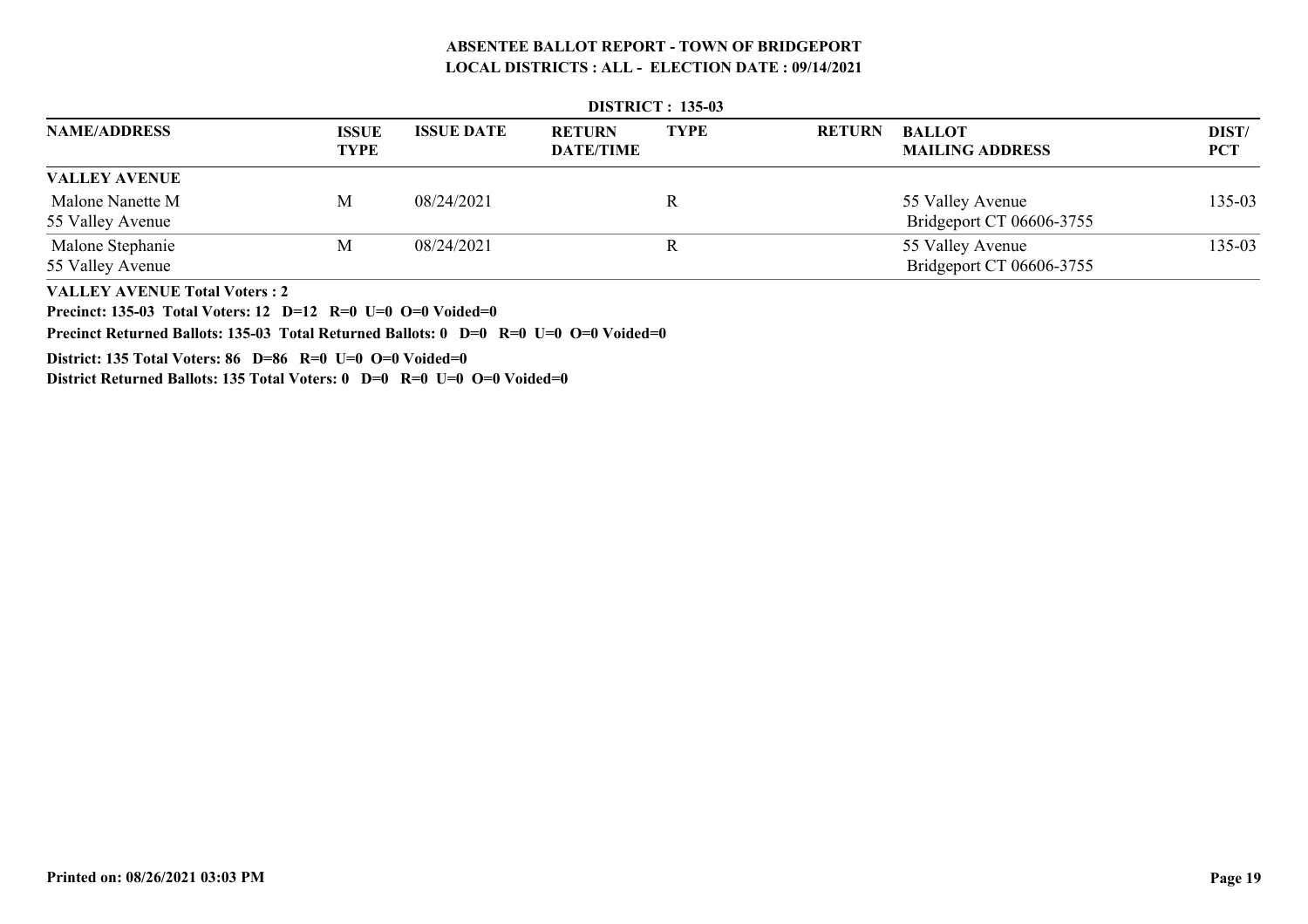|                                                              |                             |                   |                                   | <b>DISTRICT: 136-01</b> |               |                                                  |                     |
|--------------------------------------------------------------|-----------------------------|-------------------|-----------------------------------|-------------------------|---------------|--------------------------------------------------|---------------------|
| <b>NAME/ADDRESS</b>                                          | <b>ISSUE</b><br><b>TYPE</b> | <b>ISSUE DATE</b> | <b>RETURN</b><br><b>DATE/TIME</b> | <b>TYPE</b>             | <b>RETURN</b> | <b>BALLOT</b><br><b>MAILING ADDRESS</b>          | DIST/<br><b>PCT</b> |
| <b>ALPINE STREET</b>                                         |                             |                   |                                   |                         |               |                                                  |                     |
| Campbell Chanelle A<br>33 Alpine Street                      | M                           | 08/24/2021        |                                   | $\mathbf R$             |               | 33 Alpine Street<br>Bridgeport CT 06610-1773     | 136-01              |
| <b>Alcover Maritza</b><br>220 Alpine Street                  | M                           | 08/24/2021        |                                   | $\mathbf R$             |               | 220 Alpine Street<br>Bridgeport CT 06610-1728    | 136-01              |
| <b>Morales Maritza</b><br>220 Alpine Street                  | M                           | 08/24/2021        |                                   | ${\bf R}$               |               | 220 Alpine Street<br>Bridgeport CT 06610-1728    | 136-01              |
| Jaoulane Omaira<br>245 Alpine Street                         | M                           | 08/24/2021        |                                   | $\mathbf R$             |               | 245 Alpine Street<br>Bridgeport CT 06610-1760    | 136-01              |
| <b>ALPINE STREET Total Voters: 4</b><br><b>ASHLEY STREET</b> |                             |                   |                                   |                         |               |                                                  |                     |
| <b>Ortiz Ediel</b><br>106 Ashley Street                      | M                           | 08/25/2021        |                                   | $\mathbf R$             |               | 106 Ashley Street<br>Bridgeport CT 06610-1653    | 136-01              |
| Ortiz Edwin Alberto<br>106 Ashley Street                     | M                           | 08/25/2021        |                                   | $\mathbf R$             |               | 106 Ashley Street<br>Bridgeport CT 06610-1653    | 136-01              |
| Ortiz Nicole M<br>106 Ashley Street                          | M                           | 08/26/2021        |                                   | $\mathbf R$             |               | 106 Ashley Street<br>Bridgeport CT 06610-1653    | 136-01              |
| Reillo Aurea E<br>106 Ashley Street                          | M                           | 08/25/2021        |                                   | $\mathbf R$             |               | 106 Ashley Street<br>Bridgeport CT 06610-1653    | 136-01              |
| Ortiz Edwin<br>106 Ashley Street PH                          | M                           | 08/25/2021        |                                   | $\mathbf R$             |               | 106 Ashley Street PH<br>Bridgeport CT 06610-1653 | 136-01              |
| <b>ASHLEY STREET Total Voters: 5</b><br><b>DEAN PLACE</b>    |                             |                   |                                   |                         |               |                                                  |                     |
| Wheeler Jeffrey J<br>62 Dean Place                           | M                           | 08/24/2021        |                                   | $\mathbf R$             |               | 62 Dean Place<br>Bridgeport CT 06610-1621        | 136-01              |
| <b>DEAN PLACE Total Voters: 1</b><br><b>EDNA AVENUE</b>      |                             |                   |                                   |                         |               |                                                  |                     |
| Osborne Diana H<br>40 Edna Avenue                            | M                           | 08/24/2021        |                                   | $\mathbf R$             |               | 40 Edna Avenue<br>Bridgeport CT 06610-1763       | 136-01              |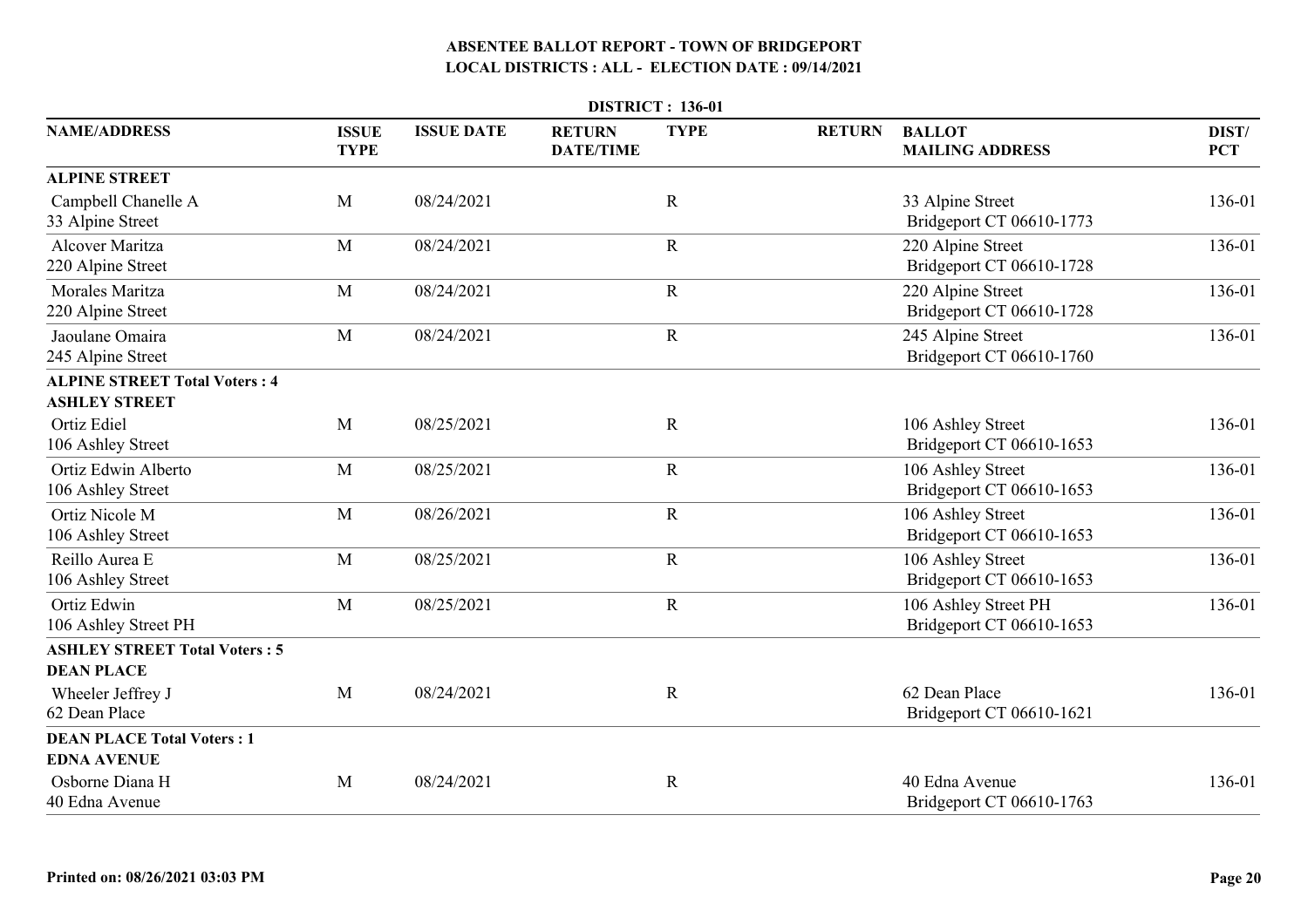|                                                                  |                             |                   |                                   | <b>DISTRICT: 136-01</b> |               |                                                      |                     |
|------------------------------------------------------------------|-----------------------------|-------------------|-----------------------------------|-------------------------|---------------|------------------------------------------------------|---------------------|
| <b>NAME/ADDRESS</b>                                              | <b>ISSUE</b><br><b>TYPE</b> | <b>ISSUE DATE</b> | <b>RETURN</b><br><b>DATE/TIME</b> | <b>TYPE</b>             | <b>RETURN</b> | <b>BALLOT</b><br><b>MAILING ADDRESS</b>              | DIST/<br><b>PCT</b> |
| <b>EDNA AVENUE (Cont)</b>                                        |                             |                   |                                   |                         |               |                                                      |                     |
| Osborne Lawrence E Jr<br>40 Edna Avenue                          | M                           | 08/24/2021        |                                   | $\mathbf R$             |               | 40 Edna Avenue<br>Bridgeport CT 06610-1763           | 136-01              |
| <b>EDNA AVENUE Total Voters: 2</b><br><b>HAWTHORNE STREET</b>    |                             |                   |                                   |                         |               |                                                      |                     |
| Salkie Rebecca P<br>170 Hawthorne Street #1                      | M                           | 08/24/2021        |                                   | $\mathbf R$             |               | 170 Hawthorne Street #1<br>Bridgeport CT 06610-1640  | 136-01              |
| Santana Nydia L<br>170 Hawthorne Street #11                      | M                           | 08/24/2021        |                                   | $\mathbf R$             |               | 170 Hawthorne Street #11<br>Bridgeport CT 06610-1640 | 136-01              |
| <b>HAWTHORNE STREET Total Voters: 2</b>                          |                             |                   |                                   |                         |               |                                                      |                     |
| <b>HICKORY STREET</b>                                            |                             |                   |                                   |                         |               |                                                      |                     |
| <b>Bullock Tyrone</b><br>133 Hickory Street                      | M                           | 08/24/2021        |                                   | $\mathbf R$             |               | 133 Hickory Street<br>Bridgeport CT 06610-1733       | 136-01              |
| <b>Young Dementred T</b><br>133 Hickory Street                   | M                           | 08/24/2021        |                                   | $\mathbf R$             |               | 133 Hickory Street<br>Bridgeport CT 06610-1733       | 136-01              |
| Rose Willard N<br>217 Hickory Street                             | M                           | 08/24/2021        |                                   | $\mathbf R$             |               | 217 Hickory Street<br>Bridgeport CT 06610-1770       | 136-01              |
| Rose Margaret<br>217 Hickory Street 908                          | M                           | 08/24/2021        |                                   | $\mathbf R$             |               | 217 Hickory Street 908<br>Bridgeport CT 06610-1770   | 136-01              |
| <b>HICKORY STREET Total Voters: 4</b><br><b>HUNTINGTON ROAD</b>  |                             |                   |                                   |                         |               |                                                      |                     |
| <b>Sutherland Damario</b><br>616 Huntington Road                 | M                           | 08/24/2021        |                                   | $\mathbf R$             |               | 616 Huntington Road<br>Bridgeport CT 06610-1711      | 136-01              |
| Williams Brenda<br>780 Huntington Road                           | M                           | 08/24/2021        |                                   | $\mathbf R$             |               | 780 Huntington Road<br>Bridgeport CT 06610-1743      | 136-01              |
| <b>Williams Donald</b><br>780 Huntington Road                    | M                           | 08/24/2021        |                                   | $\mathbf R$             |               | 780 Huntington Road<br>Bridgeport CT 06610-1743      | 136-01              |
| <b>HUNTINGTON ROAD Total Voters: 3</b><br><b>MAGNOLIA STREET</b> |                             |                   |                                   |                         |               |                                                      |                     |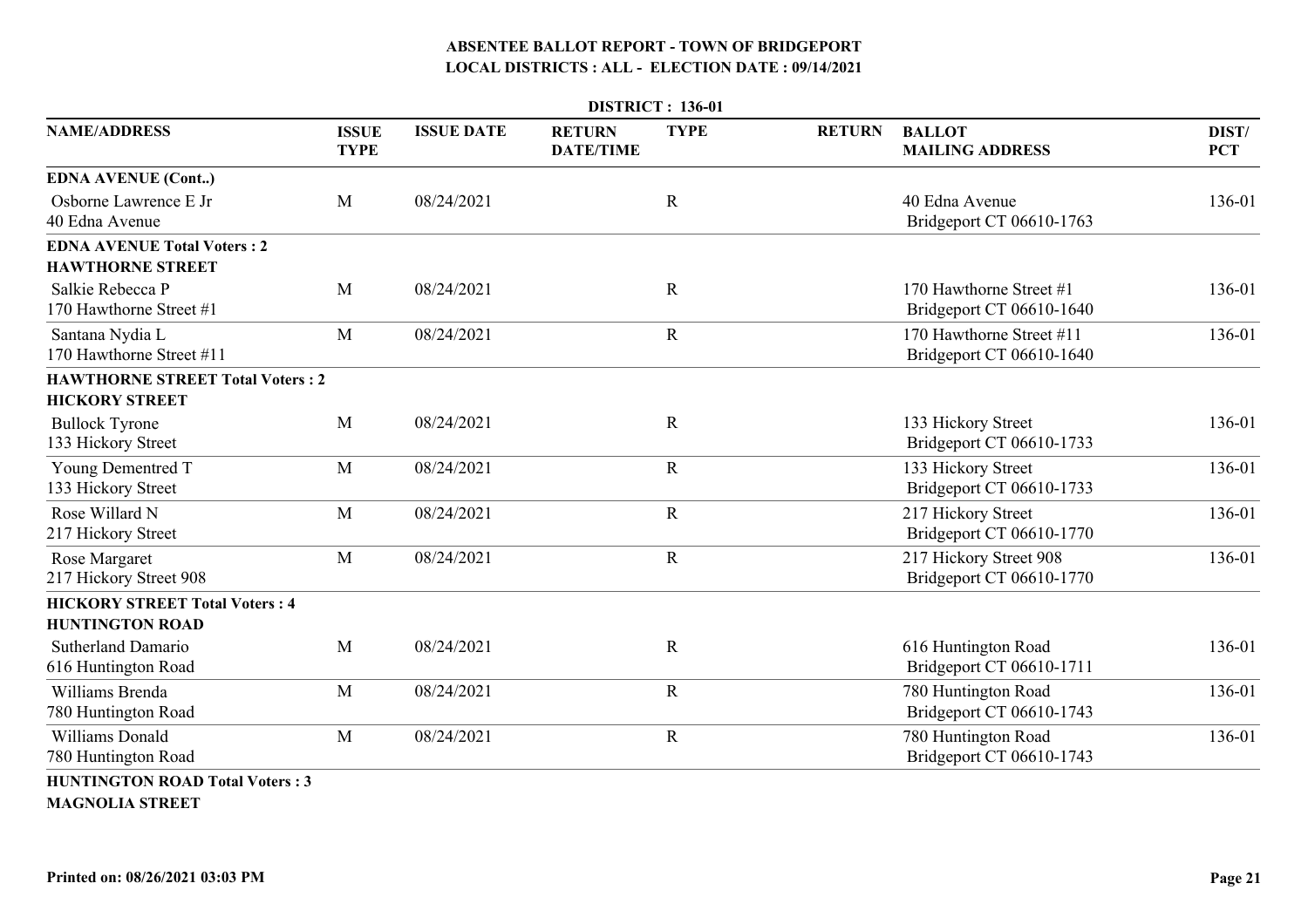|                                                               |                             |                   |                                   | <b>DISTRICT: 136-01</b> |               |                                                       |                     |
|---------------------------------------------------------------|-----------------------------|-------------------|-----------------------------------|-------------------------|---------------|-------------------------------------------------------|---------------------|
| <b>NAME/ADDRESS</b>                                           | <b>ISSUE</b><br><b>TYPE</b> | <b>ISSUE DATE</b> | <b>RETURN</b><br><b>DATE/TIME</b> | <b>TYPE</b>             | <b>RETURN</b> | <b>BALLOT</b><br><b>MAILING ADDRESS</b>               | DIST/<br><b>PCT</b> |
| <b>MAGNOLIA STREET</b>                                        |                             |                   |                                   |                         |               |                                                       |                     |
| Agosto Selena<br>47 Magnolia Street                           | M                           | 08/24/2021        |                                   | $\mathbf R$             |               | 47 Magnolia Street<br>Bridgeport CT 06610-1719        | 136-01              |
| Maisonet Caroline<br>47 Magnolia Street                       | M                           | 08/24/2021        |                                   | $\mathbf R$             |               | 47 Magnolia Street<br>Bridgeport CT 06610-1719        | 136-01              |
| Smith Dartan Joseph<br>84 Magnolia Street 1 FL                | M                           | 08/24/2021        |                                   | $\mathbf R$             |               | 84 Magnolia Street 1 FL<br>Bridgeport CT 06610-1700   | 136-01              |
| Jimenez Leticia<br>84 Magnolia Street 1ST FL                  | M                           | 08/24/2021        |                                   | $\mathbf R$             |               | 84 Magnolia Street 1ST FL<br>Bridgeport CT 06610-1700 | 136-01              |
| <b>MAGNOLIA STREET Total Voters: 4</b><br><b>NOBLE AVENUE</b> |                             |                   |                                   |                         |               |                                                       |                     |
| Harrell Bridgett A<br>1525 Noble Avenue                       | M                           | 08/24/2021        |                                   | $\mathbf R$             |               | 1525 Noble Avenue<br>Bridgeport CT 06610-1663         | 136-01              |
| Torres Elizabeth A<br>1525 Noble Avenue                       | M                           | 08/14/2021        |                                   | $\mathbf R$             |               | 1525 Noble Avenue<br>Bridgeport CT 06610-1663         | 136-01              |
| Muhammad Elias<br>1525 Noble Avenue 3                         | M                           | 08/24/2021        |                                   | $\mathbf R$             |               | 1525 Noble Avenue 3<br>Bridgeport CT 06610-1663       | 136-01              |
| Muhammad Jeannie M<br>1525 Noble Avenue 3                     | M                           | 08/24/2021        |                                   | $\mathbf R$             |               | 1525 Noble Avenue 3<br>Bridgeport CT 06610-1609       | 136-01              |
| Nassar Joan<br>1525 Noble Avenue 5                            | M                           | 08/24/2021        |                                   | $\mathbf R$             |               | 1525 Noble Avenue 5<br>Bridgeport CT 06610-1663       | 136-01              |
| Thompson Lillie<br>1525 Noble Avenue 11                       | M                           | 08/24/2021        |                                   | $\mathbf R$             |               | 1525 Noble Avenue 11<br>Bridgeport CT 06610-1663      | 136-01              |
| Maldonado Diluvina<br>1525 Noble Avenue 12                    | M                           | 08/24/2021        |                                   | $\mathbf R$             |               | 1525 Noble Avenue 12<br>Bridgeport CT 06610-1663      | 136-01              |
| Hernandez Maria<br>1525 Noble Avenue 14                       | M                           | 08/24/2021        |                                   | $\mathbf R$             |               | 1525 Noble Avenue 14<br>Bridgeport CT 06610-1663      | 136-01              |
| Grant Traceylynn<br>1525 Noble Avenue 15                      | M                           | 08/24/2021        |                                   | $\mathbf R$             |               | 1525 Noble Avenue 15<br>Bridgeport CT 06610-1663      | 136-01              |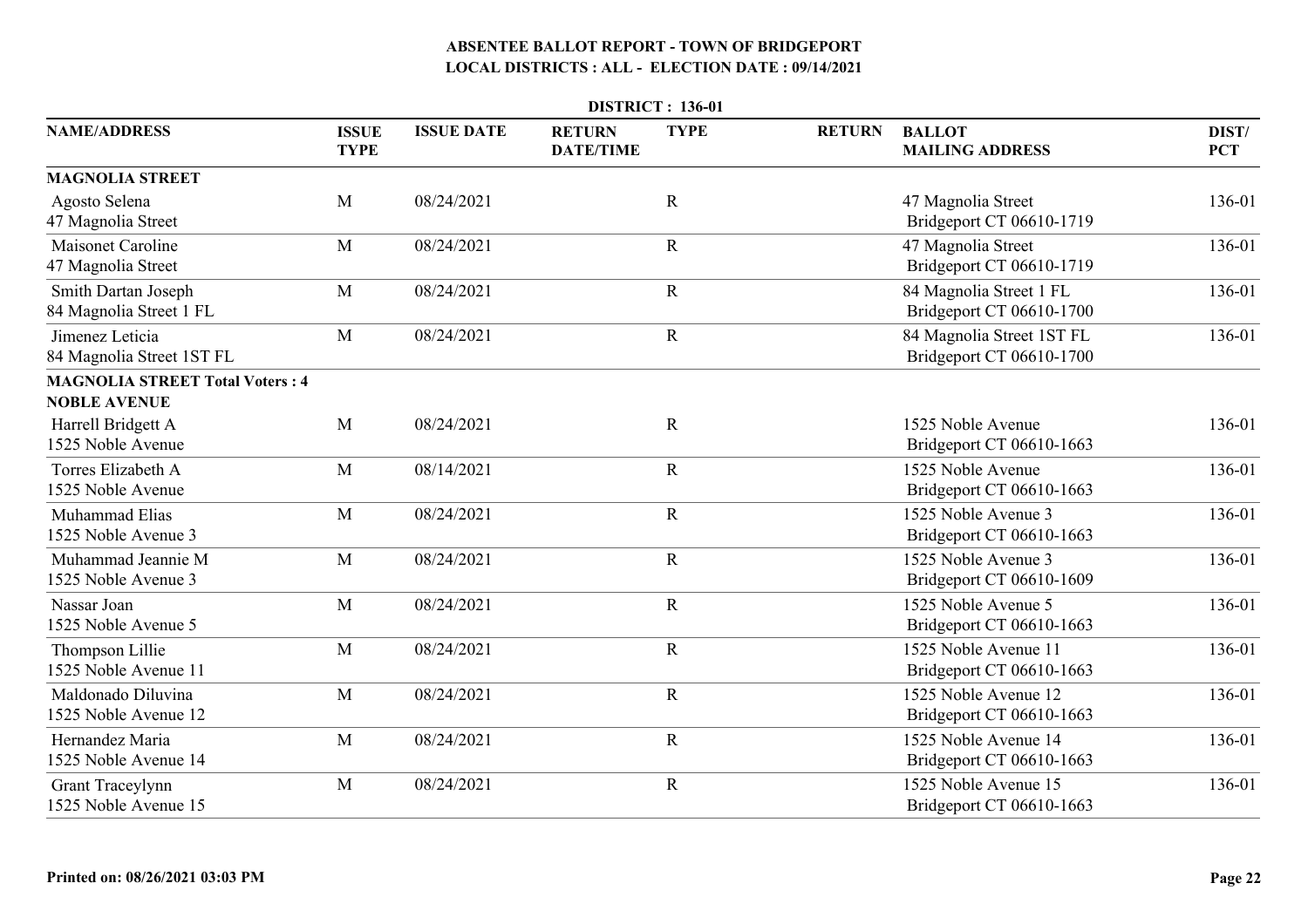| <b>DISTRICT: 136-01</b>                     |                             |                   |                                   |             |               |                                                      |                     |  |  |  |
|---------------------------------------------|-----------------------------|-------------------|-----------------------------------|-------------|---------------|------------------------------------------------------|---------------------|--|--|--|
| <b>NAME/ADDRESS</b>                         | <b>ISSUE</b><br><b>TYPE</b> | <b>ISSUE DATE</b> | <b>RETURN</b><br><b>DATE/TIME</b> | <b>TYPE</b> | <b>RETURN</b> | <b>BALLOT</b><br><b>MAILING ADDRESS</b>              | DIST/<br><b>PCT</b> |  |  |  |
| <b>NOBLE AVENUE (Cont)</b>                  |                             |                   |                                   |             |               |                                                      |                     |  |  |  |
| Nieves Maria<br>1525 Noble Avenue 16        | M                           | 08/24/2021        |                                   | $\mathbf R$ |               | 1525 Noble Avenue 16<br>Bridgeport CT 06610-1663     | 136-01              |  |  |  |
| Caraballo Efrain<br>1525 Noble Avenue #14   | M                           | 08/24/2021        |                                   | $\mathbf R$ |               | 1525 Noble Avenue #14<br>Bridgeport CT 06610-1663    | 136-01              |  |  |  |
| Wright Jerome<br>1525 Noble Avenue A-10     | M                           | 08/24/2021        |                                   | $\mathbf R$ |               | 1525 Noble Avenue A-10<br>Bridgeport CT 06610-1663   | 136-01              |  |  |  |
| Jacobs John A<br>1530 Noble Avenue #3       | M                           | 08/24/2021        |                                   | $\mathbf R$ |               | 1532 Noble Avenue #3<br>Bridgeport CT 06610-1613     | 136-01              |  |  |  |
| Scott Sylvester<br>1530 Noble Avenue #3     | M                           | 08/24/2021        |                                   | $\mathbf R$ |               | 1532 Noble Avenue #3<br>Bridgeport CT 06610-1613     | 136-01              |  |  |  |
| Jester Darrell B<br>1532 Noble Avenue 2     | M                           | 08/24/2021        |                                   | $\mathbf R$ |               | 1532 Noble Avenue 2<br>Bridgeport CT 06610-1613      | 136-01              |  |  |  |
| Jester Mary F<br>1532 Noble Avenue 1ST FL   | M                           | 08/24/2021        |                                   | $\mathbf R$ |               | 1532 Noble Avenue 1ST FL<br>Bridgeport CT 06608-0000 | 136-01              |  |  |  |
| Martinez Jessica<br>1570 Noble Avenue       | M                           | 08/24/2021        |                                   | $\mathbf R$ |               | 1570 Noble Avenue<br>Bridgeport CT 06610-0000        | 136-01              |  |  |  |
| Muniz Jennie<br>1570 Noble Avenue           | M                           | 08/24/2021        |                                   | $\mathbf R$ |               | 1570 Noble Avenue<br>Bridgeport CT 06610-1614        | 136-01              |  |  |  |
| Brown Latisha<br>1687 Noble Avenue          | M                           | 08/24/2021        |                                   | $\mathbf R$ |               | 1687 Noble Avenue<br>Bridgeport CT 06610-1627        | 136-01              |  |  |  |
| <b>Brown Mattielou</b><br>1687 Noble Avenue | M                           | 08/24/2021        |                                   | $\mathbf R$ |               | 1687 Noble Avenue<br>Bridgeport CT 06610-1627        | 136-01              |  |  |  |
| Hamlette Fern L<br>1689 Noble Avenue        | M                           | 08/24/2021        |                                   | $\mathbf R$ |               | 1689 Noble Avenue<br>Bridgeport CT 06610-1627        | 136-01              |  |  |  |
| Hamlette Myron C<br>1689 Noble Avenue       | M                           | 08/24/2021        |                                   | $\mathbf R$ |               | 1689 Noble Avenue<br>Bridgeport CT 06610-1627        | 136-01              |  |  |  |
| Torres Awilda<br>1720 Noble Avenue          | M                           | 08/24/2021        |                                   | $\mathbf R$ |               | 1720 Noble Avenue<br>Bridgeport CT 06610-1628        | 136-01              |  |  |  |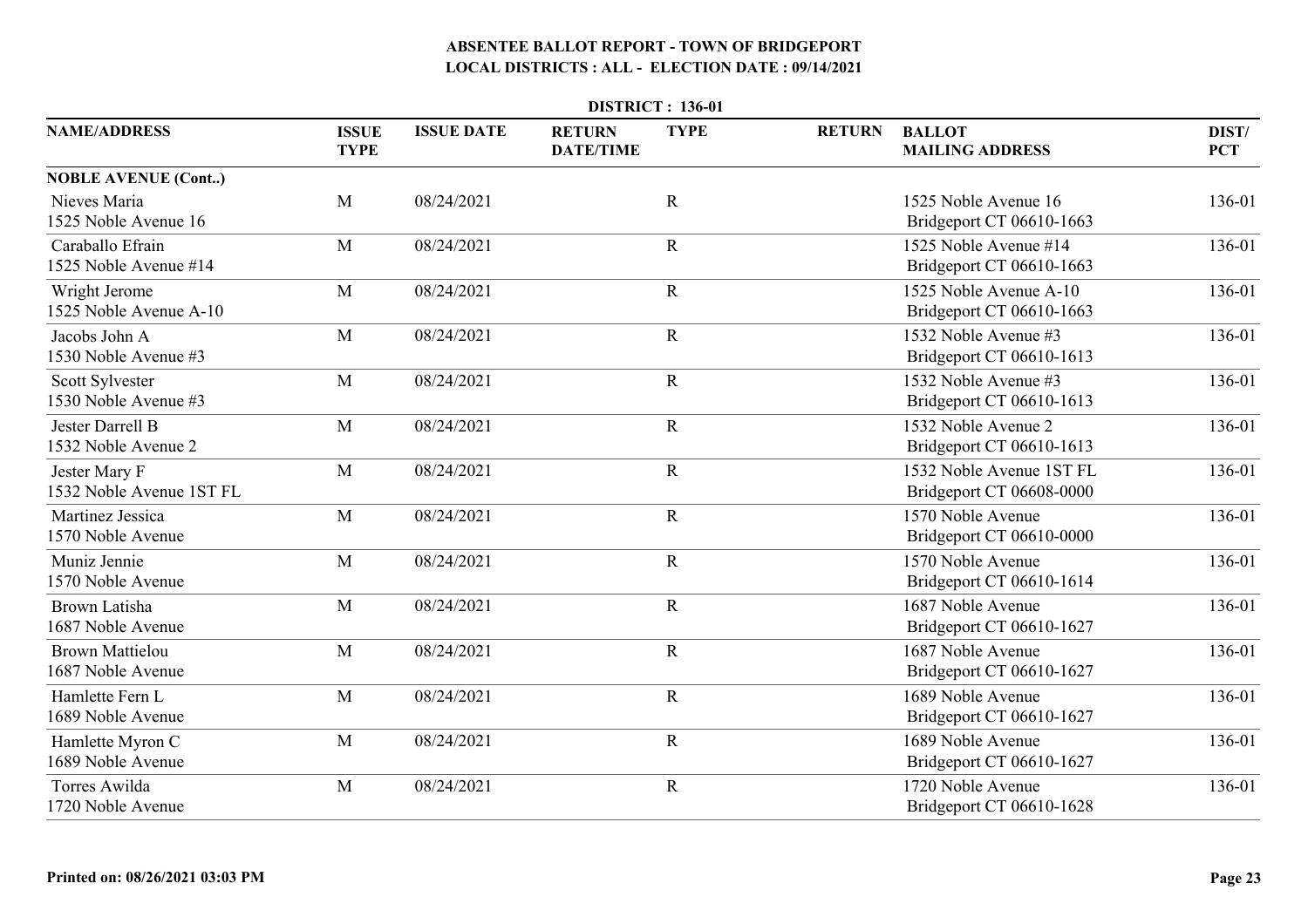|                                                                  |                             |                   |                                   | <b>DISTRICT: 136-01</b> |               |                                                      |                     |
|------------------------------------------------------------------|-----------------------------|-------------------|-----------------------------------|-------------------------|---------------|------------------------------------------------------|---------------------|
| <b>NAME/ADDRESS</b>                                              | <b>ISSUE</b><br><b>TYPE</b> | <b>ISSUE DATE</b> | <b>RETURN</b><br><b>DATE/TIME</b> | <b>TYPE</b>             | <b>RETURN</b> | <b>BALLOT</b><br><b>MAILING ADDRESS</b>              | DIST/<br><b>PCT</b> |
| <b>NOBLE AVENUE (Cont)</b>                                       |                             |                   |                                   |                         |               |                                                      |                     |
| Agosto Joanne<br>1731 Noble Avenue                               | M                           | 08/24/2021        |                                   | $\mathbf R$             |               | 1731 Noble Avenue<br>Bridgeport CT 06610-1627        | 136-01              |
| Philibert Joseph M<br>1731 Noble Avenue 3 FLR                    | M                           | 08/24/2021        |                                   | $\mathbf R$             |               | 1731 Noble Avenue 3 FLR<br>Bridgeport CT 06610-1627  | 136-01              |
| Cobb Donte T<br>1740 Noble Avenue                                | M                           | 08/24/2021        |                                   | $\mathbf R$             |               | 1740 Noble Avenue<br>Bridgeport CT 06610-1628        | 136-01              |
| <b>NOBLE AVENUE Total Voters: 26</b><br><b>RICHARDSON STREET</b> |                             |                   |                                   |                         |               |                                                      |                     |
| Garcia Carmen L<br>64 Richardson Street                          | M                           | 08/24/2021        |                                   | $\mathbf R$             |               | 64 Richardson Street<br>Bridgeport CT 06610-1637     | 136-01              |
| Garcia Jorge<br>64 Richardson Street                             | M                           | 08/24/2021        |                                   | $\mathbf R$             |               | 64 Richardson Street<br>Bridgeport CT 06610-1637     | 136-01              |
| Roman Luz Amelia<br>66 Richardson Street                         | M                           | 08/24/2021        |                                   | $\mathbf R$             |               | 66 Richardson Street<br>Bridgeport CT 06610-1637     | 136-01              |
| Quinones Ana<br>67 Richardson Street                             | M                           | 08/24/2021        |                                   | $\mathbf R$             |               | 67 Richardson Street<br>Bridgeport CT 06610-1636     | 136-01              |
| Ramos Justin Aaron<br>67 Richardson Street                       | M                           | 08/24/2021        |                                   | $\mathbf R$             |               | 67 Richardson Street<br>Bridgeport CT 06610-1636     | 136-01              |
| Ramos Glidden Manuel Jr<br>67 Richardson Street A 2              | M                           | 08/24/2021        |                                   | $\mathbf R$             |               | 67 Richardson Street A 2<br>Bridgeport CT 06610-1636 | 136-01              |
| Bueno Maria<br>75 Richardson Street                              | M                           | 08/24/2021        |                                   | $\mathbf R$             |               | 75 Richardson Street<br>Bridgeport CT 06610-1636     | 136-01              |
| Mumoz Victor<br>75 Richardson Street                             | M                           | 08/24/2021        |                                   | $\mathbf R$             |               | 75 Richardson Street<br>Bridgeport CT 06610-1636     | 136-01              |
| Custodio Brenda Nana<br>77 Richardson Street                     | M                           | 08/24/2021        |                                   | $\mathbf R$             |               | 77 Richardson Street<br>Bridgeport CT 06610-1636     | 136-01              |
| Martin Timothy S<br>82 Richardson Street                         | M                           | 08/24/2021        |                                   | $\mathbf R$             |               | 82 Richardson Street<br>Bridgeport CT 06610-1637     | 136-01              |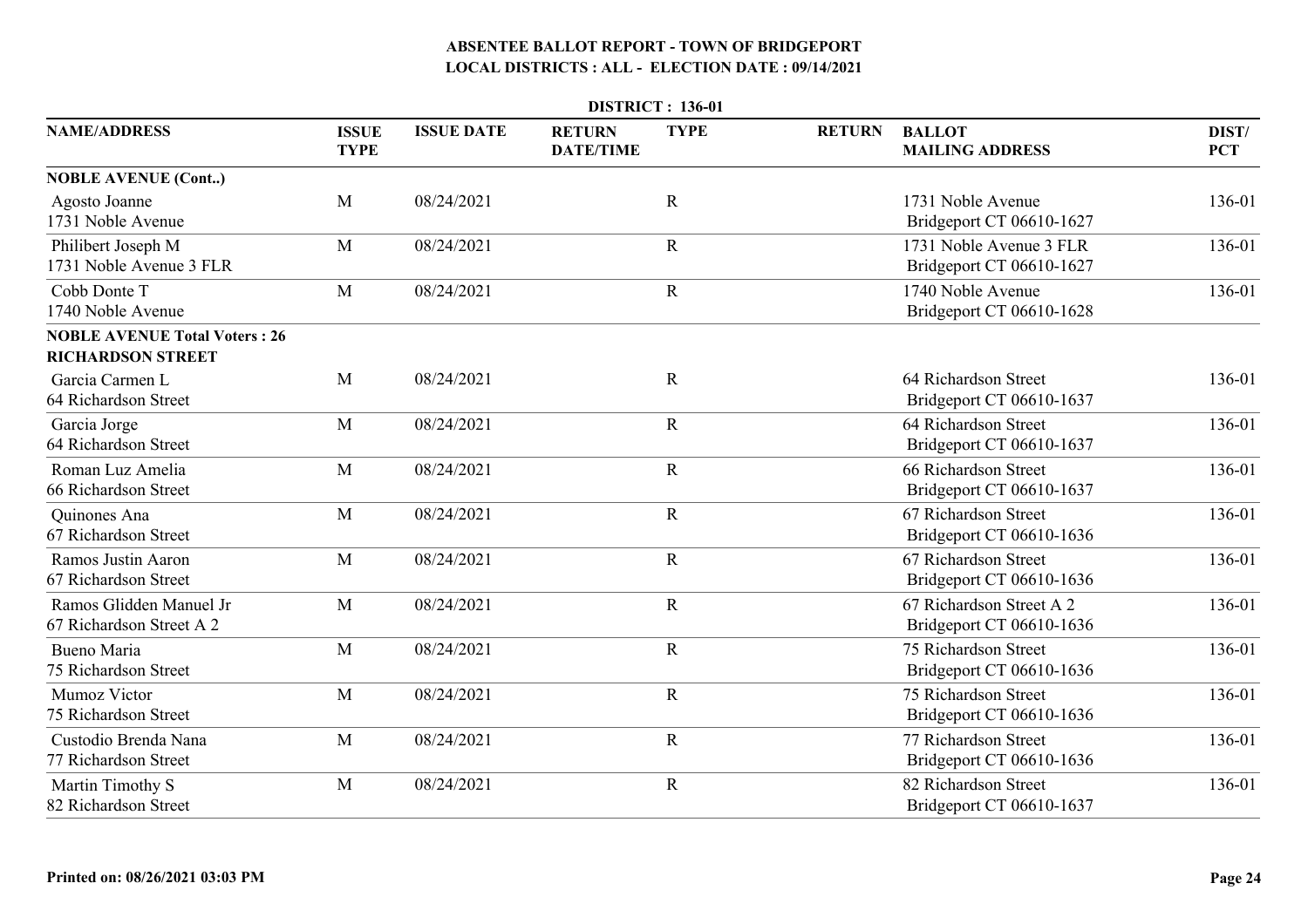|                                              | <b>DISTRICT: 136-01</b> |                   |                                   |              |               |                                                  |                     |  |  |  |  |
|----------------------------------------------|-------------------------|-------------------|-----------------------------------|--------------|---------------|--------------------------------------------------|---------------------|--|--|--|--|
| <b>NAME/ADDRESS</b>                          | <b>ISSUE</b><br>TYPE    | <b>ISSUE DATE</b> | <b>RETURN</b><br><b>DATE/TIME</b> | <b>TYPE</b>  | <b>RETURN</b> | <b>BALLOT</b><br><b>MAILING ADDRESS</b>          | DIST/<br><b>PCT</b> |  |  |  |  |
| <b>RICHARDSON STREET (Cont)</b>              |                         |                   |                                   |              |               |                                                  |                     |  |  |  |  |
| Pauling-Martin Tasha<br>82 Richardson Street | M                       | 08/24/2021        |                                   | $\mathbf R$  |               | 82 Richardson Street<br>Bridgeport CT 06610-1637 | 136-01              |  |  |  |  |
| <b>RICHARDSON STREET Total Voters: 11</b>    |                         |                   |                                   |              |               |                                                  |                     |  |  |  |  |
| <b>ROSE STREET</b>                           |                         |                   |                                   |              |               |                                                  |                     |  |  |  |  |
| Garcia Sandra<br>160 Rose Street             | M                       | 08/24/2021        |                                   | $\mathbb{R}$ |               | 160 Rose Street<br>Bridgeport CT 06610-1750      | 136-01              |  |  |  |  |
| Reyes Angelo<br>160 Rose Street              | M                       | 08/24/2021        |                                   | $\mathbf R$  |               | 160 Rose Street<br>Bridgeport CT 06610-1750      | 136-01              |  |  |  |  |
| Reyes Alessandra<br>162 Rose Street          | M                       | 08/24/2021        |                                   | $\mathbb{R}$ |               | 162 Rose Street<br>Bridgeport CT 06610-1750      | 136-01              |  |  |  |  |
| Reyes Angela<br>162 Rose Street              | M                       | 08/24/2021        |                                   | $\mathbf R$  |               | 162 Rose Street<br>Bridgeport CT 06610-1750      | 136-01              |  |  |  |  |

**ROSE STREET Total Voters : 4**

**Precinct: 136-01 Total Voters: 66 D=66 R=0 U=0 O=0 Voided=0**

**Precinct Returned Ballots: 136-01 Total Returned Ballots: 0 D=0 R=0 U=0 O=0 Voided=0**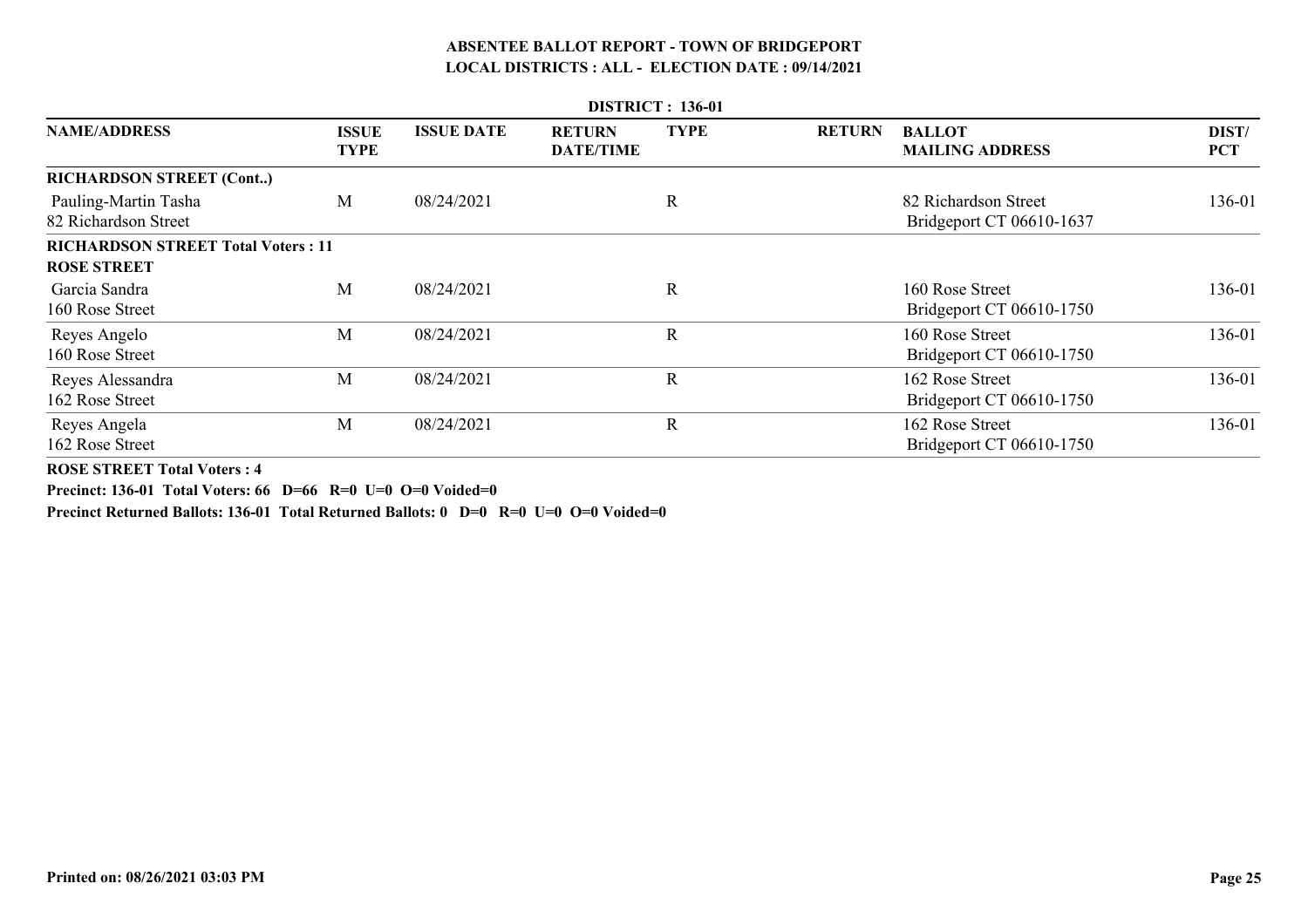|                                                               | <b>DISTRICT: 136-02</b>     |                   |                                   |             |               |                                                 |                     |  |  |  |
|---------------------------------------------------------------|-----------------------------|-------------------|-----------------------------------|-------------|---------------|-------------------------------------------------|---------------------|--|--|--|
| <b>NAME/ADDRESS</b>                                           | <b>ISSUE</b><br><b>TYPE</b> | <b>ISSUE DATE</b> | <b>RETURN</b><br><b>DATE/TIME</b> | <b>TYPE</b> | <b>RETURN</b> | <b>BALLOT</b><br><b>MAILING ADDRESS</b>         | DIST/<br><b>PCT</b> |  |  |  |
| <b>BEECHMONT AVENUE</b>                                       |                             |                   |                                   |             |               |                                                 |                     |  |  |  |
| <b>Gaudett Renee</b><br>96 Beechmont Avenue                   | M                           | 08/24/2021        |                                   | $\mathbf R$ |               | 96 Beechmont Avenue<br>Bridgeport CT 06606-4308 | 136-02              |  |  |  |
| <b>BEECHMONT AVENUE Total Voters: 1</b><br><b>EZRA STREET</b> |                             |                   |                                   |             |               |                                                 |                     |  |  |  |
| Ceesay-Jobe Olimatou<br>105 Ezra Street                       | M                           | 08/24/2021        |                                   | $\mathbf R$ |               | 105 Ezra Street<br>Bridgeport CT 06606-5028     | 136-02              |  |  |  |
| Jobe Ebrima Sulayman<br>105 Ezra Street                       | M                           | 08/24/2021        |                                   | $\mathbf R$ |               | 105 Ezra Street<br>Bridgeport CT 06606-5028     | 136-02              |  |  |  |
| Geter Travaras J<br>633 Ezra Street                           | M                           | 08/24/2021        |                                   | $\mathbf R$ |               | 633 Ezra Street<br>Bridgeport CT 06606-4372     | 136-02              |  |  |  |
| Walker Jannie L<br>633 Ezra Street                            | M                           | 08/24/2021        |                                   | $\mathbf R$ |               | 633 Ezra Street<br>Bridgeport CT 06606-4372     | 136-02              |  |  |  |
| <b>EZRA STREET Total Voters: 4</b>                            |                             |                   |                                   |             |               |                                                 |                     |  |  |  |
| <b>HARMONY STREET</b>                                         |                             |                   |                                   |             |               |                                                 |                     |  |  |  |
| Gody Gociela<br>58 Harmony Street                             | M                           | 08/24/2021        |                                   | $\mathbf R$ |               | 58 Harmony Street<br>Bridgeport CT 06606-4342   | 136-02              |  |  |  |
| Marshall Sharde L<br>93 Harmony Street                        | M                           | 08/24/2021        |                                   | $\mathbf R$ |               | 93 Harmony Street<br>Bridgeport CT 06606-4343   | 136-02              |  |  |  |
| Figueroa Shannon<br>224 Harmony Street                        | M                           | 08/24/2021        |                                   | $\mathbf R$ |               | 224 Harmony Street<br>Bridgeport CT 06606-4344  | 136-02              |  |  |  |
| <b>HARMONY STREET Total Voters: 3</b><br><b>HART STREET</b>   |                             |                   |                                   |             |               |                                                 |                     |  |  |  |
| Swaby Marleen S<br>495 Hart Street                            | M                           | 08/24/2021        |                                   | $\mathbf R$ |               | 495 Hart Street<br>Bridgeport CT 06606-4737     | 136-02              |  |  |  |
| Rivera Jimmy Jr<br>576 Hart Street                            | M                           | 08/24/2021        |                                   | $\mathbf R$ |               | 576 Hart Street<br>Bridgeport CT 06606-4347     | 136-02              |  |  |  |
| <b>HART STREET Total Voters: 2</b>                            |                             |                   |                                   |             |               |                                                 |                     |  |  |  |

**OAKWOOD STREET**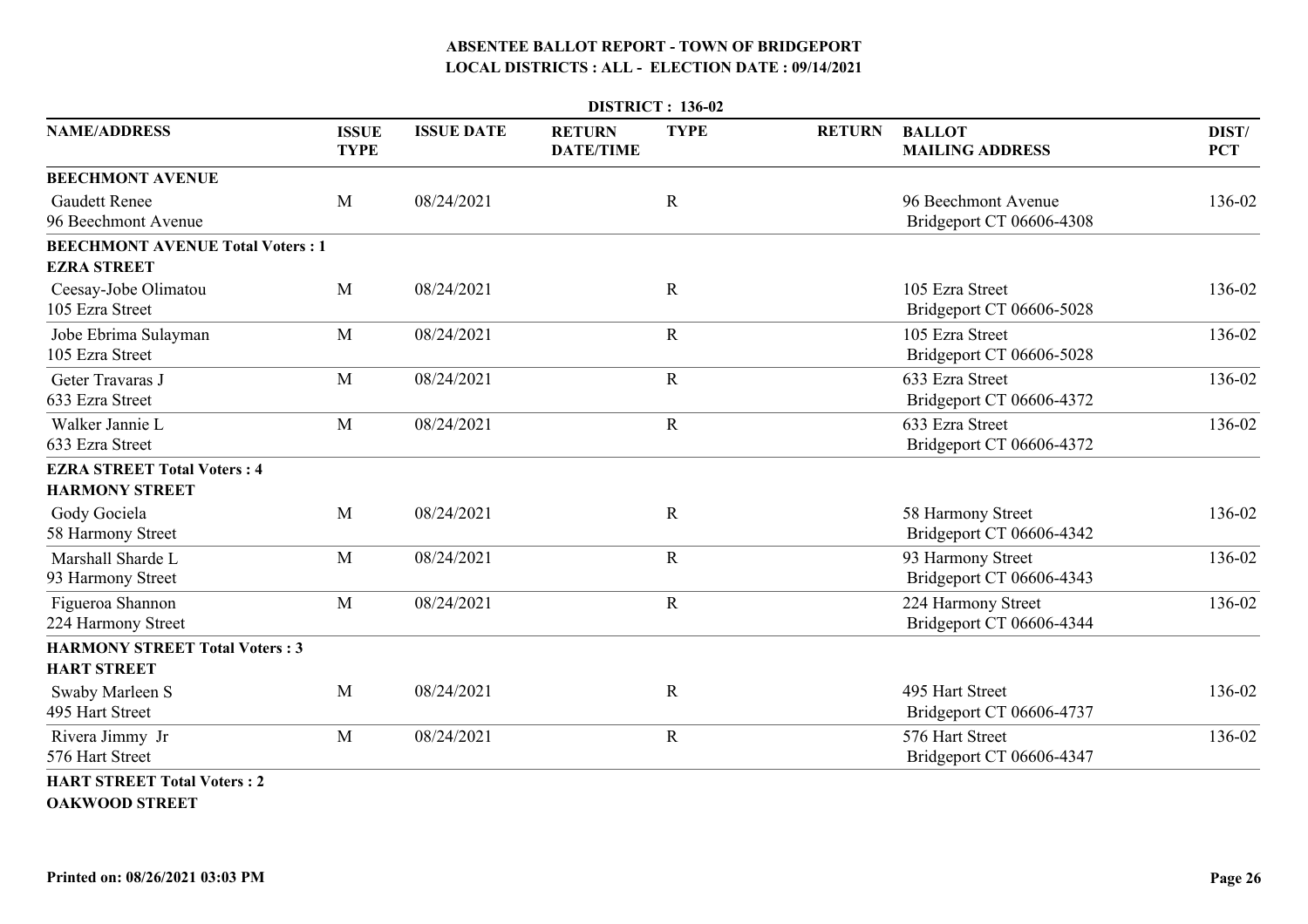|                                                               | <b>DISTRICT: 136-02</b>     |                   |                                   |             |               |                                                      |                     |  |  |  |  |
|---------------------------------------------------------------|-----------------------------|-------------------|-----------------------------------|-------------|---------------|------------------------------------------------------|---------------------|--|--|--|--|
| <b>NAME/ADDRESS</b>                                           | <b>ISSUE</b><br><b>TYPE</b> | <b>ISSUE DATE</b> | <b>RETURN</b><br><b>DATE/TIME</b> | <b>TYPE</b> | <b>RETURN</b> | <b>BALLOT</b><br><b>MAILING ADDRESS</b>              | DIST/<br><b>PCT</b> |  |  |  |  |
| <b>OAKWOOD STREET</b>                                         |                             |                   |                                   |             |               |                                                      |                     |  |  |  |  |
| Santana Dolci<br>15 Oakwood Street                            | M                           | 08/24/2021        |                                   | $\mathbf R$ |               | 15 Oakwood Street<br>Bridgeport CT 06606-4830        | 136-02              |  |  |  |  |
| Pryce Janna V<br>51 Oakwood Street                            | M                           | 08/24/2021        |                                   | $\mathbf R$ |               | 51 Oakwood Street<br>Bridgeport CT 06606-4830        | 136-02              |  |  |  |  |
| Rivera Brittany M<br>160 Oakwood Street                       | M                           | 08/24/2021        |                                   | $\mathbf R$ |               | 160 Oakwood Street<br>Bridgeport CT 06606-3833       | 136-02              |  |  |  |  |
| Rivera Gloria O<br>163 Oakwood Street                         | M                           | 08/24/2021        |                                   | $\mathbf R$ |               | 163 Oakwood Street<br>Bridgeport CT 06606-3834       | 136-02              |  |  |  |  |
| Hernandez Elvin<br>189 Oakwood Street                         | M                           | 08/24/2021        |                                   | ${\bf R}$   |               | 189 Oakwood Street<br>Bridgeport CT 06606-3834       | 136-02              |  |  |  |  |
| <b>OAKWOOD STREET Total Voters: 5</b><br><b>SUMMIT STREET</b> |                             |                   |                                   |             |               |                                                      |                     |  |  |  |  |
| Villanueva Juan L<br>141 Summit Street                        | M                           | 08/24/2021        |                                   | $\mathbf R$ |               | 141 Summit Street<br>Bridgeport CT 06606-4840        | 136-02              |  |  |  |  |
| <b>Bloschichak Arlene D</b><br>280 Summit Street              | M                           | 08/24/2021        |                                   | $\mathbf R$ |               | 280 Summit Street<br>Bridgeport CT 06606-4741        | 136-02              |  |  |  |  |
| Cruz Elieser<br>295 Summit Street                             | M                           | 08/24/2021        |                                   | ${\bf R}$   |               | 295 Summit Street<br>Bridgeport CT 06606-4742        | 136-02              |  |  |  |  |
| Cruz Jessica<br>295 Summit Street                             | M                           | 08/24/2021        |                                   | $\mathbf R$ |               | 295 Summit Street<br>Bridgeport CT 06606-4742        | 136-02              |  |  |  |  |
| <b>Gonzalez Nancy</b><br>429 Summit Street                    | M                           | 08/24/2021        |                                   | ${\bf R}$   |               | 429 Summit Street<br>Bridgeport CT 06606-4748        | 136-02              |  |  |  |  |
| Martinez-Ramos Gustavo<br>467 Summit Street                   | M                           | 08/24/2021        |                                   | $\mathbf R$ |               | 467 Summit Street<br>Bridgeport CT 06606-4748        | 136-02              |  |  |  |  |
| <b>Baldwin Oneal Jr</b><br>467 Summit Street 2ND FL           | M                           | 08/24/2021        |                                   | ${\bf R}$   |               | 467 Summit Street 2ND FL<br>Bridgeport CT 06606-4748 | 136-02              |  |  |  |  |
| Rosario Maria<br>469 Summit Street 3RD FL                     | M                           | 08/24/2021        |                                   | ${\bf R}$   |               | 469 Summit Street 3RD FL<br>Bridgeport CT 06606-4748 | 136-02              |  |  |  |  |
|                                                               |                             |                   |                                   |             |               |                                                      |                     |  |  |  |  |

**SUMMIT STREET Total Voters : 8**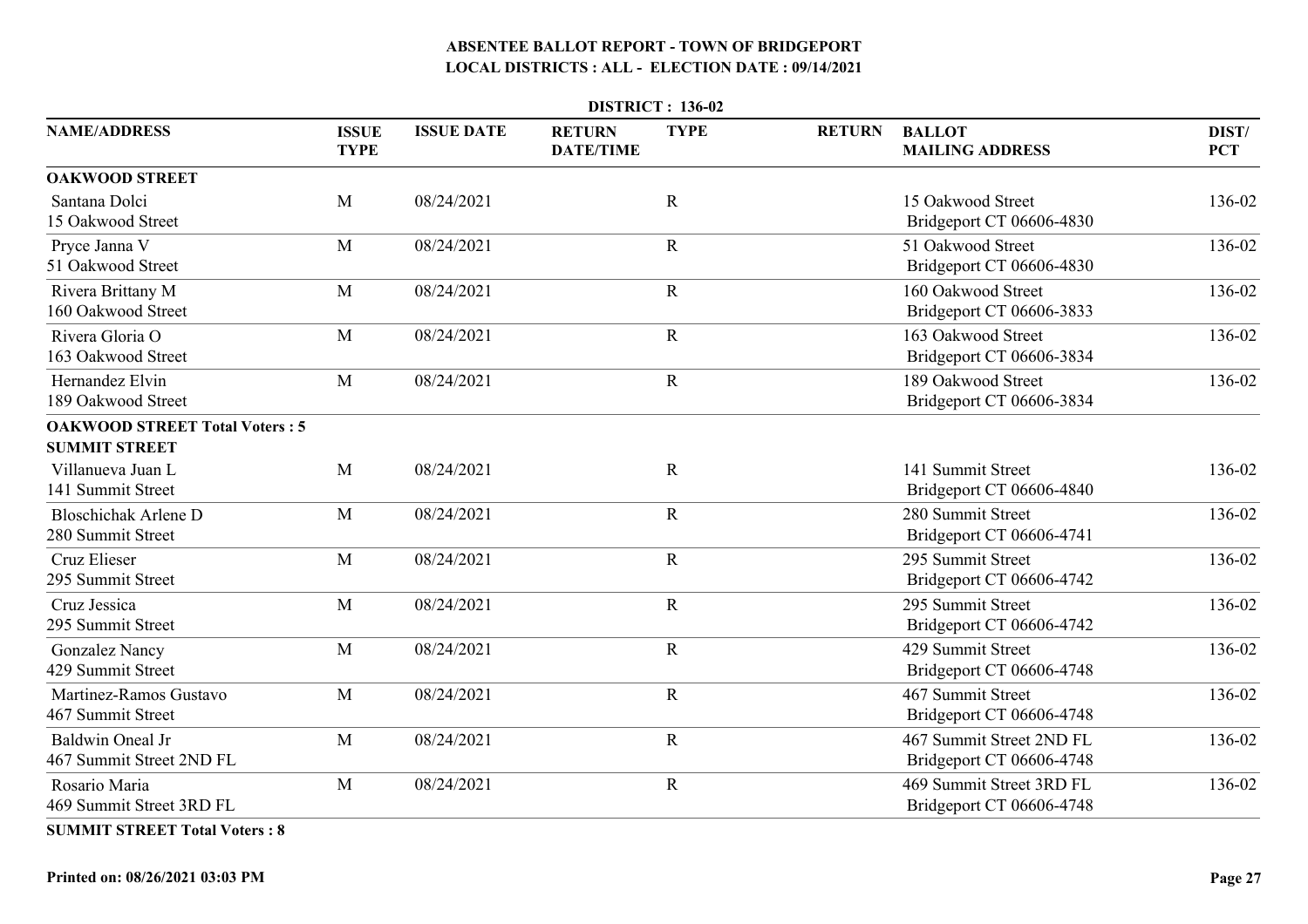#### **DISTRICT : 136-02**

**Precinct: 136-02 Total Voters: 23 D=23 R=0 U=0 O=0 Voided=0Precinct Returned Ballots: 136-02 Total Returned Ballots: 0 D=0 R=0 U=0 O=0 Voided=0**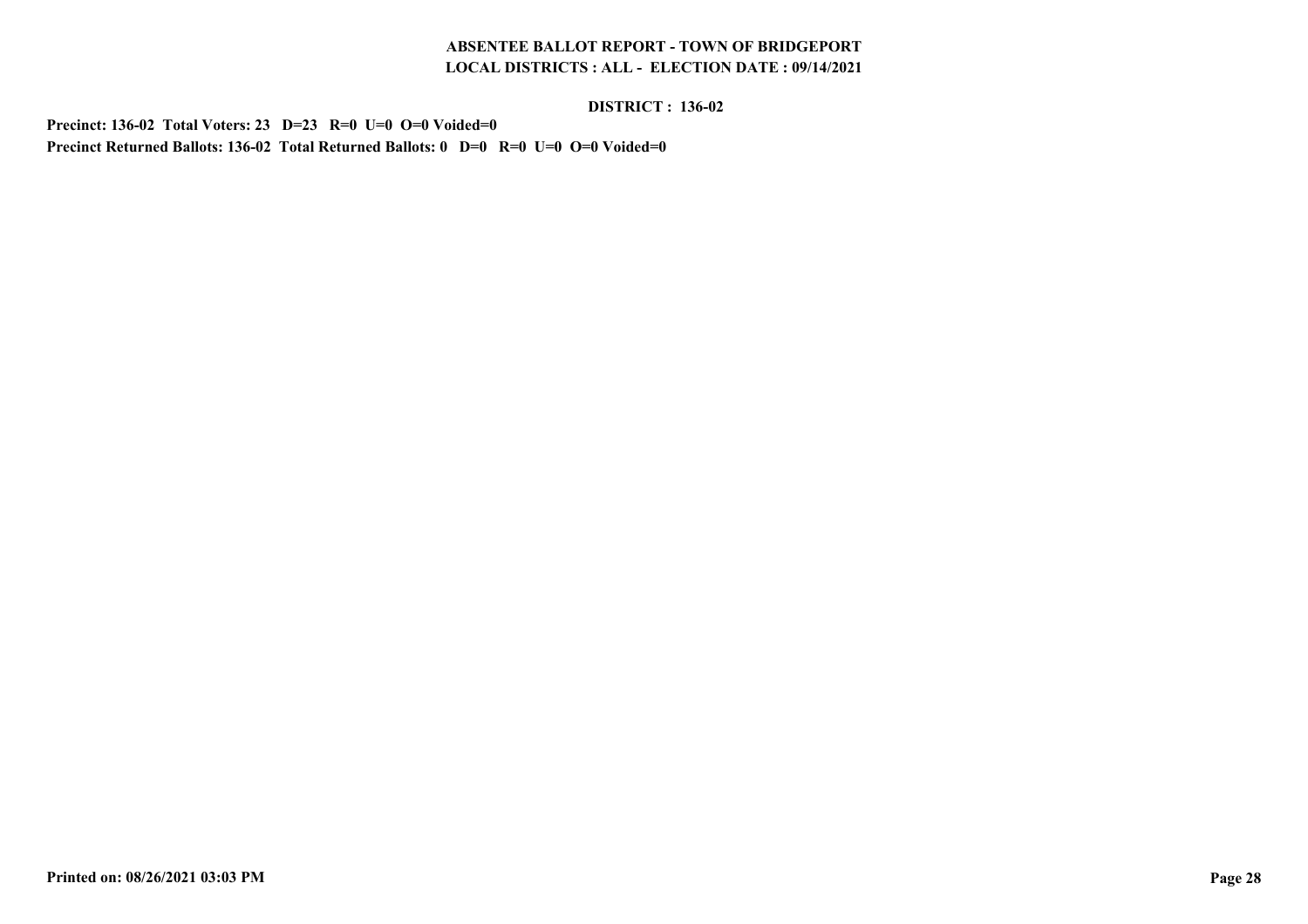| <b>DISTRICT: 136-03</b>                                        |                             |                   |                                   |              |               |                                                      |                     |  |  |  |
|----------------------------------------------------------------|-----------------------------|-------------------|-----------------------------------|--------------|---------------|------------------------------------------------------|---------------------|--|--|--|
| <b>NAME/ADDRESS</b>                                            | <b>ISSUE</b><br><b>TYPE</b> | <b>ISSUE DATE</b> | <b>RETURN</b><br><b>DATE/TIME</b> | <b>TYPE</b>  | <b>RETURN</b> | <b>BALLOT</b><br><b>MAILING ADDRESS</b>              | DIST/<br><b>PCT</b> |  |  |  |
| <b>ANSON STREET</b>                                            |                             |                   |                                   |              |               |                                                      |                     |  |  |  |
| Palacio Andres R<br>142 Anson Street                           | M                           | 08/24/2021        |                                   | $\mathbf R$  |               | 142 Anson Street<br>Bridgeport CT 06606-5025         | 136-03              |  |  |  |
| <b>ANSON STREET Total Voters: 1</b><br><b>CHESTNUT STREET</b>  |                             |                   |                                   |              |               |                                                      |                     |  |  |  |
| Perez William F<br>118 Chestnut Street                         | M                           | 08/24/2021        |                                   | $\mathbf R$  |               | 118 Chestnut Street<br>Bridgeport CT 06604-2640      | 136-03              |  |  |  |
| Camacho Dinora<br>132 Chestnut Street A                        | M                           | 08/24/2021        |                                   | $\mathbf R$  |               | 132 Chestnut Street A<br>Bridgeport CT 06604-2640    | 136-03              |  |  |  |
| Marrero Luz Virginia<br>138 Chestnut Street FL 1               | M                           | 08/24/2021        |                                   | ${\bf R}$    |               | 138 Chestnut Street FL 1<br>Bridgeport CT 06604-0000 | 136-03              |  |  |  |
| Robles Mauricio<br>170A Chestnut Street                        | M                           | 08/24/2021        |                                   | $\mathbf R$  |               | 170A Chestnut Street<br>Bridgeport CT 06604-2684     | 136-03              |  |  |  |
| Woods Joanne<br>172 Chestnut Street                            | M                           | 08/24/2021        |                                   | $\mathbf{P}$ |               | 172 Chestnut Street<br>Bridgeport CT 06604-2640      | 136-03              |  |  |  |
| Acevedo Maria<br>194 Chestnut Street                           | M                           | 08/24/2021        |                                   | $\mathbf R$  |               | 194 Chestnut Street<br>Bridgeport CT 06604-2640      | 136-03              |  |  |  |
| <b>CHESTNUT STREET Total Voters: 6</b><br><b>FRENCH STREET</b> |                             |                   |                                   |              |               |                                                      |                     |  |  |  |
| Hunt Helena<br>141 French Street #C6                           | M                           | 08/24/2021        |                                   | $\mathbf R$  |               | 141 French Street #C6<br>Bridgeport CT 06606-5452    | 136-03              |  |  |  |
| <b>White Darrell</b><br>141 French Street C-2                  | M                           | 08/24/2021        |                                   | $\mathbf R$  |               | 141 French Street C-2<br>Bridgeport CT 06606-5452    | 136-03              |  |  |  |
| Rua Maria<br>238 French Street                                 | M                           | 08/24/2021        |                                   | $\mathbf R$  |               | 238 French Street<br>Bridgeport CT 06606-5400        | 136-03              |  |  |  |
| <b>FRENCH STREET Total Voters: 3</b><br><b>GURDON STREET</b>   |                             |                   |                                   |              |               |                                                      |                     |  |  |  |
| Renfer Russell F Jr<br>107 Gurdon Street                       | M                           | 08/24/2021        |                                   | $\mathbb{R}$ |               | 107 Gurdon Street<br>Bridgeport CT 06606-5032        | 136-03              |  |  |  |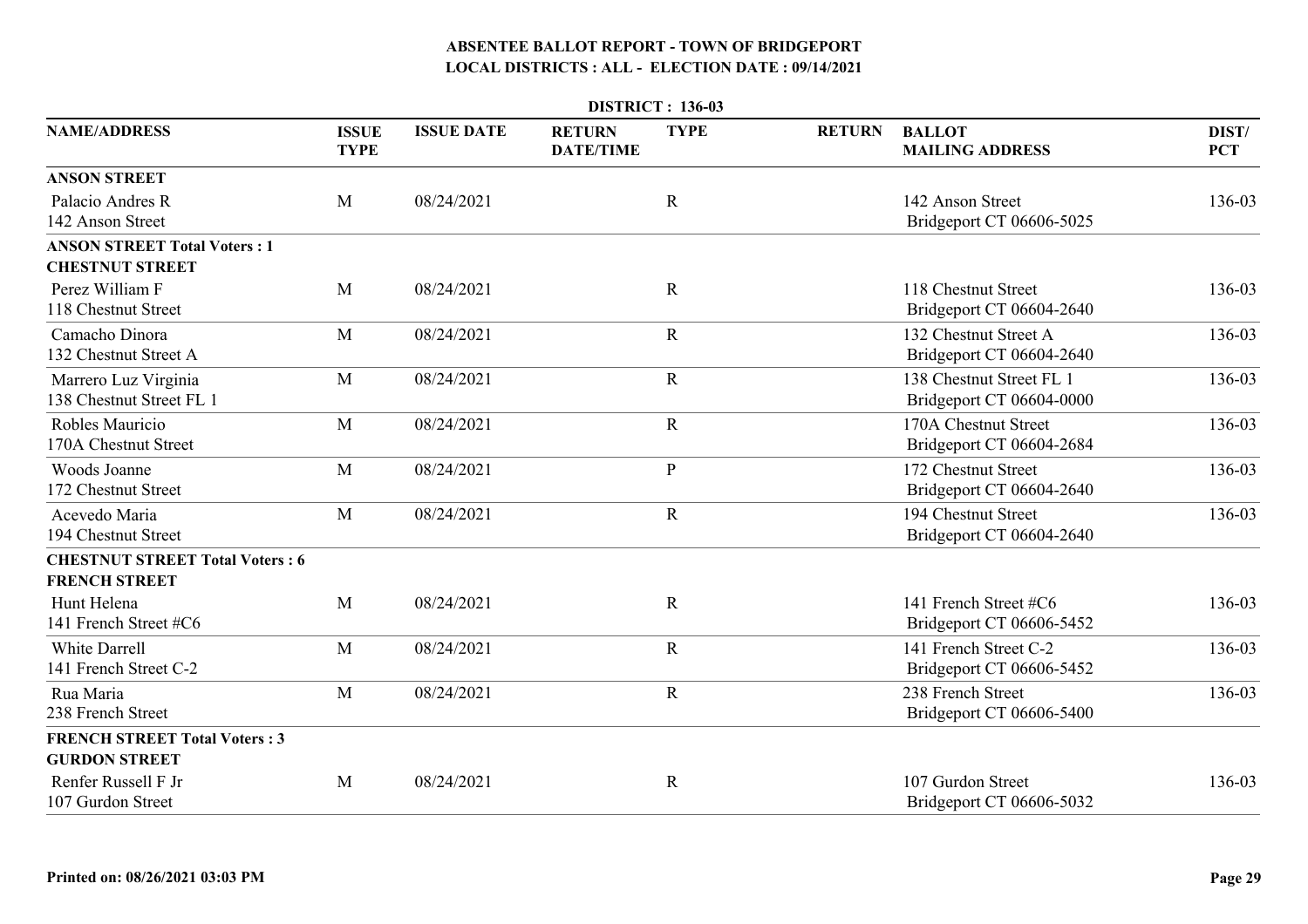|                                                               |                             |                   |                                   | <b>DISTRICT: 136-03</b> |               |                                                      |                     |
|---------------------------------------------------------------|-----------------------------|-------------------|-----------------------------------|-------------------------|---------------|------------------------------------------------------|---------------------|
| <b>NAME/ADDRESS</b>                                           | <b>ISSUE</b><br><b>TYPE</b> | <b>ISSUE DATE</b> | <b>RETURN</b><br><b>DATE/TIME</b> | <b>TYPE</b>             | <b>RETURN</b> | <b>BALLOT</b><br><b>MAILING ADDRESS</b>              | DIST/<br><b>PCT</b> |
| <b>GURDON STREET (Cont)</b>                                   |                             |                   |                                   |                         |               |                                                      |                     |
| <b>Renfer Russell</b><br>107 Gurdon Street                    | M                           | 08/24/2021        |                                   | $\mathbf R$             |               | 107 Gurdon Street<br>Bridgeport CT 06606-5032        | 136-03              |
| <b>Dessources Ashley</b><br>135 Gurdon Street                 | M                           | 08/24/2021        |                                   | $\mathbf R$             |               | 135 Gurdon Street<br>Bridgeport CT 06606-5032        | 136-03              |
| Dessources Natalie C<br>135 Gurdon Street                     | M                           | 08/24/2021        |                                   | ${\bf R}$               |               | 135 Gurdon Street<br>Bridgeport CT 06606-5032        | 136-03              |
| <b>Dessources Pierre</b><br>135 Gurdon Street                 | M                           | 08/24/2021        |                                   | ${\bf R}$               |               | 135 Gurdon Street<br>Bridgeport CT 06606-5032        | 136-03              |
| Victor Monita<br>135 Gurdon Street                            | M                           | 08/24/2021        |                                   | $\mathbf R$             |               | 135 Gurdon Street<br>Bridgeport CT 06606-5032        | 136-03              |
| <b>GURDON STREET Total Voters: 6</b>                          |                             |                   |                                   |                         |               |                                                      |                     |
| <b>HURD AVENUE</b>                                            |                             |                   |                                   |                         |               |                                                      |                     |
| Diaz Edith<br>201 Hurd Avenue                                 | M                           | 08/24/2021        |                                   | $\mathbf R$             |               | 201 Hurd Avenue<br>Bridgeport CT 06604-2702          | 136-03              |
| Diaz Juan Ramon<br>201 Hurd Avenue                            | M                           | 08/24/2021        |                                   | $\mathbf R$             |               | 201 Hurd Avenue<br>Bridgeport CT 06604-2702          | 136-03              |
| <b>HURD AVENUE Total Voters: 2</b><br><b>LEXINGTON AVENUE</b> |                             |                   |                                   |                         |               |                                                      |                     |
| <b>Fluellen Dolores</b><br>460 Lexington Avenue 101           | M                           | 08/24/2021        |                                   | $\mathbf R$             |               | 460 Lexington Avenue 101<br>Bridgeport CT 06604-2603 | 136-03              |
| Clark Andrea Joyce<br>474 Lexington Avenue 104                | M                           | 08/24/2021        |                                   | $\mathbf R$             |               | 474 Lexington Avenue 104<br>Bridgeport CT 06604-2605 | 136-03              |
| <b>LEXINGTON AVENUE Total Voters: 2</b>                       |                             |                   |                                   |                         |               |                                                      |                     |
| <b>OAK STREET</b>                                             |                             |                   |                                   |                         |               |                                                      |                     |
| Baez Iris D<br>191 Oak Street A                               | M                           | 08/24/2021        |                                   | $\mathbf R$             |               | 191 Oak Street A<br>Bridgeport CT 06604-2623         | 136-03              |
| Thompson Louise<br>191 Oak Street                             | M                           | 08/24/2021        |                                   | $\mathbf R$             |               | 191 Oak Street<br>Bridgeport CT 06604-2623           | 136-03              |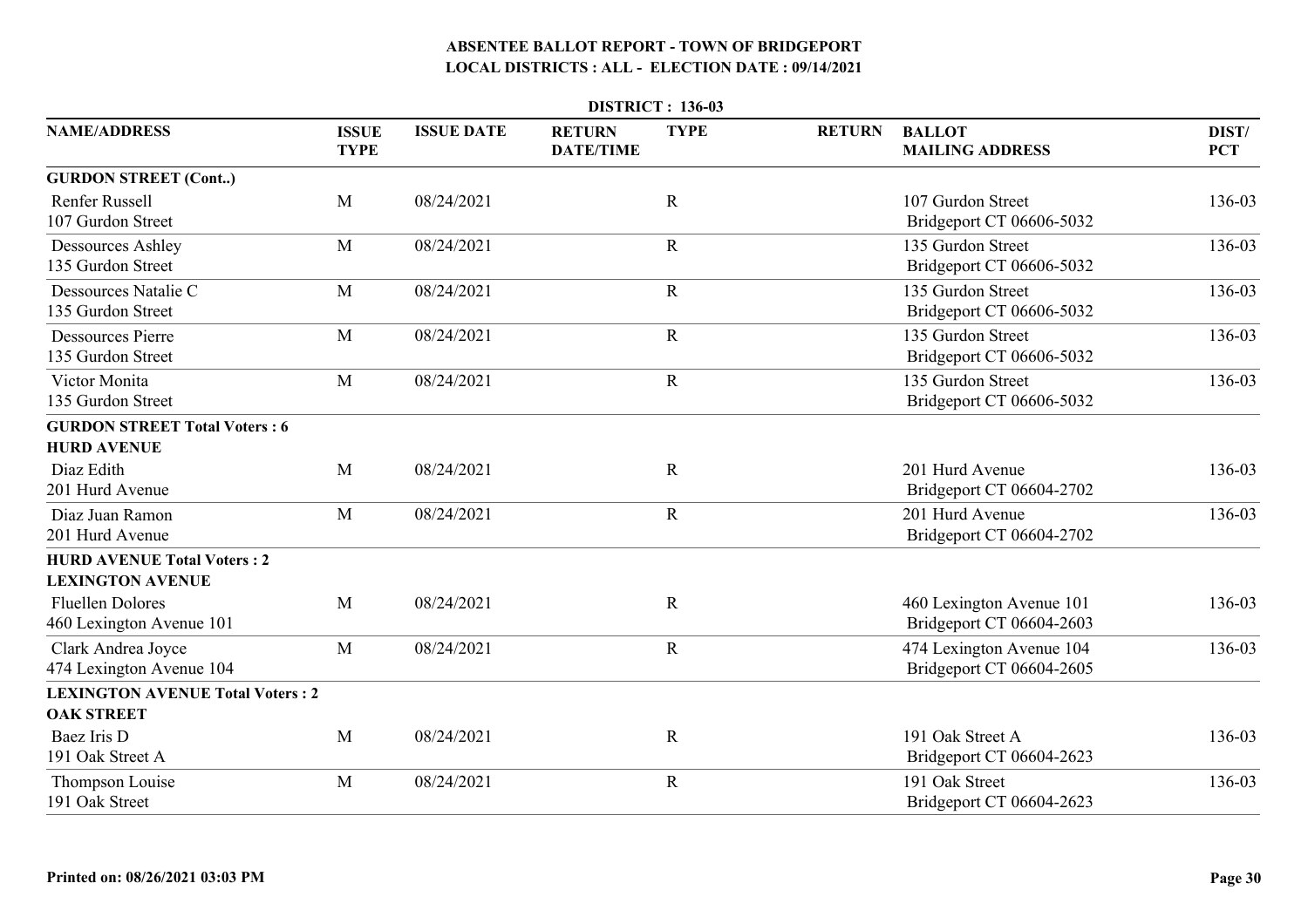| <b>DISTRICT: 136-03</b>                                     |                             |                   |                                   |             |               |                                                   |                     |  |  |  |
|-------------------------------------------------------------|-----------------------------|-------------------|-----------------------------------|-------------|---------------|---------------------------------------------------|---------------------|--|--|--|
| <b>NAME/ADDRESS</b>                                         | <b>ISSUE</b><br><b>TYPE</b> | <b>ISSUE DATE</b> | <b>RETURN</b><br><b>DATE/TIME</b> | <b>TYPE</b> | <b>RETURN</b> | <b>BALLOT</b><br><b>MAILING ADDRESS</b>           | DIST/<br><b>PCT</b> |  |  |  |
| <b>OAK STREET (Cont)</b>                                    |                             |                   |                                   |             |               |                                                   |                     |  |  |  |
| Bridgeforth Cynthia Pearl<br>191 Oak Street A1              | M                           | 08/24/2021        |                                   | $\mathbf R$ |               | 191 Oak Street A1<br>Bridgeport CT 06604-0000     | 136-03              |  |  |  |
| Lino Santa Mm<br>191 Oak Street A4                          | M                           | 08/24/2021        |                                   | $\mathbf R$ |               | 191 Oak Street A4<br>Bridgeport CT 06604-0000     | 136-03              |  |  |  |
| Gomes Evaniza<br>191 Oak Street A7                          | M                           | 08/24/2021        |                                   | ${\bf R}$   |               | 191 Oak Street A7<br>Bridgeport CT 06604-2623     | 136-03              |  |  |  |
| Henry Chanita Shaqueen<br>191 Oak Street B5                 | M                           | 08/24/2021        |                                   | $\mathbf R$ |               | 191 Oak Street B5<br>Bridgeport CT 06604-2623     | 136-03              |  |  |  |
| Jones Rachel M<br>191 Oak Street B-14                       | M                           | 08/24/2021        |                                   | $\mathbf R$ |               | 191 Oak Street B-14<br>Bridgeport CT 06604-2623   | 136-03              |  |  |  |
| Washington Janice M<br>240 Oak Street 13                    | M                           | 08/24/2021        |                                   | $\mathbf R$ |               | 240 Oak Street 13<br>Bridgeport CT 06604-2624     | 136-03              |  |  |  |
| Rivera Hilda I<br>240 Oak Street 18                         | M                           | 08/24/2021        |                                   | $\mathbf R$ |               | 240 Oak Street 18<br>Bridgeport CT 06604-2624     | 136-03              |  |  |  |
| Flores Julia E<br>240 Oak Street 29                         | M                           | 08/24/2021        |                                   | ${\bf R}$   |               | 240 Oak Street 29<br>Bridgeport CT 06604-2624     | 136-03              |  |  |  |
| <b>Ortiz Isreal</b><br>240 Oak Street 191                   | $\mathbf{M}$                | 08/24/2021        |                                   | ${\bf R}$   |               | 240 Oak Street 191<br>Bridgeport CT 06604-2624    | 136-03              |  |  |  |
| <b>OAK STREET Total Voters: 11</b><br><b>OAKVIEW CIRCLE</b> |                             |                   |                                   |             |               |                                                   |                     |  |  |  |
| Lacend Carmen<br>66 Oakview Circle 101                      | M                           | 08/24/2021        |                                   | $\mathbf R$ |               | 66 Oakview Circle 101<br>Bridgeport CT 06604-2689 | 136-03              |  |  |  |
| Jenkins Levi Jr<br>66 Oakview Circle 102                    | M                           | 08/24/2021        |                                   | $\mathbf R$ |               | 66 Oakview Circle 102<br>Bridgeport CT 06604-2689 | 136-03              |  |  |  |
| Hodges Leon<br>80 Oakview Circle 103                        | M                           | 08/24/2021        |                                   | $\mathbf R$ |               | 80 Oakview Circle 103<br>Bridgeport CT 06604-2659 | 136-03              |  |  |  |
| Arteaga Durley A<br>80 Oakview Circle 104                   | M                           | 08/24/2021        |                                   | $\mathbf R$ |               | 80 Oakview Circle 104<br>Bridgeport CT 06604-2659 | 136-03              |  |  |  |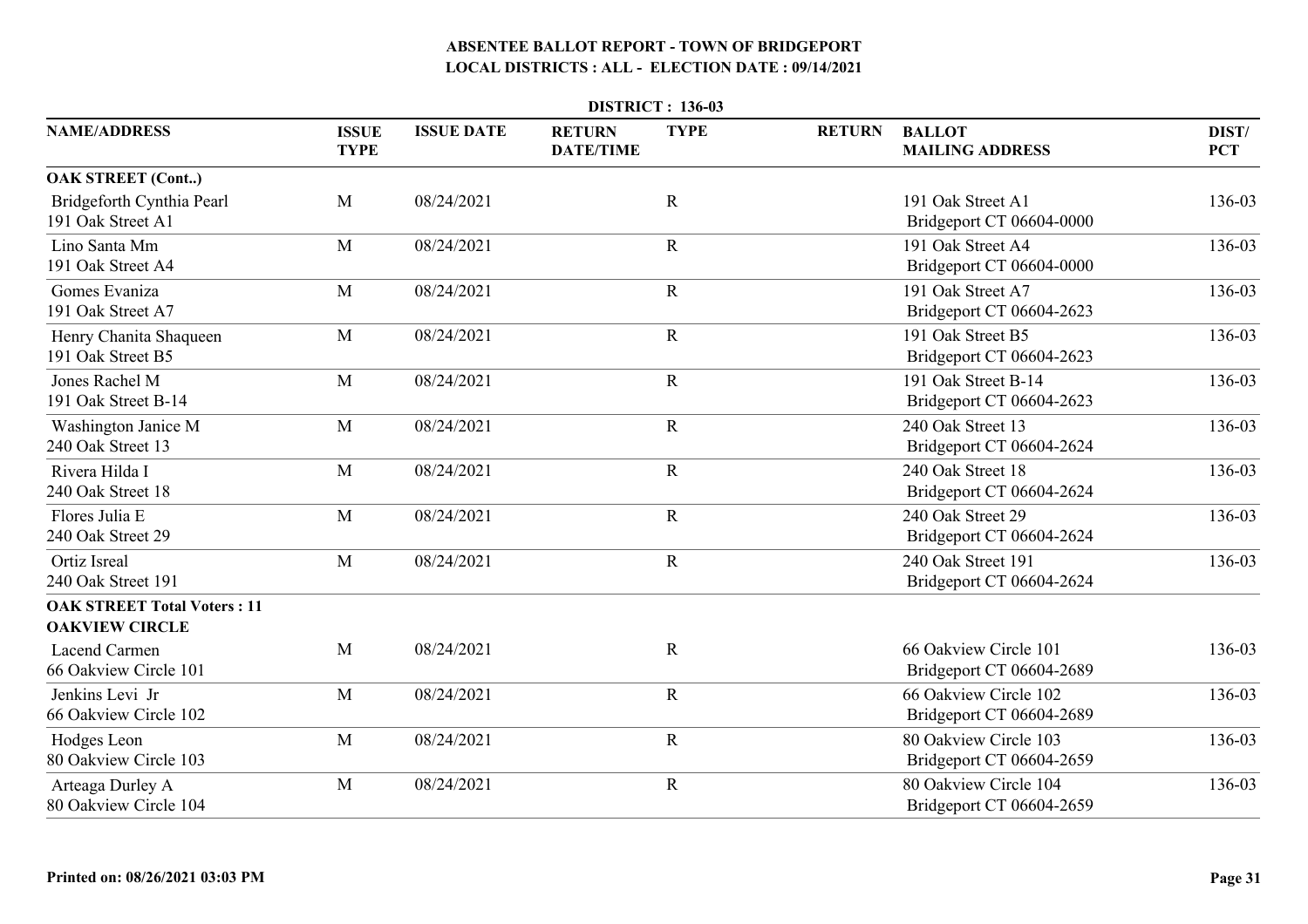|                                                                  |                             |                   |                                   | <b>DISTRICT: 136-03</b> |               |                                                        |                     |
|------------------------------------------------------------------|-----------------------------|-------------------|-----------------------------------|-------------------------|---------------|--------------------------------------------------------|---------------------|
| <b>NAME/ADDRESS</b>                                              | <b>ISSUE</b><br><b>TYPE</b> | <b>ISSUE DATE</b> | <b>RETURN</b><br><b>DATE/TIME</b> | <b>TYPE</b>             | <b>RETURN</b> | <b>BALLOT</b><br><b>MAILING ADDRESS</b>                | DIST/<br><b>PCT</b> |
| <b>OAKVIEW CIRCLE (Cont)</b>                                     |                             |                   |                                   |                         |               |                                                        |                     |
| Arteaga Jose I<br>80 Oakview Circle 104                          | M                           | 08/24/2021        |                                   | $\mathbf R$             |               | 80 Oakview Circle 104<br>Bridgeport CT 06604-2659      | 136-03              |
| Carrasquillo Lydia<br>83 Oakview Circle 201                      | M                           | 08/24/2021        |                                   | $\mathbf R$             |               | 83 Oakview Circle 201<br>Bridgeport CT 06604-2658      | 136-03              |
| Rodriguez Frances Giselle<br>84 Oakview Circle 103               | M                           | 08/24/2021        |                                   | ${\bf R}$               |               | 84 Oakview Circle 103<br>Bridgeport CT 06604-0000      | 136-03              |
| <b>OAKVIEW CIRCLE Total Voters: 7</b><br><b>ROOSEVELT STREET</b> |                             |                   |                                   |                         |               |                                                        |                     |
| Stancill Major<br>39 Roosevelt Street                            | M                           | 08/24/2021        |                                   | $\mathbf R$             |               | <b>39 Roosevelt Street</b><br>Bridgeport CT 06608-1031 | 136-03              |
| <b>Stancill Rosemary</b><br><b>39 Roosevelt Street</b>           | M                           | 08/24/2021        |                                   | $\mathbf R$             |               | 39 Roosevelt Street<br>Bridgeport CT 06608-1031        | 136-03              |
| Sullivan-Williams Bridgette E<br>41 Roosevelt Street             | M                           | 08/24/2021        |                                   | ${\bf R}$               |               | 41 Roosevelt Street<br>Bridgeport CT 06608-1031        | 136-03              |
| <b>ROOSEVELT STREET Total Voters: 3</b><br><b>WELLS STREET</b>   |                             |                   |                                   |                         |               |                                                        |                     |
| <b>Thompson Carolyn</b><br>235 Wells Street                      | M                           | 08/24/2021        |                                   | $\mathbf R$             |               | 237 Wells Street<br>Bridgeport CT 06606-5434           | 136-03              |
| Thompson Carolyn Jeneita<br>235 Wells Street 1 FL                | M                           | 08/24/2021        |                                   | $\mathbf R$             |               | 235 Wells Street 1 FL<br>Bridgeport CT 06606-5434      | 136-03              |
| Grayson Kenneth<br>237 Wells Street                              | M                           | 08/24/2021        |                                   | $\mathbf R$             |               | 237 Wells Street<br>Bridgeport CT 06606-5434           | 136-03              |
| Stancil Ralph W Jr<br>332 Wells Street 208                       | M                           | 08/24/2021        |                                   | $\mathbf R$             |               | 332 Wells Street 208<br>Bridgeport CT 06606-5464       | 136-03              |
| Mora Mariana R<br>332 Wells Street #205                          | M                           | 08/24/2021        |                                   | $\mathbf R$             |               | 332 Wells Street #205<br>Bridgeport CT 06606-5464      | 136-03              |
| <b>Meekins Damon Terrell</b><br>396 Wells Street                 | M                           | 08/24/2021        |                                   | $\mathbf R$             |               | 396 Wells Street<br>Bridgeport CT 06606-5428           | 136-03              |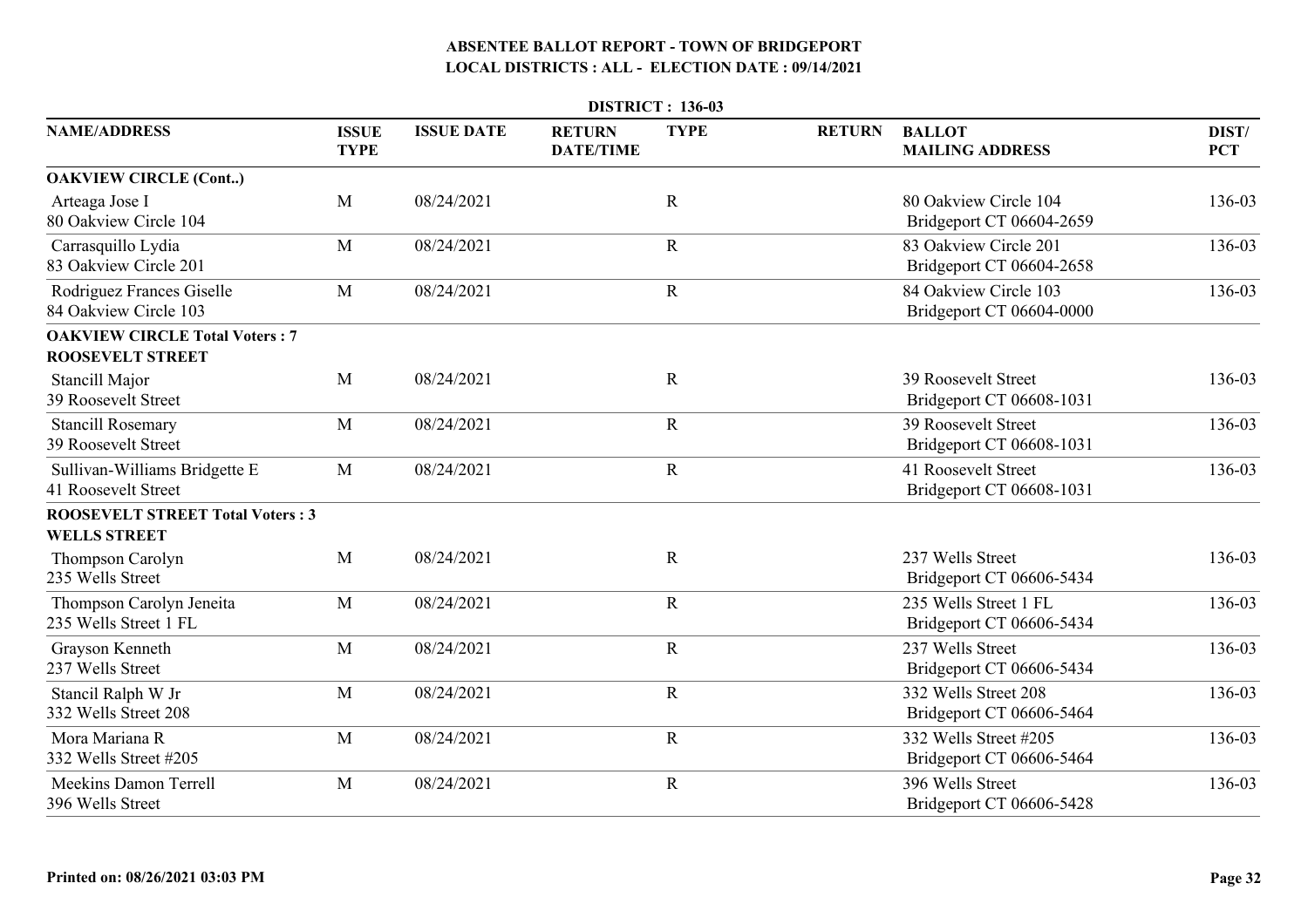|                            | <b>DISTRICT: 150-05</b>     |                   |                                   |             |               |                                         |                     |  |  |  |
|----------------------------|-----------------------------|-------------------|-----------------------------------|-------------|---------------|-----------------------------------------|---------------------|--|--|--|
| <b>NAME/ADDRESS</b>        | <b>ISSUE</b><br><b>TYPE</b> | <b>ISSUE DATE</b> | <b>RETURN</b><br><b>DATE/TIME</b> | <b>TYPE</b> | <b>RETURN</b> | <b>BALLOT</b><br><b>MAILING ADDRESS</b> | DIST/<br><b>PCT</b> |  |  |  |
| <b>WELLS STREET (Cont)</b> |                             |                   |                                   |             |               |                                         |                     |  |  |  |
| Prince Alicia L            | M                           | 08/24/2021        |                                   | R           |               | 396 Wells Street                        | 136-03              |  |  |  |
| 396 Wells Street           |                             |                   |                                   |             |               | Bridgeport CT 06606-5428                |                     |  |  |  |
| Prince Asia                | M                           | 08/24/2021        |                                   | R           |               | 396 Wells Street                        | 136-03              |  |  |  |
| 396 Wells Street           |                             |                   |                                   |             |               | Bridgeport CT 06606-5428                |                     |  |  |  |
| Morales Jose A             | M                           | 08/24/2021        |                                   | $\mathbf R$ |               | 432 Wells Street C3                     | 136-03              |  |  |  |
| 432 Wells Street C3        |                             |                   |                                   |             |               | Bridgeport CT 06606-5453                |                     |  |  |  |
| Morales Seiglinde E        | M                           | 08/24/2021        |                                   | R           |               | 432 Wells Street C-3                    | 136-03              |  |  |  |
| 432 Wells Street C-3       |                             |                   |                                   |             |               | Bridgeport CT 06606-5453                |                     |  |  |  |

#### **DISTRICT : 136-03**

**WELLS STREET Total Voters : 10**

**Precinct: 136-03 Total Voters: 51 D=51 R=0 U=0 O=0 Voided=0**

**Precinct Returned Ballots: 136-03 Total Returned Ballots: 0 D=0 R=0 U=0 O=0 Voided=0**

**District: 136 Total Voters: 140 D=140 R=0 U=0 O=0 Voided=0**

**District Returned Ballots: 136 Total Voters: 0 D=0 R=0 U=0 O=0 Voided=0**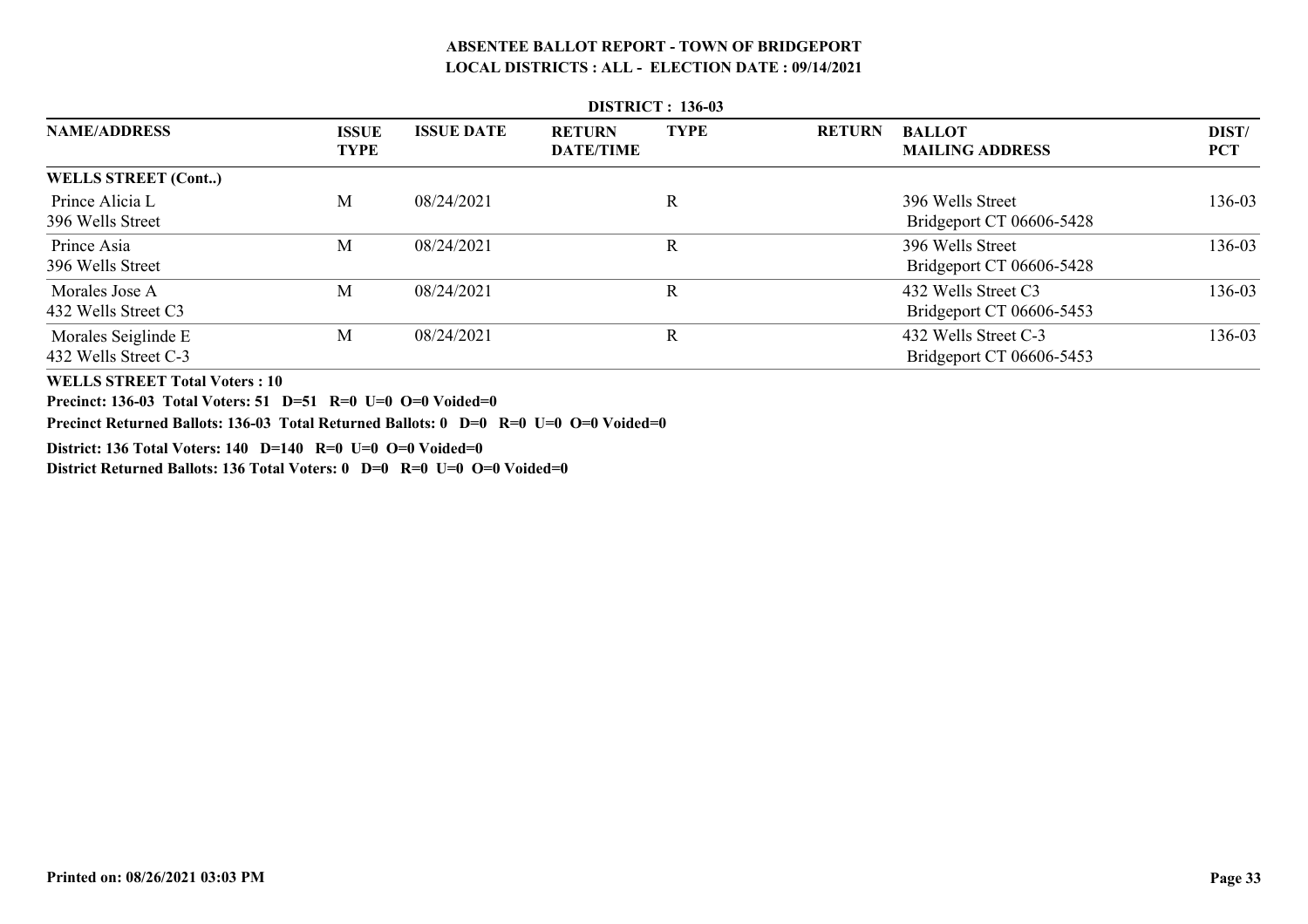| <b>DISTRICT: 137-01</b>                                         |                             |                   |                                   |             |               |                                                        |                     |  |  |  |
|-----------------------------------------------------------------|-----------------------------|-------------------|-----------------------------------|-------------|---------------|--------------------------------------------------------|---------------------|--|--|--|
| <b>NAME/ADDRESS</b>                                             | <b>ISSUE</b><br><b>TYPE</b> | <b>ISSUE DATE</b> | <b>RETURN</b><br><b>DATE/TIME</b> | <b>TYPE</b> | <b>RETURN</b> | <b>BALLOT</b><br><b>MAILING ADDRESS</b>                | DIST/<br><b>PCT</b> |  |  |  |
| <b>ARCTIC STREET</b>                                            |                             |                   |                                   |             |               |                                                        |                     |  |  |  |
| Rivera Tomas<br>643 Arctic Street                               | M                           | 08/24/2021        |                                   | $\mathbf R$ |               | 643 Arctic Street<br>Bridgeport CT 06608-2007          | 137-01              |  |  |  |
| <b>ARCTIC STREET Total Voters: 1</b><br><b>BARNUM AVENUE</b>    |                             |                   |                                   |             |               |                                                        |                     |  |  |  |
| Morales Candida B<br>651 Barnum Avenue                          | M                           | 08/24/2021        |                                   | $\mathbf R$ |               | 651 Barnum Avenue<br>Bridgeport CT 06608-2412          | 137-01              |  |  |  |
| <b>Morales</b> Issac<br>651 Barnum Avenue                       | M                           | 08/24/2021        |                                   | $\mathbf R$ |               | 651 Barnum Avenue<br>Bridgeport CT 06608-2412          | 137-01              |  |  |  |
| Morales Janina<br>651 Barnum Avenue 1FLR                        | M                           | 08/25/2021        |                                   | $\mathbf R$ |               | 651 Barnum Avenue 1FLR<br>Bridgeport CT 06608-2412     | 137-01              |  |  |  |
| Laurel Jerome<br>651 Barnum Avenue 1ST FL                       | M                           | 08/25/2021        |                                   | $\mathbf R$ |               | 651 Barnum Avenue 1ST FL<br>Bridgeport CT 06608-2412   | 137-01              |  |  |  |
| <b>Barnett Vincent F</b><br>651 Barnum Avenue 1ST FRNT          | M                           | 08/24/2021        |                                   | $\mathbf R$ |               | 651 Barnum Avenue 1ST FRNT<br>Bridgeport CT 06608-2412 | 137-01              |  |  |  |
| Todd Amodi Akilah<br>675 Barnum Avenue                          | M                           | 08/24/2021        |                                   | $\mathbf R$ |               | 675 Barnum Avenue<br>Bridgeport CT 06608-2413          | 137-01              |  |  |  |
| <b>BARNUM AVENUE Total Voters: 6</b><br><b>BERKSHIRE AVENUE</b> |                             |                   |                                   |             |               |                                                        |                     |  |  |  |
| Campbell Nancy E<br>299 Berkshire Avenue                        | M                           | 08/25/2021        |                                   | $\mathbf R$ |               | 299 Berkshire Avenue<br>Bridgeport CT 06608-1436       | 137-01              |  |  |  |
| Padilla Hilda T<br>299 Berkshire Avenue B6                      | M                           | 08/24/2021        |                                   | $\mathbf R$ |               | 299 Berkshire Avenue B6<br>Bridgeport CT 06608-1436    | 137-01              |  |  |  |
| Grant Ryan A<br>299 Berkshire Avenue B7                         | M                           | 08/24/2021        |                                   | $\mathbf R$ |               | 299 Berkshire Avenue B7<br>Bridgeport CT 06608-1436    | 137-01              |  |  |  |
| Andujar Orlando<br>299 Berkshire Avenue 8B                      | M                           | 08/24/2021        |                                   | $\mathbf R$ |               | 299 Berkshire Avenue 8B<br>Bridgeport CT 06608-1436    | 137-01              |  |  |  |
| Velazquez Carmen I.<br>299 Berkshire Avenue 3-B                 | M                           | 08/25/2021        |                                   | $\mathbf R$ |               | 299 Berkshire Avenue 3-B<br>Bridgeport CT 06608-1436   | 137-01              |  |  |  |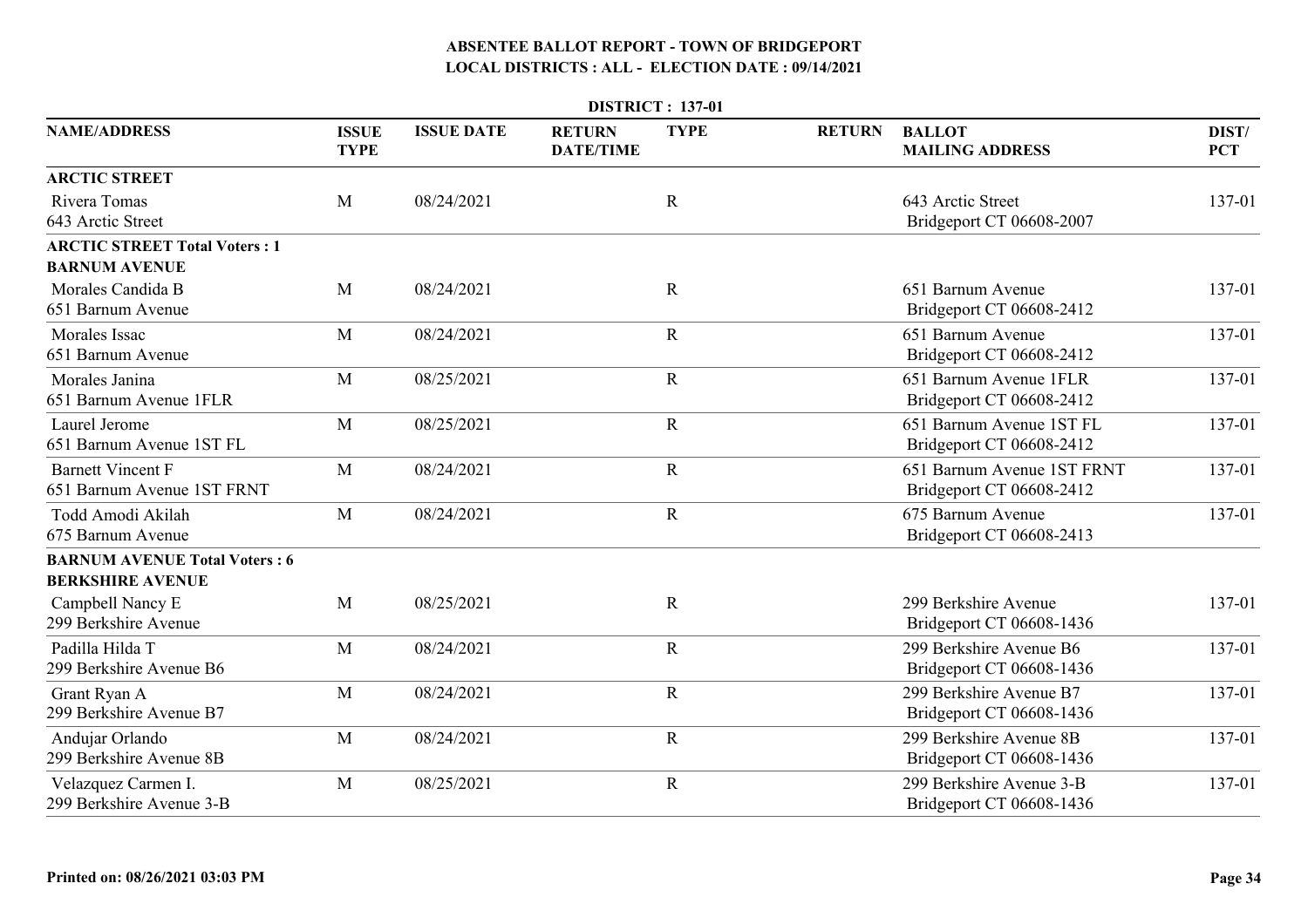|                                                                 |                             |                   |                                   | <b>DISTRICT: 137-01</b> |               |                                                      |                     |
|-----------------------------------------------------------------|-----------------------------|-------------------|-----------------------------------|-------------------------|---------------|------------------------------------------------------|---------------------|
| <b>NAME/ADDRESS</b>                                             | <b>ISSUE</b><br><b>TYPE</b> | <b>ISSUE DATE</b> | <b>RETURN</b><br><b>DATE/TIME</b> | <b>TYPE</b>             | <b>RETURN</b> | <b>BALLOT</b><br><b>MAILING ADDRESS</b>              | DIST/<br><b>PCT</b> |
| <b>BERKSHIRE AVENUE (Cont)</b>                                  |                             |                   |                                   |                         |               |                                                      |                     |
| Rosado Irma<br>434 Berkshire Avenue                             | M                           | 08/24/2021        |                                   | $\mathbf R$             |               | 434 Berkshire Avenue<br>Bridgeport CT 06608-1337     | 137-01              |
| Rosado Elia E<br>440 Berkshire Avenue                           | M                           | 08/24/2021        |                                   | $\mathbf R$             |               | 440 Berkshire Avenue<br>Bridgeport CT 06608-1337     | 137-01              |
| <b>BERKSHIRE AVENUE Total Voters: 7</b><br><b>BOSTON AVENUE</b> |                             |                   |                                   |                         |               |                                                      |                     |
| Williamson Lillie Mae<br>1260 Boston Avenue 111                 | M                           | 08/24/2021        |                                   | $\mathbf R$             |               | 1260 Boston Avenue 111<br>Bridgeport CT 06610-2647   | 137-01              |
| Mejias Ana J<br>1260 Boston Avenue A-109                        | M                           | 08/24/2021        |                                   | $\mathbf R$             |               | 1260 Boston Avenue A-109<br>Bridgeport CT 06610-2647 | 137-01              |
| Oyola Gilberto<br>1260 Boston Avenue A-110                      | M                           | 08/24/2021        |                                   | $\mathbf R$             |               | 1260 Boston Avenue A-110<br>Bridgeport CT 06610-2647 | 137-01              |
| <b>BOSTON AVENUE Total Voters: 3</b>                            |                             |                   |                                   |                         |               |                                                      |                     |
| <b>BROOKS STREET</b>                                            |                             |                   |                                   |                         |               |                                                      |                     |
| Rios Jomayra<br>174 Brooks Street                               | M                           | 08/24/2021        |                                   | $\mathbf R$             |               | 174 Brooks Street<br>Bridgeport CT 06608-2023        | 137-01              |
| Narvaez Elizabeth<br>458 Brooks Street                          | M                           | 08/24/2021        |                                   | $\mathbf R$             |               | 458 Brooks Street<br>Bridgeport CT 06608-0000        | 137-01              |
| Valentin Angel<br>458 Brooks Street                             | M                           | 08/24/2021        |                                   | $\mathbf R$             |               | 458 Brooks Street<br>Bridgeport CT 06608-1723        | 137-01              |
| Rivera Lydia<br>527 Brooks Street                               | M                           | 08/24/2021        |                                   | $\mathbf R$             |               | 527 Brooks Street<br>Bridgeport CT 06608-1304        | 137-01              |
| Diaz Juana M<br>529 Brooks Street                               | M                           | 08/24/2021        |                                   | $\mathbf R$             |               | 529 Brooks Street<br>Bridgeport CT 06608-1304        | 137-01              |
| Molina Sergio P. Jr.<br>560 Brooks Street                       | M                           | 08/24/2021        |                                   | $\mathbf R$             |               | 560 Brooks Street<br>Bridgeport CT 06608-1305        | 137-01              |
| Martinez Luz Nereyda<br>561 Brooks Street                       | M                           | 08/24/2021        |                                   | $\mathbf R$             |               | 561 Brooks Street<br>Bridgeport CT 06608-1302        | 137-01              |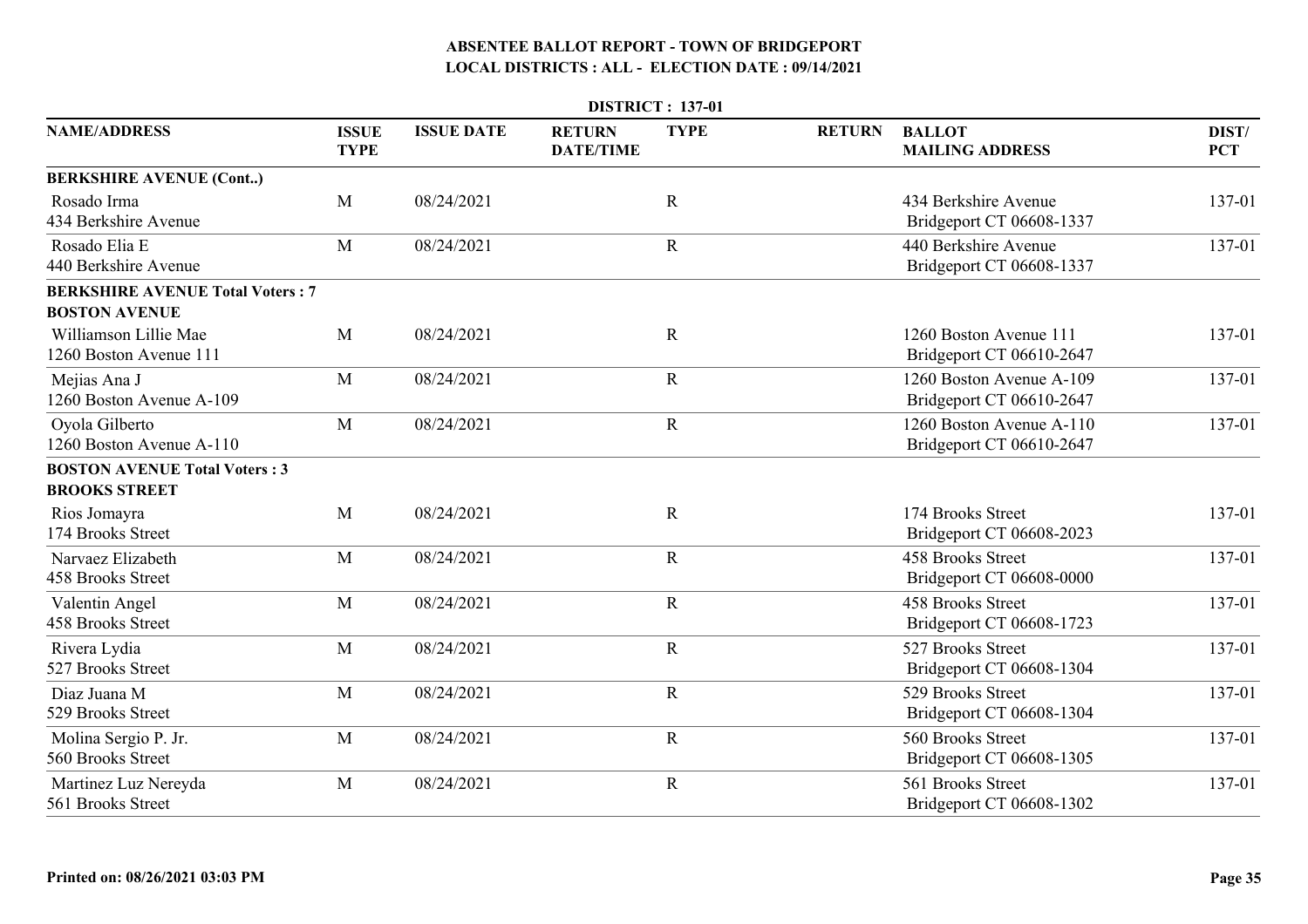| <b>DISTRICT: 137-01</b>                                         |                             |                   |                                   |             |               |                                                   |                     |  |  |  |
|-----------------------------------------------------------------|-----------------------------|-------------------|-----------------------------------|-------------|---------------|---------------------------------------------------|---------------------|--|--|--|
| <b>NAME/ADDRESS</b>                                             | <b>ISSUE</b><br><b>TYPE</b> | <b>ISSUE DATE</b> | <b>RETURN</b><br><b>DATE/TIME</b> | <b>TYPE</b> | <b>RETURN</b> | <b>BALLOT</b><br><b>MAILING ADDRESS</b>           | DIST/<br><b>PCT</b> |  |  |  |
| <b>BROOKS STREET (Cont)</b>                                     |                             |                   |                                   |             |               |                                                   |                     |  |  |  |
| Mello-Valle Izaiha J<br>561 Brooks Street                       | M                           | 08/24/2021        |                                   | $\mathbf R$ |               | 561 Brooks Street<br>Bridgeport CT 06608-1302     | 137-01              |  |  |  |
| Mellow-Valle Anthony<br>561 Brooks Street                       | M                           | 08/24/2021        |                                   | $\mathbf R$ |               | 561 Brooks Street<br>Bridgeport CT 06608-1302     | 137-01              |  |  |  |
| Mellow-Valle Liza<br>561 Brooks Street                          | M                           | 08/24/2021        |                                   | $\mathbf R$ |               | 561 Brooks Street<br>Bridgeport CT 06608-1302     | 137-01              |  |  |  |
| Fernandez Juan Jr<br>700 Brooks Street                          | M                           | 08/24/2021        |                                   | $\mathbf R$ |               | 700 Brooks Street<br>Bridgeport CT 06608-1214     | 137-01              |  |  |  |
| Dicks Cathy M<br>720 Brooks Street                              | M                           | 08/24/2021        |                                   | $\mathbf R$ |               | 720 Brooks Street<br>Bridgeport CT 06608-0000     | 137-01              |  |  |  |
| Sanders Veola H<br>749 Brooks Street                            | M                           | 08/24/2021        |                                   | $\mathbf R$ |               | 749 Brooks Street<br>Bridgeport CT 06608-1217     | 137-01              |  |  |  |
| <b>BROOKS STREET Total Voters: 13</b><br><b>CAROLINE STREET</b> |                             |                   |                                   |             |               |                                                   |                     |  |  |  |
| Reynolds Laushan J<br>43 Caroline Street                        | M                           | 08/24/2021        |                                   | $\mathbf R$ |               | 43 Caroline Street<br>Bridgeport CT 06608-2040    | 137-01              |  |  |  |
| Santiago Martha M<br>48 Caroline Street                         | M                           | 08/24/2021        |                                   | $\mathbf R$ |               | 48 Caroline Street<br>Bridgeport CT 06608-2039    | 137-01              |  |  |  |
| Matos Eliseo<br>85 Caroline Street                              | M                           | 08/24/2021        |                                   | $\mathbf R$ |               | 85 Caroline Street<br>Bridgeport CT 06608-0000    | 137-01              |  |  |  |
| Rodriguez Iroina<br>106 Caroline Street                         | M                           | 08/24/2021        |                                   | $\mathbf R$ |               | 106 Caroline Street<br>Bridgeport CT 06608-2041   | 137-01              |  |  |  |
| <b>CAROLINE STREET Total Voters: 4</b>                          |                             |                   |                                   |             |               |                                                   |                     |  |  |  |
| <b>EAST MAIN STREET</b>                                         |                             |                   |                                   |             |               |                                                   |                     |  |  |  |
| Lozada Doris<br>1109 East Main Street                           | M                           | 08/24/2021        |                                   | $\mathbf R$ |               | 1109 East Main Street<br>Bridgeport CT 06608-1618 | 137-01              |  |  |  |
| Mejia Diovenny F<br>1111 East Main Street                       | M                           | 08/24/2021        |                                   | $\mathbf R$ |               | 1111 East Main Street<br>Bridgeport CT 06608-1618 | 137-01              |  |  |  |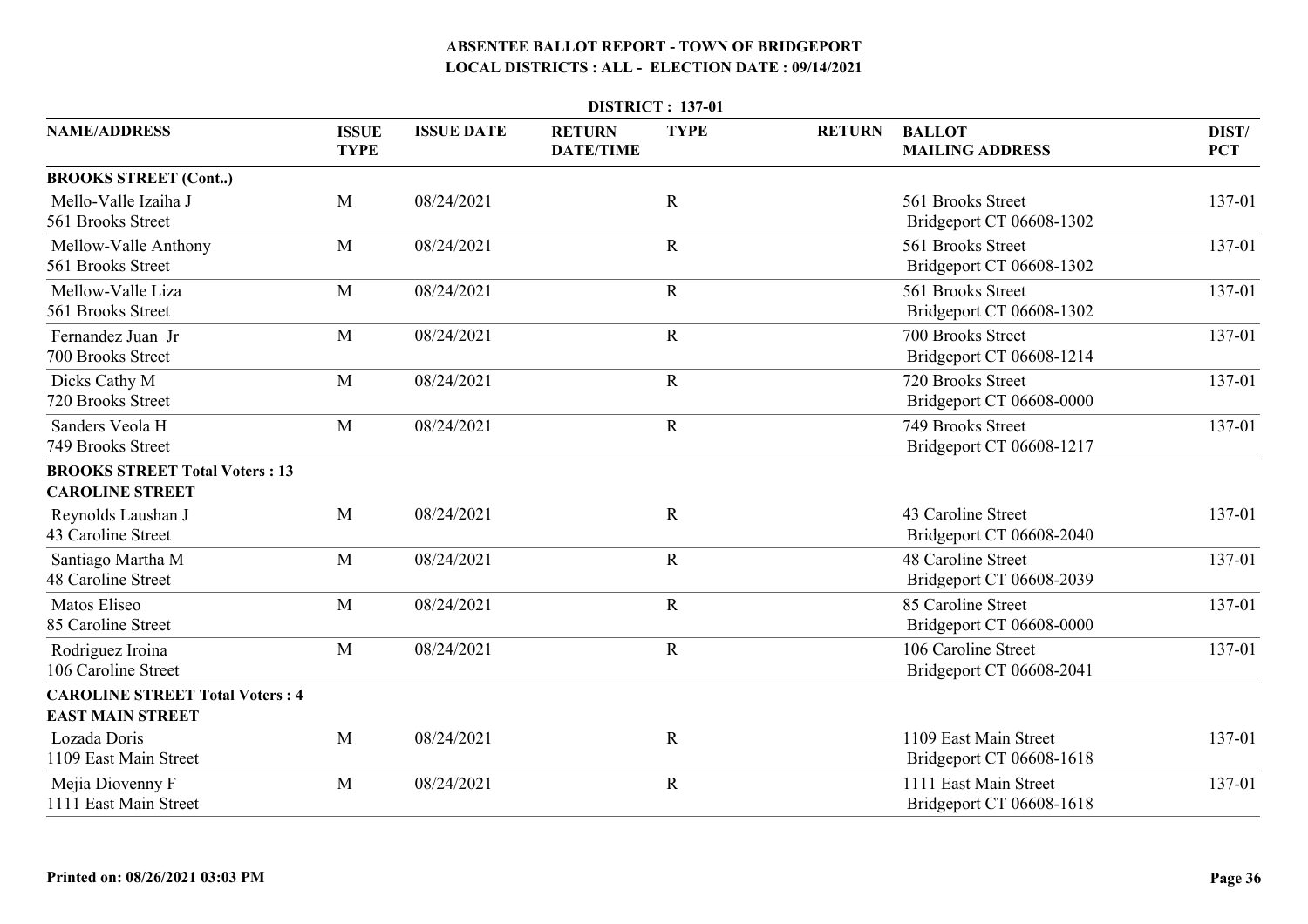| <b>DISTRICT: 137-01</b>                                       |                             |                   |                                   |             |               |                                                        |                     |  |  |  |
|---------------------------------------------------------------|-----------------------------|-------------------|-----------------------------------|-------------|---------------|--------------------------------------------------------|---------------------|--|--|--|
| <b>NAME/ADDRESS</b>                                           | <b>ISSUE</b><br><b>TYPE</b> | <b>ISSUE DATE</b> | <b>RETURN</b><br><b>DATE/TIME</b> | <b>TYPE</b> | <b>RETURN</b> | <b>BALLOT</b><br><b>MAILING ADDRESS</b>                | DIST/<br><b>PCT</b> |  |  |  |
| <b>EAST MAIN STREET (Cont)</b>                                |                             |                   |                                   |             |               |                                                        |                     |  |  |  |
| Mejia Reyes Felipe<br>1111 East Main Street                   | M                           | 08/24/2021        |                                   | $\mathbf R$ |               | 1111 East Main Street<br>Bridgeport CT 06608-1618      | 137-01              |  |  |  |
| Villanueva Edna<br>1400 East Main Street                      | M                           | 08/24/2021        |                                   | $\mathbf R$ |               | 1400 East Main Street<br>Bridgeport CT 06608-1419      | 137-01              |  |  |  |
| Villanueva Gilbert<br>1400 East Main Street 1 FL              | M                           | 08/24/2021        |                                   | $\mathbf R$ |               | 1400 East Main Street 1 FL<br>Bridgeport CT 06608-1419 | 137-01              |  |  |  |
| Pina Santos Antonio<br>1621 East Main Street                  | M                           | 08/24/2021        |                                   | $\mathbf R$ |               | 1621 East Main Street<br>Bridgeport CT 06608-1127      | 137-01              |  |  |  |
| Segura De Pina Petronila<br>1621 East Main Street             | M                           | 08/24/2021        |                                   | $\mathbf R$ |               | 1621 East Main Street<br>Bridgeport CT 06608-1127      | 137-01              |  |  |  |
| <b>EAST MAIN STREET Total Voters: 7</b>                       |                             |                   |                                   |             |               |                                                        |                     |  |  |  |
| <b>HALLETT STREET</b>                                         |                             |                   |                                   |             |               |                                                        |                     |  |  |  |
| Candelario Doris Elizabeth<br>487 Hallett Street              | M                           | 08/24/2021        |                                   | $\mathbf R$ |               | 487 Hallett Street<br>Bridgeport CT 06608-2030         | 137-01              |  |  |  |
| Colon Carmen<br>535 Hallett Street                            | M                           | 08/24/2021        |                                   | $\mathbf R$ |               | 535 Hallett Street<br>Bridgeport CT 06608-0000         | 137-01              |  |  |  |
| <b>HALLETT STREET Total Voters: 2</b><br><b>HAYES STREET</b>  |                             |                   |                                   |             |               |                                                        |                     |  |  |  |
| Velasquez Milagros<br>37 Hayes Street 1 FL                    | M                           | 08/24/2021        |                                   | $\mathbf R$ |               | 37 Hayes Street 1 FL<br>Bridgeport CT 06608-1516       | 137-01              |  |  |  |
| <b>HAYES STREET Total Voters: 1</b><br><b>HELEN STREET</b>    |                             |                   |                                   |             |               |                                                        |                     |  |  |  |
| Iglesias Irma<br>219 Helen Street #1                          | M                           | 08/24/2021        |                                   | ${\bf R}$   |               | 219 Helen Street #1<br>Bridgeport CT 06608-2047        | 137-01              |  |  |  |
| <b>HELEN STREET Total Voters: 1</b><br><b>HUNTINGTON ROAD</b> |                             |                   |                                   |             |               |                                                        |                     |  |  |  |
| Rivera Ana<br>221 Huntington Road 1                           | M                           | 08/24/2021        |                                   | $\mathbf R$ |               | 221 Huntington Road 1<br>Bridgeport CT 06608-1017      | 137-01              |  |  |  |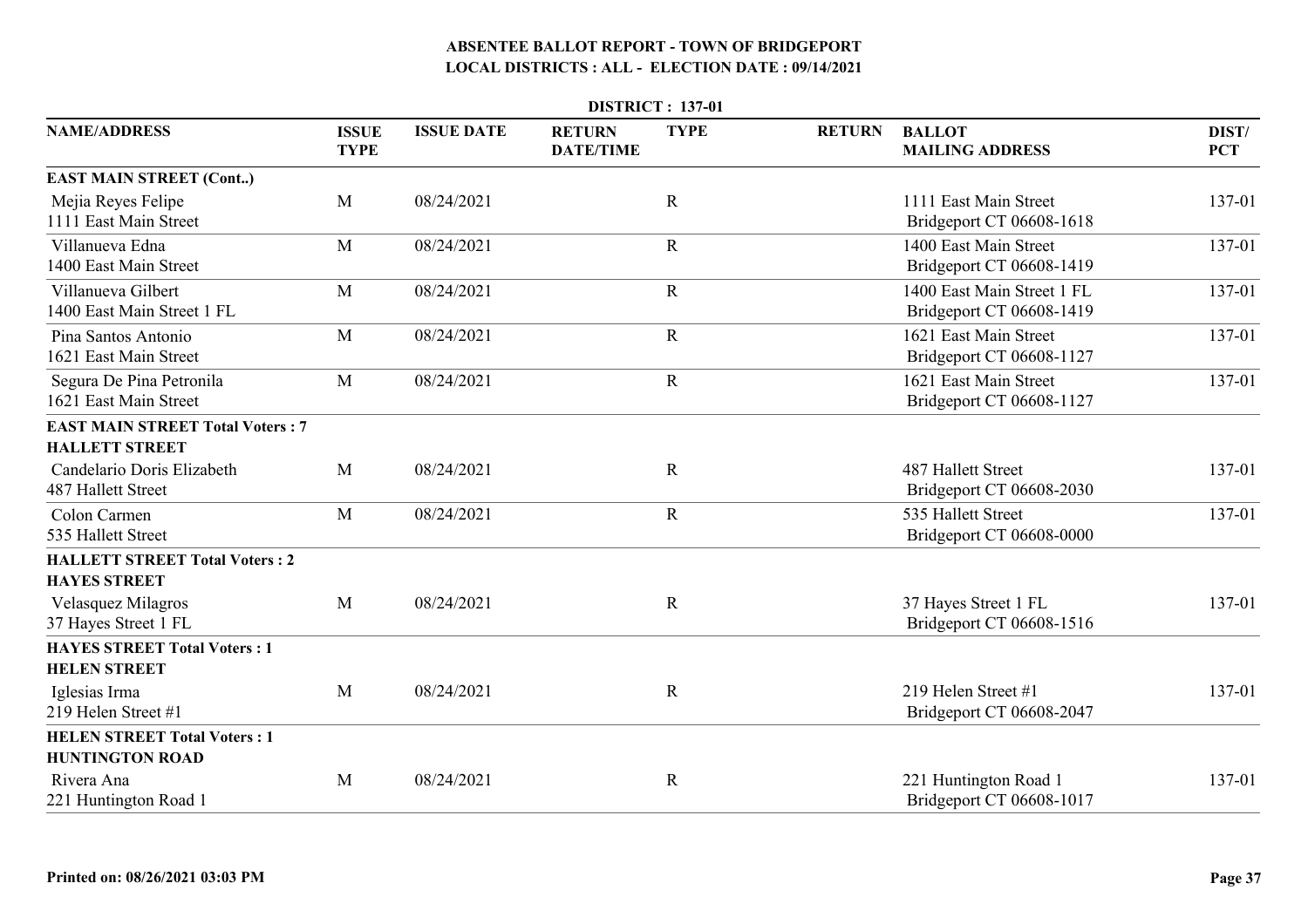|                                                              | <b>DISTRICT: 137-01</b>     |                   |                                   |             |               |                                                   |                     |  |  |  |
|--------------------------------------------------------------|-----------------------------|-------------------|-----------------------------------|-------------|---------------|---------------------------------------------------|---------------------|--|--|--|
| <b>NAME/ADDRESS</b>                                          | <b>ISSUE</b><br><b>TYPE</b> | <b>ISSUE DATE</b> | <b>RETURN</b><br><b>DATE/TIME</b> | <b>TYPE</b> | <b>RETURN</b> | <b>BALLOT</b><br><b>MAILING ADDRESS</b>           | DIST/<br><b>PCT</b> |  |  |  |
| <b>HUNTINGTON ROAD (Cont)</b>                                |                             |                   |                                   |             |               |                                                   |                     |  |  |  |
| Hernandez Jose<br>235 Huntington Road B                      | M                           | 08/24/2021        |                                   | $\mathbf R$ |               | 235 Huntington Road B<br>Bridgeport CT 06608-1017 | 137-01              |  |  |  |
| Maldonado Lidia<br>235 Huntington Road B                     | M                           | 08/24/2021        |                                   | $\mathbf R$ |               | 235 Huntington Road B<br>Bridgeport CT 06608-1017 | 137-01              |  |  |  |
| <b>HUNTINGTON ROAD Total Voters: 3</b><br><b>JANE STREET</b> |                             |                   |                                   |             |               |                                                   |                     |  |  |  |
| Hall Timothy<br>485 Jane Street                              | M                           | 08/24/2021        |                                   | $\mathbf R$ |               | 485 Jane Street<br>Bridgeport CT 06608-1707       | 137-01              |  |  |  |
| Crooks Karen<br>519 Jane Street 1 FL                         | M                           | 08/24/2021        |                                   | $\mathbf R$ |               | 519 Jane Street 1 FL<br>Bridgeport CT 06608-1707  | 137-01              |  |  |  |
| Feliciano Rafael<br>527 Jane Street                          | M                           | 08/24/2021        |                                   | $\mathbf R$ |               | 527 Jane Street<br>Bridgeport CT 06608-1707       | 137-01              |  |  |  |
| <b>JANE STREET Total Voters: 3</b><br><b>KOSSUTH STREET</b>  |                             |                   |                                   |             |               |                                                   |                     |  |  |  |
| Medina Ana L<br>923 Kossuth Street 2                         | M                           | 08/24/2021        |                                   | $\mathbf R$ |               | 923 Kossuth Street 2<br>Bridgeport CT 06608-1654  | 137-01              |  |  |  |
| Medina Amalia<br>1151 Kossuth Street                         | M                           | 08/24/2021        |                                   | $\mathbf R$ |               | 1151 Kossuth Street<br>Bridgeport CT 06608-1426   | 137-01              |  |  |  |
| Medina Norberto<br>1151 Kossuth Street                       | M                           | 08/24/2021        |                                   | $\mathbf R$ |               | 1151 Kossuth Street<br>Bridgeport CT 06608-1426   | 137-01              |  |  |  |
| Rodriguez Marilyn<br>1160 Kossuth Street                     | M                           | 08/25/2021        |                                   | $\mathbf R$ |               | 1160 Kossuth Street<br>Bridgeport CT 06608-1425   | 137-01              |  |  |  |
| Rodriguez Mora Ramon Humberto<br>1160 Kossuth Street         | $\mathbf{M}$                | 08/24/2021        |                                   | $\mathbf R$ |               | 1160 Kossuth Street<br>Bridgeport CT 06608-1425   | 137-01              |  |  |  |
| Smith Monika<br>1160 Kossuth Street                          | M                           | 08/24/2021        |                                   | $\mathbf R$ |               | 1160 Kossuth Street<br>Bridgeport CT 06608-1425   | 137-01              |  |  |  |
| Alamo Nicky<br>1162 Kossuth Street                           | M                           | 08/24/2021        |                                   | $\mathbf R$ |               | 1162 Kossuth Street<br>Bridgeport CT 06608-1425   | 137-01              |  |  |  |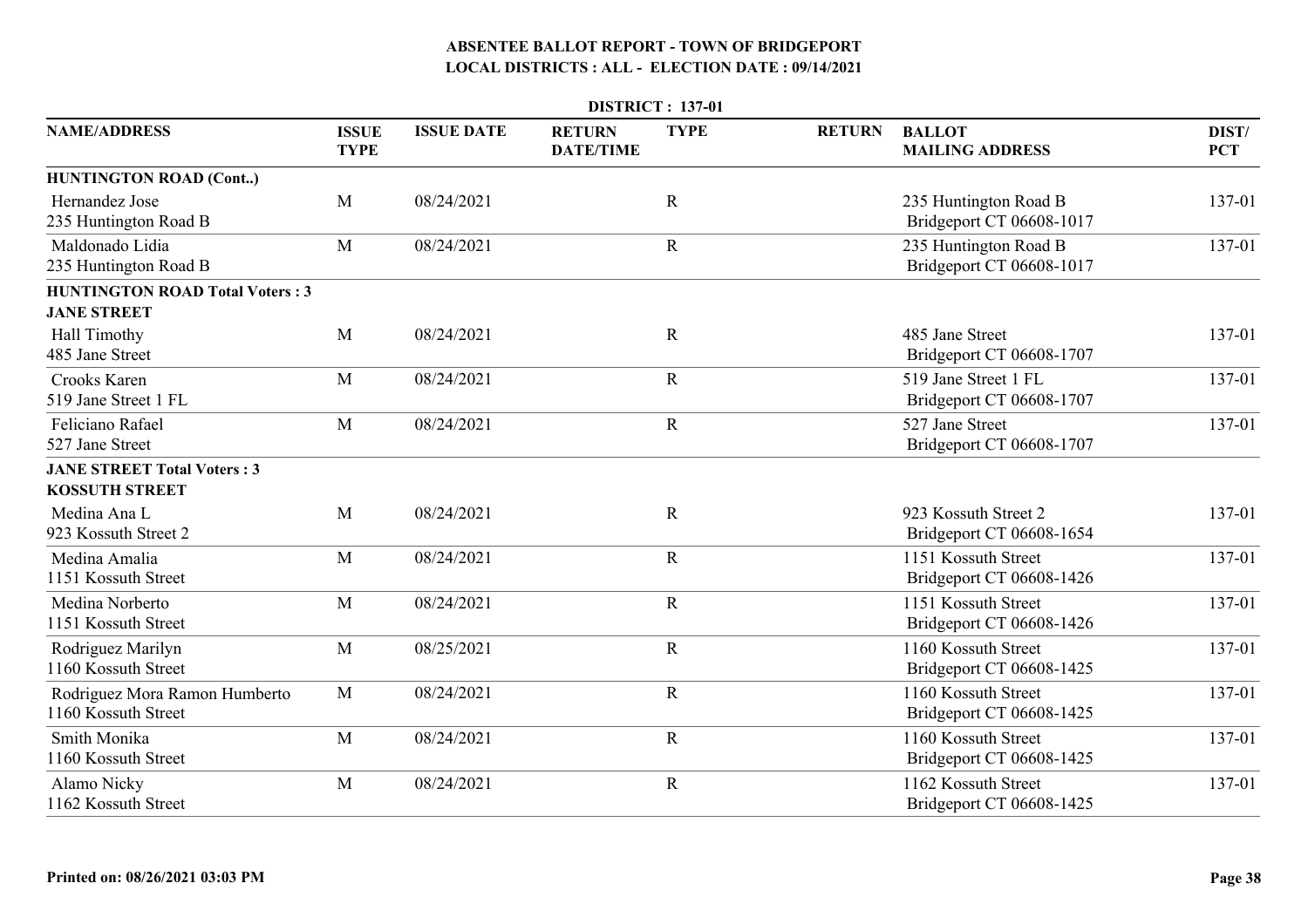| <b>DISTRICT: 137-01</b>                                      |                             |                   |                                   |             |               |                                                     |                     |  |  |  |
|--------------------------------------------------------------|-----------------------------|-------------------|-----------------------------------|-------------|---------------|-----------------------------------------------------|---------------------|--|--|--|
| <b>NAME/ADDRESS</b>                                          | <b>ISSUE</b><br><b>TYPE</b> | <b>ISSUE DATE</b> | <b>RETURN</b><br><b>DATE/TIME</b> | <b>TYPE</b> | <b>RETURN</b> | <b>BALLOT</b><br><b>MAILING ADDRESS</b>             | DIST/<br><b>PCT</b> |  |  |  |
| <b>KOSSUTH STREET (Cont)</b>                                 |                             |                   |                                   |             |               |                                                     |                     |  |  |  |
| Alamo Xena L<br>1162 Kossuth Street                          | M                           | 08/24/2021        |                                   | $\mathbf R$ |               | 1162 Kossuth Street<br>Bridgeport CT 06608-1425     | 137-01              |  |  |  |
| Rodriguez Michelle<br>1162 Kossuth Street                    | M                           | 08/24/2021        |                                   | $\mathbf R$ |               | 1162 Kossuth Street<br>Bridgeport CT 06608-1425     | 137-01              |  |  |  |
| Rodriguez Shaun<br>1162 Kossuth Street                       | M                           | 08/24/2021        |                                   | ${\bf R}$   |               | 1162 Kossuth Street<br>Bridgeport CT 06608-1425     | 137-01              |  |  |  |
| Nieves Rodolfo<br>1206 Kossuth Street                        | M                           | 08/24/2021        |                                   | $\mathbf R$ |               | 1206 Kossuth Street<br>Bridgeport CT 06608-1130     | 137-01              |  |  |  |
| <b>KOSSUTH STREET Total Voters: 11</b>                       |                             |                   |                                   |             |               |                                                     |                     |  |  |  |
| <b>MAPLE STREET</b>                                          |                             |                   |                                   |             |               |                                                     |                     |  |  |  |
| Vazquez Abelardo<br>653 Maple Street 1 FL                    | M                           | 08/24/2021        |                                   | $\mathbf R$ |               | 653 Maple Street 1 FL<br>Bridgeport CT 06608-2053   | 137-01              |  |  |  |
| Camacho Carmen M<br>653 Maple Street APT 1                   | M                           | 08/24/2021        |                                   | $\mathbf R$ |               | 653 Maple Street APT 1<br>Bridgeport CT 06608-2053  | 137-01              |  |  |  |
| Ortiz Sonia<br>654 Maple Street #2FL                         | M                           | 08/24/2021        |                                   | $\mathbf R$ |               | 654 Maple Street #2FL<br>Bridgeport CT 06608-2037   | 137-01              |  |  |  |
| <b>MAPLE STREET Total Voters: 3</b><br><b>OGDEN STREET</b>   |                             |                   |                                   |             |               |                                                     |                     |  |  |  |
| <b>Contreras Netty</b><br>511 Ogden Street                   | M                           | 08/24/2021        |                                   | $\mathbf R$ |               | 511 Ogden Street<br>Bridgeport CT 06608-1730        | 137-01              |  |  |  |
| <b>OGDEN STREET Total Voters: 1</b><br><b>ORCHARD STREET</b> |                             |                   |                                   |             |               |                                                     |                     |  |  |  |
| Lopez Maria D<br>110 Orchard Street                          | M                           | 08/24/2021        |                                   | $\mathbf R$ |               | 1235 Kossuth Street<br>Bridgeport CT 06608          | 137-01              |  |  |  |
| <b>Morales David</b><br>194 Orchard Street                   | M                           | 08/24/2021        |                                   | $\mathbf R$ |               | 194 Orchard Street<br>Bridgeport CT 06608-1308      | 137-01              |  |  |  |
| Melendez Elsie<br>241 Orchard Street FL 1                    | M                           | 08/24/2021        |                                   | $\mathbf R$ |               | 241 Orchard Street FL 1<br>Bridgeport CT 06608-1202 | 137-01              |  |  |  |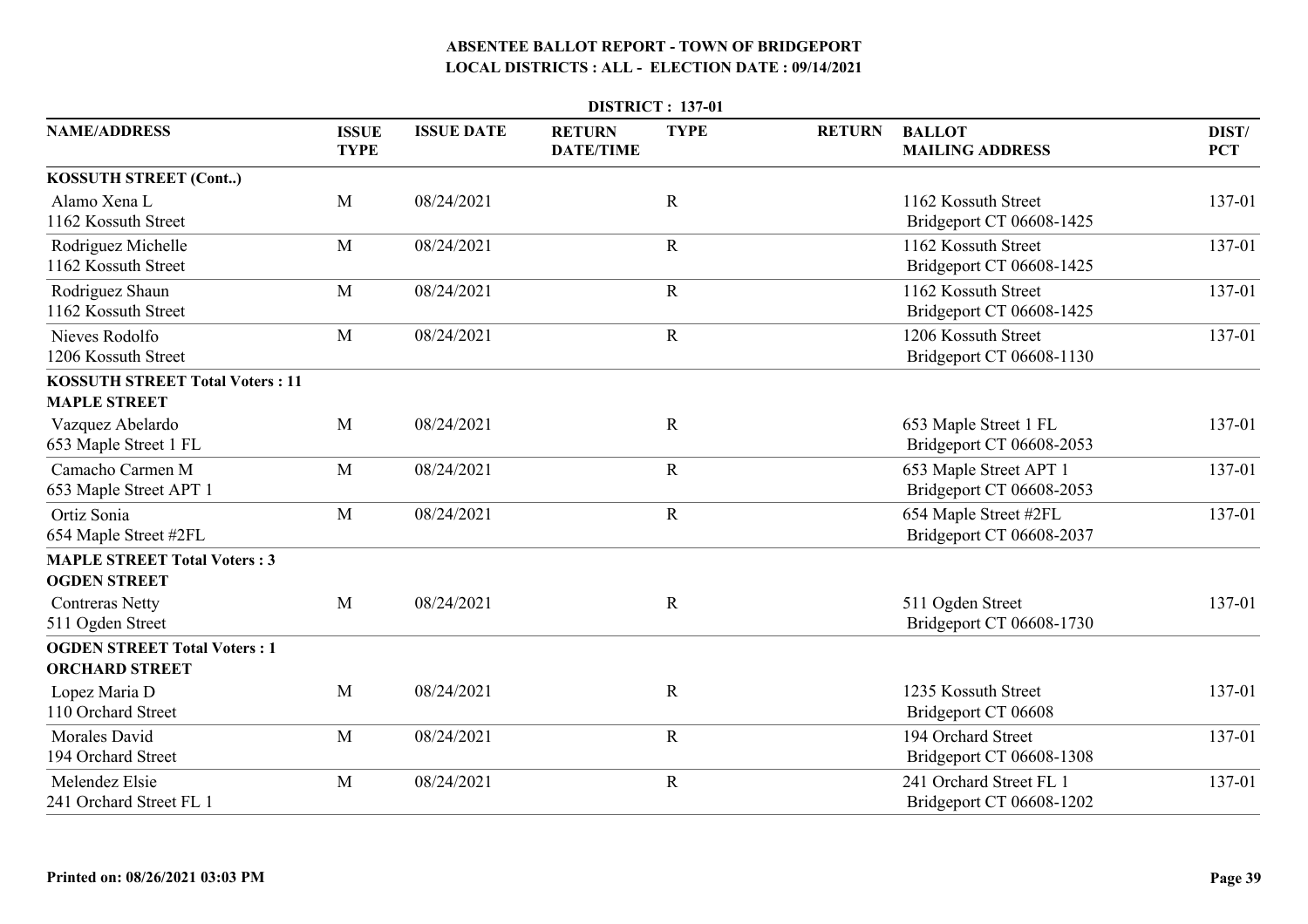|                                                              |                             |                   |                                   | <b>DISTRICT: 137-01</b> |               |                                                      |                     |
|--------------------------------------------------------------|-----------------------------|-------------------|-----------------------------------|-------------------------|---------------|------------------------------------------------------|---------------------|
| <b>NAME/ADDRESS</b>                                          | <b>ISSUE</b><br><b>TYPE</b> | <b>ISSUE DATE</b> | <b>RETURN</b><br><b>DATE/TIME</b> | <b>TYPE</b>             | <b>RETURN</b> | <b>BALLOT</b><br><b>MAILING ADDRESS</b>              | DIST/<br><b>PCT</b> |
| <b>ORCHARD STREET (Cont)</b>                                 |                             |                   |                                   |                         |               |                                                      |                     |
| Evans Tyra E<br>286 Orchard Street FL 3                      | M                           | 08/25/2021        |                                   | $\mathbf R$             |               | 286 Orchard Street FL 3<br>Bridgeport CT 06608-1203  | 137-01              |
| Guzman Lydia<br>329 Orchard Street                           | M                           | 08/24/2021        |                                   | $\mathbf R$             |               | 329 Orchard Street<br>Bridgeport CT 06608-1206       | 137-01              |
| <b>ORCHARD STREET Total Voters: 5</b><br><b>PARK STREET</b>  |                             |                   |                                   |                         |               |                                                      |                     |
| Centeno Aida<br>275 Park Street                              | M                           | 08/24/2021        |                                   | $\mathbf R$             |               | 275 Park Street<br>Bridgeport CT 06608-1641          | 137-01              |
| Medina Ethan<br>348 Park Street                              | M                           | 08/24/2021        |                                   | $\mathbf R$             |               | 348 Park Street<br>Bridgeport CT 06608-1642          | 137-01              |
| Heredia Evelyn<br>501 Park Street APT-1                      | M                           | 08/24/2021        |                                   | ${\bf R}$               |               | 503 Park Street APT-1<br>Bridgeport CT 06608-1410    | 137-01              |
| Fernandez Irma S<br>557 Park Street                          | M                           | 08/24/2021        |                                   | $\mathbf R$             |               | 557 Park Street<br>Bridgeport CT 06608-1109          | 137-01              |
| Moody Warren M<br>689 Park Street                            | M                           | 08/24/2021        |                                   | ${\bf R}$               |               | 689 Park Street<br>Bridgeport CT 06608-1113          | 137-01              |
| <b>PARK STREET Total Voters: 5</b><br><b>PEMBROKE STREET</b> |                             |                   |                                   |                         |               |                                                      |                     |
| <b>Tirado Lismar Carelys</b><br>980 Pembroke Street          | M                           | 08/24/2021        |                                   | $\mathbf R$             |               | 107 Jessup Rd.<br>Ithaca NY 14850                    | 137-01              |
| Martinez Richard<br>1048 Pembroke Street                     | M                           | 08/24/2021        |                                   | $\mathbf R$             |               | 1048 Pembroke Street<br>Bridgeport CT 06608-2017     | 137-01              |
| Ocasio Lucero G<br>1150 Pembroke Street 17                   | M                           | 08/24/2021        |                                   | $\mathbf R$             |               | 1150 Pembroke Street 17<br>Bridgeport CT 06608-2052  | 137-01              |
| Rivera Milca Sarai<br>1150 Pembroke Street 17                | M                           | 08/24/2021        |                                   | $\mathbf R$             |               | 1150 Pembroke Street 17<br>Bridgeport CT 06608-2052  | 137-01              |
| Rosado Angel L<br>1150 Pembroke Street A17                   | M                           | 08/24/2021        |                                   | $\mathbf R$             |               | 1150 Pembroke Street A17<br>Bridgeport CT 06608-2052 | 137-01              |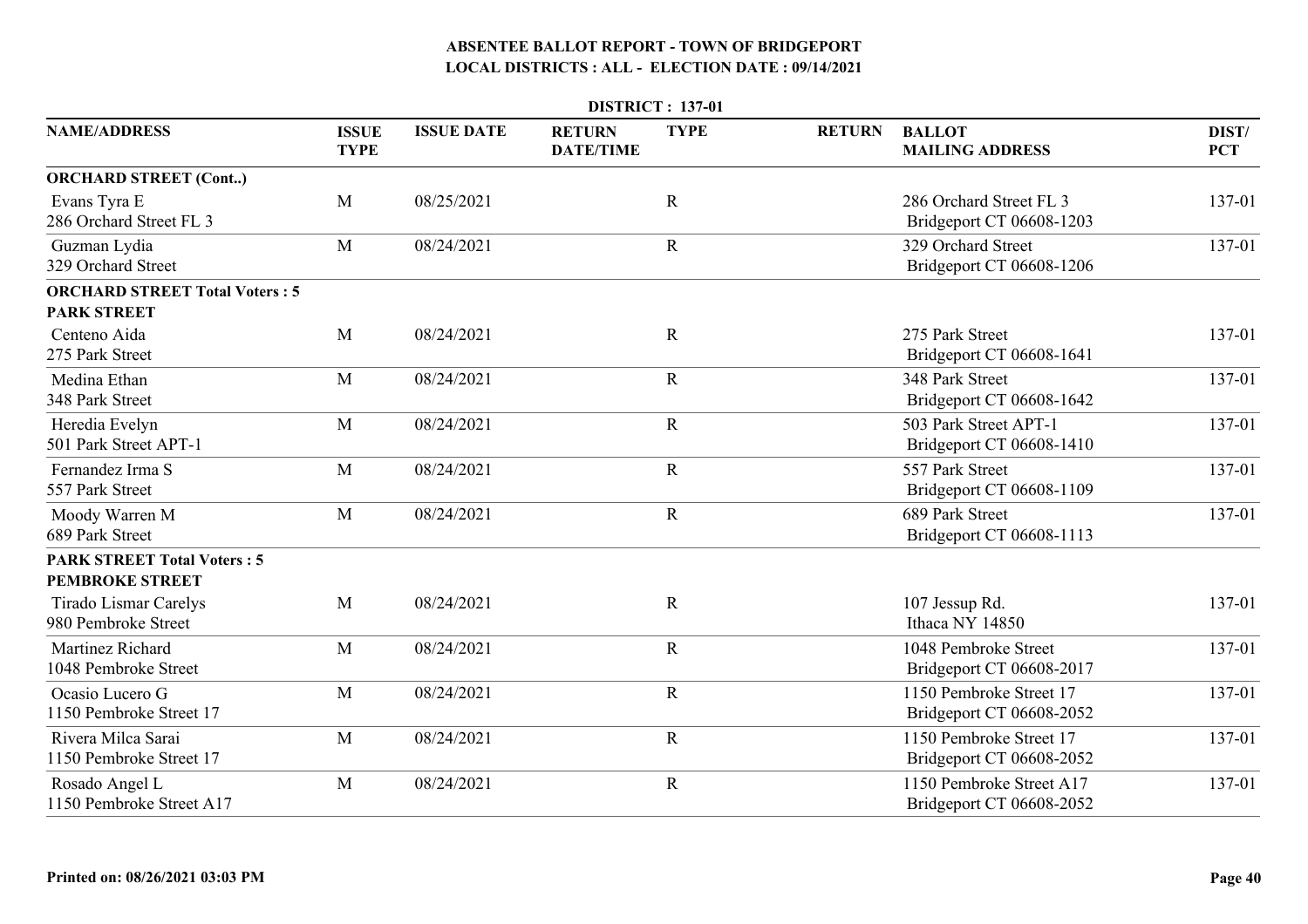|                                                                 |                             |                   |                                   | <b>DISTRICT: 137-01</b> |               |                                                    |                     |
|-----------------------------------------------------------------|-----------------------------|-------------------|-----------------------------------|-------------------------|---------------|----------------------------------------------------|---------------------|
| <b>NAME/ADDRESS</b>                                             | <b>ISSUE</b><br><b>TYPE</b> | <b>ISSUE DATE</b> | <b>RETURN</b><br><b>DATE/TIME</b> | <b>TYPE</b>             | <b>RETURN</b> | <b>BALLOT</b><br><b>MAILING ADDRESS</b>            | DIST/<br><b>PCT</b> |
| PEMBROKE STREET (Cont)                                          |                             |                   |                                   |                         |               |                                                    |                     |
| Davis Demisha S<br>1189 Pembroke Street                         | M                           | 08/24/2021        |                                   | $\mathbf R$             |               | 1189 Pembroke Street<br>Bridgeport CT 06608-1710   | 137-01              |
| Agosto Wanda I<br>1352 Pembroke Street                          | $\mathbf{M}$                | 08/24/2021        |                                   | $\mathbf R$             |               | 1352 Pembroke Street<br>Bridgeport CT 06608-1310   | 137-01              |
| Villanueva Sanchez William<br>1355 Pembroke Street              | M                           | 08/24/2021        |                                   | $\mathbf R$             |               | 1355 Pembroke Street<br>Bridgeport CT 06608-1311   | 137-01              |
| Torres Jose O<br>1372 Pembroke Street                           | M                           | 08/24/2021        |                                   | $\mathbf R$             |               | 1372 Pembroke Street<br>Bridgeport CT 06608-1310   | 137-01              |
| <b>Torres Elizabeth</b><br>1374 Pembroke Street                 | $\boldsymbol{\mathrm{F}}$   | 08/24/2021        |                                   | $\mathbf R$             |               | 1374 Pembroke Street<br>Bridgeport CT 06608-1310   | 137-01              |
| <b>Torres Norberto</b><br>1374 Pembroke Street                  | $\mathbf{M}$                | 08/24/2021        |                                   | $\mathbf R$             |               | 1374 Pembroke Street<br>Bridgeport CT 06608-1310   | 137-01              |
| Mojica Victor<br>1515 Pembroke Street                           | M                           | 08/24/2021        |                                   | $\mathbf R$             |               | 1515 Pembroke Street<br>Bridgeport CT 06608-1208   | 137-01              |
| Arzuaga Norma I<br>1515 Pembroke Street 8                       | M                           | 08/24/2021        |                                   | ${\bf R}$               |               | 1515 Pembroke Street 8<br>Bridgeport CT 06608-1208 | 137-01              |
| <b>PEMBROKE STREET Total Voters: 13</b>                         |                             |                   |                                   |                         |               |                                                    |                     |
| <b>PUTNAM STREET</b>                                            |                             |                   |                                   |                         |               |                                                    |                     |
| Cirino Idalia<br>297 Putnam Street 2 C                          | M                           | 08/25/2021        |                                   | $\mathbf R$             |               | 297 Putnam Street 2 C<br>Bridgeport CT 06608-1434  | 137-01              |
| <b>PUTNAM STREET Total Voters: 1</b>                            |                             |                   |                                   |                         |               |                                                    |                     |
| <b>SHELTON STREET</b>                                           |                             |                   |                                   |                         |               |                                                    |                     |
| Collazo Rafaela<br>227 Shelton Street                           | $\mathbf{M}$                | 08/24/2021        |                                   | $\mathbf R$             |               | 227 Shelton Street<br>Bridgeport CT 06608-1524     | 137-01              |
| Cruz Mary Jane<br>545 Shelton Street                            | M                           | 08/24/2021        |                                   | $\mathbf R$             |               | 545 Shelton Street<br>Bridgeport CT 06608-1714     | 137-01              |
| Hall Deborah D<br>628 Shelton Street                            | $\mathbf{M}$                | 08/24/2021        |                                   | $\mathbf R$             |               | 628 Shelton Street<br>Bridgeport CT 06608-1713     | 137-01              |
| <b>SHELTON STREET Total Voters: 3</b><br><b>STILLMAN STREET</b> |                             |                   |                                   |                         |               |                                                    |                     |

**Printed on: 08/26/2021 03:03 PM**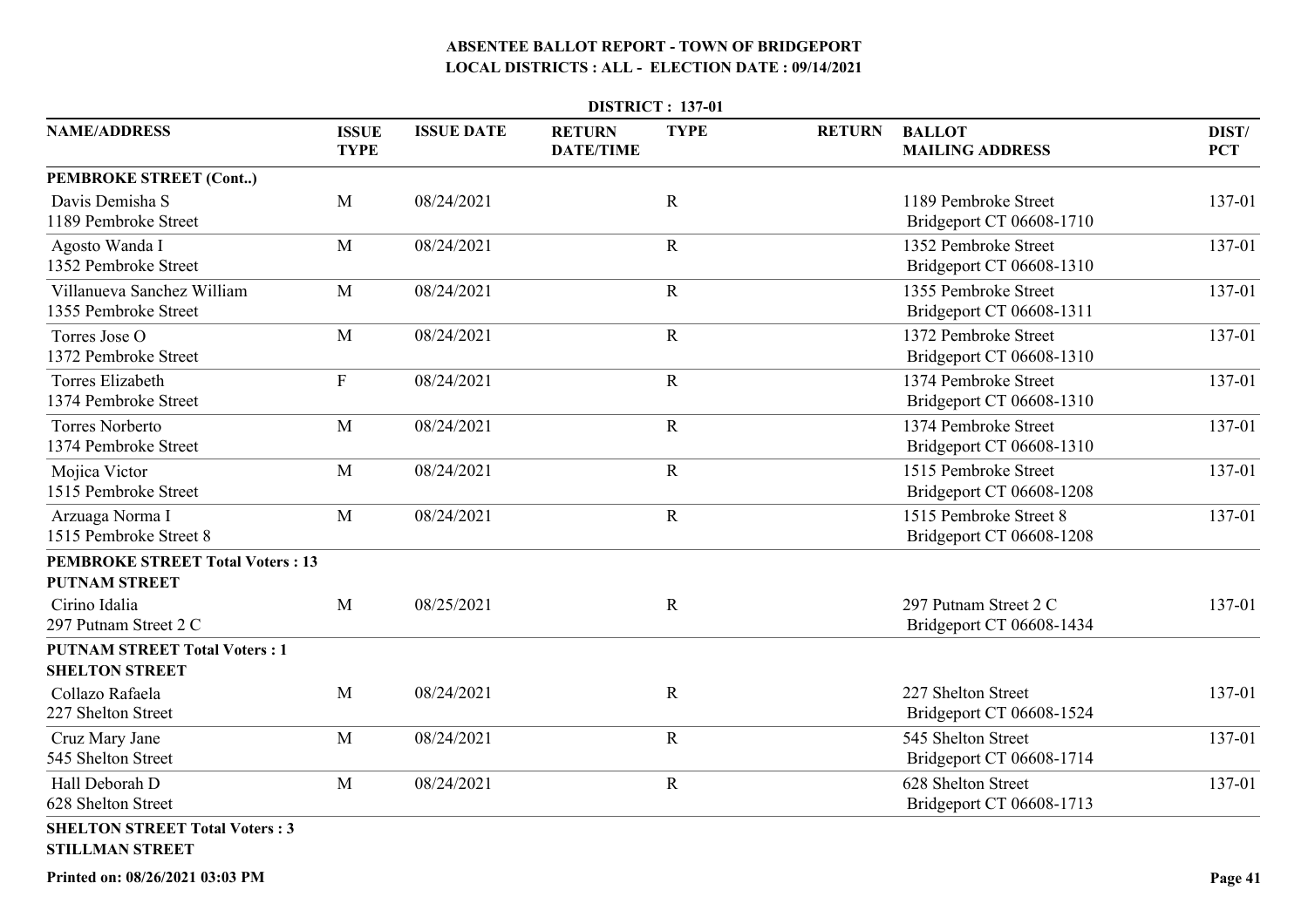| <b>DISTRICT: 137-01</b>                                       |                             |                   |                                   |             |               |                                                   |                     |  |  |  |
|---------------------------------------------------------------|-----------------------------|-------------------|-----------------------------------|-------------|---------------|---------------------------------------------------|---------------------|--|--|--|
| <b>NAME/ADDRESS</b>                                           | <b>ISSUE</b><br><b>TYPE</b> | <b>ISSUE DATE</b> | <b>RETURN</b><br><b>DATE/TIME</b> | <b>TYPE</b> | <b>RETURN</b> | <b>BALLOT</b><br><b>MAILING ADDRESS</b>           | DIST/<br><b>PCT</b> |  |  |  |
| <b>STILLMAN STREET</b>                                        |                             |                   |                                   |             |               |                                                   |                     |  |  |  |
| Rivera Gloria L<br>516 Stillman Street                        | M                           | 08/24/2021        |                                   | $\mathbf R$ |               | 516 Stillman Street<br>Bridgeport CT 06608-1326   | 137-01              |  |  |  |
| Rivera Wilson<br>516 Stillman Street                          | M                           | 08/24/2021        |                                   | $\mathbf R$ |               | 516 Stillman Street<br>Bridgeport CT 06608-1326   | 137-01              |  |  |  |
| Purdie Joy<br>648 Stillman Street                             | M                           | 08/24/2021        |                                   | $\mathbf R$ |               | 648 Stillman Street<br>Bridgeport CT 06608-1330   | 137-01              |  |  |  |
| <b>STILLMAN STREET Total Voters: 3</b><br><b>WHITE STREET</b> |                             |                   |                                   |             |               |                                                   |                     |  |  |  |
| Conde Luz<br>35 White Street                                  | M                           | 08/24/2021        |                                   | $\mathbf R$ |               | 35 White Street<br>Bridgeport CT 06610-0000       | 137-01              |  |  |  |
| Sierra George Luis Sr<br>35 White Street                      | M                           | 08/24/2021        |                                   | $\mathbf R$ |               | 35 White Street<br>Bridgeport CT 06610-0000       | 137-01              |  |  |  |
| <b>WHITE STREET Total Voters: 2</b><br><b>WILLIAM STREET</b>  |                             |                   |                                   |             |               |                                                   |                     |  |  |  |
| Casares Nora M<br>476 William Street #1                       | M                           | 08/24/2021        |                                   | R           |               | 476 William Street #1<br>Bridgeport CT 06608-1821 | 137-01              |  |  |  |
| Zayas Angel G<br>749 William Street                           | M                           | 08/24/2021        |                                   | $\mathbf R$ |               | 749 William Street<br>Bridgeport CT 06608-1014    | 137-01              |  |  |  |
| Valdes Carmen M<br>868 William Street                         | M                           | 08/24/2021        |                                   | $\mathbf R$ |               | 868 William Street<br>Bridgeport CT 06608-1034    | 137-01              |  |  |  |
| Valdes Luis<br>868 William Street                             | M                           | 08/24/2021        |                                   | $\mathbf R$ |               | 868 William Street<br>Bridgeport CT 06608-1034    | 137-01              |  |  |  |
| Morales Aurea E<br>918 William Street                         | M                           | 08/24/2021        |                                   | $\mathbf R$ |               | 918 William Street<br>Bridgeport CT 06608-1053    | 137-01              |  |  |  |
| <b>Torres Felicita</b><br>951 William Street #C               | M                           | 08/25/2021        |                                   | $\mathbf R$ |               | 951 William Street #C<br>Bridgeport CT 06608-1035 | 137-01              |  |  |  |
|                                                               |                             |                   |                                   |             |               |                                                   |                     |  |  |  |

**WILLIAM STREET Total Voters : 6**

**Precinct: 137-01 Total Voters: 104 D=104 R=0 U=0 O=0 Voided=0**

**Precinct Returned Ballots: 137-01 Total Returned Ballots: 0 D=0 R=0 U=0 O=0 Voided=0**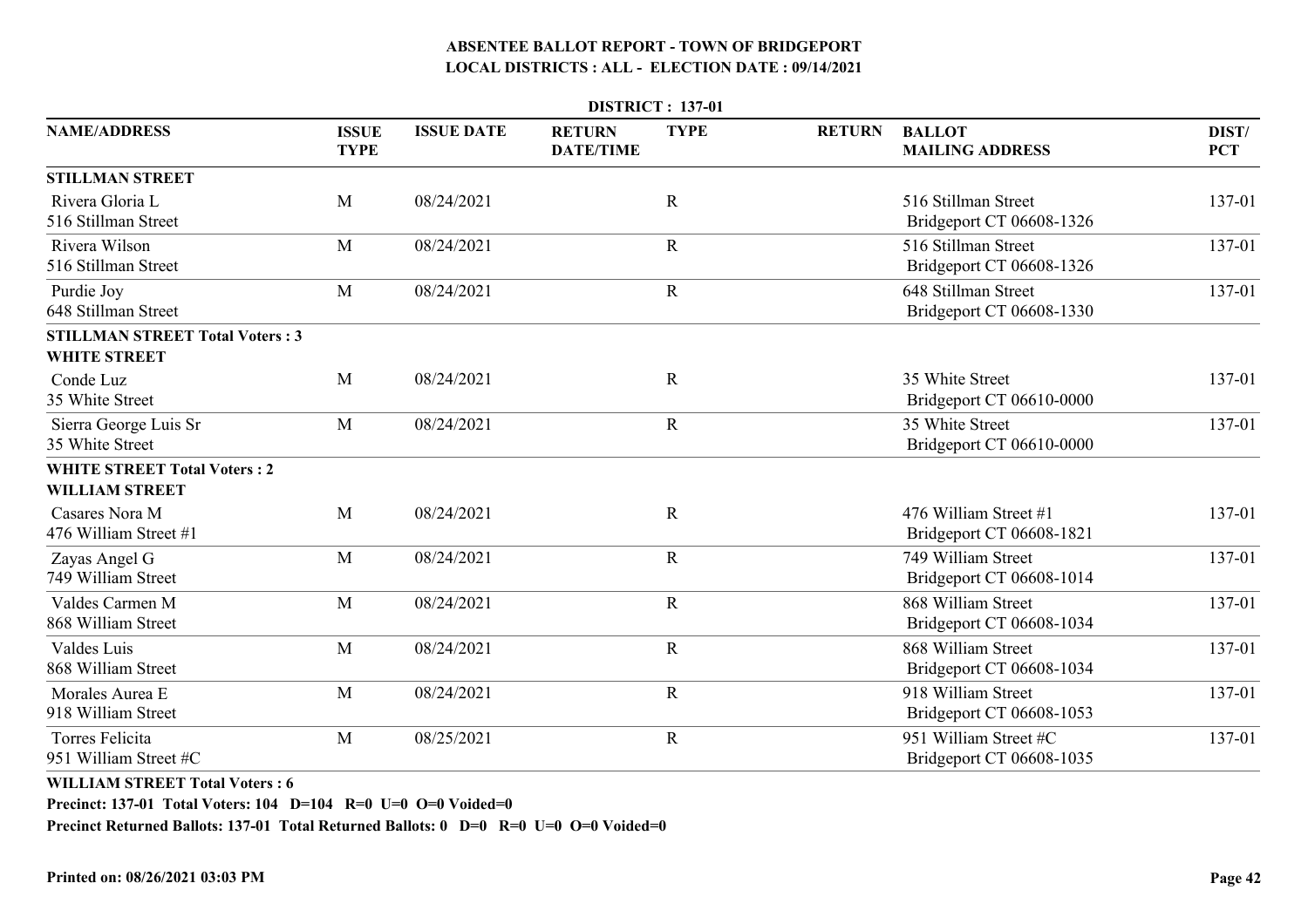|                                                             |                             |                   |                                   | <b>DISTRICT: 137-02</b> |               |                                                     |                     |
|-------------------------------------------------------------|-----------------------------|-------------------|-----------------------------------|-------------------------|---------------|-----------------------------------------------------|---------------------|
| <b>NAME/ADDRESS</b>                                         | <b>ISSUE</b><br><b>TYPE</b> | <b>ISSUE DATE</b> | <b>RETURN</b><br><b>DATE/TIME</b> | <b>TYPE</b>             | <b>RETURN</b> | <b>BALLOT</b><br><b>MAILING ADDRESS</b>             | DIST/<br><b>PCT</b> |
| <b>BARNUM AVENUE</b>                                        |                             |                   |                                   |                         |               |                                                     |                     |
| Rivera Dary S<br>101 Barnum Avenue B                        | M                           | 08/25/2021        |                                   | $\mathbf R$             |               | 101 Barnum Avenue B<br>Bridgeport CT 06608-2102     | 137-02              |
| Amatitla Britney<br>101 Barnum Avenue APT-B                 | M                           | 08/25/2021        |                                   | $\mathbf R$             |               | 101 Barnum Avenue APT-B<br>Bridgeport CT 06608-2102 | 137-02              |
| <b>BARNUM AVENUE Total Voters: 2</b>                        |                             |                   |                                   |                         |               |                                                     |                     |
| <b>BEACH STREET</b>                                         |                             |                   |                                   |                         |               |                                                     |                     |
| Roque Esther<br>25 Beach Street 1 FL                        | M                           | 08/25/2021        |                                   | $\mathbf R$             |               | 25 Beach Street 1 FL<br>Bridgeport CT 06608-2201    | 137-02              |
| Vereen Darnell Jr<br>156 Beach Street                       | M                           | 08/25/2021        |                                   | $\mathbf R$             |               | 156 Beach Street<br>Bridgeport CT 06608-1901        | 137-02              |
| Vereen Maharisha D<br>156 Beach Street                      | M                           | 08/25/2021        |                                   | $\mathbf R$             |               | 156 Beach Street<br>Bridgeport CT 06608-1901        | 137-02              |
| Gonzalez Miriam<br>211 Beach Street                         | M                           | 08/24/2021        |                                   | $\mathbf R$             |               | 211 Beach Street<br>Bridgeport CT 06608-0000        | 137-02              |
| Trujillo Heriberto Jr<br>211 Beach Street                   | M                           | 08/24/2021        |                                   | $\mathbf R$             |               | 211 Beach Street<br>Bridgeport CT 06608-0000        | 137-02              |
| <b>BEACH STREET Total Voters: 5</b>                         |                             |                   |                                   |                         |               |                                                     |                     |
| <b>BOOTH STREET</b>                                         |                             |                   |                                   |                         |               |                                                     |                     |
| Andino Maria<br>35 Booth Street                             | M                           | 08/24/2021        |                                   | $\mathbf R$             |               | 35 Booth Street<br>Bridgeport CT 06608-2611         | 137-02              |
| Andino Miguel A<br>35 Booth Street                          | M                           | 08/25/2021        |                                   | $\mathbf R$             |               | 35 Booth Street<br>Bridgeport CT 06608-2611         | 137-02              |
| <b>BOOTH STREET Total Voters: 2</b><br><b>CEDAR STREET</b>  |                             |                   |                                   |                         |               |                                                     |                     |
| Colon Daisy<br>55 Cedar Street                              | M                           | 08/24/2021        |                                   | $\mathbf R$             |               | 55 Cedar Street<br>Bridgeport CT 06608-2614         | 137-02              |
| McNatt-Saddler Chanae M<br>257 Cedar Street FL 3            | M                           | 08/24/2021        |                                   | $\mathbf R$             |               | 257 Cedar Street FL 3<br>Bridgeport CT 06608-2813   | 137-02              |
| <b>CEDAR STREET Total Voters: 2</b><br><b>CHURCH STREET</b> |                             |                   |                                   |                         |               |                                                     |                     |

**Printed on: 08/26/2021 03:03 PM**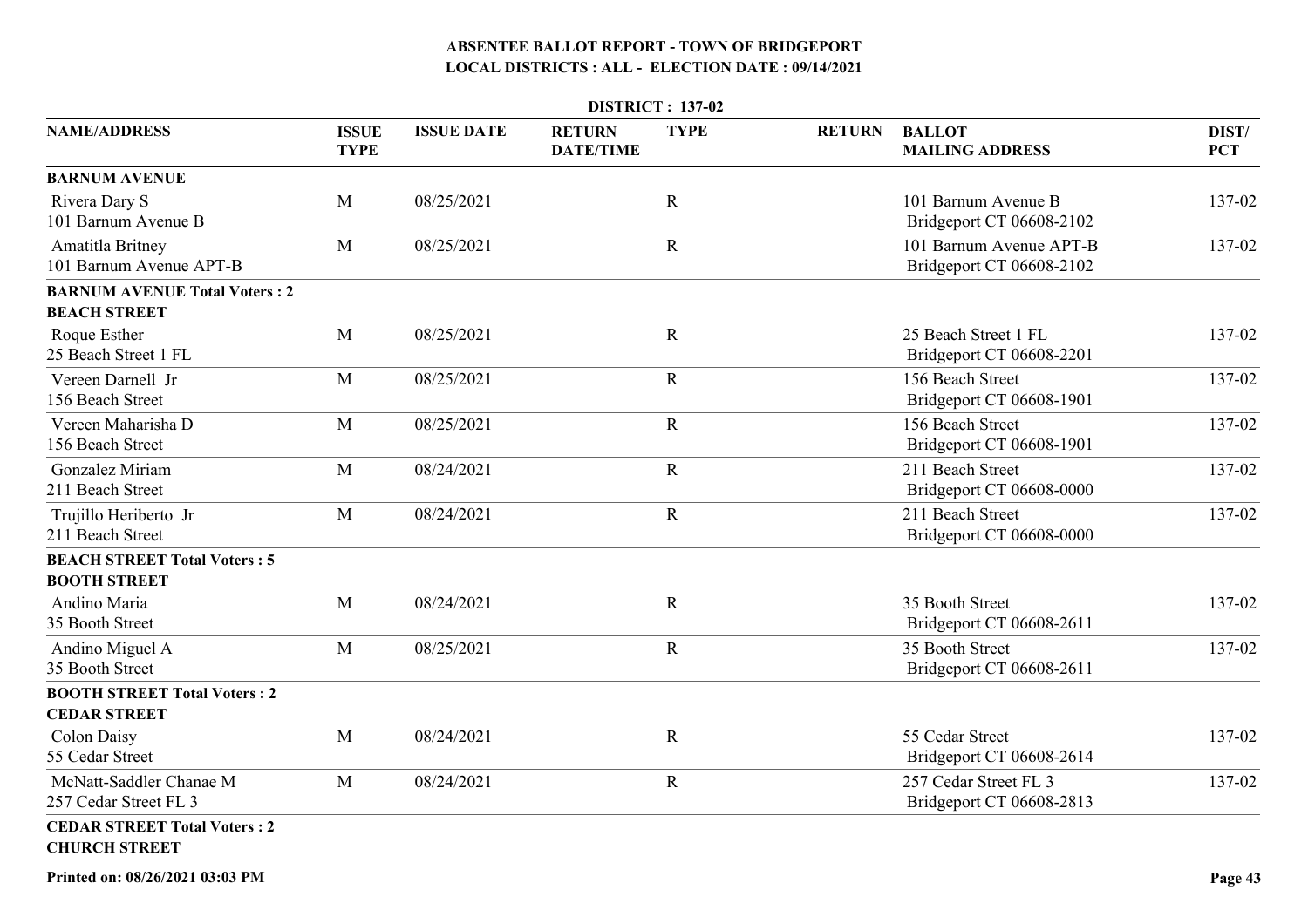| <b>DISTRICT: 137-02</b>                                                   |                             |                   |                                   |              |               |                                                              |                     |  |  |
|---------------------------------------------------------------------------|-----------------------------|-------------------|-----------------------------------|--------------|---------------|--------------------------------------------------------------|---------------------|--|--|
| <b>NAME/ADDRESS</b>                                                       | <b>ISSUE</b><br><b>TYPE</b> | <b>ISSUE DATE</b> | <b>RETURN</b><br><b>DATE/TIME</b> | <b>TYPE</b>  | <b>RETURN</b> | <b>BALLOT</b><br><b>MAILING ADDRESS</b>                      | DIST/<br><b>PCT</b> |  |  |
| <b>CHURCH STREET</b>                                                      |                             |                   |                                   |              |               |                                                              |                     |  |  |
| Montalvo Martha E<br>160 Church Street 101                                | M                           | 08/25/2021        |                                   | $\mathbf R$  |               | 160 Church Street 101<br>Bridgeport CT 06608-2520            | 137-02              |  |  |
| Concepcion Julia<br>160 Church Street 103                                 | M                           | 08/25/2021        |                                   | $\mathbf R$  |               | 160 Church Street 103<br>Bridgeport CT 06608-2520            | 137-02              |  |  |
| Smith Barbara A<br>160 Church Street 108                                  | M                           | 08/25/2021        |                                   | $\mathbf R$  |               | 160 Church Street 108<br>Bridgeport CT 06608-0000            | 137-02              |  |  |
| Colon Carmen M<br>160 Church Street 211                                   | M                           | 08/25/2021        |                                   | $\mathbf R$  |               | 160 Church Street 211<br>Bridgeport CT 06608-2520            | 137-02              |  |  |
| Soto Virginia<br>160 Church Street 302                                    | M                           | 08/25/2021        |                                   | $\mathbf R$  |               | 160 Church Street 302<br>Bridgeport CT 06608-2520            | 137-02              |  |  |
| Wilson Deborah J<br>160 Church Street 8/102                               | M                           | 08/25/2021        |                                   | $\mathbf R$  |               | 160 Church Street 8/102<br>Bridgeport CT 06608-2520          | 137-02              |  |  |
| <b>CHURCH STREET Total Voters: 6</b>                                      |                             |                   |                                   |              |               |                                                              |                     |  |  |
| <b>EAST WASHINGTON AVENUE</b>                                             |                             |                   |                                   |              |               |                                                              |                     |  |  |
| Soler Maria N<br>376 East Washington Avenue C31                           | M                           | 08/24/2021        |                                   | $\mathbf R$  |               | 376 East Washington Avenue C31<br>Bridgeport CT 06608-2149   | 137-02              |  |  |
| Berrios Angel Luis<br>376 East Washington Avenue C33                      | M                           | 08/25/2021        |                                   | $\mathbf R$  |               | 376 East Washington Avenue C33<br>Bridgeport CT 06608-0000   | 137-02              |  |  |
| Colon Luis J<br>376 East Washington Avenue C36                            | M                           | 08/25/2021        |                                   | $\mathbf R$  |               | 376 East Washington Avenue C36<br>Bridgeport CT 06608-2149   | 137-02              |  |  |
| Ayala Eneida<br>376 East Washington Avenue A-41                           | M                           | 08/24/2021        |                                   | $\mathbb{R}$ |               | 376 East Washington Avenue A-41<br>Bridgeport CT 06608-2149  | 137-02              |  |  |
| Williams Barbara J<br>376 East Washington Avenue A102                     | M                           | 08/25/2021        |                                   | $\mathbf R$  |               | 376 East Washington Avenue A102<br>Bridgeport CT 06608-2149  | 137-02              |  |  |
| Febus Samuel<br>376 East Washington Avenue C 76                           | M                           | 08/25/2021        |                                   | $\mathbf R$  |               | 376 East Washington Avenue C 76<br>Bridgeport CT 06608-2149  | 137-02              |  |  |
| Bell Tony V<br>376 East Washington Avenue #C-55                           | M                           | 08/25/2021        |                                   | $\mathbf R$  |               | 376 East Washington Avenue #C-55<br>Bridgeport CT 06608-2149 | 137-02              |  |  |
| <b>EAST WASHINGTON AVENUE Total Voters: 7</b><br><b>GEORGE PIPKIN WAY</b> |                             |                   |                                   |              |               |                                                              |                     |  |  |

**Printed on: 08/26/2021 03:03 PM**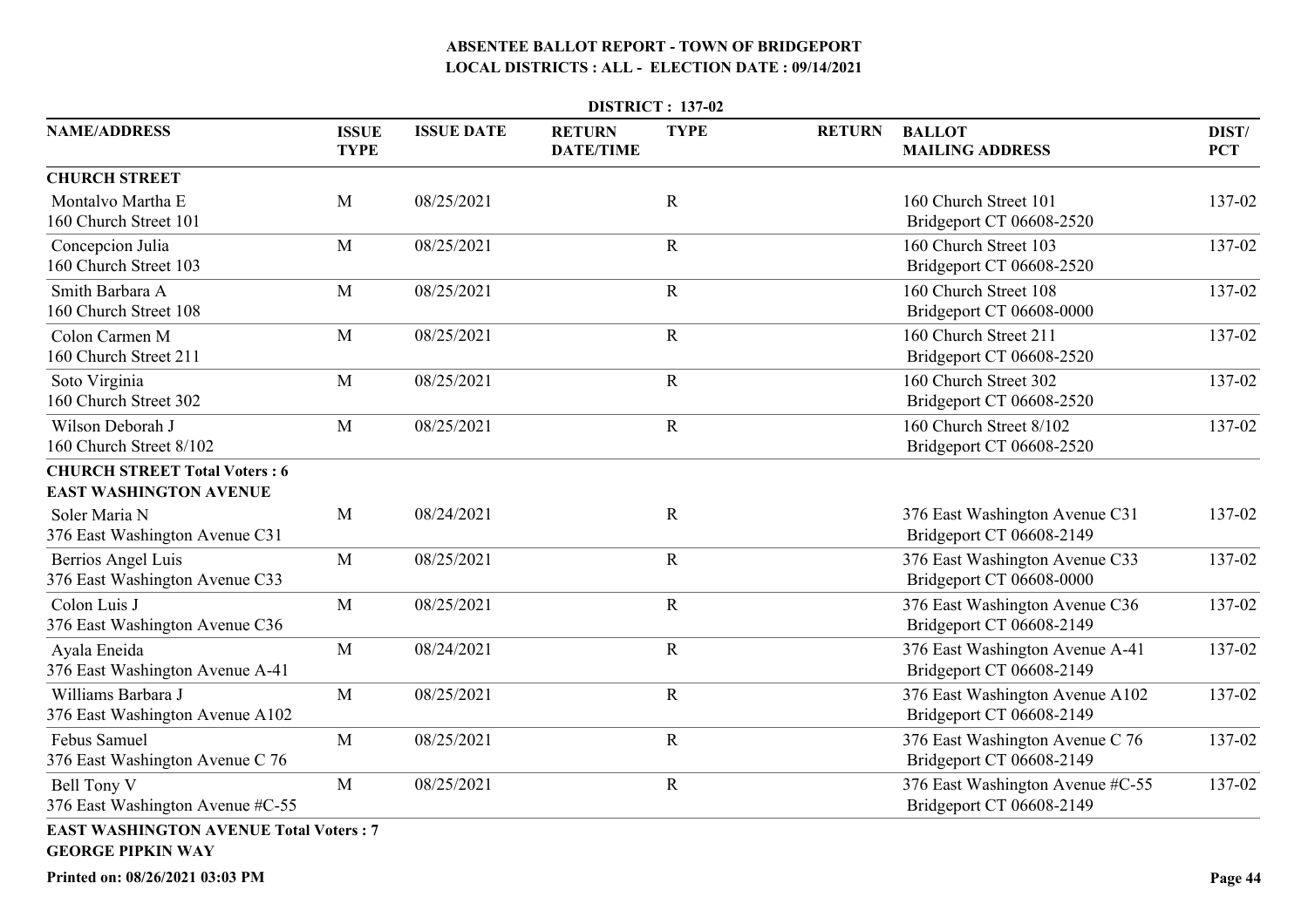| <b>DISTRICT: 137-02</b>                          |                             |                   |                                   |             |               |                                                        |                     |  |  |
|--------------------------------------------------|-----------------------------|-------------------|-----------------------------------|-------------|---------------|--------------------------------------------------------|---------------------|--|--|
| <b>NAME/ADDRESS</b>                              | <b>ISSUE</b><br><b>TYPE</b> | <b>ISSUE DATE</b> | <b>RETURN</b><br><b>DATE/TIME</b> | <b>TYPE</b> | <b>RETURN</b> | <b>BALLOT</b><br><b>MAILING ADDRESS</b>                | DIST/<br><b>PCT</b> |  |  |
| <b>GEORGE PIPKIN WAY</b>                         |                             |                   |                                   |             |               |                                                        |                     |  |  |
| McNeill Angelina<br>55 George Pipkin Way E       | $\mathbf M$                 | 08/24/2021        |                                   | $\mathbf R$ |               | 55 George Pipkin Way E<br>Bridgeport CT 06608-2453     | 137-02              |  |  |
| Figueroa Emerita<br>55 George Pipkin Way 6       | M                           | 08/24/2021        |                                   | $\mathbf R$ |               | 55 George Pipkin Way 6<br>Bridgeport CT 06608-2453     | 137-02              |  |  |
| Valdez Paula C<br>55 George Pipkin Way 103       | M                           | 08/24/2021        |                                   | $\mathbf R$ |               | 55 George Pipkin Way 103<br>Bridgeport CT 06608-0000   | 137-02              |  |  |
| Colon Daniela<br>55 George Pipkin Way 110        | M                           | 08/24/2021        |                                   | $\mathbf R$ |               | 55 George Pipkin Way 110<br>Bridgeport CT 06608-2453   | 137-02              |  |  |
| Villanueva Irma<br>55 George Pipkin Way 111      | M                           | 08/24/2021        |                                   | ${\bf R}$   |               | 55 George Pipkin Way 111<br>Bridgeport CT 06607-0000   | 137-02              |  |  |
| Medina Rosa<br>55 George Pipkin Way 212          | M                           | 08/24/2021        |                                   | $\mathbf R$ |               | 55 George Pipkin Way 212<br>Bridgeport CT 06608-2453   | 137-02              |  |  |
| Belle Melvin J<br>55 George Pipkin Way #104      | M                           | 08/24/2021        |                                   | $\mathbf R$ |               | 55 George Pipkin Way #104<br>Bridgeport CT 06608-2453  | 137-02              |  |  |
| Silva Gabriel<br>55 George Pipkin Way #106       | M                           | 08/24/2021        |                                   | $\mathbf R$ |               | 55 George Pipkin Way #106<br>Bridgeport CT 06608-2453  | 137-02              |  |  |
| Dejesus Alejandrina<br>55 George Pipkin Way #207 | M                           | 08/24/2021        |                                   | $\mathbf R$ |               | 55 George Pipkin Way #207<br>Bridgeport CT 06608-2453  | 137-02              |  |  |
| Priestley Vida<br>55 George Pipkin Way #210      | M                           | 08/24/2021        |                                   | $\mathbf R$ |               | 55 George Pipkin Way #210<br>Bridgeport CT 06608-2453  | 137-02              |  |  |
| Figueroa Ramon<br>55 George Pipkin Way #214      | M                           | 08/24/2021        |                                   | $\mathbf R$ |               | 55 George Pipkin Way #214<br>Bridgeport CT 06608-2453  | 137-02              |  |  |
| Cox Beryl<br>55 George Pipkin Way A-102          | M                           | 08/24/2021        |                                   | $\mathbf R$ |               | 55 George Pipkin Way A-102<br>Bridgeport CT 06608-2453 | 137-02              |  |  |
| Acosta Emelinda C<br>55 George Pipkin Way A-108  | M                           | 08/24/2021        |                                   | $\mathbf R$ |               | 55 George Pipkin Way A-108<br>Bridgeport CT 06608-2453 | 137-02              |  |  |
| Reyes Alberto<br>55 George Pipkin Way A-206      | M                           | 08/24/2021        |                                   | $\mathbf R$ |               | 55 George Pipkin Way A-206<br>Bridgeport CT 06608-2453 | 137-02              |  |  |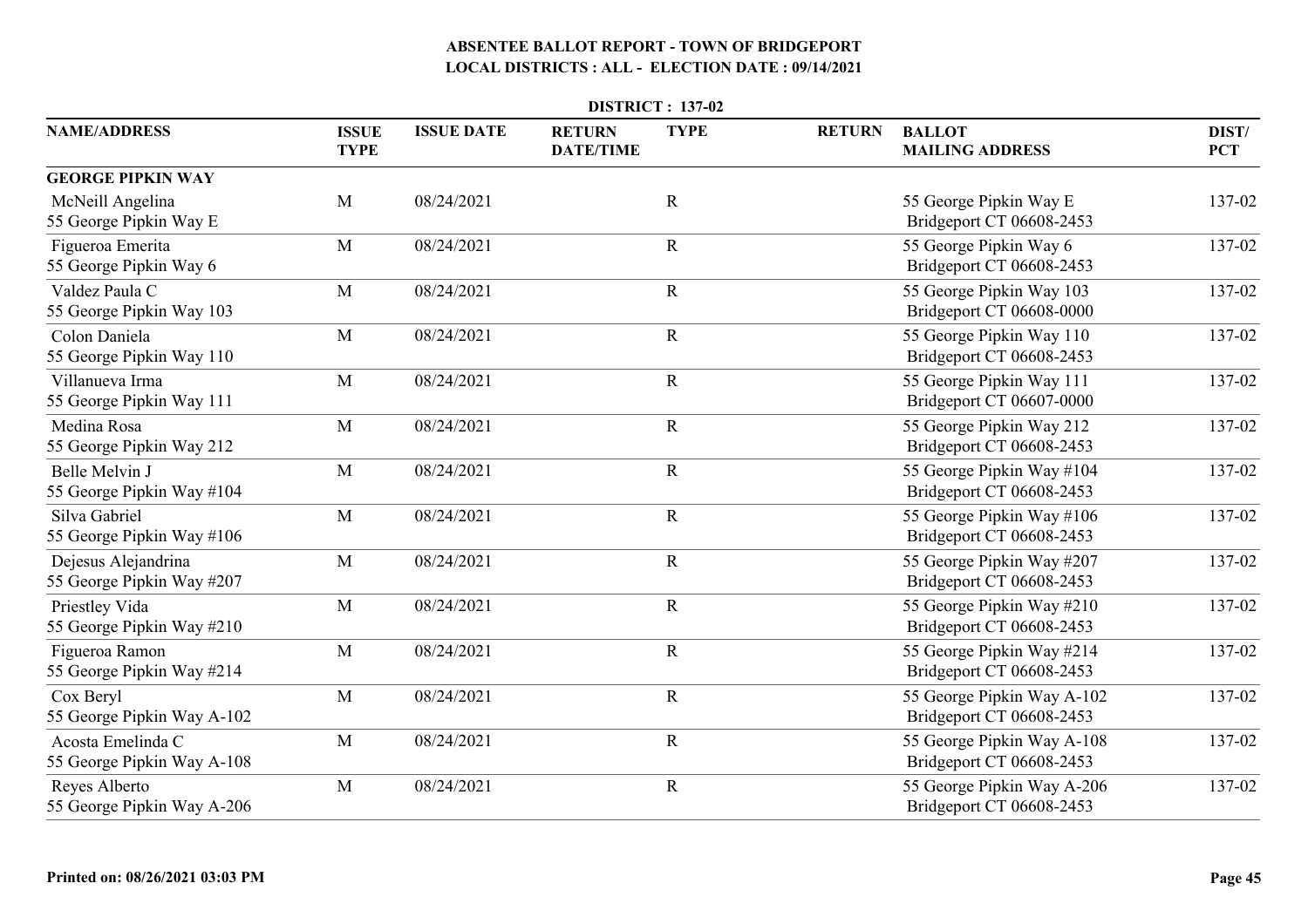|                                                   |                             |                   |                                   | <b>DISTRICT: 137-02</b> |               |                                                          |                     |
|---------------------------------------------------|-----------------------------|-------------------|-----------------------------------|-------------------------|---------------|----------------------------------------------------------|---------------------|
| <b>NAME/ADDRESS</b>                               | <b>ISSUE</b><br><b>TYPE</b> | <b>ISSUE DATE</b> | <b>RETURN</b><br><b>DATE/TIME</b> | <b>TYPE</b>             | <b>RETURN</b> | <b>BALLOT</b><br><b>MAILING ADDRESS</b>                  | DIST/<br><b>PCT</b> |
| <b>GEORGE PIPKIN WAY (Cont)</b>                   |                             |                   |                                   |                         |               |                                                          |                     |
| Deluna Ramona M<br>55 George Pipkin Way APT 906   | M                           | 08/24/2021        |                                   | $\mathbb{R}$            |               | 55 George Pipkin Way APT 906<br>Bridgeport CT 06608-2453 | 137-02              |
| Figueroa Adelaida<br>55 George Pipkin Way APT-214 | M                           | 08/24/2021        |                                   | $\mathbf R$             |               | 55 George Pipkin Way APT-214<br>Bridgeport CT 06608-2453 | 137-02              |
| <b>GEORGE PIPKIN WAY Total Voters: 16</b>         |                             |                   |                                   |                         |               |                                                          |                     |
| <b>GILMORE STREET</b>                             |                             |                   |                                   |                         |               |                                                          |                     |
| Vasquez Ibis<br>26 Gilmore Street                 | M                           | 08/24/2021        |                                   | $\mathbf R$             |               | 26 Gilmore Street<br>Bridgeport CT 06608-2617            | 137-02              |
| Cubero Eduardo<br>60 Gilmore Street               | M                           | 08/24/2021        |                                   | $\mathbf R$             |               | 60 Gilmore Street<br>Bridgeport CT 06608-2620            | 137-02              |
| Rodriguez Jose A<br>60 Gilmore Street             | M                           | 08/24/2021        |                                   | $\mathbf R$             |               | 60 Gilmore Street<br>Bridgeport CT 06608-2620            | 137-02              |
| Rodriguez Socorro<br>60 Gilmore Street 4          | M                           | 08/24/2021        |                                   | $\mathbf R$             |               | 60 Gilmore Street 4<br>Bridgeport CT 06608-2620          | 137-02              |
| Alvarez Aquilino N<br>60 Gilmore Street 5         | M                           | 08/24/2021        |                                   | $\mathbf R$             |               | 60 Gilmore Street 5<br>Bridgeport CT 06608-2620          | 137-02              |
| Alvarez Valeria<br>60 Gilmore Street 5            | M                           | 08/24/2021        |                                   | $\mathbf R$             |               | 60 Gilmore Street 5<br>Bridgeport CT 06608-2620          | 137-02              |
| Orsini Jose O<br>60 Gilmore Street 8              | M                           | 08/24/2021        |                                   | $\mathbf R$             |               | 60 Gilmore Street 8<br>Bridgeport CT 06608-2620          | 137-02              |
| Orsini Maria<br>60 Gilmore Street 8               | M                           | 08/24/2021        |                                   | $\mathbf R$             |               | 60 Gilmore Street 8<br>Bridgeport CT 06608-2620          | 137-02              |
| Hernandez Antonia<br>60 Gilmore Street 15         | M                           | 08/24/2021        |                                   | $\mathbf R$             |               | 60 Gilmore Street 15<br>Bridgeport CT 06608-2620         | 137-02              |
| Hernandez Eusebia<br>60 Gilmore Street 19         | M                           | 08/24/2021        |                                   | $\mathbf R$             |               | 60 Gilmore Street 19<br>Bridgeport CT 06608-2620         | 137-02              |
| Hernandez Ralph<br>60 Gilmore Street 19           | M                           | 08/24/2021        |                                   | $\mathbf R$             |               | 60 Gilmore Street 19<br>Bridgeport CT 06608-2620         | 137-02              |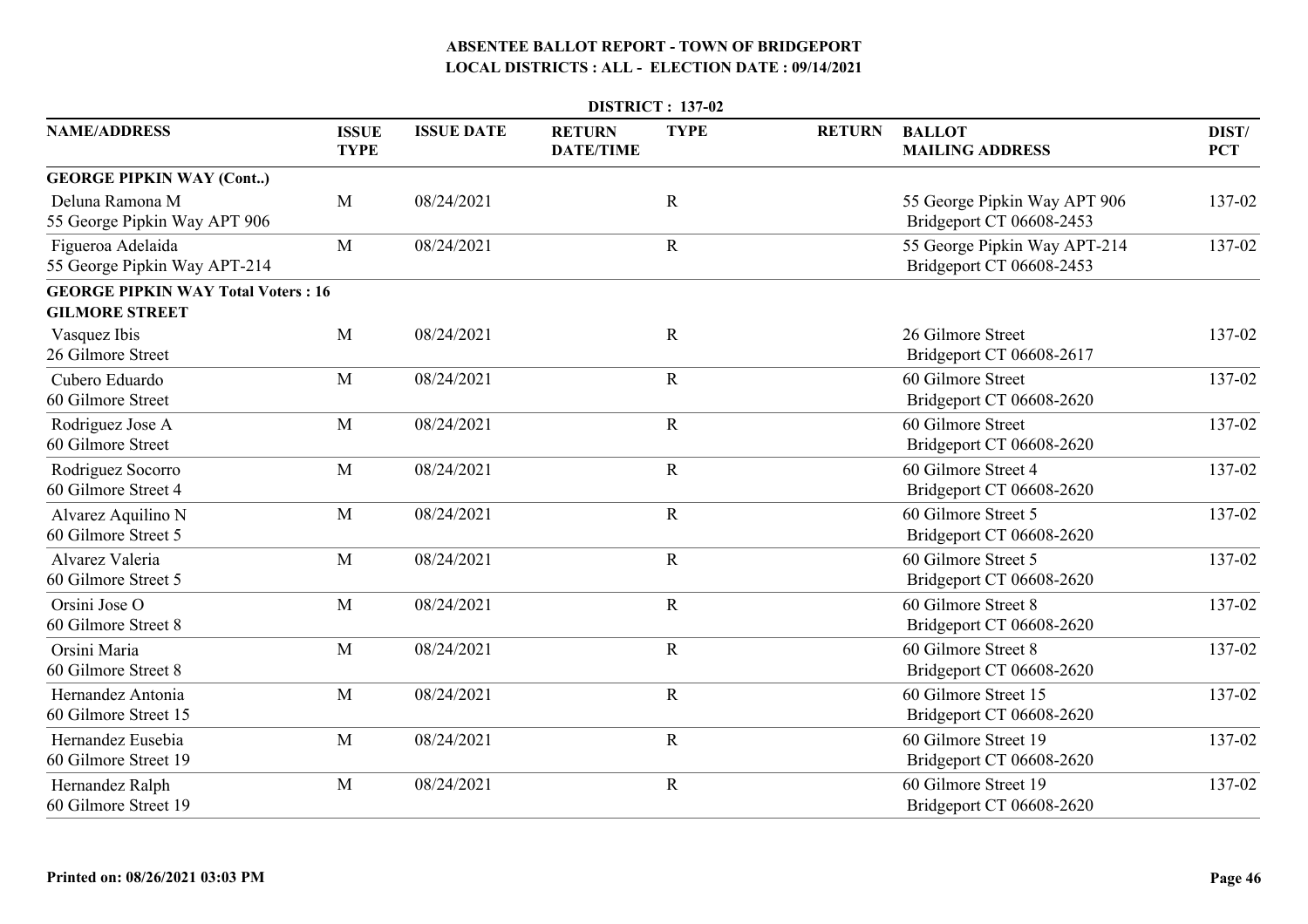| <b>DISTRICT: 137-02</b>                                      |                             |                   |                                   |             |               |                                                      |                     |  |  |  |
|--------------------------------------------------------------|-----------------------------|-------------------|-----------------------------------|-------------|---------------|------------------------------------------------------|---------------------|--|--|--|
| <b>NAME/ADDRESS</b>                                          | <b>ISSUE</b><br><b>TYPE</b> | <b>ISSUE DATE</b> | <b>RETURN</b><br><b>DATE/TIME</b> | <b>TYPE</b> | <b>RETURN</b> | <b>BALLOT</b><br><b>MAILING ADDRESS</b>              | DIST/<br><b>PCT</b> |  |  |  |
| <b>GILMORE STREET (Cont)</b>                                 |                             |                   |                                   |             |               |                                                      |                     |  |  |  |
| Cubero Ana L<br>60 Gilmore Street 21                         | M                           | 08/24/2021        |                                   | $\mathbf R$ |               | 60 Gilmore Street 21<br>Bridgeport CT 06608-2620     | 137-02              |  |  |  |
| Melendez Consuelo<br>60 Gilmore Street 22                    | M                           | 08/24/2021        |                                   | $\mathbf R$ |               | 60 Gilmore Street 22<br>Bridgeport CT 06608-2620     | 137-02              |  |  |  |
| Roman Maria E<br>60 Gilmore Street 23                        | M                           | 08/24/2021        |                                   | ${\bf R}$   |               | 60 Gilmore Street 23<br>Bridgeport CT 06608-2620     | 137-02              |  |  |  |
| Hernandez Gladys<br>60 Gilmore Street A19                    | M                           | 08/24/2021        |                                   | $\mathbf R$ |               | 60 Gilmore Street A19<br>Bridgeport CT 06608-2620    | 137-02              |  |  |  |
| Muniz Margarita<br>60 Gilmore Street A20                     | M                           | 08/24/2021        |                                   | $\mathbf R$ |               | 60 Gilmore Street A20<br>Bridgeport CT 06608-2620    | 137-02              |  |  |  |
| <b>GILMORE STREET Total Voters: 16</b>                       |                             |                   |                                   |             |               |                                                      |                     |  |  |  |
| <b>HAMILTON STREET</b>                                       |                             |                   |                                   |             |               |                                                      |                     |  |  |  |
| Teele Trevon Jhyir<br>40 Hamilton Street UNIT5               | M                           | 08/24/2021        |                                   | $\mathbf R$ |               | 40 Hamilton Street UNIT5<br>Bridgeport CT 06608-0000 | 137-02              |  |  |  |
| Perez Nancy<br>90 Hamilton Street 2                          | M                           | 08/24/2021        |                                   | $\mathbf R$ |               | 90 Hamilton Street 2<br>Bridgeport CT 06608-2654     | 137-02              |  |  |  |
| Martinez Maria L<br>90 Hamilton Street 3                     | M                           | 08/24/2021        |                                   | ${\bf R}$   |               | 90 Hamilton Street 2<br>Bridgeport CT 06608-2654     | 137-02              |  |  |  |
| <b>HAMILTON STREET Total Voters: 3</b>                       |                             |                   |                                   |             |               |                                                      |                     |  |  |  |
| <b>HARRIET STREET</b>                                        |                             |                   |                                   |             |               |                                                      |                     |  |  |  |
| Vaillant Desteny R<br>272 Harriet Street                     | M                           | 08/24/2021        |                                   | $\mathbf R$ |               | 272 Harriet Street<br>Bridgeport CT 06608-2135       | 137-02              |  |  |  |
| Velez Luz<br>272 Harriet Street                              | M                           | 08/24/2021        |                                   | $\mathbf R$ |               | 272 Harriet Street<br>Bridgeport CT 06608-2135       | 137-02              |  |  |  |
| <b>HARRIET STREET Total Voters: 2</b><br><b>HOUGH AVENUE</b> |                             |                   |                                   |             |               |                                                      |                     |  |  |  |
| Sepulveda Maria E<br>270 Hough Avenue                        | M                           | 08/24/2021        |                                   | $\mathbf R$ |               | 270 Hough Avenue<br>Bridgeport CT 06608-2820         | 137-02              |  |  |  |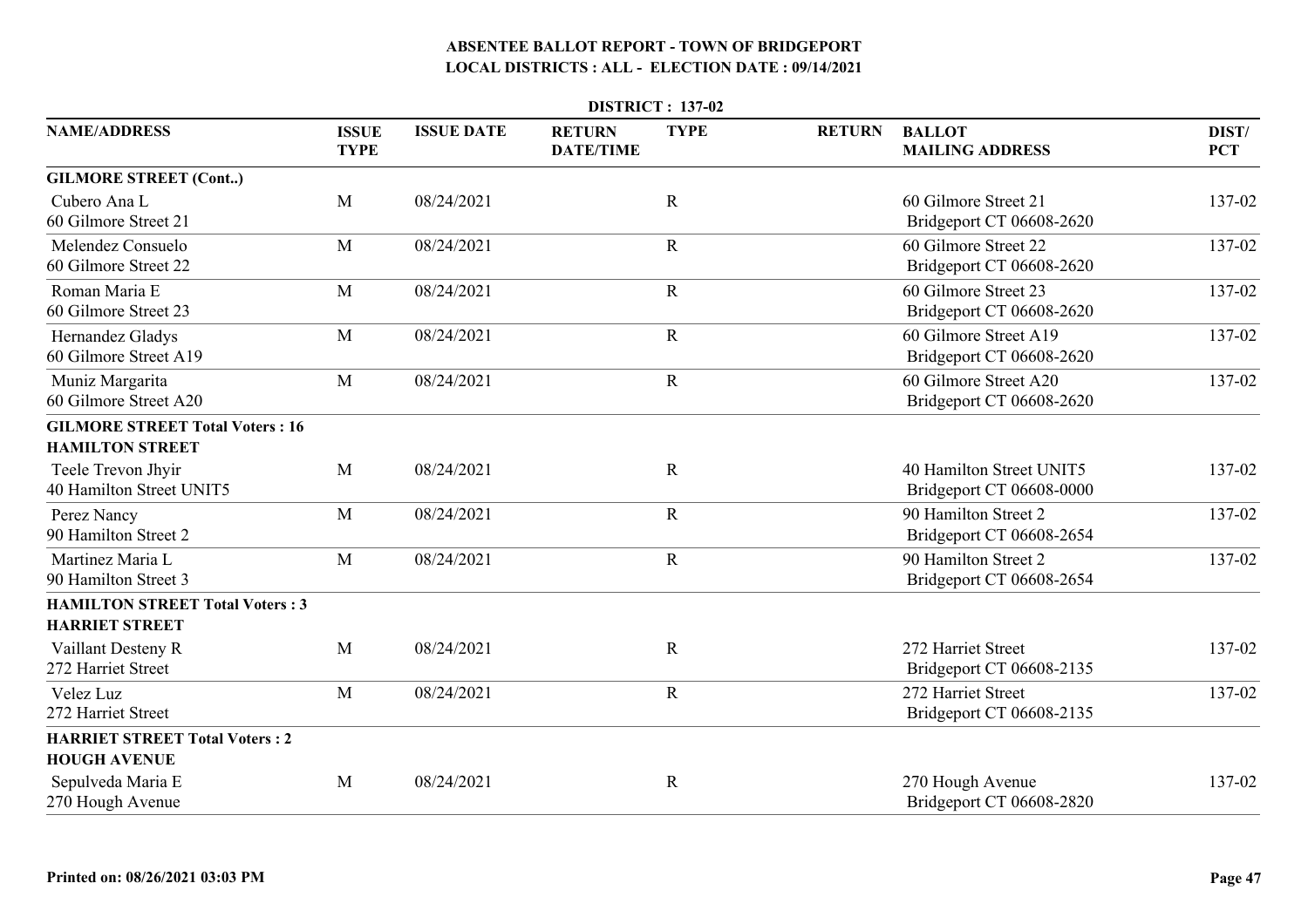|                                                                          | <b>DISTRICT: 137-02</b>     |                   |                                   |             |               |                                                         |                     |  |  |  |
|--------------------------------------------------------------------------|-----------------------------|-------------------|-----------------------------------|-------------|---------------|---------------------------------------------------------|---------------------|--|--|--|
| <b>NAME/ADDRESS</b>                                                      | <b>ISSUE</b><br><b>TYPE</b> | <b>ISSUE DATE</b> | <b>RETURN</b><br><b>DATE/TIME</b> | <b>TYPE</b> | <b>RETURN</b> | <b>BALLOT</b><br><b>MAILING ADDRESS</b>                 | DIST/<br><b>PCT</b> |  |  |  |
| <b>HOUGH AVENUE (Cont)</b>                                               |                             |                   |                                   |             |               |                                                         |                     |  |  |  |
| Sepulveda Ramon A Sr<br>270 Hough Avenue                                 | M                           | 08/24/2021        |                                   | $\mathbf R$ |               | 270 Hough Avenue<br>Bridgeport CT 06608-2820            | 137-02              |  |  |  |
| Reyes Eva<br>276 Hough Avenue                                            | M                           | 08/24/2021        |                                   | $\mathbf R$ |               | 276 Hough Avenue<br>Bridgeport CT 06608-2820            | 137-02              |  |  |  |
| <b>HOUGH AVENUE Total Voters: 3</b><br><b>MARTIN LUTHER KING DRIVE</b>   |                             |                   |                                   |             |               |                                                         |                     |  |  |  |
| Acevedo Melody D<br>30 Martin Luther King Drive                          | M                           | 08/24/2021        |                                   | $\mathbf R$ |               | 30 Martin Luther King Drive<br>Bridgeport CT 06608-2559 | 137-02              |  |  |  |
| Carmona Gerald Urena<br>30 Martin Luther King Drive                      | M                           | 08/24/2021        |                                   | $\mathbf R$ |               | 30 Martin Luther King Drive<br>Bridgeport CT 06608-2559 | 137-02              |  |  |  |
| <b>MARTIN LUTHER KING DRIVE Total Voters: 2</b><br><b>NICHOLS STREET</b> |                             |                   |                                   |             |               |                                                         |                     |  |  |  |
| Rodriguez Christopher M<br>275 Nichols Street                            | M                           | 08/24/2021        |                                   | $\mathbf R$ |               | 275 Nichols Street<br>Bridgeport CT 06608-0000          | 137-02              |  |  |  |
| <b>NICHOLS STREET Total Voters: 1</b><br><b>NOBLE AVENUE</b>             |                             |                   |                                   |             |               |                                                         |                     |  |  |  |
| Grace Linda S<br>480 Noble Avenue 2 FL                                   | M                           | 08/24/2021        |                                   | $\mathbf R$ |               | 480 Noble Avenue 2 FL<br>Bridgeport CT 06608-1947       | 137-02              |  |  |  |
| <b>NOBLE AVENUE Total Voters: 1</b><br><b>PARK STREET</b>                |                             |                   |                                   |             |               |                                                         |                     |  |  |  |
| Lopez Luisa<br>116 Park Street                                           | M                           | 08/24/2021        |                                   | $\mathbf R$ |               | 116 Park Street<br>Bridgeport CT 06608-1935             | 137-02              |  |  |  |
| Lopez Johnny<br>116 Park Street 3 FL                                     | M                           | 08/24/2021        |                                   | $\mathbf R$ |               | 116 Park Street 3 FL<br>Bridgeport CT 06608-1935        | 137-02              |  |  |  |
| <b>PARK STREET Total Voters: 2</b><br><b>PEMBROKE STREET</b>             |                             |                   |                                   |             |               |                                                         |                     |  |  |  |
| Davila Luz M<br>605 Pembroke Street #1                                   | M                           | 08/24/2021        |                                   | $\mathbf R$ |               | 605 Pembroke Street #1<br>Bridgeport CT 06608-2600      | 137-02              |  |  |  |
| <b>PEMBROKE STREET Total Voters: 1</b><br><b>SHERMAN STREET</b>          |                             |                   |                                   |             |               |                                                         |                     |  |  |  |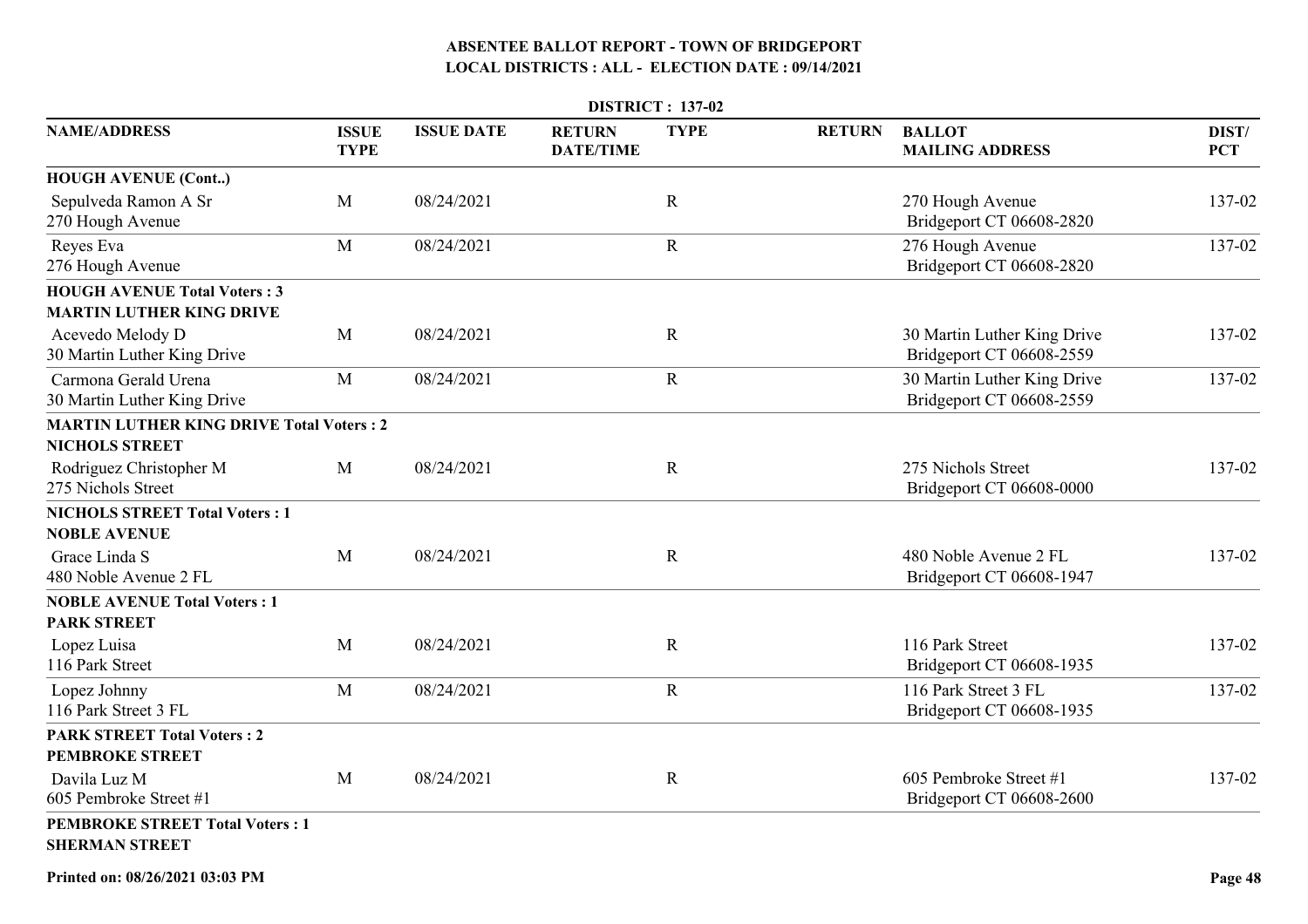| <b>DISTRICT: 137-02</b>                                        |                             |                   |                                   |             |               |                                                 |                     |  |  |  |
|----------------------------------------------------------------|-----------------------------|-------------------|-----------------------------------|-------------|---------------|-------------------------------------------------|---------------------|--|--|--|
| <b>NAME/ADDRESS</b>                                            | <b>ISSUE</b><br><b>TYPE</b> | <b>ISSUE DATE</b> | <b>RETURN</b><br><b>DATE/TIME</b> | <b>TYPE</b> | <b>RETURN</b> | <b>BALLOT</b><br><b>MAILING ADDRESS</b>         | DIST/<br><b>PCT</b> |  |  |  |
| <b>SHERMAN STREET</b>                                          |                             |                   |                                   |             |               |                                                 |                     |  |  |  |
| Egea Jose R<br>155 Sherman Street                              | M                           | 08/24/2021        |                                   | $\mathbf R$ |               | 155 Sherman Street<br>Bridgeport CT 06608-2633  | 137-02              |  |  |  |
| Egea Miriam C<br>155 Sherman Street                            | M                           | 08/24/2021        |                                   | $\mathbf R$ |               | 155 Sherman Street<br>Bridgeport CT 06608-2633  | 137-02              |  |  |  |
| Egea Raquel<br>155 Sherman Street                              | M                           | 08/24/2021        |                                   | $\mathbf R$ |               | 155 Sherman Street<br>Bridgeport CT 06608-2633  | 137-02              |  |  |  |
| Egea Samantha<br>155 Sherman Street                            | M                           | 08/24/2021        |                                   | $\mathbf R$ |               | 155 Sherman Street<br>Bridgeport CT 06608-2633  | 137-02              |  |  |  |
| <b>SHERMAN STREET Total Voters: 4</b><br><b>STEUBEN STREET</b> |                             |                   |                                   |             |               |                                                 |                     |  |  |  |
| <b>Patton Paulette</b><br>65 Steuben Street 5                  | M                           | 08/24/2021        |                                   | $\mathbf R$ |               | 65 Steuben Street 5<br>Bridgeport CT 06608-2658 | 137-02              |  |  |  |
| Hernandez Carmen V<br>102 Steuben Street                       | M                           | 08/24/2021        |                                   | $\mathbf R$ |               | 102 Steuben Street<br>Bridgeport CT 06608-2639  | 137-02              |  |  |  |
| <b>STEUBEN STREET Total Voters: 2</b><br><b>WILLIAM STREET</b> |                             |                   |                                   |             |               |                                                 |                     |  |  |  |
| Martinez Maria<br>93 William Street                            | M                           | 08/24/2021        |                                   | $\mathbf R$ |               | 93 William Street<br>Bridgeport CT 06608-2138   | 137-02              |  |  |  |

**WILLIAM STREET Total Voters : 1**

**Precinct: 137-02 Total Voters: 78 D=78 R=0 U=0 O=0 Voided=0**

**Precinct Returned Ballots: 137-02 Total Returned Ballots: 0 D=0 R=0 U=0 O=0 Voided=0**

**District: 137 Total Voters: 182 D=182 R=0 U=0 O=0 Voided=0**

**District Returned Ballots: 137 Total Voters: 0 D=0 R=0 U=0 O=0 Voided=0**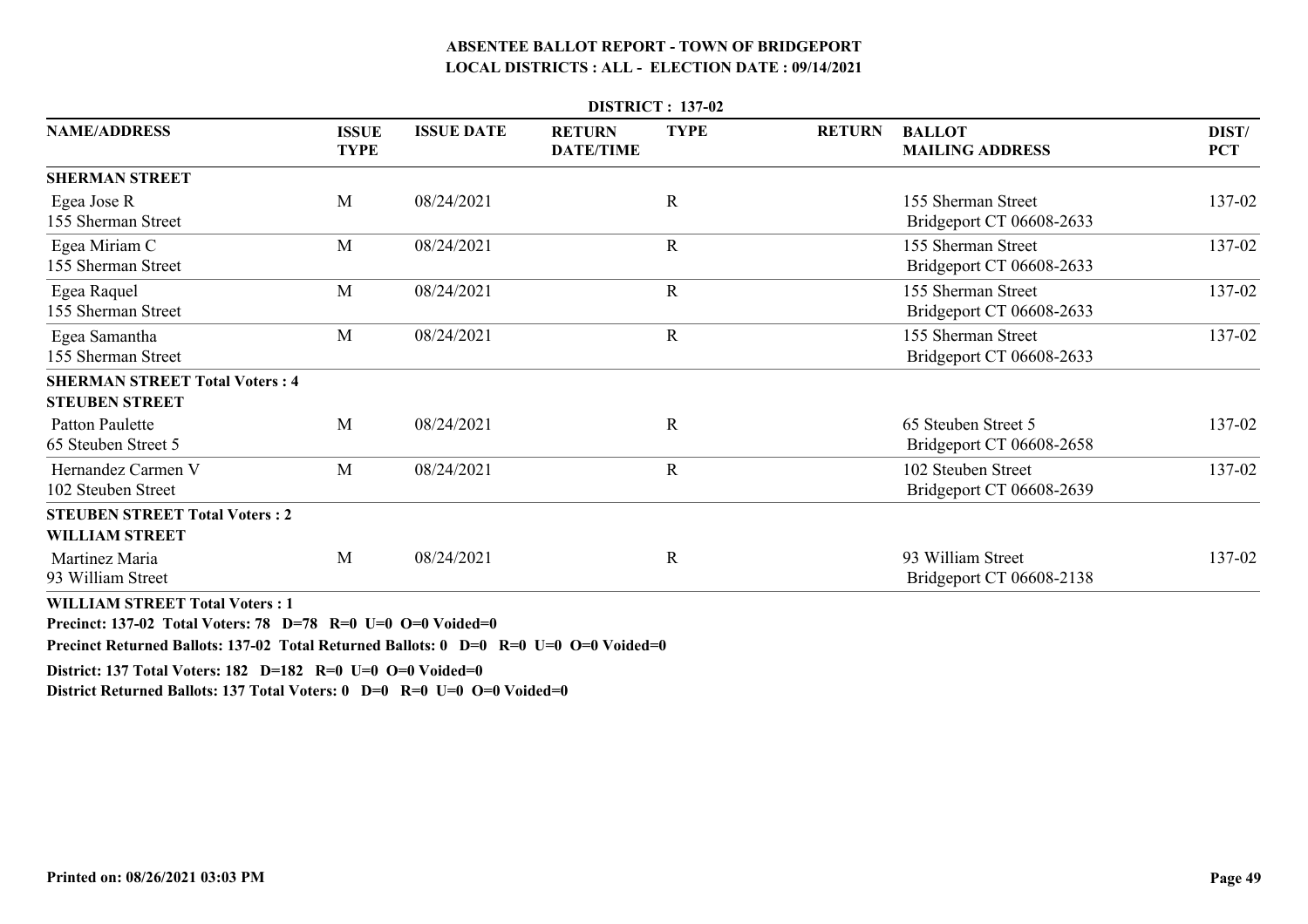| <b>DISTRICT: 138-01</b>                                         |                             |                   |                                   |             |               |                                                   |                     |  |  |
|-----------------------------------------------------------------|-----------------------------|-------------------|-----------------------------------|-------------|---------------|---------------------------------------------------|---------------------|--|--|
| <b>NAME/ADDRESS</b>                                             | <b>ISSUE</b><br><b>TYPE</b> | <b>ISSUE DATE</b> | <b>RETURN</b><br><b>DATE/TIME</b> | <b>TYPE</b> | <b>RETURN</b> | <b>BALLOT</b><br><b>MAILING ADDRESS</b>           | DIST/<br><b>PCT</b> |  |  |
| <b>ASYLUM STREET</b>                                            |                             |                   |                                   |             |               |                                                   |                     |  |  |
| Dickens Adrienne A<br>118 Asylum Street                         | M                           | 08/24/2021        |                                   | $\mathbf R$ |               | 118 Asylum Street<br>Bridgeport CT 06610-2104     | 138-01              |  |  |
| Dickens Billie E Sr<br>118 Asylum Street                        | M                           | 08/24/2021        |                                   | $\mathbf R$ |               | 118 Asylum Street<br>Bridgeport CT 06610-2104     | 138-01              |  |  |
| <b>ASYLUM STREET Total Voters: 2</b><br><b>BIRDSEY STREET</b>   |                             |                   |                                   |             |               |                                                   |                     |  |  |
| Demers Dawn<br>28 Birdsey Street                                | M                           | 08/24/2021        |                                   | $\mathbf R$ |               | 28 Birdsey Street<br>Bridgeport CT 06610-2509     | 138-01              |  |  |
| <b>BIRDSEY STREET Total Voters: 1</b><br><b>BRADLEY STREET</b>  |                             |                   |                                   |             |               |                                                   |                     |  |  |
| Stewart Andrea Janine<br>146 Bradley Street                     | M                           | 08/24/2021        |                                   | $\mathbf R$ |               | 146 Bradley Street<br>Bridgeport CT 06610-2008    | 138-01              |  |  |
| Pereira Maria H<br>206 Bradley Street                           | M                           | 08/24/2021        |                                   | $\mathbf R$ |               | 206 Bradley Street<br>Bridgeport CT 06610-2039    | 138-01              |  |  |
| Losak Helen Olga<br>304 Bradley Street                          | M                           | 08/24/2021        |                                   | $\mathbf R$ |               | 304 Bradley Street<br>Bridgeport CT 06610-1949    | 138-01              |  |  |
| <b>BRADLEY STREET Total Voters: 3</b><br><b>CARVER STREET</b>   |                             |                   |                                   |             |               |                                                   |                     |  |  |
| Tyson-Gibson Valerie J<br>29 Carver Street                      | M                           | 08/24/2021        |                                   | $\mathbf R$ |               | 29 Carver Street<br>Bridgeport CT 06610-2112      | 138-01              |  |  |
| <b>CARVER STREET Total Voters: 1</b><br><b>COLONY STREET</b>    |                             |                   |                                   |             |               |                                                   |                     |  |  |
| Cotto Jessica<br>35 Colony Street                               | M                           | 08/24/2021        |                                   | $\mathbf R$ |               | 35 Colony Street<br>Bridgeport CT 06610-2114      | 138-01              |  |  |
| <b>COLONY STREET Total Voters: 1</b><br><b>EAST MAIN STREET</b> |                             |                   |                                   |             |               |                                                   |                     |  |  |
| Abrams Cynthia<br>1964 East Main Street                         | M                           | 08/24/2021        |                                   | $\mathbf R$ |               | 1964 East Main Street<br>Bridgeport CT 06610-1948 | 138-01              |  |  |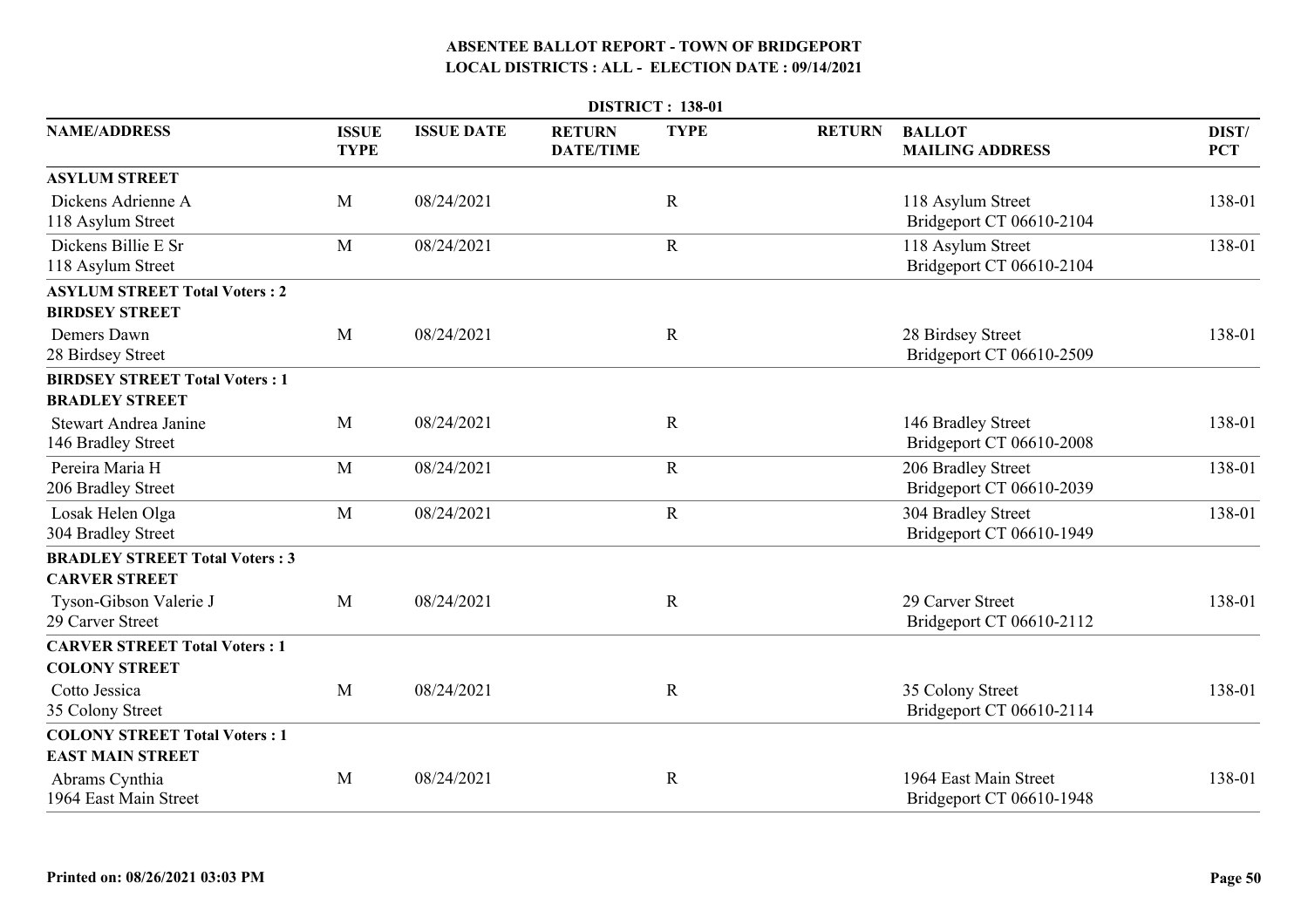|                                                                  | <b>DISTRICT: 138-01</b>     |                   |                                   |              |               |                                                   |                     |  |  |
|------------------------------------------------------------------|-----------------------------|-------------------|-----------------------------------|--------------|---------------|---------------------------------------------------|---------------------|--|--|
| <b>NAME/ADDRESS</b>                                              | <b>ISSUE</b><br><b>TYPE</b> | <b>ISSUE DATE</b> | <b>RETURN</b><br><b>DATE/TIME</b> | <b>TYPE</b>  | <b>RETURN</b> | <b>BALLOT</b><br><b>MAILING ADDRESS</b>           | DIST/<br><b>PCT</b> |  |  |
| <b>EAST MAIN STREET (Cont)</b>                                   |                             |                   |                                   |              |               |                                                   |                     |  |  |
| Watkins Philip Jr<br>1964 East Main Street                       | M                           | 08/24/2021        |                                   | $\mathbb{R}$ |               | 1964 East Main Street<br>Bridgeport CT 06610-1948 | 138-01              |  |  |
| Camagna Gaetano<br>2048 East Main Street                         | M                           | 08/24/2021        |                                   | $\mathbf R$  |               | 2048 East Main Street<br>Bridgeport CT 06610-1902 | 138-01              |  |  |
| <b>EAST MAIN STREET Total Voters: 3</b><br><b>GARY STREET</b>    |                             |                   |                                   |              |               |                                                   |                     |  |  |
| Luna Marco Antonio<br>27 Gary Street                             | M                           | 08/24/2021        |                                   | $\mathbf R$  |               | 27 Gary Street<br>Bridgeport CT 06610-2517        | 138-01              |  |  |
| <b>GARY STREET Total Voters: 1</b><br><b>GODDARD AVENUE</b>      |                             |                   |                                   |              |               |                                                   |                     |  |  |
| <b>Blanchard Ruth A</b><br>73 Goddard Avenue                     | M                           | 08/24/2021        |                                   | $\mathbf R$  |               | 73 Goddard Avenue<br>Bridgeport CT 06610-2045     | 138-01              |  |  |
| Wright Inez<br>261 Goddard Avenue                                | M                           | 08/24/2021        |                                   | $\mathbf R$  |               | 261 Goddard Avenue<br>Bridgeport CT 06610-2046    | 138-01              |  |  |
| <b>Grant Dorothy</b><br>263 Goddard Avenue                       | M                           | 08/24/2021        |                                   | $\mathbf R$  |               | 263 Goddard Avenue<br>Bridgeport CT 06610-2046    | 138-01              |  |  |
| <b>GODDARD AVENUE Total Voters: 3</b><br><b>GRANFIELD AVENUE</b> |                             |                   |                                   |              |               |                                                   |                     |  |  |
| Angeski David Alen Jr<br>39 Granfield Avenue                     | $\mathbf{M}$                | 08/24/2021        |                                   | $\mathbf R$  |               | 39 Granfield Avenue<br>Bridgeport CT 06610-2301   | 138-01              |  |  |
| <b>GRANFIELD AVENUE Total Voters: 1</b><br><b>HARVEY STREET</b>  |                             |                   |                                   |              |               |                                                   |                     |  |  |
| Wiggins Marjorie Marie<br>79 Harvey Street                       | M                           | 08/24/2021        |                                   | $\mathbb{R}$ |               | 79 Harvey Street<br>Bridgeport CT 06610-2531      | 138-01              |  |  |
| <b>HARVEY STREET Total Voters: 1</b><br><b>HASTINGS STREET</b>   |                             |                   |                                   |              |               |                                                   |                     |  |  |
| Diaz Genaro<br>7 Hastings Street                                 | M                           | 08/24/2021        |                                   | $\mathbf R$  |               | 7 Hastings Street<br>Bridgeport CT 06610-2017     | 138-01              |  |  |
| <b>HASTINGS STREET Total Voters: 1</b><br><b>KENT STREET</b>     |                             |                   |                                   |              |               |                                                   |                     |  |  |

**Printed on: 08/26/2021 03:03 PM**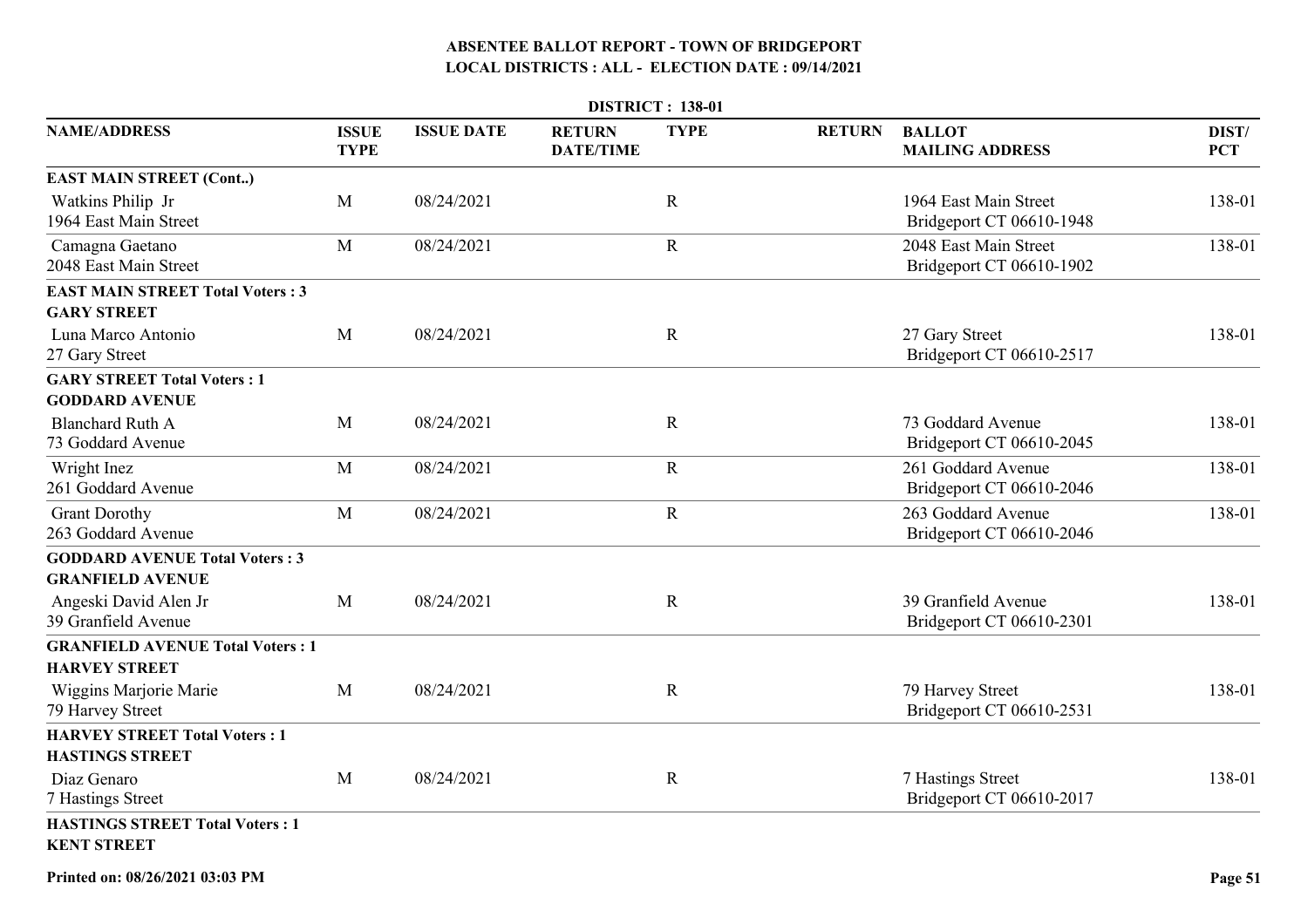| <b>DISTRICT: 138-01</b>                                          |                             |                   |                                   |             |               |                                                         |                     |  |  |
|------------------------------------------------------------------|-----------------------------|-------------------|-----------------------------------|-------------|---------------|---------------------------------------------------------|---------------------|--|--|
| <b>NAME/ADDRESS</b>                                              | <b>ISSUE</b><br><b>TYPE</b> | <b>ISSUE DATE</b> | <b>RETURN</b><br><b>DATE/TIME</b> | <b>TYPE</b> | <b>RETURN</b> | <b>BALLOT</b><br><b>MAILING ADDRESS</b>                 | DIST/<br><b>PCT</b> |  |  |
| <b>KENT STREET</b>                                               |                             |                   |                                   |             |               |                                                         |                     |  |  |
| Lee Betty E<br>50 Kent Street                                    | M                           | 08/24/2021        |                                   | $\mathbf R$ |               | 50 Kent Street<br>Bridgeport CT 06610-1921              | 138-01              |  |  |
| <b>KENT STREET Total Voters: 1</b><br><b>NORTH BISHOP AVENUE</b> |                             |                   |                                   |             |               |                                                         |                     |  |  |
| Hernandez Hector L<br>209 North Bishop Avenue                    | M                           | 08/24/2021        |                                   | $\mathbf R$ |               | 209 North Bishop Avenue<br>Bridgeport CT 06610-2431     | 138-01              |  |  |
| Hernandez Luz S<br>209 North Bishop Avenue                       | M                           | 08/24/2021        |                                   | $\mathbf R$ |               | 209 North Bishop Avenue<br>Bridgeport CT 06610-2431     | 138-01              |  |  |
| Rockhead Valerie D<br>250 North Bishop Avenue 6                  | M                           | 08/24/2021        |                                   | $\mathbf R$ |               | 250 North Bishop Avenue 6<br>Bridgeport CT 06610-2452   | 138-01              |  |  |
| <b>Stewart Alfred Rowland</b><br>250 North Bishop Avenue 8       | M                           | 08/24/2021        |                                   | $\mathbf R$ |               | 250 North Bishop Avenue 8<br>Bridgeport CT 06610-2452   | 138-01              |  |  |
| Young Jennie Marie<br>250 North Bishop Avenue 8                  | M                           | 08/24/2021        |                                   | $\mathbf R$ |               | 250 North Bishop Avenue 8<br>Bridgeport CT 06610-2452   | 138-01              |  |  |
| Collazo Carmen M<br>250 North Bishop Avenue #14                  | M                           | 08/24/2021        |                                   | $\mathbf R$ |               | 250 North Bishop Avenue #14<br>Bridgeport CT 06610-2452 | 138-01              |  |  |
| Burgos Wanda<br>260 North Bishop Avenue                          | M                           | 08/24/2021        |                                   | $\mathbf R$ |               | 260 North Bishop Avenue<br>Bridgeport CT 06610-2453     | 138-01              |  |  |
| Sadowski Eleanor L<br>285 North Bishop Avenue #25                | M                           | 08/24/2021        |                                   | $\mathbf R$ |               | 285 North Bishop Avenue #25<br>Bridgeport CT 06610-2444 | 138-01              |  |  |
| Galiziv Neonila<br>335 North Bishop Avenue                       | M                           | 08/24/2021        |                                   | $\mathbf R$ |               | 335 North Bishop Avenue<br>Bridgeport CT 06610-2447     | 138-01              |  |  |
| <b>NORTH BISHOP AVENUE Total Voters: 9</b>                       |                             |                   |                                   |             |               |                                                         |                     |  |  |
| <b>PALISADE AVENUE</b>                                           |                             |                   |                                   |             |               |                                                         |                     |  |  |
| Roque Lydia<br>525 Palisade Avenue                               | M                           | 08/24/2021        |                                   | $\mathbf R$ |               | 525 Palisade Avenue 518<br>Bridgeport CT 06610-3460     | 138-01              |  |  |
| Sutton Ophal L.<br>525 Palisade Avenue                           | M                           | 08/24/2021        |                                   | $\mathbf R$ |               | 525 Palisade Avenue<br>Bridgeport CT 06610-3460         | 138-01              |  |  |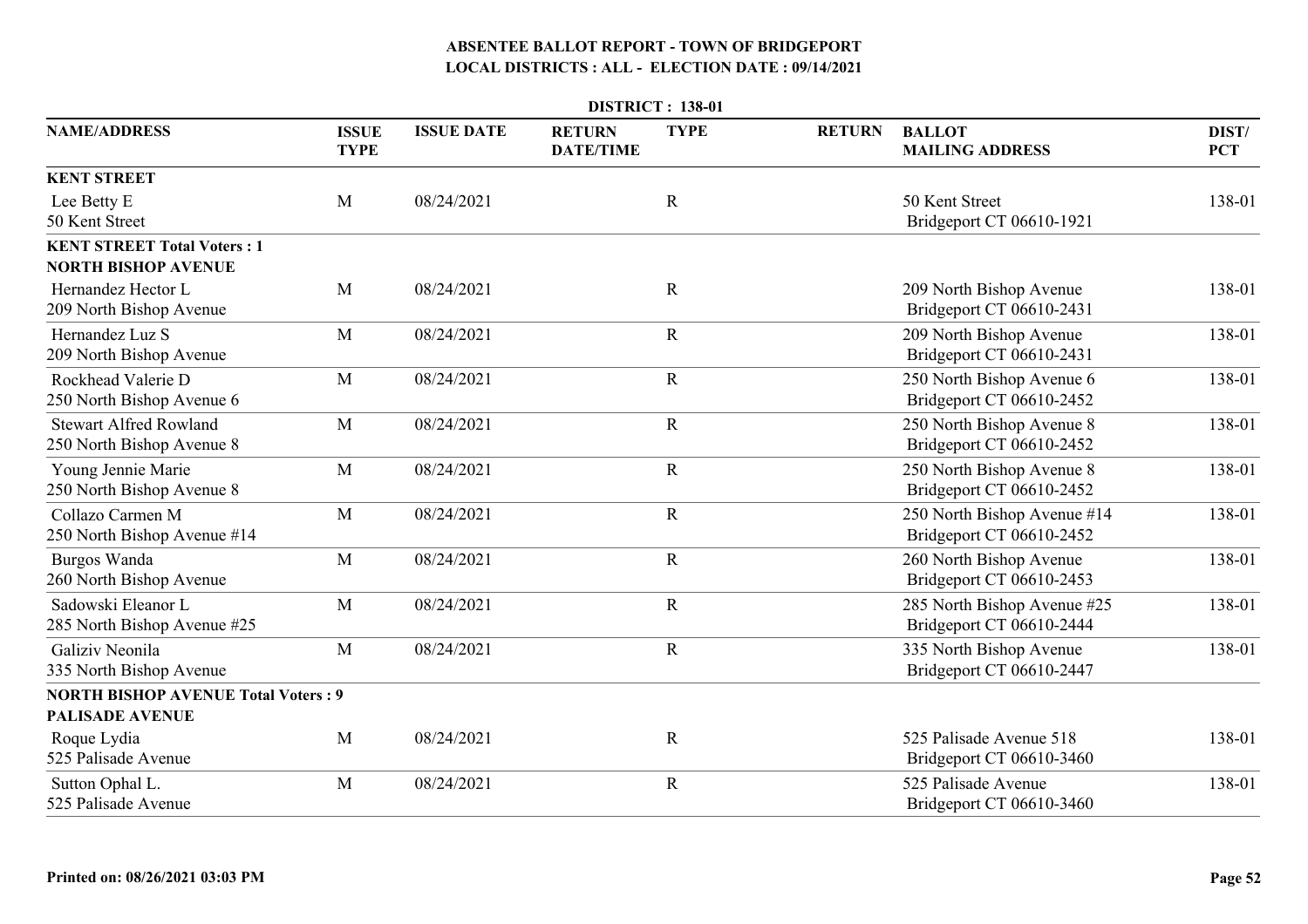| <b>DISTRICT: 138-01</b>                         |                             |                   |                                   |             |               |                                                     |                     |  |  |
|-------------------------------------------------|-----------------------------|-------------------|-----------------------------------|-------------|---------------|-----------------------------------------------------|---------------------|--|--|
| <b>NAME/ADDRESS</b>                             | <b>ISSUE</b><br><b>TYPE</b> | <b>ISSUE DATE</b> | <b>RETURN</b><br><b>DATE/TIME</b> | <b>TYPE</b> | <b>RETURN</b> | <b>BALLOT</b><br><b>MAILING ADDRESS</b>             | DIST/<br><b>PCT</b> |  |  |
| PALISADE AVENUE (Cont)                          |                             |                   |                                   |             |               |                                                     |                     |  |  |
| Ramos Carmen I<br>525 Palisade Avenue 101       | M                           | 08/24/2021        |                                   | $\mathbf R$ |               | 525 Palisade Avenue 101<br>Bridgeport CT 06610-3460 | 138-01              |  |  |
| Thompson Ellis<br>525 Palisade Avenue 105       | M                           | 08/24/2021        |                                   | $\mathbf R$ |               | 525 Palisade Avenue 105<br>Bridgeport CT 06610-3460 | 138-01              |  |  |
| Moreno Carlos E<br>525 Palisade Avenue 204      | M                           | 08/24/2021        |                                   | $\mathbf R$ |               | 525 Palisade Avenue 204<br>Bridgeport CT 06610-3460 | 138-01              |  |  |
| Puopolo Kimberly<br>525 Palisade Avenue 205     | M                           | 08/24/2021        |                                   | $\mathbf R$ |               | 525 Palisade Avenue 205<br>Bridgeport CT 06610-3460 | 138-01              |  |  |
| Villanueva Luz N<br>525 Palisade Avenue 206     | M                           | 08/24/2021        |                                   | $\mathbf R$ |               | 525 Palisade Avenue 206<br>Bridgeport CT 06610-3460 | 138-01              |  |  |
| Berrios Josefina S<br>525 Palisade Avenue 208   | M                           | 08/24/2021        |                                   | $\mathbf R$ |               | 525 Palisade Avenue 208<br>Bridgeport CT 06610-3460 | 138-01              |  |  |
| Gonzalez German<br>525 Palisade Avenue 210      | M                           | 08/24/2021        |                                   | $\mathbf R$ |               | 525 Palisade Avenue 210<br>Bridgeport CT 06610-3460 | 138-01              |  |  |
| Cedeno Maria<br>525 Palisade Avenue 217         | M                           | 08/24/2021        |                                   | $\mathbf R$ |               | 525 Palisade Avenue 217<br>Bridgeport CT 06610-3460 | 138-01              |  |  |
| Ramos Aurea E<br>525 Palisade Avenue 218        | M                           | 08/24/2021        |                                   | $\mathbf R$ |               | 525 Palisade Avenue 218<br>Bridgeport CT 06610-3460 | 138-01              |  |  |
| Rodriguez Marcos A<br>525 Palisade Avenue 218   | M                           | 08/24/2021        |                                   | $\mathbf R$ |               | 525 Palisade Avenue 218<br>Bridgeport CT 06610-3460 | 138-01              |  |  |
| Bourdeau Michaele<br>525 Palisade Avenue 301    | M                           | 08/24/2021        |                                   | $\mathbf R$ |               | 525 Palisade Avenue 301<br>Bridgeport CT 06610-3460 | 138-01              |  |  |
| Aviles Isabel<br>525 Palisade Avenue 310        | M                           | 08/24/2021        |                                   | $\mathbf R$ |               | 525 Palisade Avenue 310<br>Bridgeport CT 06610-3460 | 138-01              |  |  |
| Soto-Marcial Teodora<br>525 Palisade Avenue 311 | M                           | 08/24/2021        |                                   | $\mathbf R$ |               | 525 Palisade Avenue 311<br>Bridgeport CT 06610-3460 | 138-01              |  |  |
| Ortiz Ramona L<br>525 Palisade Avenue 314       | M                           | 08/24/2021        |                                   | $\mathbf R$ |               | 525 Palisade Avenue 314<br>Bridgeport CT 06610-3460 | 138-01              |  |  |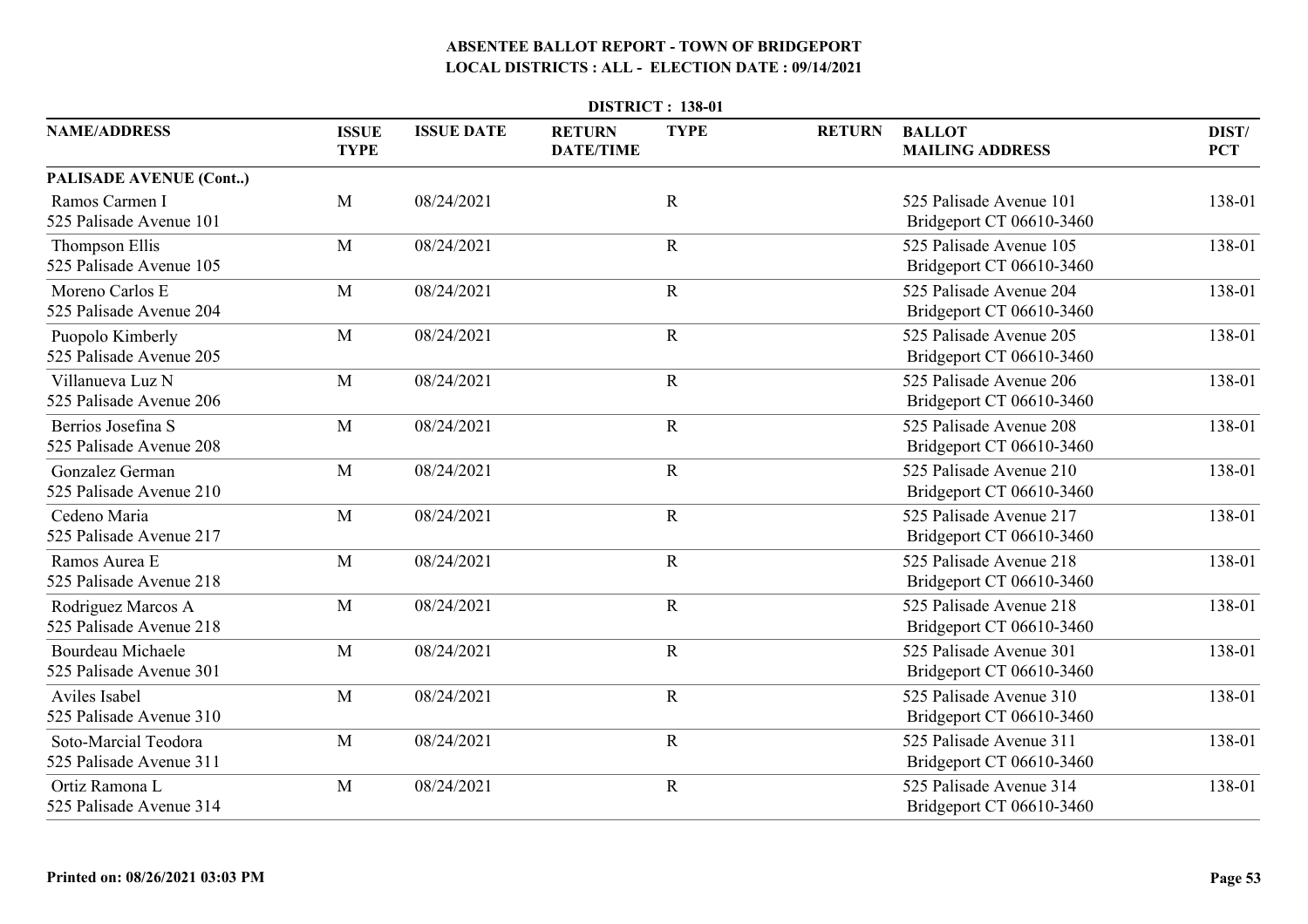| <b>DISTRICT: 138-01</b>                               |                             |                   |                                   |             |               |                                                     |                     |  |  |
|-------------------------------------------------------|-----------------------------|-------------------|-----------------------------------|-------------|---------------|-----------------------------------------------------|---------------------|--|--|
| <b>NAME/ADDRESS</b>                                   | <b>ISSUE</b><br><b>TYPE</b> | <b>ISSUE DATE</b> | <b>RETURN</b><br><b>DATE/TIME</b> | <b>TYPE</b> | <b>RETURN</b> | <b>BALLOT</b><br><b>MAILING ADDRESS</b>             | DIST/<br><b>PCT</b> |  |  |
| PALISADE AVENUE (Cont)                                |                             |                   |                                   |             |               |                                                     |                     |  |  |
| Fernandez Felicita R<br>525 Palisade Avenue 316       | M                           | 08/24/2021        |                                   | $\mathbf R$ |               | 525 Palisade Avenue 316<br>Bridgeport CT 06610-3460 | 138-01              |  |  |
| Griswold Kathleen<br>525 Palisade Avenue 318          | M                           | 08/24/2021        |                                   | $\mathbf R$ |               | 525 Palisade Avenue 318<br>Bridgeport CT 06610-3460 | 138-01              |  |  |
| Johnson Willie Lee Jr<br>525 Palisade Avenue 403      | M                           | 08/24/2021        |                                   | $\mathbf R$ |               | 525 Palisade Avenue 403<br>Bridgeport CT 06610-3460 | 138-01              |  |  |
| Mason Sylvia M<br>525 Palisade Avenue 406             | M                           | 08/24/2021        |                                   | $\mathbf R$ |               | 525 Palisade Avenue 406<br>Bridgeport CT 06610-3460 | 138-01              |  |  |
| Collazo Rosa Edwin<br>525 Palisade Avenue 408         | M                           | 08/24/2021        |                                   | $\mathbf R$ |               | 525 Palisade Avenue 408<br>Bridgeport CT 06610-3460 | 138-01              |  |  |
| Feliciano Daisy<br>525 Palisade Avenue 408            | M                           | 08/24/2021        |                                   | $\mathbf R$ |               | 525 Palisade Avenue 408<br>Bridgeport CT 06610-3460 | 138-01              |  |  |
| Cruz Angelina<br>525 Palisade Avenue 411              | M                           | 08/24/2021        |                                   | $\mathbf R$ |               | 525 Palisade Avenue 411<br>Bridgeport CT 06610-3460 | 138-01              |  |  |
| Cruz-Caban Carmelo<br>525 Palisade Avenue 415         | M                           | 08/24/2021        |                                   | ${\bf R}$   |               | 525 Palisade Avenue 415<br>Bridgeport CT 06610-3460 | 138-01              |  |  |
| Crumb-King Danielle M<br>525 Palisade Avenue 419      | M                           | 08/24/2021        |                                   | $\mathbf R$ |               | 525 Palisade Avenue 419<br>Bridgeport CT 06610-3460 | 138-01              |  |  |
| Rodriguez Isabel<br>525 Palisade Avenue 420           | M                           | 08/24/2021        |                                   | $\mathbf R$ |               | 525 Palisade Avenue 420<br>Bridgeport CT 06610-3460 | 138-01              |  |  |
| Martino Madeline G<br>525 Palisade Avenue 501         | M                           | 08/24/2021        |                                   | $\mathbf R$ |               | 525 Palisade Avenue 501<br>Bridgeport CT 06610-3460 | 138-01              |  |  |
| Compere Anthony<br>525 Palisade Avenue 506            | M                           | 08/24/2021        |                                   | $\mathbf R$ |               | 525 Palisade Avenue 506<br>Bridgeport CT 06610-3460 | 138-01              |  |  |
| Rodriguez Maria Delrosario<br>525 Palisade Avenue 514 | M                           | 08/24/2021        |                                   | $\mathbf R$ |               | 525 Palisade Avenue 514<br>Bridgeport CT 06610-0000 | 138-01              |  |  |
| <b>Morales Nelson</b><br>525 Palisade Avenue 515      | M                           | 08/24/2021        |                                   | $\mathbf R$ |               | 525 Palisade Avenue 515<br>Bridgeport CT 06610-3460 | 138-01              |  |  |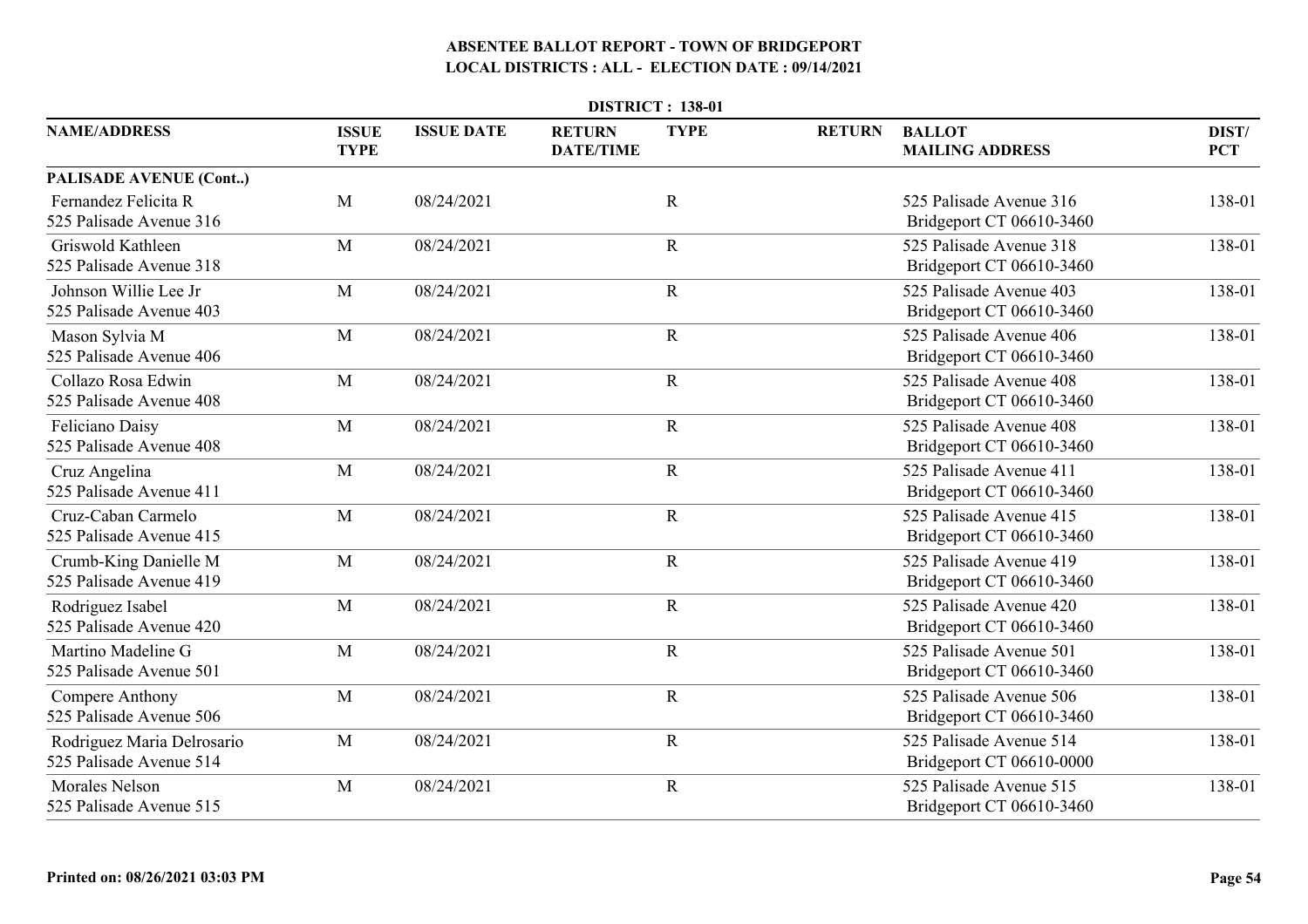| <b>DISTRICT: 138-01</b>                              |                             |                   |                                   |             |               |                                                     |                     |  |  |
|------------------------------------------------------|-----------------------------|-------------------|-----------------------------------|-------------|---------------|-----------------------------------------------------|---------------------|--|--|
| <b>NAME/ADDRESS</b>                                  | <b>ISSUE</b><br><b>TYPE</b> | <b>ISSUE DATE</b> | <b>RETURN</b><br><b>DATE/TIME</b> | <b>TYPE</b> | <b>RETURN</b> | <b>BALLOT</b><br><b>MAILING ADDRESS</b>             | DIST/<br><b>PCT</b> |  |  |
| <b>PALISADE AVENUE (Cont)</b>                        |                             |                   |                                   |             |               |                                                     |                     |  |  |
| Roque-Davila Jorge L<br>525 Palisade Avenue 518      | M                           | 08/24/2021        |                                   | $\mathbf R$ |               | 525 Palisade Avenue 518<br>Bridgeport CT 06610-3460 | 138-01              |  |  |
| Downer Joyce Elaine<br>525 Palisade Avenue 519       | M                           | 08/24/2021        |                                   | $\mathbf R$ |               | 525 Palisade Avenue 519<br>Bridgeport CT 06610-3460 | 138-01              |  |  |
| Lewis Icent M<br>525 Palisade Avenue 520             | M                           | 08/24/2021        |                                   | $\mathbf R$ |               | 525 Palisade Avenue 520<br>Bridgeport CT 06610-3460 | 138-01              |  |  |
| <b>Batiz Carmen A</b><br>525 Palisade Avenue 602     | $\mathbf{M}$                | 08/24/2021        |                                   | $\mathbf R$ |               | 525 Palisade Avenue 602<br>Bridgeport CT 06610-3460 | 138-01              |  |  |
| Martino Lucille A<br>525 Palisade Avenue 607         | M                           | 08/24/2021        |                                   | $\mathbf R$ |               | 525 Palisade Avenue 607<br>Bridgeport CT 06610-3460 | 138-01              |  |  |
| Foster Banzie Sheila<br>525 Palisade Avenue 615      | M                           | 08/24/2021        |                                   | $\mathbf R$ |               | 525 Palisade Avenue 615<br>Bridgeport CT 06610-3460 | 138-01              |  |  |
| Arizmendi Isidra<br>525 Palisade Avenue 618          | M                           | 08/24/2021        |                                   | $\mathbf R$ |               | 525 Palisade Avenue 618<br>Bridgeport CT 06610-3460 | 138-01              |  |  |
| Nieves Mariana<br>525 Palisade Avenue 709            | M                           | 08/24/2021        |                                   | ${\bf R}$   |               | 525 Palisade Avenue 709<br>Bridgeport CT 06610-3460 | 138-01              |  |  |
| Karafa John A<br>525 Palisade Avenue 710             | M                           | 08/24/2021        |                                   | $\mathbf R$ |               | 525 Palisade Avenue 710<br>Bridgeport CT 06610-3460 | 138-01              |  |  |
| Justiniano Ramon<br>525 Palisade Avenue 715          | M                           | 08/24/2021        |                                   | $\mathbf R$ |               | 525 Palisade Avenue 715<br>Bridgeport CT 06610-0000 | 138-01              |  |  |
| <b>Traverse Michael</b><br>525 Palisade Avenue 716   | M                           | 08/24/2021        |                                   | $\mathbf R$ |               | 525 Palisade Avenue 716<br>Bridgeport CT 06610-3460 | 138-01              |  |  |
| Hernandez Rafaela<br>525 Palisade Avenue 717         | M                           | 08/24/2021        |                                   | $\mathbf R$ |               | 525 Palisade Avenue 717<br>Bridgeport CT 06610-3460 | 138-01              |  |  |
| <b>Kennebrew Beatrice</b><br>525 Palisade Avenue 720 | M                           | 08/24/2021        |                                   | $\mathbf R$ |               | 525 Palisade Avenue 720<br>Bridgeport CT 06610-3460 | 138-01              |  |  |
| <b>Williams Clement</b><br>525 Palisade Avenue 802   | M                           | 08/24/2021        |                                   | $\mathbf R$ |               | 525 Palisade Avenue 802<br>Bridgeport CT 06610-3460 | 138-01              |  |  |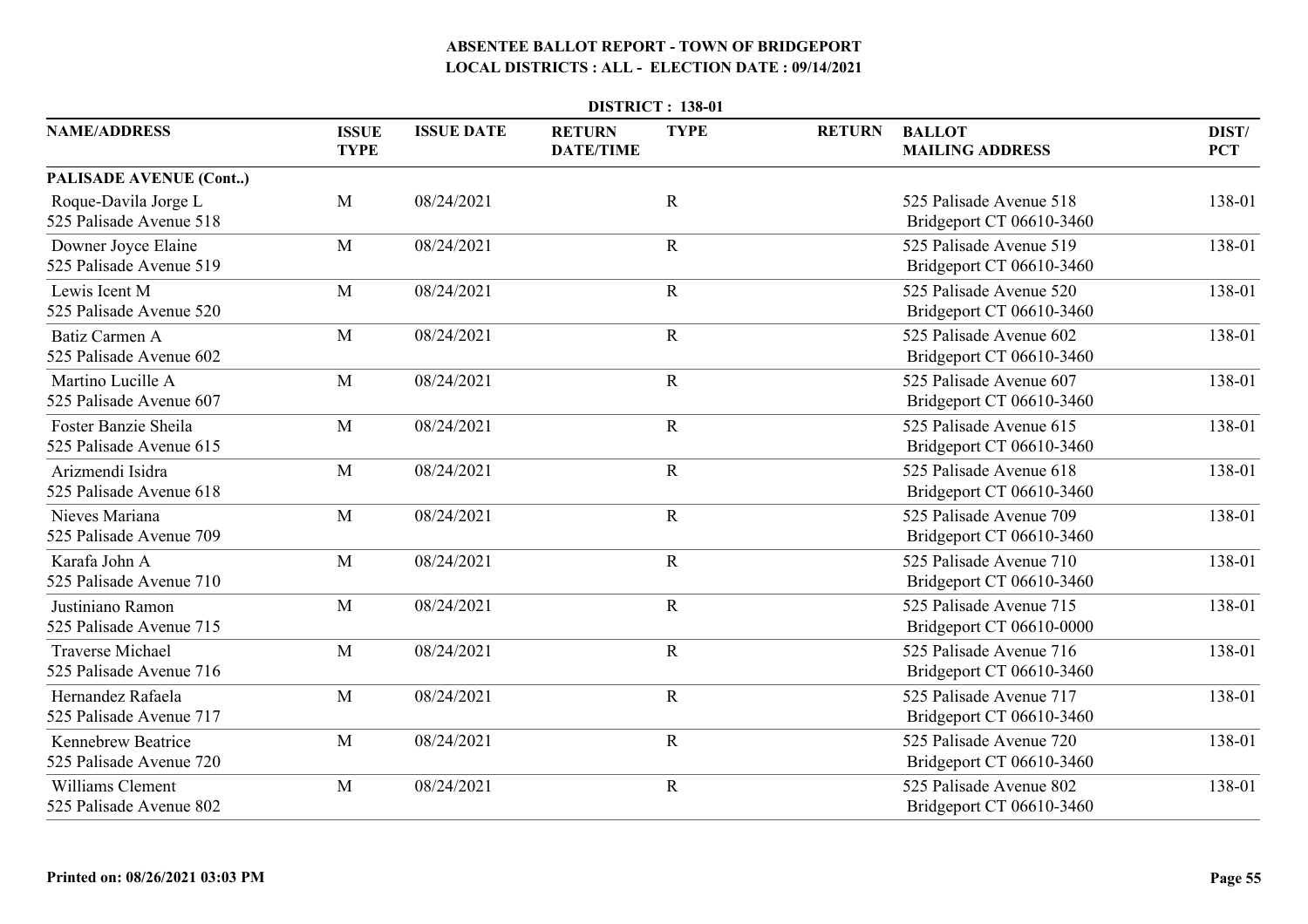| <b>DISTRICT: 138-01</b>                             |                             |                   |                                   |             |               |                                                      |                     |  |  |
|-----------------------------------------------------|-----------------------------|-------------------|-----------------------------------|-------------|---------------|------------------------------------------------------|---------------------|--|--|
| <b>NAME/ADDRESS</b>                                 | <b>ISSUE</b><br><b>TYPE</b> | <b>ISSUE DATE</b> | <b>RETURN</b><br><b>DATE/TIME</b> | <b>TYPE</b> | <b>RETURN</b> | <b>BALLOT</b><br><b>MAILING ADDRESS</b>              | DIST/<br><b>PCT</b> |  |  |
| <b>PALISADE AVENUE (Cont)</b>                       |                             |                   |                                   |             |               |                                                      |                     |  |  |
| Williams Patsyln J<br>525 Palisade Avenue 802       | M                           | 08/24/2021        |                                   | $\mathbf R$ |               | 525 Palisade Avenue 802<br>Bridgeport CT 06610-3460  | 138-01              |  |  |
| Gadsden Thelma L<br>525 Palisade Avenue 803         | M                           | 08/24/2021        |                                   | $\mathbf R$ |               | 525 Palisade Avenue 803<br>Bridgeport CT 06610-3460  | 138-01              |  |  |
| Cruz Maria<br>525 Palisade Avenue 810               | M                           | 08/24/2021        |                                   | $\mathbf R$ |               | 525 Palisade Avenue 810<br>Bridgeport CT 06610-3460  | 138-01              |  |  |
| Repollet-Arroyo Sara M<br>525 Palisade Avenue 811   | $\mathbf{M}$                | 08/24/2021        |                                   | $\mathbf R$ |               | 525 Palisade Avenue 811<br>Bridgeport CT 06610-3460  | 138-01              |  |  |
| Rivera Ismael Sr<br>525 Palisade Avenue 814         | M                           | 08/24/2021        |                                   | $\mathbf R$ |               | 525 Palisade Avenue 814<br>Bridgeport CT 06610-3460  | 138-01              |  |  |
| Tatum Rosa L<br>525 Palisade Avenue 815             | M                           | 08/24/2021        |                                   | $\mathbf R$ |               | 525 Palisade Avenue 815<br>Bridgeport CT 06610-3460  | 138-01              |  |  |
| <b>Aviles Monserrate</b><br>525 Palisade Avenue 817 | M                           | 08/24/2021        |                                   | $\mathbf R$ |               | 525 Palisade Avenue 817<br>Bridgeport CT 06610-3460  | 138-01              |  |  |
| Velazquez Luis<br>525 Palisade Avenue 818           | M                           | 08/24/2021        |                                   | ${\bf R}$   |               | 525 Palisade Avenue 818<br>Bridgeport CT 06610-3460  | 138-01              |  |  |
| Robinson Marie C<br>525 Palisade Avenue 819         | M                           | 08/24/2021        |                                   | $\mathbf R$ |               | 525 Palisade Avenue 819<br>Bridgeport CT 06610-3460  | 138-01              |  |  |
| Ojeda Sara<br>525 Palisade Avenue 902               | M                           | 08/24/2021        |                                   | $\mathbf R$ |               | 525 Palisade Avenue 902<br>Bridgeport CT 06610-3460  | 138-01              |  |  |
| Perez Baron E<br>525 Palisade Avenue 915            | M                           | 08/24/2021        |                                   | $\mathbf R$ |               | 525 Palisade Avenue 915<br>Bridgeport CT 06610-3460  | 138-01              |  |  |
| Landrau Aurea M<br>525 Palisade Avenue 917          | M                           | 08/24/2021        |                                   | $\mathbf R$ |               | 525 Palisade Avenue 917<br>Bridgeport CT 06610-0000  | 138-01              |  |  |
| Hernandez Hector M<br>525 Palisade Avenue 919       | M                           | 08/24/2021        |                                   | $\mathbf R$ |               | 525 Palisade Avenue 919<br>Bridgeport CT 06610-3431  | 138-01              |  |  |
| Rivera Margarita<br>525 Palisade Avenue #202        | M                           | 08/24/2021        |                                   | $\mathbf R$ |               | 525 Palisade Avenue #202<br>Bridgeport CT 06610-3460 | 138-01              |  |  |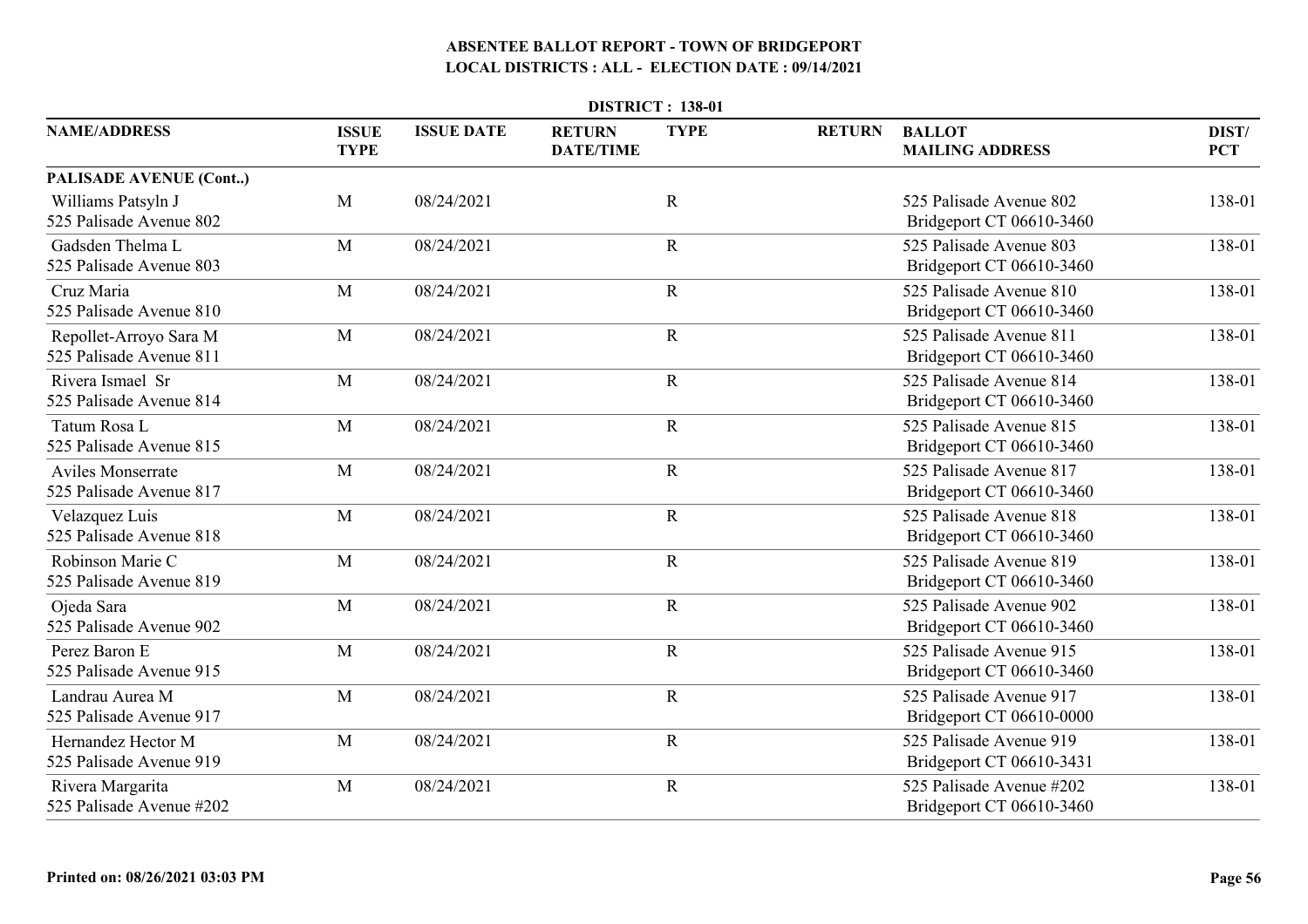| <b>DISTRICT: 138-01</b>                           |                             |                   |                                   |             |               |                                                      |                     |  |  |
|---------------------------------------------------|-----------------------------|-------------------|-----------------------------------|-------------|---------------|------------------------------------------------------|---------------------|--|--|
| <b>NAME/ADDRESS</b>                               | <b>ISSUE</b><br><b>TYPE</b> | <b>ISSUE DATE</b> | <b>RETURN</b><br><b>DATE/TIME</b> | <b>TYPE</b> | <b>RETURN</b> | <b>BALLOT</b><br><b>MAILING ADDRESS</b>              | DIST/<br><b>PCT</b> |  |  |
| <b>PALISADE AVENUE (Cont)</b>                     |                             |                   |                                   |             |               |                                                      |                     |  |  |
| Ramos Carmelina<br>525 Palisade Avenue #216       | M                           | 08/24/2021        |                                   | $\mathbf R$ |               | 525 Palisade Avenue #216<br>Bridgeport CT 06610-3460 | 138-01              |  |  |
| Delacruz Paula<br>525 Palisade Avenue #304        | M                           | 08/24/2021        |                                   | $\mathbf R$ |               | 525 Palisade Avenue #304<br>Bridgeport CT 06610-3460 | 138-01              |  |  |
| <b>Torres Annette</b><br>525 Palisade Avenue #306 | M                           | 08/24/2021        |                                   | $\mathbf R$ |               | 525 Palisade Avenue #306<br>Bridgeport CT 06610-3460 | 138-01              |  |  |
| Torres German<br>525 Palisade Avenue #306         | M                           | 08/24/2021        |                                   | $\mathbf R$ |               | 525 Palisade Avenue #306<br>Bridgeport CT 06610-3460 | 138-01              |  |  |
| Berrios Neftali O<br>525 Palisade Avenue #313     | M                           | 08/24/2021        |                                   | $\mathbf R$ |               | 525 Palisade Avenue #313<br>Bridgeport CT 06610-3460 | 138-01              |  |  |
| Rosado Ana<br>525 Palisade Avenue #416            | M                           | 08/24/2021        |                                   | $\mathbf R$ |               | 525 Palisade Avenue #416<br>Bridgeport CT 06610-3460 | 138-01              |  |  |
| <b>Montanez Rosa</b><br>525 Palisade Avenue #611  | M                           | 08/24/2021        |                                   | $\mathbf R$ |               | 525 Palisade Avenue #611<br>Bridgeport CT 06610-3460 | 138-01              |  |  |
| Garcia Rosa M<br>525 Palisade Avenue #711         | M                           | 08/24/2021        |                                   | ${\bf R}$   |               | 525 Palisade Avenue #711<br>Bridgeport CT 06610-3460 | 138-01              |  |  |
| Cotto Rafael A<br>525 Palisade Avenue #718        | M                           | 08/24/2021        |                                   | $\mathbf R$ |               | 525 Palisade Avenue #718<br>Bridgeport CT 06610-3460 | 138-01              |  |  |
| Leon Gilberto<br>525 Palisade Avenue #813         | M                           | 08/24/2021        |                                   | $\mathbf R$ |               | 525 Palisade Avenue #813<br>Bridgeport CT 06610-3460 | 138-01              |  |  |
| Morales Maria<br>525 Palisade Avenue #816         | M                           | 08/24/2021        |                                   | $\mathbf R$ |               | 525 Palisade Avenue #816<br>Bridgeport CT 06610-3460 | 138-01              |  |  |
| Joly Symphonie<br>525 Palisade Avenue #820        | M                           | 08/24/2021        |                                   | $\mathbf R$ |               | 525 Palisade Avenue #820<br>Bridgeport CT 06610-3460 | 138-01              |  |  |
| Love Goldie J<br>525 Palisade Avenue #901         | M                           | 08/24/2021        |                                   | $\mathbf R$ |               | 525 Palisade Avenue #901<br>Bridgeport CT 06610-3460 | 138-01              |  |  |
| Alabre Raymondo<br>525 Palisade Avenue #905       | M                           | 08/24/2021        |                                   | $\mathbf R$ |               | 525 Palisade Avenue #905<br>Bridgeport CT 06610-3460 | 138-01              |  |  |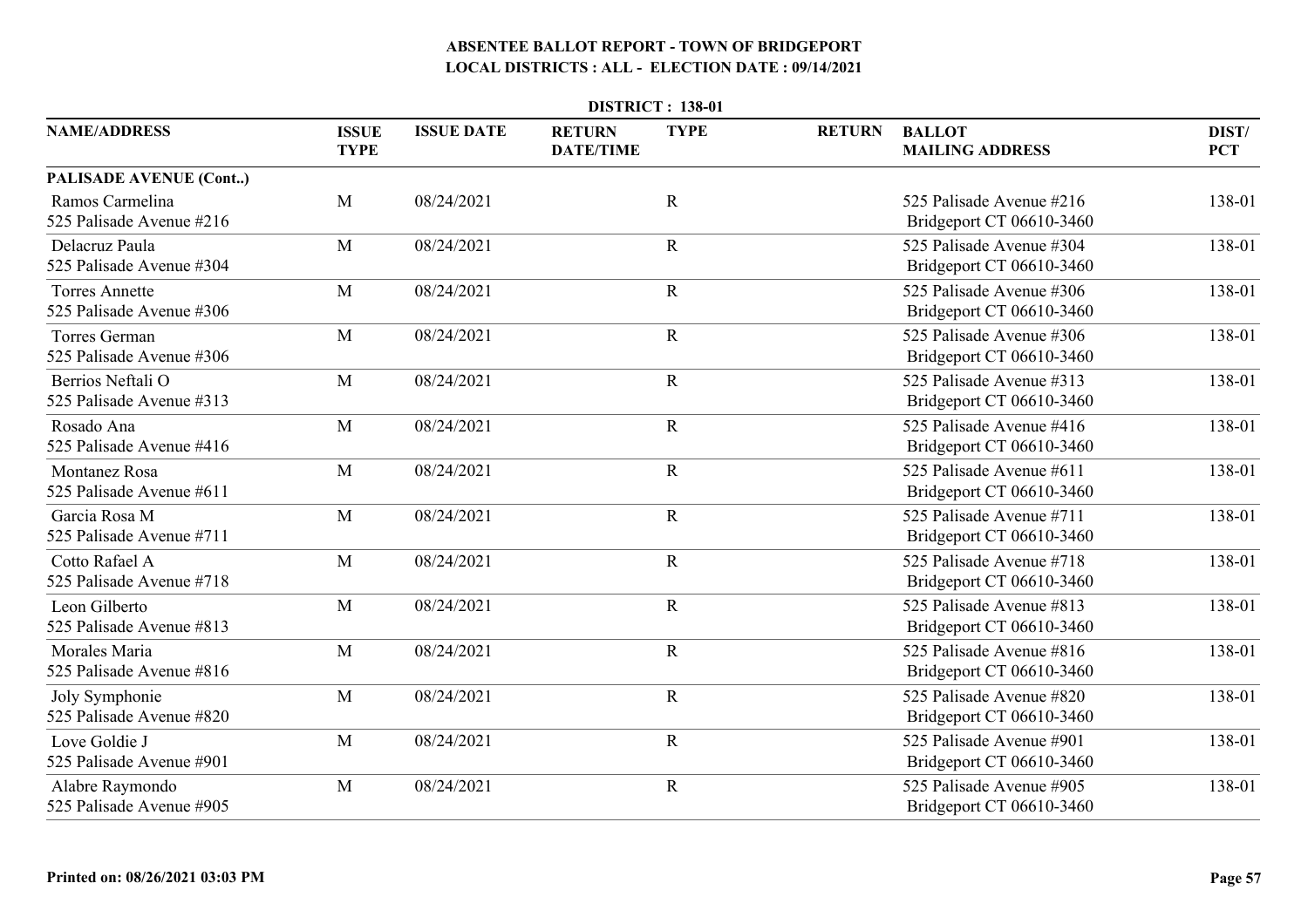| <b>DISTRICT: 138-01</b>                          |                             |                   |                                   |             |               |                                                       |                     |  |  |
|--------------------------------------------------|-----------------------------|-------------------|-----------------------------------|-------------|---------------|-------------------------------------------------------|---------------------|--|--|
| <b>NAME/ADDRESS</b>                              | <b>ISSUE</b><br><b>TYPE</b> | <b>ISSUE DATE</b> | <b>RETURN</b><br><b>DATE/TIME</b> | <b>TYPE</b> | <b>RETURN</b> | <b>BALLOT</b><br><b>MAILING ADDRESS</b>               | DIST/<br><b>PCT</b> |  |  |
| PALISADE AVENUE (Cont)                           |                             |                   |                                   |             |               |                                                       |                     |  |  |
| <b>Alabre Taleus</b><br>525 Palisade Avenue #905 | M                           | 08/24/2021        |                                   | $\mathbf R$ |               | 525 Palisade Avenue #905<br>Bridgeport CT 06610-3460  | 138-01              |  |  |
| Perez Carmen M<br>525 Palisade Avenue #916       | M                           | 08/24/2021        |                                   | $\mathbf R$ |               | 525 Palisade Avenue #916<br>Bridgeport CT 06610-3460  | 138-01              |  |  |
| Figueroa Milagros<br>525 Palisade Avenue #919    | M                           | 08/24/2021        |                                   | $\mathbf R$ |               | 525 Palisade Avenue #919<br>Bridgeport CT 06610-3460  | 138-01              |  |  |
| Johnson Barbara<br>525 Palisade Avenue A106      | M                           | 08/24/2021        |                                   | $\mathbf R$ |               | 525 Palisade Avenue A102<br>Bridgeport CT 06610-3460  | 138-01              |  |  |
| Brown Kim D<br>525 Palisade Avenue A809          | M                           | 08/24/2021        |                                   | $\mathbf R$ |               | 525 Palisade Avenue A809<br>Bridgeport CT 06610-3460  | 138-01              |  |  |
| <b>Ortiz Rafael</b><br>525 Palisade Avenue 1004  | M                           | 08/24/2021        |                                   | $\mathbf R$ |               | 525 Palisade Avenue 1004<br>Bridgeport CT 06610-3460  | 138-01              |  |  |
| Melendez Nancy I<br>525 Palisade Avenue 1005     | M                           | 08/24/2021        |                                   | $\mathbf R$ |               | 525 Palisade Avenue 1005<br>Bridgeport CT 06610-3431  | 138-01              |  |  |
| Perez Gloria M<br>525 Palisade Avenue 1011       | M                           | 08/24/2021        |                                   | ${\bf R}$   |               | 525 Palisade Avenue 1011<br>Bridgeport CT 06610-3460  | 138-01              |  |  |
| Santiago Nancy<br>525 Palisade Avenue 1012       | M                           | 08/24/2021        |                                   | $\mathbf R$ |               | 529 Palisade Avenue 1012<br>Bridgeport CT 06610-3403  | 138-01              |  |  |
| Stevens Basil Jr<br>525 Palisade Avenue 1014     | M                           | 08/24/2021        |                                   | $\mathbf R$ |               | 525 Palisade Avenue 1014<br>Bridgeport CT 06610-3460  | 138-01              |  |  |
| Ming Keith<br>525 Palisade Avenue 1019           | M                           | 08/24/2021        |                                   | $\mathbf R$ |               | 525 Palisade Avenue 1019<br>Bridgeport CT 06610-3460  | 138-01              |  |  |
| Ming Valarie<br>525 Palisade Avenue 1019         | M                           | 08/23/2021        |                                   | $\mathbf R$ |               | 525 Palisade Avenue 1019<br>Bridgeport CT 06610-3460  | 138-01              |  |  |
| Rivera Lydia<br>525 Palisade Avenue 1020         | M                           | 08/24/2021        |                                   | $\mathbf R$ |               | 525 Palisade Avenue 1020<br>Bridgeport CT 06610-3460  | 138-01              |  |  |
| Nunez Gladys<br>525 Palisade Avenue #1009        | M                           | 08/24/2021        |                                   | $\mathbf R$ |               | 525 Palisade Avenue #1009<br>Bridgeport CT 06610-3460 | 138-01              |  |  |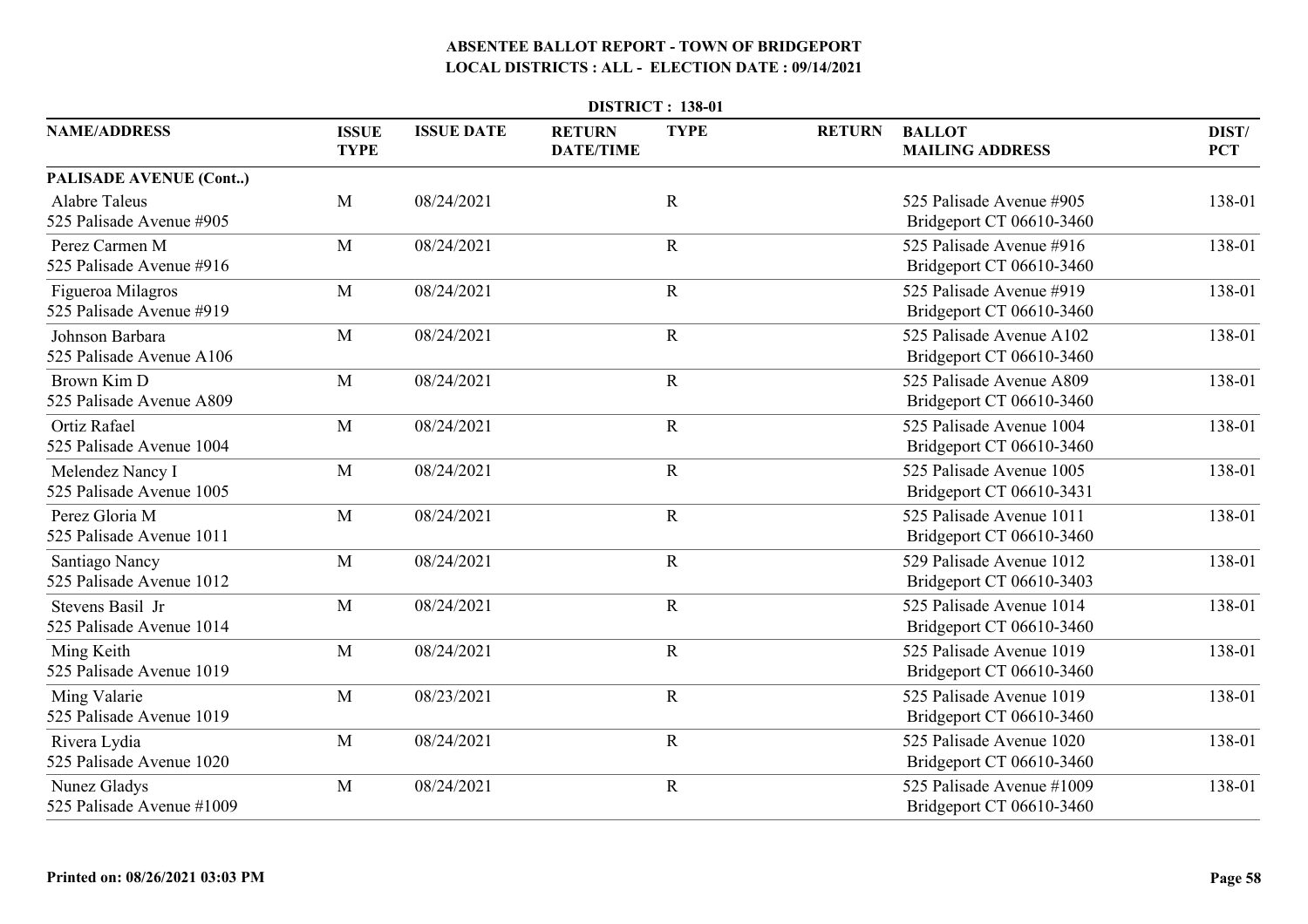|                                                      | <b>DISTRICT: 138-01</b>     |                   |                                   |             |               |                                                         |                     |  |  |  |  |
|------------------------------------------------------|-----------------------------|-------------------|-----------------------------------|-------------|---------------|---------------------------------------------------------|---------------------|--|--|--|--|
| <b>NAME/ADDRESS</b>                                  | <b>ISSUE</b><br><b>TYPE</b> | <b>ISSUE DATE</b> | <b>RETURN</b><br><b>DATE/TIME</b> | <b>TYPE</b> | <b>RETURN</b> | <b>BALLOT</b><br><b>MAILING ADDRESS</b>                 | DIST/<br><b>PCT</b> |  |  |  |  |
| <b>PALISADE AVENUE (Cont)</b>                        |                             |                   |                                   |             |               |                                                         |                     |  |  |  |  |
| Carrillo Antonia<br>525 Palisade Avenue #1020        | M                           | 08/24/2021        |                                   | $\mathbf R$ |               | 525 Palisade Avenue #1020<br>Bridgeport CT 06610-3460   | 138-01              |  |  |  |  |
| Sanchez Barbara<br>525 Palisade Avenue A-517         | M                           | 08/24/2021        |                                   | $\mathbf R$ |               | 525 Palisade Avenue A-517<br>Bridgeport CT 06610-3460   | 138-01              |  |  |  |  |
| <b>Brissett Owen S</b><br>525 Palisade Avenue #A-620 | M                           | 08/24/2021        |                                   | $\mathbf R$ |               | 525 Palisade Avenue #A-620<br>Bridgeport CT 06610-3460  | 138-01              |  |  |  |  |
| Rivas Luz<br>525 Palisade Avenue A-1017              | M                           | 08/24/2021        |                                   | $\mathbf R$ |               | 525 Palisade Avenue A-1017<br>Bridgeport CT 06610-3460  | 138-01              |  |  |  |  |
| Lopez Edith<br>525 Palisade Avenue APT 214           | M                           | 08/24/2021        |                                   | $\mathbf R$ |               | 525 Palisade Avenue APT 214<br>Bridgeport CT 06610-3460 | 138-01              |  |  |  |  |
| Lopez Nelson<br>525 Palisade Avenue APT 214          | M                           | 08/24/2021        |                                   | $\mathbf R$ |               | 525 Palisade Avenue APT 214<br>Bridgeport CT 06610-3460 | 138-01              |  |  |  |  |
| Rivera Santa<br>525 Palisade Avenue APT 605          | M                           | 08/24/2021        |                                   | $\mathbf R$ |               | 525 Palisade Avenue APT 605<br>Bridgeport CT 06610-3460 | 138-01              |  |  |  |  |
| Otero Juanita L<br>655 Palisade Avenue               | M                           | 08/24/2021        |                                   | ${\bf R}$   |               | 655 Palisade Avenue<br>Bridgeport CT 06610-3432         | 138-01              |  |  |  |  |
| Shannon Yvonne D<br>655 Palisade Avenue B3           | M                           | 08/24/2021        |                                   | $\mathbf R$ |               | 655 Palisade Avenue B3<br>Bridgeport CT 06610-3432      | 138-01              |  |  |  |  |
| Gray Arnold E<br>655 Palisade Avenue B9              | M                           | 08/24/2021        |                                   | $\mathbf R$ |               | 655 Palisade Avenue B9<br>Bridgeport CT 06610-3435      | 138-01              |  |  |  |  |
| Chalecki Martin L<br>655 Palisade Avenue D1          | M                           | 08/24/2021        |                                   | $\mathbf R$ |               | 655 Palisade Avenue C1<br>Bridgeport CT 06610-3432      | 138-01              |  |  |  |  |
| Rosado Awilda<br>655 Palisade Avenue D2              | $\mathbf{F}$                | 08/24/2021        |                                   | $\mathbf R$ |               | 655 Palisade Avenue D2<br>Bridgeport CT 06610-3432      | 138-01              |  |  |  |  |
| Rios Joan<br>655 Palisade Avenue D4                  | M                           | 08/24/2021        |                                   | $\mathbf R$ |               | 655 Palisade Avenue D4<br>Bridgeport CT 06610-3432      | 138-01              |  |  |  |  |
| Caballero Faviola<br>655 Palisade Avenue E3          | M                           | 08/24/2021        |                                   | $\mathbf R$ |               | 655 Palisade Avenue E3<br>Bridgeport CT 06610-3432      | 138-01              |  |  |  |  |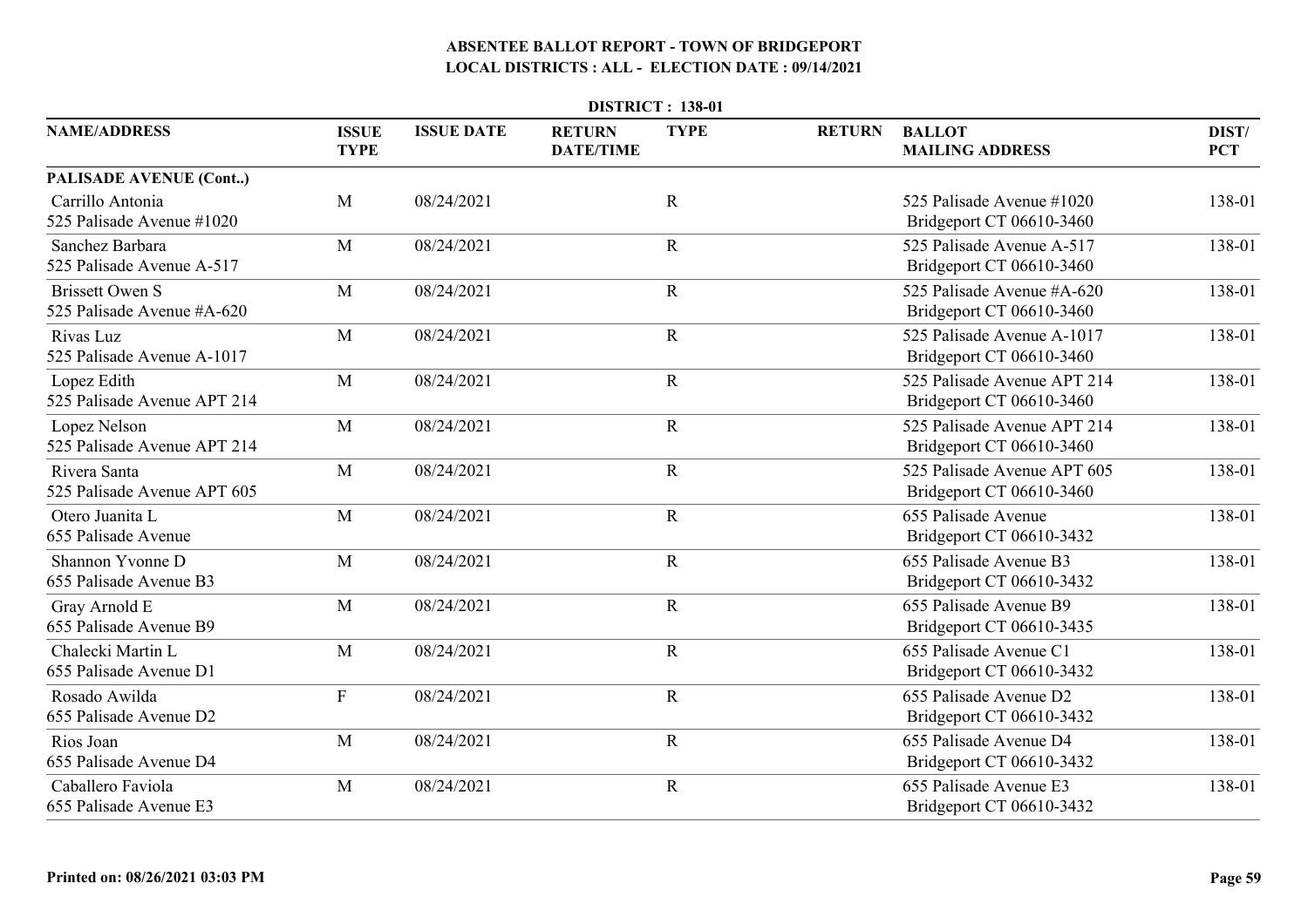|                                                     | <b>DISTRICT: 138-01</b>     |                   |                                   |             |               |                                                     |                     |  |  |  |  |
|-----------------------------------------------------|-----------------------------|-------------------|-----------------------------------|-------------|---------------|-----------------------------------------------------|---------------------|--|--|--|--|
| <b>NAME/ADDRESS</b>                                 | <b>ISSUE</b><br><b>TYPE</b> | <b>ISSUE DATE</b> | <b>RETURN</b><br><b>DATE/TIME</b> | <b>TYPE</b> | <b>RETURN</b> | <b>BALLOT</b><br><b>MAILING ADDRESS</b>             | DIST/<br><b>PCT</b> |  |  |  |  |
| PALISADE AVENUE (Cont)                              |                             |                   |                                   |             |               |                                                     |                     |  |  |  |  |
| Morey Selma G<br>655 Palisade Avenue E4             | M                           | 08/24/2021        |                                   | $\mathbf R$ |               | 655 Palisade Avenue E4<br>Bridgeport CT 06610-3432  | 138-01              |  |  |  |  |
| Montalvo Edgardo J.<br>655 Palisade Avenue E5       | M                           | 08/24/2021        |                                   | $\mathbf R$ |               | 655 Palisade Avenue E5<br>Bridgeport CT 06610-3432  | 138-01              |  |  |  |  |
| <b>Maissonett Anselmo</b><br>655 Palisade Avenue F5 | M                           | 08/24/2021        |                                   | $\mathbf R$ |               | 655 Palisade Avenue F5<br>Bridgeport CT 06610-3432  | 138-01              |  |  |  |  |
| Maissonett Joan A<br>655 Palisade Avenue F5         | M                           | 08/24/2021        |                                   | $\mathbf R$ |               | 655 Palisade Avenue F5<br>Bridgeport CT 06610-3432  | 138-01              |  |  |  |  |
| <b>Blackwell Tracy A</b><br>655 Palisade Avenue F6  | M                           | 08/24/2021        |                                   | $\mathbf R$ |               | 655 Palisade Avenue F6<br>Bridgeport CT 06610-3432  | 138-01              |  |  |  |  |
| Lewis Elinor R<br>655 Palisade Avenue G1            | M                           | 08/24/2021        |                                   | $\mathbf R$ |               | 655 Palisade Avenue G1<br>Bridgeport CT 06610-3432  | 138-01              |  |  |  |  |
| Otero Maria Carmen<br>655 Palisade Avenue G2        | M                           | 08/24/2021        |                                   | $\mathbf R$ |               | 655 Palisade Avenue G2<br>Bridgeport CT 06610-3432  | 138-01              |  |  |  |  |
| Rhodes Gerry C<br>655 Palisade Avenue G7            | M                           | 08/24/2021        |                                   | ${\bf R}$   |               | 655 Palisade Avenue G7<br>Bridgeport CT 06610-3432  | 138-01              |  |  |  |  |
| Soler Bienvenido<br>655 Palisade Avenue H2          | M                           | 08/24/2021        |                                   | $\mathbf R$ |               | 655 Palisade Avenue H2<br>Bridgeport CT 06610-0000  | 138-01              |  |  |  |  |
| Jordan Mary<br>655 Palisade Avenue H4               | M                           | 08/24/2021        |                                   | $\mathbf R$ |               | 655 Palisade Avenue H4<br>Bridgeport CT 06610-3432  | 138-01              |  |  |  |  |
| Lopez Miguel Angel<br>655 Palisade Avenue H5        | M                           | 08/24/2021        |                                   | $\mathbf R$ |               | 655 Palisade Avenue H5<br>Bridgeport CT 06610-3432  | 138-01              |  |  |  |  |
| <b>Matos Carmen</b><br>655 Palisade Avenue 13       | M                           | 08/24/2021        |                                   | $\mathbf R$ |               | 655 Palisade Avenue E13<br>Bridgeport CT 06610-3432 | 138-01              |  |  |  |  |
| James Larry D<br>655 Palisade Avenue #B2            | M                           | 08/24/2021        |                                   | $\mathbf R$ |               | 655 Palisade Avenue #B2<br>Bridgeport CT 06610-3432 | 138-01              |  |  |  |  |
| Jackson William D<br>655 Palisade Avenue #B8        | M                           | 08/24/2021        |                                   | $\mathbf R$ |               | 655 Palisade Avenue #B8<br>Bridgeport CT 06610-3432 | 138-01              |  |  |  |  |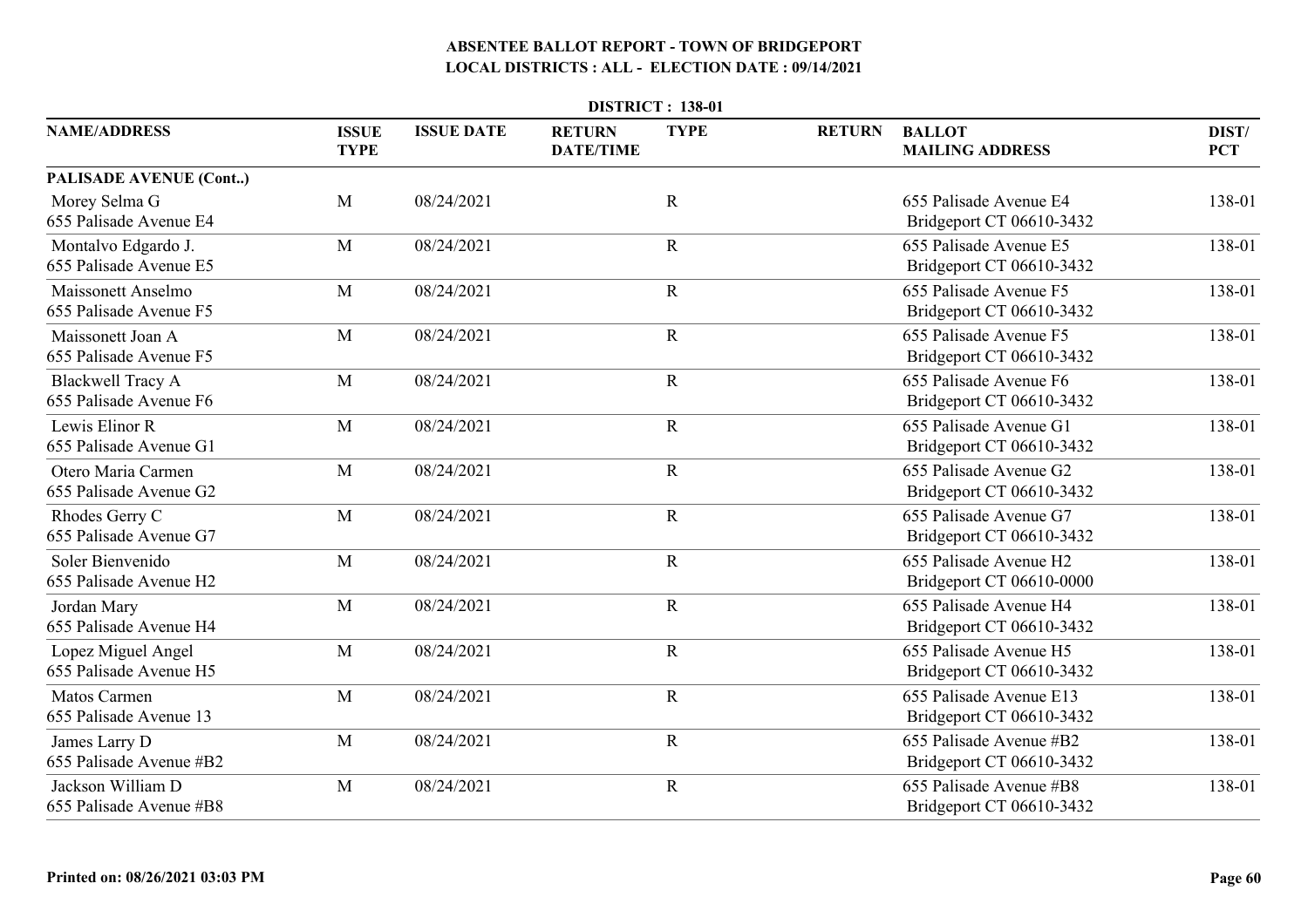|                                                  | <b>DISTRICT: 138-01</b>     |                   |                                   |             |               |                                                     |                     |  |  |  |  |
|--------------------------------------------------|-----------------------------|-------------------|-----------------------------------|-------------|---------------|-----------------------------------------------------|---------------------|--|--|--|--|
| <b>NAME/ADDRESS</b>                              | <b>ISSUE</b><br><b>TYPE</b> | <b>ISSUE DATE</b> | <b>RETURN</b><br><b>DATE/TIME</b> | <b>TYPE</b> | <b>RETURN</b> | <b>BALLOT</b><br><b>MAILING ADDRESS</b>             | DIST/<br><b>PCT</b> |  |  |  |  |
| PALISADE AVENUE (Cont)                           |                             |                   |                                   |             |               |                                                     |                     |  |  |  |  |
| <b>Sears Ruth</b><br>655 Palisade Avenue #C3     | M                           | 08/24/2021        |                                   | $\mathbf R$ |               | 655 Palisade Avenue #C3<br>Bridgeport CT 06610-3432 | 138-01              |  |  |  |  |
| Austin Juanita<br>655 Palisade Avenue #F1        | M                           | 08/24/2021        |                                   | $\mathbf R$ |               | 655 Palisade Avenue #F1<br>Bridgeport CT 06610-3432 | 138-01              |  |  |  |  |
| Crudo Rocco<br>655 Palisade Avenue #F2           | M                           | 08/24/2021        |                                   | $\mathbf R$ |               | 655 Palisade Avenue #F2<br>Bridgeport CT 06610-3432 | 138-01              |  |  |  |  |
| Dedrick Lenda N<br>655 Palisade Avenue #G3       | M                           | 08/24/2021        |                                   | $\mathbf R$ |               | 655 Palisade Avenue #G3<br>Bridgeport CT 06610-3432 | 138-01              |  |  |  |  |
| Cosme Rosa M<br>655 Palisade Avenue #H5          | M                           | 08/24/2021        |                                   | $\mathbf R$ |               | 655 Palisade Avenue #H5<br>Bridgeport CT 06610-3432 | 138-01              |  |  |  |  |
| McCue Diane L<br>655 Palisade Avenue A-4         | M                           | 08/24/2021        |                                   | $\mathbf R$ |               | 655 Palisade Avenue A-4<br>Bridgeport CT 06610-3432 | 138-01              |  |  |  |  |
| Rivera Juan<br>655 Palisade Avenue C-2           | M                           | 08/24/2021        |                                   | $\mathbf R$ |               | 655 Palisade Avenue C-2<br>Bridgeport CT 06610-3432 | 138-01              |  |  |  |  |
| <b>Foster Flossie</b><br>655 Palisade Avenue C12 | M                           | 08/24/2021        |                                   | ${\bf R}$   |               | 655 Palisade Avenue C12<br>Bridgeport CT 06610-3432 | 138-01              |  |  |  |  |
| Rosario Rita<br>655 Palisade Avenue C13          | M                           | 08/24/2021        |                                   | ${\bf R}$   |               | 655 Palisade Avenue C13<br>Bridgeport CT 06610-3432 | 138-01              |  |  |  |  |
| Powell Venessa D<br>655 Palisade Avenue D11      | M                           | 08/24/2021        |                                   | $\mathbf R$ |               | 655 Palisade Avenue D11<br>Bridgeport CT 06610-3432 | 138-01              |  |  |  |  |
| Doran James E<br>655 Palisade Avenue D12         | M                           | 08/24/2021        |                                   | $\mathbf R$ |               | 655 Palisade Avenue D12<br>Bridgeport CT 06610-3432 | 138-01              |  |  |  |  |
| Diaz Natacha<br>655 Palisade Avenue E 6          | M                           | 08/24/2021        |                                   | $\mathbf R$ |               | 655 Palisade Avenue E 6<br>Bridgeport CT 06610-3432 | 138-01              |  |  |  |  |
| Lloyd Lorraine P<br>655 Palisade Avenue F 8      | M                           | 08/24/2021        |                                   | $\mathbf R$ |               | 655 Palisade Avenue F 8<br>Bridgeport CT 06610-3432 | 138-01              |  |  |  |  |
| Staples John<br>655 Palisade Avenue F-3          | M                           | 08/24/2021        |                                   | $\mathbf R$ |               | 655 Palisade Avenue F-3<br>Bridgeport CT 06610-3432 | 138-01              |  |  |  |  |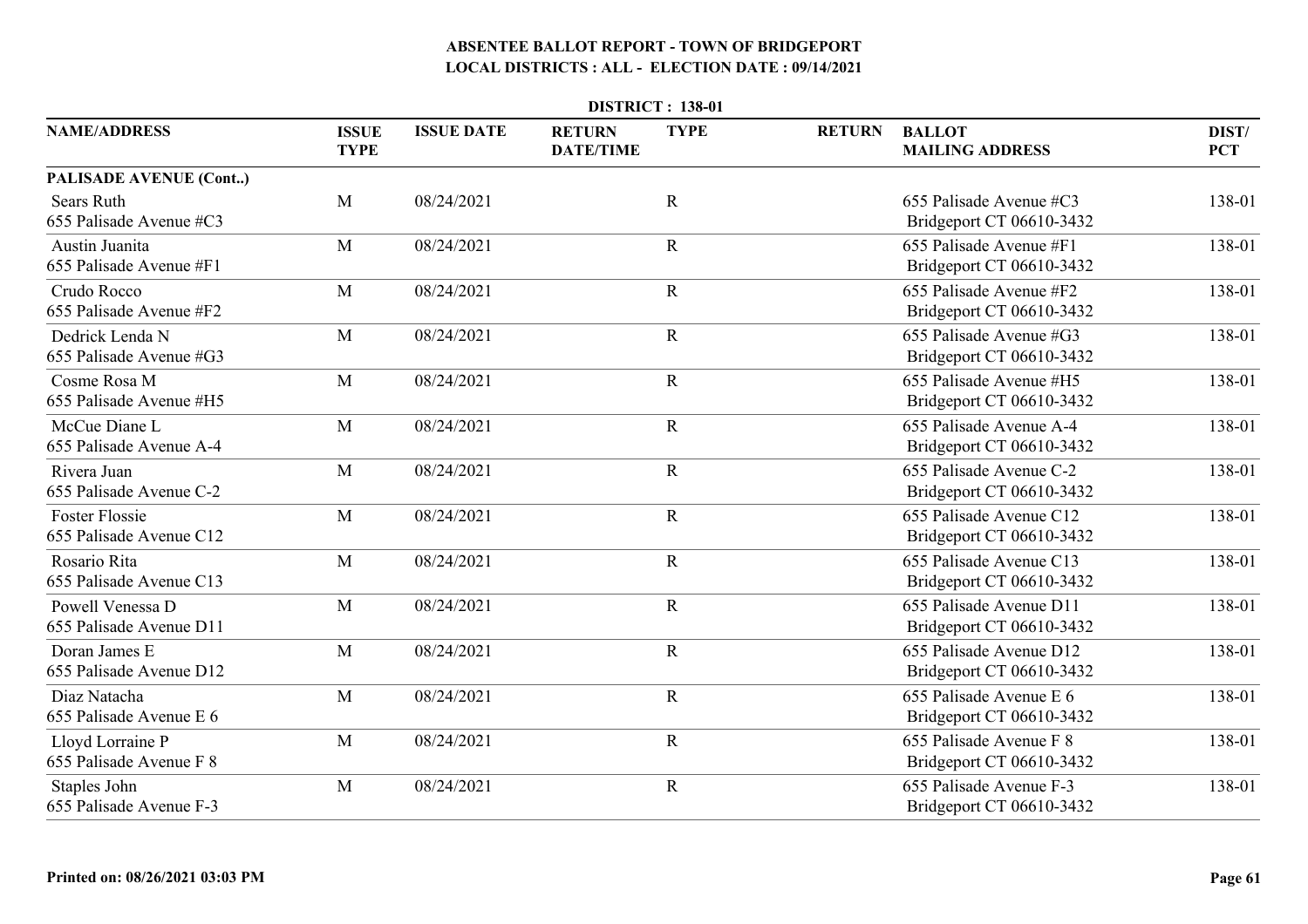| <b>DISTRICT: 138-01</b>                           |                             |                   |                                   |             |               |                                                      |                     |  |  |  |
|---------------------------------------------------|-----------------------------|-------------------|-----------------------------------|-------------|---------------|------------------------------------------------------|---------------------|--|--|--|
| <b>NAME/ADDRESS</b>                               | <b>ISSUE</b><br><b>TYPE</b> | <b>ISSUE DATE</b> | <b>RETURN</b><br><b>DATE/TIME</b> | <b>TYPE</b> | <b>RETURN</b> | <b>BALLOT</b><br><b>MAILING ADDRESS</b>              | DIST/<br><b>PCT</b> |  |  |  |
| <b>PALISADE AVENUE (Cont)</b>                     |                             |                   |                                   |             |               |                                                      |                     |  |  |  |
| Lafountain Roxann<br>655 Palisade Avenue F11      | M                           | 08/24/2021        |                                   | $\mathbf R$ |               | 655 Palisade Avenue F11<br>Bridgeport CT 06610-3432  | 138-01              |  |  |  |
| Roberson Betty J<br>655 Palisade Avenue G11       | M                           | 08/24/2021        |                                   | $\mathbf R$ |               | 655 Palisade Avenue G11<br>Bridgeport CT 06610-3432  | 138-01              |  |  |  |
| Irizarry Carmen D<br>655 Palisade Avenue H 1      | M                           | 08/24/2021        |                                   | $\mathbf R$ |               | 655 Palisade Avenue H 1<br>Bridgeport CT 06610-3432  | 138-01              |  |  |  |
| Rodriguez Lucila<br>655 Palisade Avenue H16       | M                           | 08/24/2021        |                                   | $\mathbf R$ |               | 655 Palisade Avenue H16<br>Bridgeport CT 06610-3432  | 138-01              |  |  |  |
| Montes Judith<br>655 Palisade Avenue # F4         | M                           | 08/24/2021        |                                   | $\mathbf R$ |               | 655 Palisade Avenue # F4<br>Bridgeport CT 06610-3432 | 138-01              |  |  |  |
| Cooper Burnis T<br>655 Palisade Avenue #A-2       | M                           | 08/24/2021        |                                   | $\mathbf R$ |               | 655 Palisade Avenue #A-2<br>Bridgeport CT 06610-3432 | 138-01              |  |  |  |
| Abreu Edwin Sr<br>655 Palisade Avenue #B12        | M                           | 08/24/2021        |                                   | $\mathbf R$ |               | 655 Palisade Avenue #B12<br>Bridgeport CT 06610-3432 | 138-01              |  |  |  |
| Geter Kenneth B<br>655 Palisade Avenue #D-8       | M                           | 08/24/2021        |                                   | $\mathbf R$ |               | 655 Palisade Avenue #D-8<br>Bridgeport CT 06610-3432 | 138-01              |  |  |  |
| Tucker Samantha A<br>655 Palisade Avenue #F-9     | M                           | 08/24/2021        |                                   | $\mathbf R$ |               | 655 Palisade Avenue #F-9<br>Bridgeport CT 06610-3432 | 138-01              |  |  |  |
| Cruz Maria C<br>655 Palisade Avenue #G-5          | M                           | 08/24/2021        |                                   | $\mathbf R$ |               | 655 Palisade Avenue #G-5<br>Bridgeport CT 06610-3432 | 138-01              |  |  |  |
| <b>Moiten Vincent</b><br>655 Palisade Avenue A-E7 | M                           | 08/24/2021        |                                   | $\mathbf R$ |               | 655 Palisade Avenue A-E7<br>Bridgeport CT 06610-3432 | 138-01              |  |  |  |
| Vila Jose L<br>655 Palisade Avenue E 13           | M                           | 08/24/2021        |                                   | $\mathbf R$ |               | 655 Palisade Avenue E 13<br>Bridgeport CT 06610-3432 | 138-01              |  |  |  |
| Ward Catherine<br>655 Palisade Avenue E-12        | M                           | 08/24/2021        |                                   | $\mathbf R$ |               | 655 Palisade Avenue E-12<br>Bridgeport CT 06610-3432 | 138-01              |  |  |  |
| White Sandra<br>655 Palisade Avenue F 10          | M                           | 08/24/2021        |                                   | $\mathbf R$ |               | 655 Palisade Avenue F 10<br>Bridgeport CT 06610-3432 | 138-01              |  |  |  |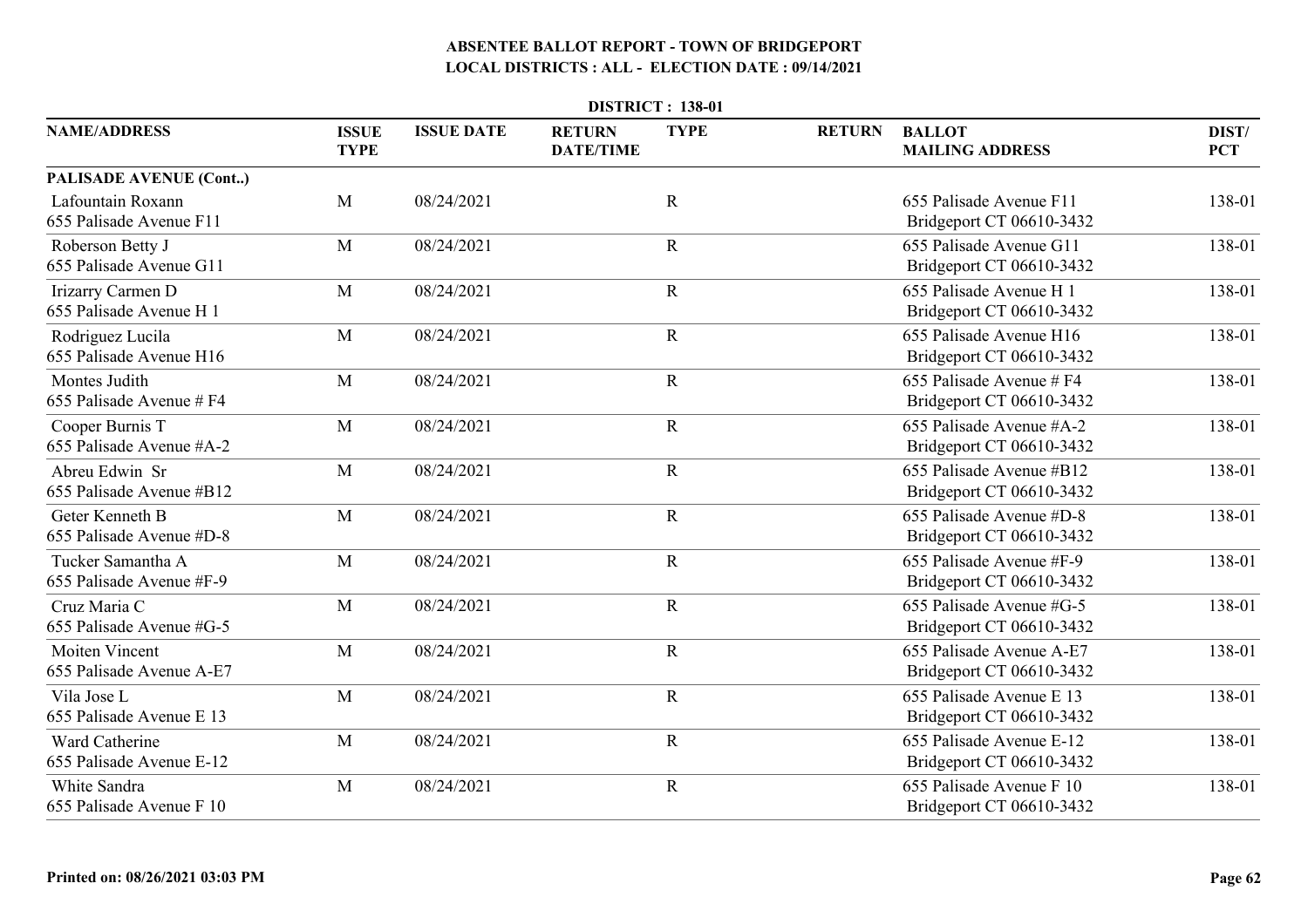|                                                       | <b>DISTRICT: 138-01</b>     |                   |                                   |             |               |                                                         |                     |  |  |  |  |
|-------------------------------------------------------|-----------------------------|-------------------|-----------------------------------|-------------|---------------|---------------------------------------------------------|---------------------|--|--|--|--|
| <b>NAME/ADDRESS</b>                                   | <b>ISSUE</b><br><b>TYPE</b> | <b>ISSUE DATE</b> | <b>RETURN</b><br><b>DATE/TIME</b> | <b>TYPE</b> | <b>RETURN</b> | <b>BALLOT</b><br><b>MAILING ADDRESS</b>                 | DIST/<br><b>PCT</b> |  |  |  |  |
| <b>PALISADE AVENUE (Cont)</b>                         |                             |                   |                                   |             |               |                                                         |                     |  |  |  |  |
| Konovalova Nadezhda S<br>655 Palisade Avenue F 13     | M                           | 08/24/2021        |                                   | $\mathbf R$ |               | 655 Palisade Avenue F 13<br>Bridgeport CT 06610-3432    | 138-01              |  |  |  |  |
| Melendez Maria G<br>655 Palisade Avenue #B-13         | M                           | 08/24/2021        |                                   | $\mathbf R$ |               | 655 Palisade Avenue #B-13<br>Bridgeport CT 06610-3432   | 138-01              |  |  |  |  |
| Stewart Kenneth L<br>655 Palisade Avenue APT-H3       | M                           | 08/24/2021        |                                   | $\mathbf R$ |               | 655 Palisade Avenue APT-H3<br>Bridgeport CT 06610-3432  | 138-01              |  |  |  |  |
| Peppers-Edwards Renail<br>655 Palisade Avenue APT-G10 | M                           | 08/24/2021        |                                   | $\mathbf R$ |               | 655 Palisade Avenue APT-G10<br>Bridgeport CT 06610-3432 | 138-01              |  |  |  |  |
| Jones Mary F<br>725 Palisade Avenue 106               | M                           | 08/24/2021        |                                   | $\mathbf R$ |               | 725 Palisade Avenue 106<br>Bridgeport CT 06610-3459     | 138-01              |  |  |  |  |
| Ortiz Julio Manuel<br>725 Palisade Avenue 303         | M                           | 08/24/2021        |                                   | $\mathbf R$ |               | 725 Palisade Avenue 303<br>Bridgeport CT 06610-3459     | 138-01              |  |  |  |  |
| Navedo-Ortiz Rosa<br>725 Palisade Avenue 305          | M                           | 08/24/2021        |                                   | $\mathbf R$ |               | 725 Palisade Avenue 305<br>Bridgeport CT 06610-3459     | 138-01              |  |  |  |  |
| Armstrong Joyce L<br>725 Palisade Avenue 307          | M                           | 08/24/2021        |                                   | $\mathbf R$ |               | 725 Palisade Avenue 307<br>Bridgeport CT 06610-3459     | 138-01              |  |  |  |  |
| Rosado Maria<br>725 Palisade Avenue 308               | M                           | 08/24/2021        |                                   | $\mathbf R$ |               | 725 Palisade Avenue 308<br>Bridgeport CT 06610-3459     | 138-01              |  |  |  |  |
| Macklin Lois J<br>725 Palisade Avenue #105            | M                           | 08/24/2021        |                                   | $\mathbf R$ |               | 725 Palisade Avenue #105<br>Bridgeport CT 06610-3459    | 138-01              |  |  |  |  |
| Brown Fred Jr<br>725 Palisade Avenue #201             | M                           | 08/24/2021        |                                   | $\mathbf R$ |               | 725 Palisade Avenue #201<br>Bridgeport CT 06610-3459    | 138-01              |  |  |  |  |
| <b>Ouinones Edwin</b><br>725 Palisade Avenue #202     | M                           | 08/24/2021        |                                   | $\mathbf R$ |               | 725 Palisade Avenue #202<br>Bridgeport CT 06610-3459    | 138-01              |  |  |  |  |
| Pierce Angelic S<br>725 Palisade Avenue #205          | M                           | 08/24/2021        |                                   | $\mathbf R$ |               | 725 Palisade Avenue #205<br>Bridgeport CT 06610-3459    | 138-01              |  |  |  |  |
| Maiers Louis L.<br>725 Palisade Avenue #306           | M                           | 08/24/2021        |                                   | $\mathbf R$ |               | 725 Palisade Avenue #306<br>Bridgeport CT 06610-3459    | 138-01              |  |  |  |  |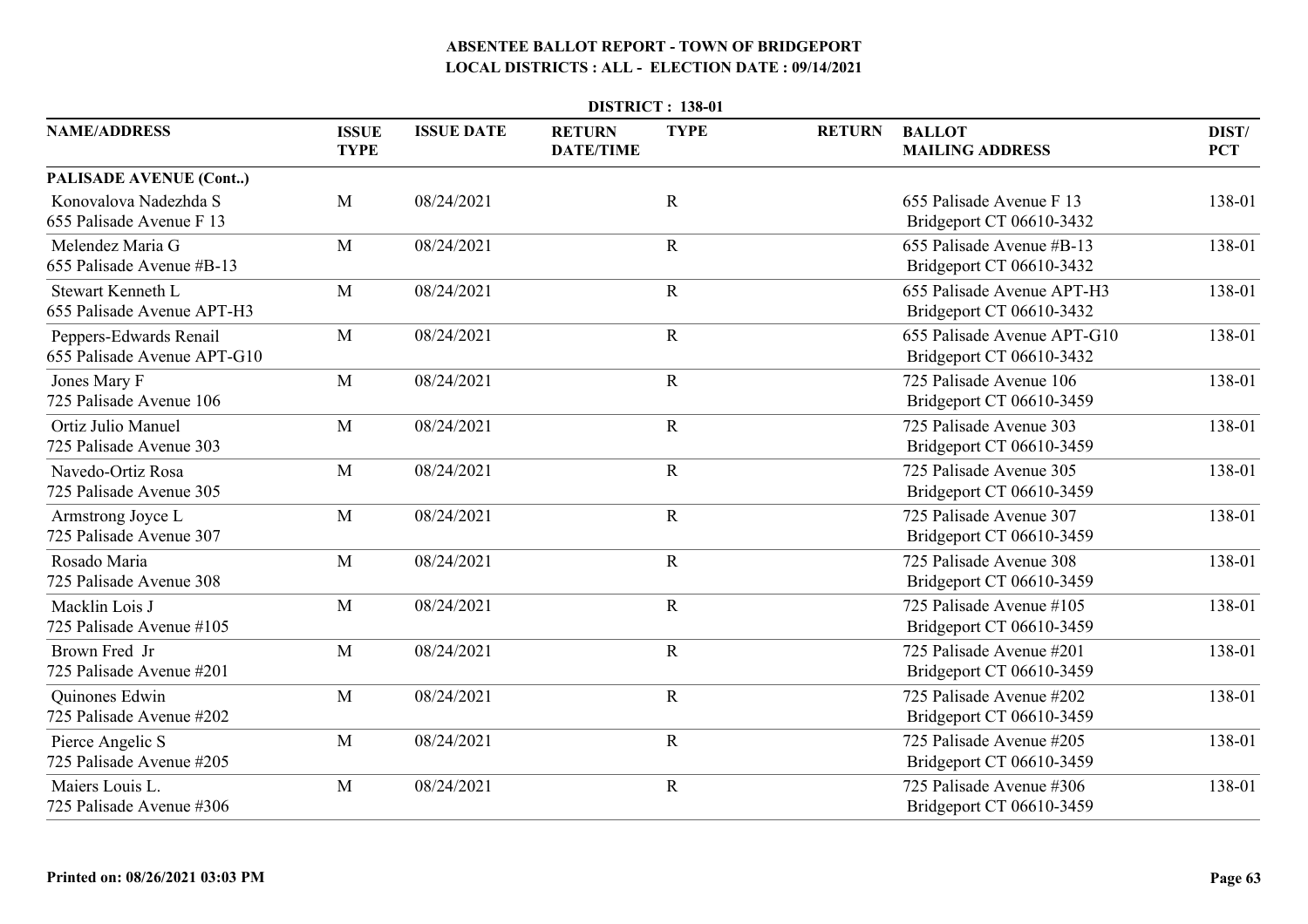|                                                   | <b>DISTRICT: 138-01</b>     |                   |                                   |             |               |                                                         |                     |  |  |  |  |
|---------------------------------------------------|-----------------------------|-------------------|-----------------------------------|-------------|---------------|---------------------------------------------------------|---------------------|--|--|--|--|
| <b>NAME/ADDRESS</b>                               | <b>ISSUE</b><br><b>TYPE</b> | <b>ISSUE DATE</b> | <b>RETURN</b><br><b>DATE/TIME</b> | <b>TYPE</b> | <b>RETURN</b> | <b>BALLOT</b><br><b>MAILING ADDRESS</b>                 | DIST/<br><b>PCT</b> |  |  |  |  |
| <b>PALISADE AVENUE (Cont)</b>                     |                             |                   |                                   |             |               |                                                         |                     |  |  |  |  |
| Brown Shirley A<br>725 Palisade Avenue A-201      | M                           | 08/24/2021        |                                   | $\mathbf R$ |               | 725 Palisade Avenue A-201<br>Bridgeport CT 06610-3459   | 138-01              |  |  |  |  |
| Ward Magda<br>725 Palisade Avenue APT-301         | M                           | 08/24/2021        |                                   | $\mathbf R$ |               | 725 Palisade Avenue APT-301<br>Bridgeport CT 06610-3459 | 138-01              |  |  |  |  |
| Perez Nayda<br>730 Palisade Avenue                | M                           | 08/24/2021        |                                   | $\mathbf R$ |               | 730 Palisade Avenue H9<br>Bridgeport CT 06610-3441      | 138-01              |  |  |  |  |
| Ramos Estelle<br>730 Palisade Avenue              | M                           | 08/24/2021        |                                   | $\mathbf R$ |               | 730 Palisade Avenue H4<br>Bridgeport CT 06610-3441      | 138-01              |  |  |  |  |
| Ramos Mildred<br>730 Palisade Avenue A9           | M                           | 08/24/2021        |                                   | $\mathbf R$ |               | 730 Palisade Avenue A9<br>Bridgeport CT 06610-3441      | 138-01              |  |  |  |  |
| <b>Ovalles Hector E</b><br>730 Palisade Avenue B6 | M                           | 08/24/2021        |                                   | $\mathbf R$ |               | 730 Palisade Avenue B6<br>Bridgeport CT 06610-3444      | 138-01              |  |  |  |  |
| Ovalles Martha C<br>730 Palisade Avenue B6        | M                           | 08/24/2021        |                                   | $\mathbf R$ |               | 730 Palisade Avenue B6<br>Bridgeport CT 06610-3441      | 138-01              |  |  |  |  |
| Lebron Amalio M<br>730 Palisade Avenue B8         | M                           | 08/24/2021        |                                   | ${\bf R}$   |               | 730 Palisade Avenue B8<br>Bridgeport CT 06610-3441      | 138-01              |  |  |  |  |
| Persico Paul F II<br>730 Palisade Avenue B9       | M                           | 08/24/2021        |                                   | ${\bf R}$   |               | 730 Palisade Avenue B9<br>Bridgeport CT 06610-3441      | 138-01              |  |  |  |  |
| Tucker Darrell N<br>730 Palisade Avenue C2        | M                           | 08/24/2021        |                                   | $\mathbf R$ |               | 730 Palisade Avenue C2<br>Bridgeport CT 06610-3441      | 138-01              |  |  |  |  |
| Jefferson Sonia<br>730 Palisade Avenue C5         | M                           | 08/24/2021        |                                   | $\mathbf R$ |               | 730 Palisade Avenue C5<br>Bridgeport CT 06610-3441      | 138-01              |  |  |  |  |
| Wigglesworth William Sr<br>730 Palisade Avenue C6 | M                           | 08/24/2021        |                                   | $\mathbf R$ |               | 730 Palisade Avenue C6<br>Bridgeport CT 06610-3441      | 138-01              |  |  |  |  |
| Velez Jose<br>730 Palisade Avenue D3              | M                           | 08/24/2021        |                                   | $\mathbf R$ |               | 730 Palisade Avenue D3<br>Bridgeport CT 06610-3441      | 138-01              |  |  |  |  |
| Velez Virginia V<br>730 Palisade Avenue D3        | M                           | 08/24/2021        |                                   | $\mathbf R$ |               | 730 Palisade Avenue D3<br>Bridgeport CT 06610-3441      | 138-01              |  |  |  |  |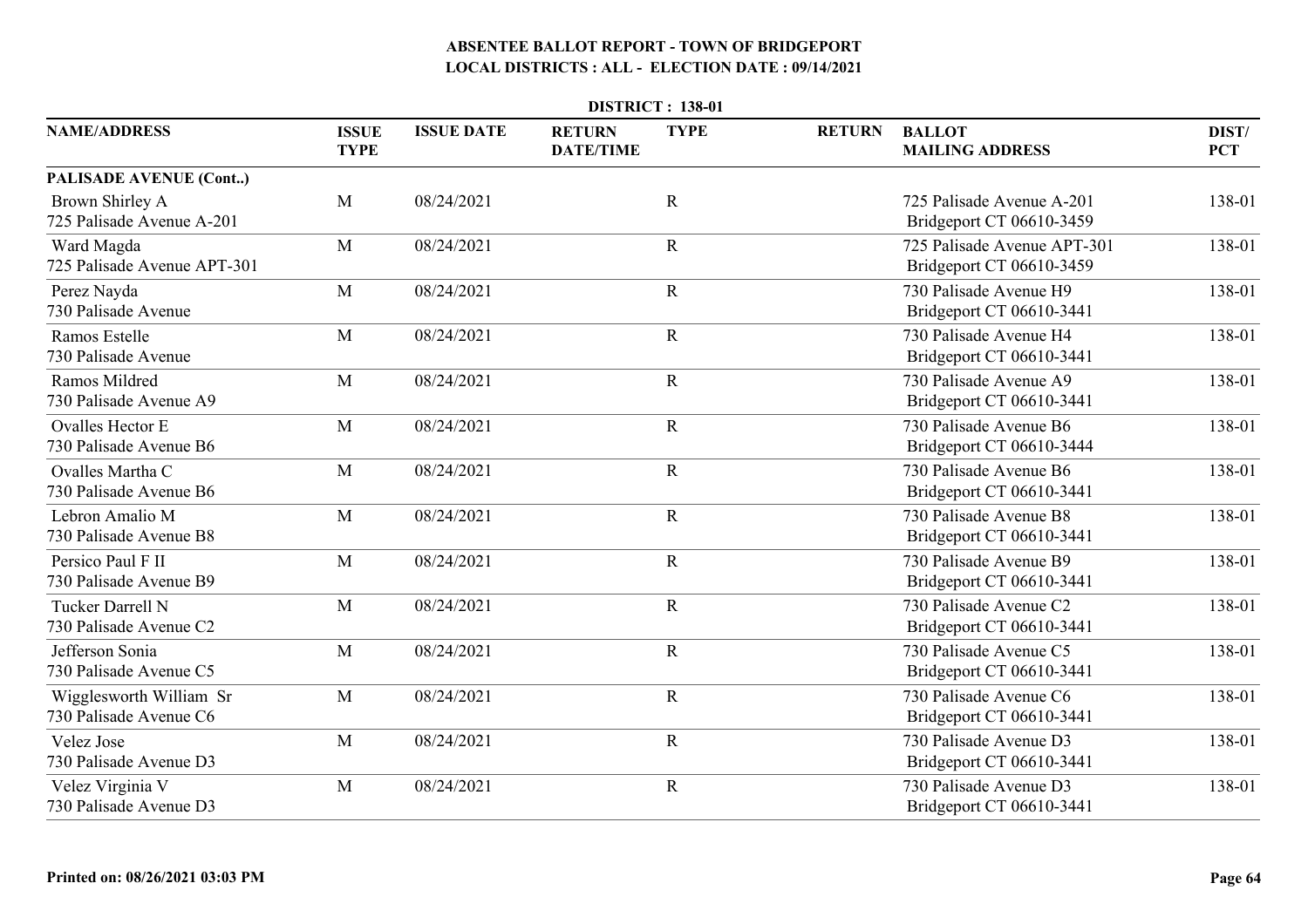|                                                     | <b>DISTRICT: 138-01</b>     |                   |                                   |             |               |                                                     |                     |  |  |  |  |
|-----------------------------------------------------|-----------------------------|-------------------|-----------------------------------|-------------|---------------|-----------------------------------------------------|---------------------|--|--|--|--|
| <b>NAME/ADDRESS</b>                                 | <b>ISSUE</b><br><b>TYPE</b> | <b>ISSUE DATE</b> | <b>RETURN</b><br><b>DATE/TIME</b> | <b>TYPE</b> | <b>RETURN</b> | <b>BALLOT</b><br><b>MAILING ADDRESS</b>             | DIST/<br><b>PCT</b> |  |  |  |  |
| PALISADE AVENUE (Cont)                              |                             |                   |                                   |             |               |                                                     |                     |  |  |  |  |
| Fernandes Valeria L<br>730 Palisade Avenue D5       | M                           | 08/24/2021        |                                   | $\mathbf R$ |               | 730 Palisade Avenue D5<br>Bridgeport CT 06610-3441  | 138-01              |  |  |  |  |
| Cruz Carmen M<br>730 Palisade Avenue D6             | M                           | 08/24/2021        |                                   | $\mathbf R$ |               | 730 Palisade Avenue D6<br>Bridgeport CT 06610-3441  | 138-01              |  |  |  |  |
| Nieves Luz A<br>730 Palisade Avenue F7              | M                           | 08/24/2021        |                                   | $\mathbf R$ |               | 730 Palisade Avenue F7<br>Bridgeport CT 06610-3441  | 138-01              |  |  |  |  |
| Smith Latisha<br>730 Palisade Avenue H8             | M                           | 08/24/2021        |                                   | $\mathbf R$ |               | 730 Palisade Avenue H8<br>Bridgeport CT 06610-3450  | 138-01              |  |  |  |  |
| Rivera-Lugo Luis A<br>730 Palisade Avenue H9        | M                           | 08/24/2021        |                                   | $\mathbf R$ |               | 730 Palisade Avenue H9<br>Bridgeport CT 06610-3441  | 138-01              |  |  |  |  |
| Luna Esther<br>730 Palisade Avenue #A7              | M                           | 08/24/2021        |                                   | $\mathbf R$ |               | 730 Palisade Avenue #A7<br>Bridgeport CT 06610-3441 | 138-01              |  |  |  |  |
| Wigglesworth Rosemarie<br>730 Palisade Avenue #C6   | M                           | 08/24/2021        |                                   | $\mathbf R$ |               | 730 Palisade Avenue #C6<br>Bridgeport CT 06610-3441 | 138-01              |  |  |  |  |
| Moore Leonard<br>730 Palisade Avenue #E7            | M                           | 08/24/2021        |                                   | ${\bf R}$   |               | 730 Palisade Avenue #E7<br>Bridgeport CT 06610-3441 | 138-01              |  |  |  |  |
| Fernandez Genoveva<br>730 Palisade Avenue B 2       | M                           | 08/24/2021        |                                   | $\mathbf R$ |               | 730 Palisade Avenue B 2<br>Bridgeport CT 06610-3441 | 138-01              |  |  |  |  |
| O'Connor Lynnette<br>730 Palisade Avenue C-4        | M                           | 08/24/2021        |                                   | $\mathbf R$ |               | 730 Palisade Avenue C-4<br>Bridgeport CT 06610-3441 | 138-01              |  |  |  |  |
| Ortiz Julio Cesar<br>730 Palisade Avenue C-8        | M                           | 08/24/2021        |                                   | $\mathbf R$ |               | 730 Palisade Avenue C-8<br>Bridgeport CT 06610-3445 | 138-01              |  |  |  |  |
| White Pauline S<br>730 Palisade Avenue C14          | M                           | 08/24/2021        |                                   | $\mathbf R$ |               | 730 Palisade Avenue C14<br>Bridgeport CT 06610-3441 | 138-01              |  |  |  |  |
| <b>Winston Elizabeth</b><br>730 Palisade Avenue D 4 | M                           | 08/24/2021        |                                   | $\mathbf R$ |               | 730 Palisade Avenue D 4<br>Bridgeport CT 06610-3441 | 138-01              |  |  |  |  |
| Lewis Gwendolyn<br>730 Palisade Avenue D-8          | M                           | 08/24/2021        |                                   | $\mathbf R$ |               | 730 Palisade Avenue D-8<br>Bridgeport CT 06610-3441 | 138-01              |  |  |  |  |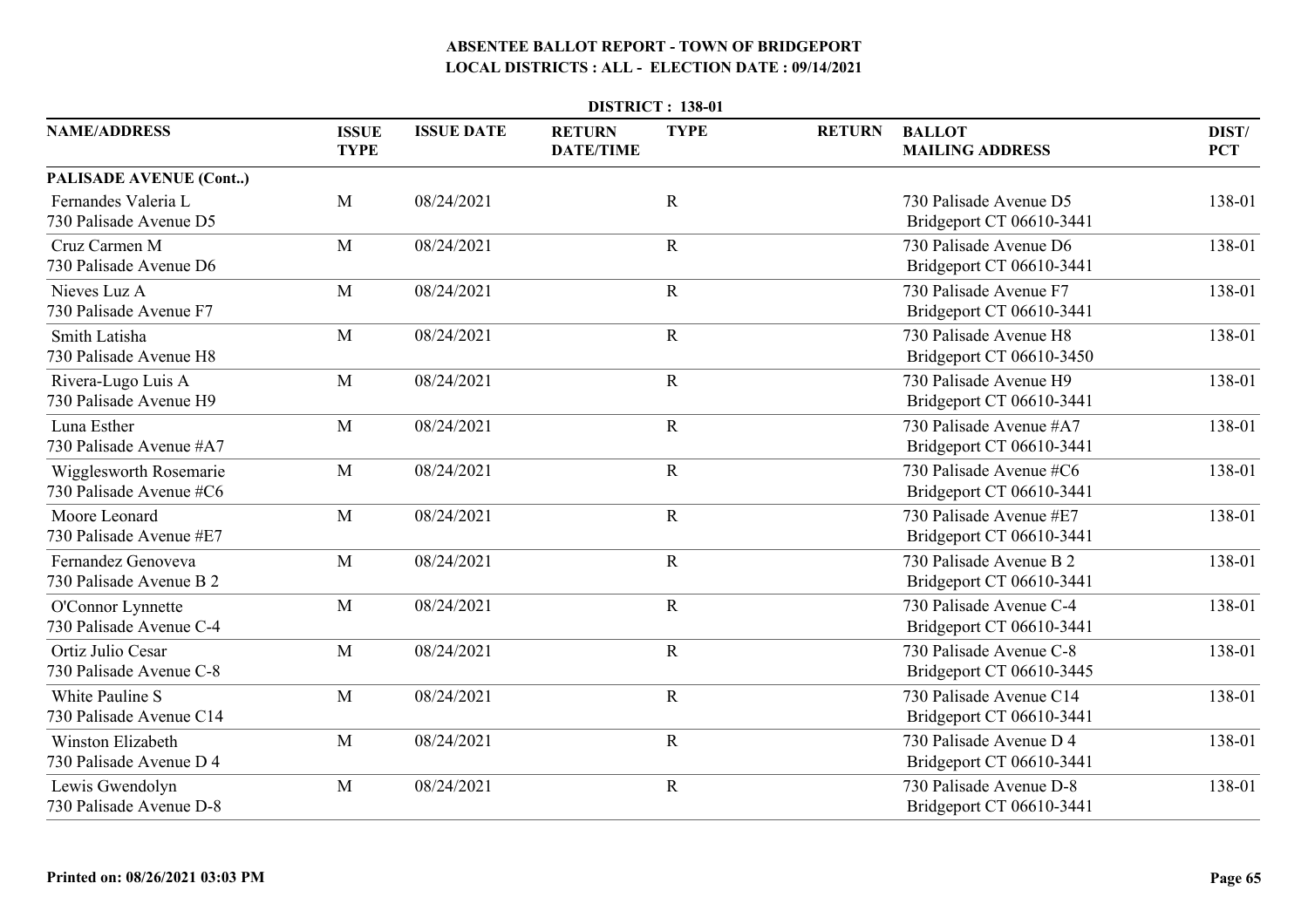|                                                     | <b>DISTRICT: 138-01</b>     |                   |                                   |             |               |                                                      |                     |  |  |  |  |
|-----------------------------------------------------|-----------------------------|-------------------|-----------------------------------|-------------|---------------|------------------------------------------------------|---------------------|--|--|--|--|
| <b>NAME/ADDRESS</b>                                 | <b>ISSUE</b><br><b>TYPE</b> | <b>ISSUE DATE</b> | <b>RETURN</b><br><b>DATE/TIME</b> | <b>TYPE</b> | <b>RETURN</b> | <b>BALLOT</b><br><b>MAILING ADDRESS</b>              | DIST/<br><b>PCT</b> |  |  |  |  |
| <b>PALISADE AVENUE (Cont)</b>                       |                             |                   |                                   |             |               |                                                      |                     |  |  |  |  |
| Rodriguez Jose R<br>730 Palisade Avenue D10         | M                           | 08/24/2021        |                                   | $\mathbf R$ |               | 730 Palisade Avenue D10<br>Bridgeport CT 06610-3441  | 138-01              |  |  |  |  |
| Montano Marco A<br>730 Palisade Avenue E-1          | M                           | 08/24/2021        |                                   | $\mathbf R$ |               | 730 Palisade Avenue E-1<br>Bridgeport CT 06610-3441  | 138-01              |  |  |  |  |
| <b>Montano Mercedes</b><br>730 Palisade Avenue E-1  | M                           | 08/24/2021        |                                   | $\mathbf R$ |               | 730 Palisade Avenue E-1<br>Bridgeport CT 06610-3441  | 138-01              |  |  |  |  |
| Lachioma Eunice A<br>730 Palisade Avenue E10        | M                           | 08/24/2021        |                                   | $\mathbf R$ |               | 730 Palisade Avenue E10<br>Bridgeport CT 06610-3441  | 138-01              |  |  |  |  |
| Aviles Edna L<br>730 Palisade Avenue F14            | M                           | 08/24/2021        |                                   | $\mathbf R$ |               | 730 Palisade Avenue F14<br>Bridgeport CT 06610-3441  | 138-01              |  |  |  |  |
| <b>Blackwell Oria</b><br>730 Palisade Avenue F14    | M                           | 08/24/2021        |                                   | $\mathbf R$ |               | 730 Palisade Avenue F14<br>Bridgeport CT 06610-3441  | 138-01              |  |  |  |  |
| <b>Berrios Marcelino</b><br>730 Palisade Avenue H-7 | M                           | 08/24/2021        |                                   | $\mathbf R$ |               | 730 Palisade Avenue H-7<br>Bridgeport CT 06610-3441  | 138-01              |  |  |  |  |
| Eagles Priscilla<br>730 Palisade Avenue 610         | M                           | 08/24/2021        |                                   | ${\bf R}$   |               | 730 Palisade Avenue G10<br>Bridgeport CT 06610-3441  | 138-01              |  |  |  |  |
| Berdecia Lydia E<br>730 Palisade Avenue #E12        | M                           | 08/24/2021        |                                   | $\mathbf R$ |               | 730 Palisade Avenue #E12<br>Bridgeport CT 06610-3441 | 138-01              |  |  |  |  |
| Lee Cornell<br>730 Palisade Avenue A-C1             | M                           | 08/24/2021        |                                   | $\mathbf R$ |               | 730 Palisade Avenue A-C1<br>Bridgeport CT 06610-3441 | 138-01              |  |  |  |  |
| Rivera Hiram G<br>730 Palisade Avenue A-F2          | M                           | 08/24/2021        |                                   | $\mathbf R$ |               | 730 Palisade Avenue A-F2<br>Bridgeport CT 06610-3441 | 138-01              |  |  |  |  |
| Ramos Jacqueline<br>730 Palisade Avenue C 13        | M                           | 08/24/2021        |                                   | $\mathbf R$ |               | 730 Palisade Avenue C 13<br>Bridgeport CT 06610-3441 | 138-01              |  |  |  |  |
| Thompson Alta E<br>730 Palisade Avenue C-12         | M                           | 08/24/2021        |                                   | $\mathbf R$ |               | 730 Palisade Avenue C-12<br>Bridgeport CT 06610-3441 | 138-01              |  |  |  |  |
| <b>Thompson Agnes</b><br>730 Palisade Avenue D-11   | M                           | 08/24/2021        |                                   | $\mathbf R$ |               | 730 Palisade Avenue D-11<br>Bridgeport CT 06610-3441 | 138-01              |  |  |  |  |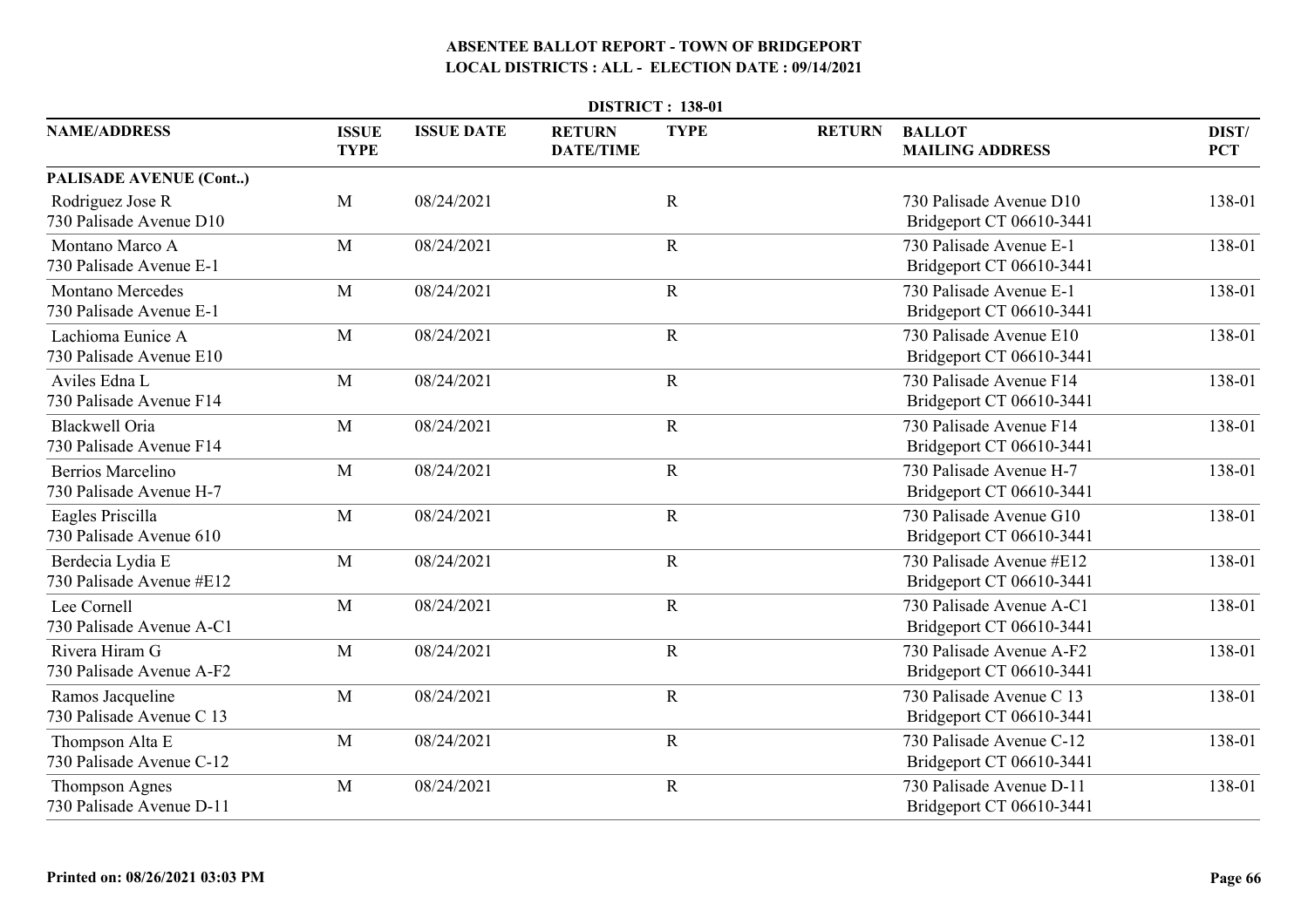| <b>DISTRICT: 138-01</b>                                         |                             |                   |                                   |             |               |                                                         |                     |  |  |  |
|-----------------------------------------------------------------|-----------------------------|-------------------|-----------------------------------|-------------|---------------|---------------------------------------------------------|---------------------|--|--|--|
| <b>NAME/ADDRESS</b>                                             | <b>ISSUE</b><br><b>TYPE</b> | <b>ISSUE DATE</b> | <b>RETURN</b><br><b>DATE/TIME</b> | <b>TYPE</b> | <b>RETURN</b> | <b>BALLOT</b><br><b>MAILING ADDRESS</b>                 | DIST/<br><b>PCT</b> |  |  |  |
| <b>PALISADE AVENUE (Cont)</b>                                   |                             |                   |                                   |             |               |                                                         |                     |  |  |  |
| <b>Rilley Melvin</b><br>730 Palisade Avenue G-12                | M                           | 08/24/2021        |                                   | $\mathbf R$ |               | 730 Palisade Avenue G-12<br>Bridgeport CT 06610-3441    | 138-01              |  |  |  |
| Gutierrez Nilda<br>730 Palisade Avenue #F-11                    | M                           | 08/24/2021        |                                   | $\mathbf R$ |               | 730 Palisade Avenue #F-11<br>Bridgeport CT 06610-3441   | 138-01              |  |  |  |
| Speller Sherika M<br>730 Palisade Avenue #G-13                  | M                           | 08/24/2021        |                                   | $\mathbf R$ |               | 730 Palisade Avenue #G-13<br>Bridgeport CT 06610-3441   | 138-01              |  |  |  |
| Agosta Pascual<br>730 Palisade Avenue # E 11                    | M                           | 08/24/2021        |                                   | $\mathbf R$ |               | 730 Palisade Avenue # E 11<br>Bridgeport CT 06610-3441  | 138-01              |  |  |  |
| Brunori Roger H. Sr.<br>730 Palisade Avenue APT A 4             | M                           | 08/24/2021        |                                   | $\mathbf R$ |               | 730 Palisade Avenue APT A 4<br>Bridgeport CT 06610-3441 | 138-01              |  |  |  |
| <b>PALISADE AVENUE Total Voters: 203</b><br>PEARL HARBOR STREET |                             |                   |                                   |             |               |                                                         |                     |  |  |  |
| Soares Antonio B<br>109 Pearl Harbor Street                     | M                           | 08/24/2021        |                                   | $\mathbf R$ |               | 109 Pearl Harbor Street<br>Bridgeport CT 06610-2318     | 138-01              |  |  |  |
| Soares Debra M<br>109 Pearl Harbor Street                       | M                           | 08/24/2021        |                                   | ${\bf R}$   |               | 109 Pearl Harbor Street<br>Bridgeport CT 06610-2318     | 138-01              |  |  |  |
| Rivera Gladys<br>394 Pearl Harbor Street #1                     | M                           | 08/24/2021        |                                   | $\mathbf R$ |               | 394 Pearl Harbor Street #1<br>Bridgeport CT 06610-2321  | 138-01              |  |  |  |
| Rivera Luis H<br>394 Pearl Harbor Street #1                     | M                           | 08/24/2021        |                                   | $\mathbf R$ |               | 394 Pearl Harbor Street #1<br>Bridgeport CT 06610-2321  | 138-01              |  |  |  |
| Pagan Olga Esther<br>473 Pearl Harbor Street                    | M                           | 08/24/2021        |                                   | $\mathbf R$ |               | 473 Pearl Harbor Street<br>Bridgeport CT 06610-2385     | 138-01              |  |  |  |
| Perez Ada N<br>532 Pearl Harbor Street                          | M                           | 08/24/2021        |                                   | $\mathbf R$ |               | 532 Pearl Harbor Street<br>Bridgeport CT 06610-2323     | 138-01              |  |  |  |
| Jackson Maggie F<br>879 Pearl Harbor Street                     | M                           | 08/24/2021        |                                   | $\mathbf R$ |               | 879 Pearl Harbor Street<br>Bridgeport CT 06610-2328     | 138-01              |  |  |  |
| <b>PEARL HARBOR STREET Total Voters: 7</b>                      |                             |                   |                                   |             |               |                                                         |                     |  |  |  |

**REMINGTON STREET**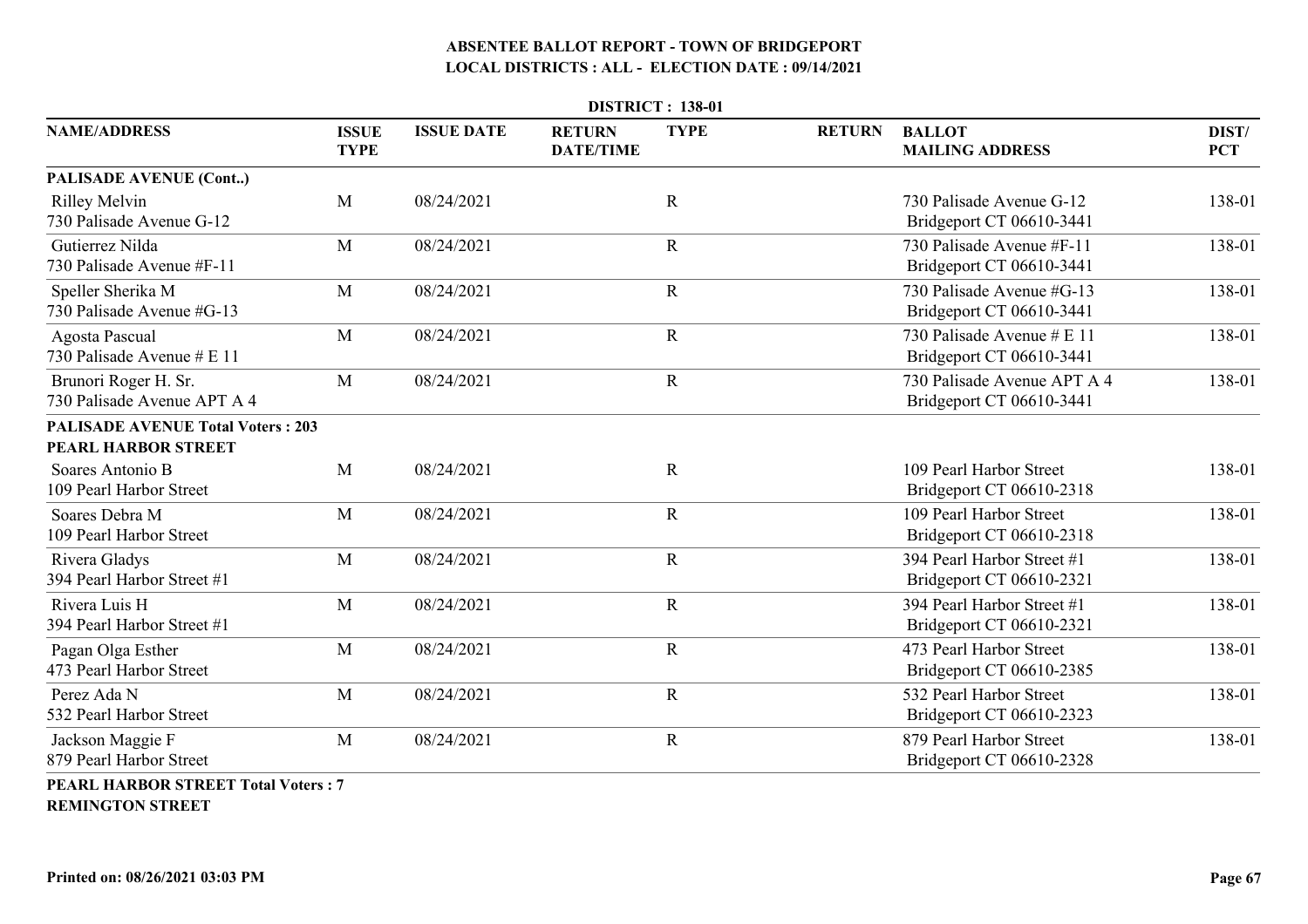|                                                    | <b>DISTRICT: 138-01</b>     |                   |                                   |             |               |                                                  |                     |  |  |  |  |
|----------------------------------------------------|-----------------------------|-------------------|-----------------------------------|-------------|---------------|--------------------------------------------------|---------------------|--|--|--|--|
| <b>NAME/ADDRESS</b>                                | <b>ISSUE</b><br><b>TYPE</b> | <b>ISSUE DATE</b> | <b>RETURN</b><br><b>DATE/TIME</b> | <b>TYPE</b> | <b>RETURN</b> | <b>BALLOT</b><br><b>MAILING ADDRESS</b>          | DIST/<br><b>PCT</b> |  |  |  |  |
| <b>REMINGTON STREET</b>                            |                             |                   |                                   |             |               |                                                  |                     |  |  |  |  |
| Reid Daphne A<br>228 Remington Street              | M                           | 08/24/2021        |                                   | $\mathbf R$ |               | 228 Remington Street<br>Bridgeport CT 06610-2281 | 138-01              |  |  |  |  |
| Morales Jennifer<br>337 Remington Street           | M                           | 08/25/2021        |                                   | $\mathbf R$ |               | 337 Remington Street<br>Bridgeport CT 06610-2212 | 138-01              |  |  |  |  |
| Velazquez-Morales Betzaida<br>337 Remington Street | M                           | 08/25/2021        |                                   | $\mathbf R$ |               | 337 Remington Street<br>Bridgeport CT 06610-2212 | 138-01              |  |  |  |  |
| Zayas Hector L Jr<br>337 Remington Street          | M                           | 08/25/2021        |                                   | $\mathbf R$ |               | 337 Remington Street<br>Bridgeport CT 06610-2212 | 138-01              |  |  |  |  |
| Roldan Jorge<br>397 Remington Street               | M                           | 08/24/2021        |                                   | $\mathbf R$ |               | 397 Remington Street<br>Bridgeport CT 06610-2212 | 138-01              |  |  |  |  |
| <b>REMINGTON STREET Total Voters: 5</b>            |                             |                   |                                   |             |               |                                                  |                     |  |  |  |  |
| <b>STEWART STREET</b>                              |                             |                   |                                   |             |               |                                                  |                     |  |  |  |  |
| <b>Bailey James Robert</b><br>75 Stewart Street    | M                           | 08/24/2021        |                                   | $\mathbf R$ |               | 75 Stewart Street<br>Bridgeport CT 06610-2257    | 138-01              |  |  |  |  |
| Jiminez Carmen<br>75 Stewart Street A3             | M                           | 08/24/2021        |                                   | $\mathbf R$ |               | 75 Stewart Street A3<br>Bridgeport CT 06610-2257 | 138-01              |  |  |  |  |
| Marrero Rafaela<br>75 Stewart Street B1            | M                           | 08/24/2021        |                                   | $\mathbf R$ |               | 75 Stewart Street B1<br>Bridgeport CT 06610-2257 | 138-01              |  |  |  |  |
| <b>Fuller Jennie</b><br>75 Stewart Street B3       | M                           | 08/24/2021        |                                   | $\mathbf R$ |               | 75 Stewart Street B3<br>Bridgeport CT 06610-2257 | 138-01              |  |  |  |  |
| Pagan Carmen M<br>75 Stewart Street C2             | M                           | 08/24/2021        |                                   | $\mathbf R$ |               | 75 Stewart Street C2<br>Bridgeport CT 06610-2257 | 138-01              |  |  |  |  |
| Rivera Manuel A<br>75 Stewart Street D1            | M                           | 08/24/2021        |                                   | $\mathbf R$ |               | 75 Stewart Street D1<br>Bridgeport CT 06610-2257 | 138-01              |  |  |  |  |
| Young Sharon T<br>75 Stewart Street D4             | M                           | 08/24/2021        |                                   | $\mathbf R$ |               | 75 Stewart Street D4<br>Bridgeport CT 06610-2257 | 138-01              |  |  |  |  |
| Besse Angie M<br>75 Stewart Street D6              | M                           | 08/24/2021        |                                   | $\mathbf R$ |               | 75 Stewart Street D6<br>Bridgeport CT 06610-2257 | 138-01              |  |  |  |  |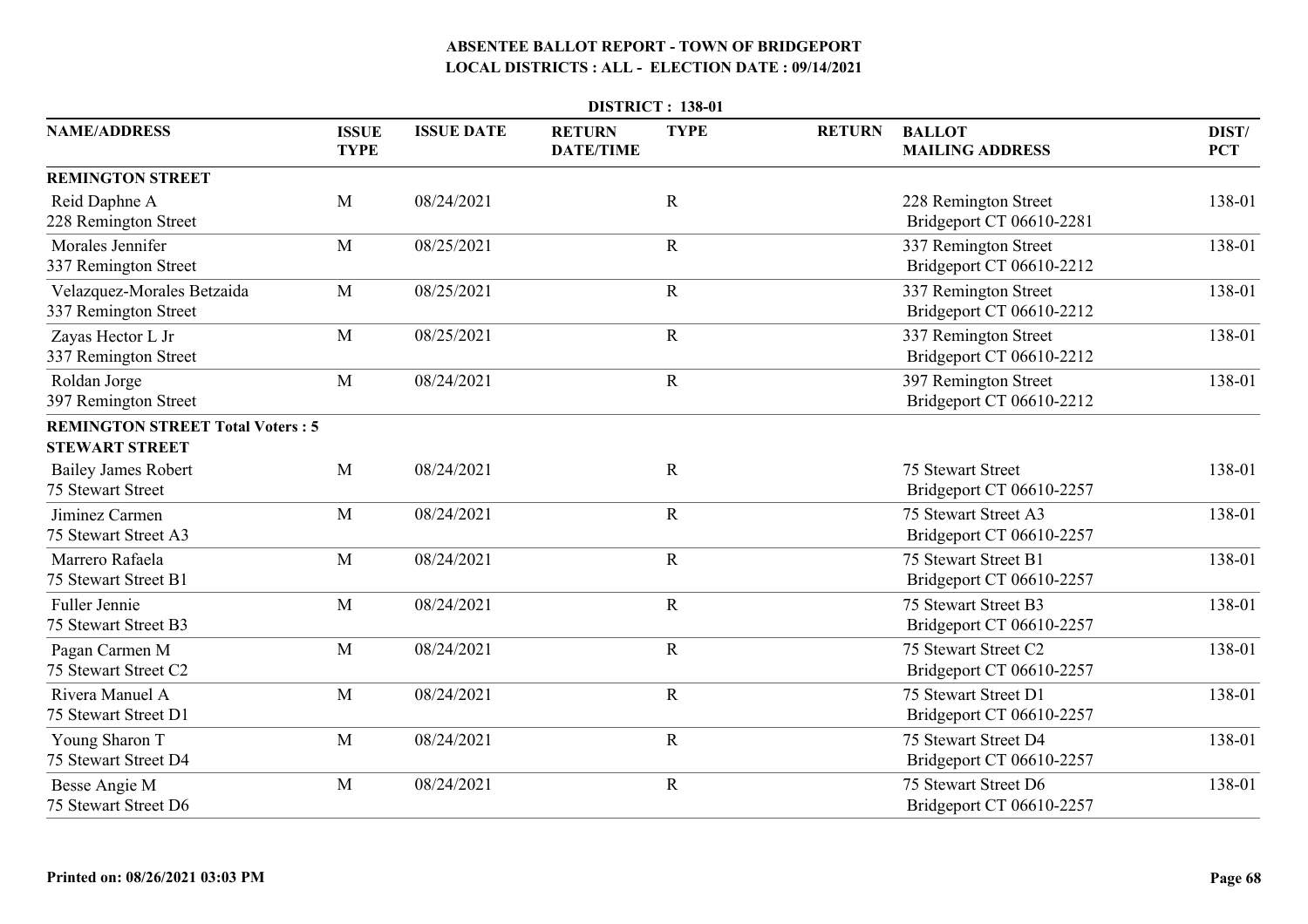|                                                      | <b>DISTRICT: 138-01</b>     |                   |                                   |             |               |                                                    |                     |  |  |  |  |
|------------------------------------------------------|-----------------------------|-------------------|-----------------------------------|-------------|---------------|----------------------------------------------------|---------------------|--|--|--|--|
| <b>NAME/ADDRESS</b>                                  | <b>ISSUE</b><br><b>TYPE</b> | <b>ISSUE DATE</b> | <b>RETURN</b><br><b>DATE/TIME</b> | <b>TYPE</b> | <b>RETURN</b> | <b>BALLOT</b><br><b>MAILING ADDRESS</b>            | DIST/<br><b>PCT</b> |  |  |  |  |
| <b>STEWART STREET (Cont)</b>                         |                             |                   |                                   |             |               |                                                    |                     |  |  |  |  |
| Mandry Nilda<br>75 Stewart Street D7                 | M                           | 08/24/2021        |                                   | $\mathbf R$ |               | 75 Stewart Street D7<br>Bridgeport CT 06610-2257   | 138-01              |  |  |  |  |
| Jones Frederick<br>75 Stewart Street D9              | M                           | 08/24/2021        |                                   | $\mathbf R$ |               | 75 Stewart Street D9<br>Bridgeport CT 06610-0000   | 138-01              |  |  |  |  |
| Gonzalez Teodoro<br>75 Stewart Street 10             | M                           | 08/24/2021        |                                   | $\mathbf R$ |               | 75 Stewart Street 10<br>Bridgeport CT 06610-2257   | 138-01              |  |  |  |  |
| Parks Willie B Sr<br>75 Stewart Street #D4           | M                           | 08/24/2021        |                                   | $\mathbf R$ |               | 75 Stewart Street #D4<br>Bridgeport CT 06610-2257  | 138-01              |  |  |  |  |
| Johnson Tatlyn Rebecca<br>75 Stewart Street A 9      | M                           | 08/24/2021        |                                   | $\mathbf R$ |               | 75 Stewart Street A 9<br>Bridgeport CT 06610-2257  | 138-01              |  |  |  |  |
| Evans Teresa D<br>75 Stewart Street A-4              | M                           | 08/24/2021        |                                   | $\mathbf R$ |               | 75 Stewart Street A-4<br>Bridgeport CT 06610-2257  | 138-01              |  |  |  |  |
| <b>Burke Thomas Colbert</b><br>75 Stewart Street B-2 | M                           | 08/24/2021        |                                   | $\mathbf R$ |               | 75 Stewart Street B-2<br>Bridgeport CT 06610-2257  | 138-01              |  |  |  |  |
| Castillo Clemente Jr<br>75 Stewart Street B-9        | M                           | 08/24/2021        |                                   | ${\bf R}$   |               | 75 Stewart Street B-9<br>Bridgeport CT 06610-2257  | 138-01              |  |  |  |  |
| Frazier Pauline H<br>75 Stewart Street C13           | M                           | 08/24/2021        |                                   | $\mathbf R$ |               | 75 Stewart Street C13<br>Bridgeport CT 06610-0000  | 138-01              |  |  |  |  |
| James Roosevelt Jr<br>75 Stewart Street C13          | M                           | 08/24/2021        |                                   | $\mathbf R$ |               | 75 Stewart Street C13<br>Bridgeport CT 06610-2257  | 138-01              |  |  |  |  |
| Scott Eva<br>75 Stewart Street D 5                   | M                           | 08/24/2021        |                                   | $\mathbf R$ |               | 75 Stewart Street D 5<br>Bridgeport CT 06610-2257  | 138-01              |  |  |  |  |
| Massari Darlene M<br>75 Stewart Street #D-8          | M                           | 08/24/2021        |                                   | $\mathbf R$ |               | 75 Stewart Street #D-8<br>Bridgeport CT 06610-2257 | 138-01              |  |  |  |  |
| Ojeda Ramona<br>75 Stewart Street #D11               | M                           | 08/24/2021        |                                   | $\mathbf R$ |               | 75 Stewart Street #D11<br>Bridgeport CT 06610-2257 | 138-01              |  |  |  |  |
| Bonilla Ramonita<br>75 Stewart Street C 12           | M                           | 08/24/2021        |                                   | $\mathbf R$ |               | 75 Stewart Street C 12<br>Bridgeport CT 06610-2257 | 138-01              |  |  |  |  |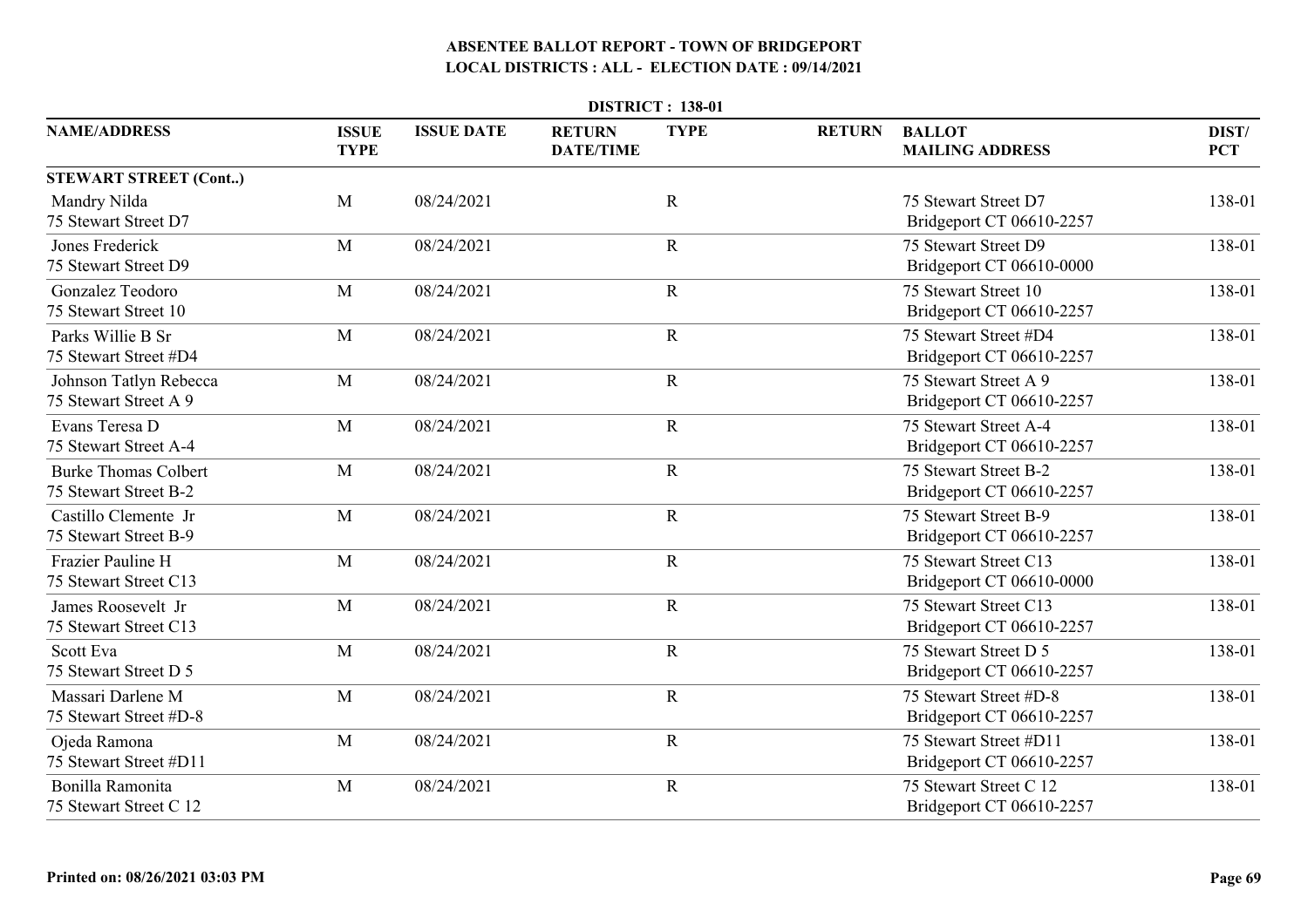| <b>DISTRICT: 138-01</b>                                         |                             |                   |                                   |             |               |                                                        |                     |  |  |
|-----------------------------------------------------------------|-----------------------------|-------------------|-----------------------------------|-------------|---------------|--------------------------------------------------------|---------------------|--|--|
| <b>NAME/ADDRESS</b>                                             | <b>ISSUE</b><br><b>TYPE</b> | <b>ISSUE DATE</b> | <b>RETURN</b><br><b>DATE/TIME</b> | <b>TYPE</b> | <b>RETURN</b> | <b>BALLOT</b><br><b>MAILING ADDRESS</b>                | DIST/<br><b>PCT</b> |  |  |
| <b>STEWART STREET (Cont)</b>                                    |                             |                   |                                   |             |               |                                                        |                     |  |  |
| Frazier Sarah W<br>75 Stewart Street D 10                       | M                           | 08/24/2021        |                                   | $\mathbf R$ |               | 75 Stewart Street D 10<br>Bridgeport CT 06610-2257     | 138-01              |  |  |
| Dada Daniel<br>75 Stewart Street #A-11                          | M                           | 08/24/2021        |                                   | $\mathbf R$ |               | 75 Stewart Street #A-11<br>Bridgeport CT 06610-2257    | 138-01              |  |  |
| Sovary Doris O<br>75 Stewart Street #B-10                       | M                           | 08/24/2021        |                                   | $\mathbf R$ |               | 75 Stewart Street #B-10<br>Bridgeport CT 06610-2257    | 138-01              |  |  |
| <b>Bostick Henrietta D</b><br>75 Stewart Street APT-A6          | M                           | 08/24/2021        |                                   | $\mathbf R$ |               | 75 Stewart Street APT-A6<br>Bridgeport CT 06610-2257   | 138-01              |  |  |
| Figueroa Maria<br>75 Stewart Street APT C-7                     | M                           | 08/24/2021        |                                   | ${\bf R}$   |               | 75 Stewart Street APT C-7<br>Bridgeport CT 06610-2257  | 138-01              |  |  |
| <b>STEWART STREET Total Voters: 27</b><br><b>SUCCESS AVENUE</b> |                             |                   |                                   |             |               |                                                        |                     |  |  |
| <b>Collins Therese</b><br>269 Success Avenue BLDG 14            | M                           | 08/24/2021        |                                   | $\mathbf R$ |               | 269 Success Avenue BLDG 14<br>Bridgeport CT 06610-2427 | 138-01              |  |  |
| Torres Migdalia<br>279 Success Avenue B-14                      | M                           | 08/24/2021        |                                   | $\mathbf R$ |               | 279 Success Avenue B-14<br>Bridgeport CT 06610-2427    | 138-01              |  |  |
| Panicali Peter Joseph<br>283 Success Avenue #B14                | M                           | 08/24/2021        |                                   | $\mathbf R$ |               | 283 Success Avenue #B14<br>Bridgeport CT 06610-2427    | 138-01              |  |  |
| <b>SUCCESS AVENUE Total Voters: 3</b><br><b>VELVET STREET</b>   |                             |                   |                                   |             |               |                                                        |                     |  |  |
| Council Marilyn W<br>28 Velvet Street                           | M                           | 08/24/2021        |                                   | $\mathbf R$ |               | 28 Velvet Street<br>Bridgeport CT 06610-2334           | 138-01              |  |  |
| Sells Cheryl D<br>95 Velvet Street                              | $\mathbf{M}$                | 08/24/2021        |                                   | $\mathbf R$ |               | 95 Velvet Street<br>Bridgeport CT 06610-2335           | 138-01              |  |  |
| Sells Tamara C<br>95 Velvet Street                              | M                           | 08/24/2021        |                                   | $\mathbf R$ |               | 95 Velvet Street<br>Bridgeport CT 06610-2335           | 138-01              |  |  |
| Sells Tracy M Jr<br>95 Velvet Street                            | M                           | 08/24/2021        |                                   | $\mathbf R$ |               | 95 Velvet Street<br>Bridgeport CT 06610-2335           | 138-01              |  |  |
| <b>VELVET STREET Total Voters: 4</b><br><b>WESSELS AVENUE</b>   |                             |                   |                                   |             |               |                                                        |                     |  |  |

**Printed on: 08/26/2021 03:03 PM**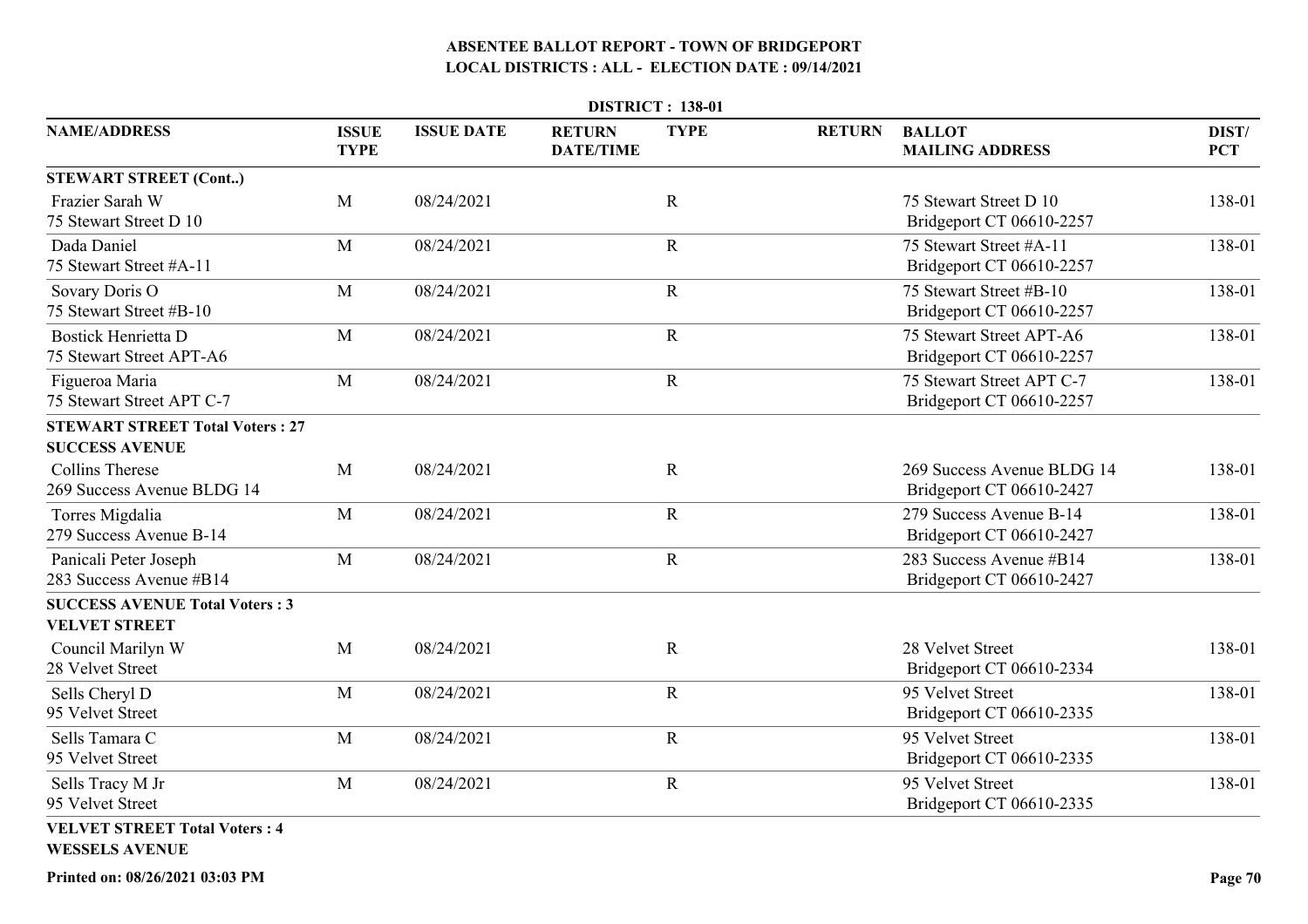| <b>DISTRICT: 138-01</b>                      |                             |                   |                                   |             |               |                                                      |                     |  |  |  |
|----------------------------------------------|-----------------------------|-------------------|-----------------------------------|-------------|---------------|------------------------------------------------------|---------------------|--|--|--|
| <b>NAME/ADDRESS</b>                          | <b>ISSUE</b><br><b>TYPE</b> | <b>ISSUE DATE</b> | <b>RETURN</b><br><b>DATE/TIME</b> | <b>TYPE</b> | <b>RETURN</b> | <b>BALLOT</b><br><b>MAILING ADDRESS</b>              | DIST/<br><b>PCT</b> |  |  |  |
| <b>WESSELS AVENUE</b>                        |                             |                   |                                   |             |               |                                                      |                     |  |  |  |
| Santiago Carmen<br>36 Wessels Avenue         | M                           | 08/24/2021        |                                   | R           |               | 36 Wessels Avenue<br>Bridgeport CT 06610-2340        | 138-01              |  |  |  |
| Campbell Shontel<br>55 Wessels Avenue UNIT 4 | M                           | 08/24/2021        |                                   | $\mathbf R$ |               | 55 Wessels Avenue UNIT 4<br>Bridgeport CT 06610-2396 | 138-01              |  |  |  |
| <b>WESSELS AVENUE Total Voters: 2</b>        |                             |                   |                                   |             |               |                                                      |                     |  |  |  |
| <b>YORK STREET</b>                           |                             |                   |                                   |             |               |                                                      |                     |  |  |  |
| Martin Marlene M<br>31 York Street           | M                           | 08/24/2021        |                                   | R           |               | 31 York Street<br>Bridgeport CT 06610-1924           | 138-01              |  |  |  |
| <b>YORK STREET Total Voters: 1</b>           |                             |                   |                                   |             |               |                                                      |                     |  |  |  |

**Precinct: 138-01 Total Voters: 280 D=280 R=0 U=0 O=0 Voided=0**

**Precinct Returned Ballots: 138-01 Total Returned Ballots: 0 D=0 R=0 U=0 O=0 Voided=0**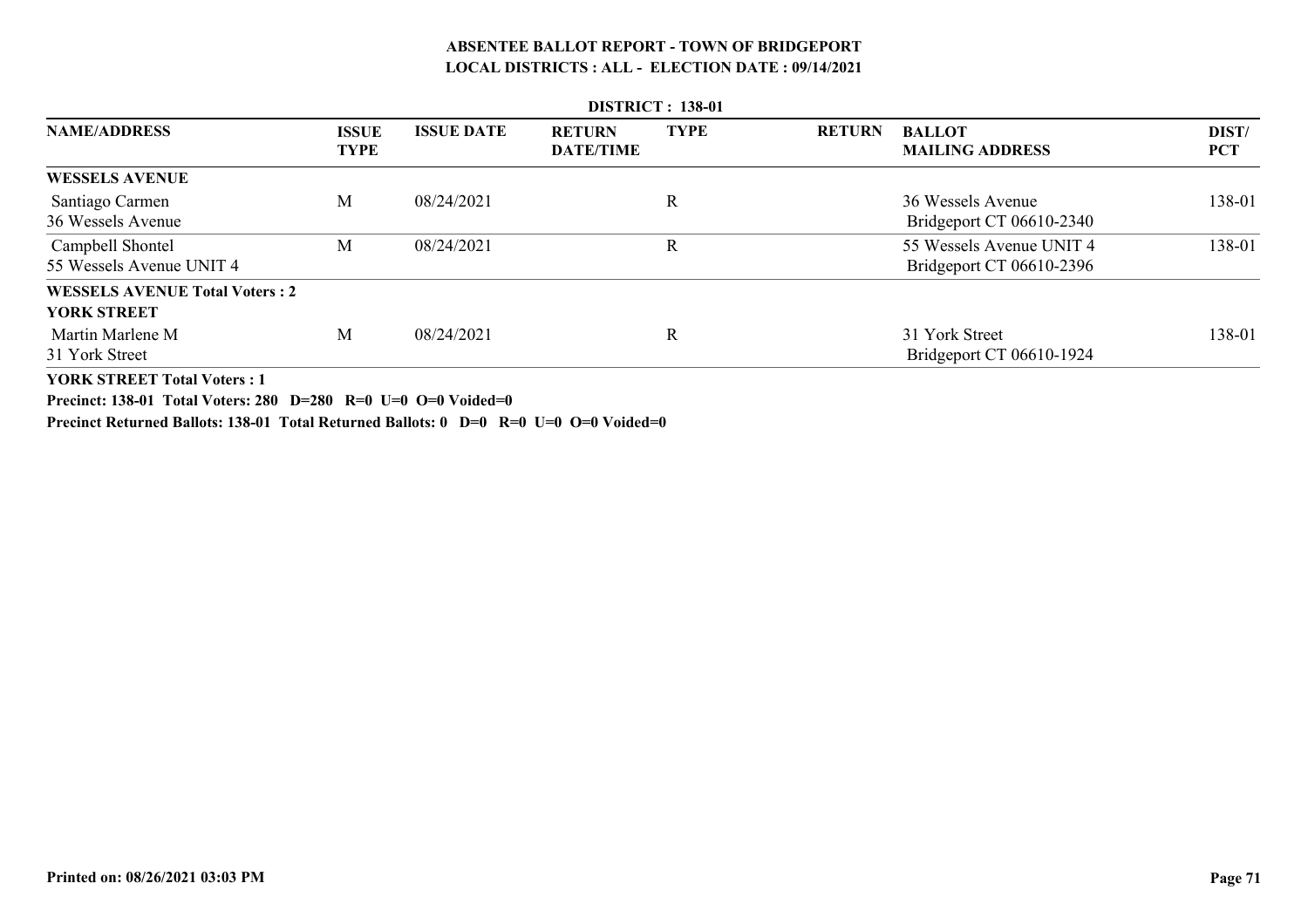| <b>DISTRICT: 138-02</b>                                               |                             |                   |                                   |             |               |                                                       |                     |  |  |
|-----------------------------------------------------------------------|-----------------------------|-------------------|-----------------------------------|-------------|---------------|-------------------------------------------------------|---------------------|--|--|
| <b>NAME/ADDRESS</b>                                                   | <b>ISSUE</b><br><b>TYPE</b> | <b>ISSUE DATE</b> | <b>RETURN</b><br><b>DATE/TIME</b> | <b>TYPE</b> | <b>RETURN</b> | <b>BALLOT</b><br><b>MAILING ADDRESS</b>               | DIST/<br><b>PCT</b> |  |  |
| <b>ALPINE STREET</b>                                                  |                             |                   |                                   |             |               |                                                       |                     |  |  |
| <b>Bines Anthony</b><br>297 Alpine Street                             | M                           | 08/25/2021        |                                   | $\mathbf R$ |               | 297 Alpine Street<br>Bridgeport CT 06610-1907         | 138-02              |  |  |
| Richards Marina<br>327 Alpine Street                                  | M                           | 08/25/2021        |                                   | ${\bf R}$   |               | 327 Alpine Street<br>Bridgeport CT 06610-1907         | 138-02              |  |  |
| Smith Robert E<br>361 Alpine Street                                   | M                           | 08/26/2021        |                                   | $\mathbf R$ |               | 361 Alpine Street<br>Bridgeport CT 06610-1907         | 138-02              |  |  |
| <b>ALPINE STREET Total Voters: 3</b><br><b>BEARDSLEY PARK TERRACE</b> |                             |                   |                                   |             |               |                                                       |                     |  |  |
| Bonsignori Francesca A<br>78 Beardsley Park Terrace                   | M                           | 08/24/2021        |                                   | $\mathbf R$ |               | 78 Beardsley Park Terrace<br>Bridgeport CT 06610-1730 | 138-02              |  |  |
| Holy Jane L<br>78 Beardsley Park Terrace                              | M                           | 08/24/2021        |                                   | ${\bf R}$   |               | 78 Beardsley Park Terrace<br>Bridgeport CT 06610-1730 | 138-02              |  |  |
| <b>BEARDSLEY PARK TERRACE Total Voters: 2</b>                         |                             |                   |                                   |             |               |                                                       |                     |  |  |
| <b>DUPONT PLACE</b>                                                   |                             |                   |                                   |             |               |                                                       |                     |  |  |
| Ford Maurice T<br>49 Dupont Place                                     | M                           | 08/25/2021        |                                   | $\mathbf R$ |               | 49 Dupont Place<br>Bridgeport CT 06610-1450           | 138-02              |  |  |
| Powell Ashawnie J<br>56 Dupont Place                                  | M                           | 08/25/2021        |                                   | $\mathbf R$ |               | 56 Dupont Place<br>Bridgeport CT 06610-1402           | 138-02              |  |  |
| Perez Eleuterio J Jr.<br>160 Dupont Place                             | M                           | 08/24/2021        |                                   | $\mathbf R$ |               | 160 Dupont Place<br>Bridgeport CT 06610-1451          | 138-02              |  |  |
| Perez Ramona M<br>160 Dupont Place                                    | M                           | 08/24/2021        |                                   | ${\bf R}$   |               | 160 Dupont Place<br>Bridgeport CT 06610-1451          | 138-02              |  |  |
| <b>Morales Nelsie</b><br>164 Dupont Place                             | M                           | 08/24/2021        |                                   | ${\bf R}$   |               | 164 Dupont Place<br>Bridgeport CT 06610-1451          | 138-02              |  |  |
| Garcia Petronila<br>197 Dupont Place                                  | M                           | 08/26/2021        |                                   | $\mathbf R$ |               | 197 Dupont Place<br>Bridgeport CT 06610-1401          | 138-02              |  |  |
| Nunez Carmen Ana<br>197 Dupont Place                                  | M                           | 08/26/2021        |                                   | $\mathbf R$ |               | 197 Dupont Place<br>Bridgeport CT 06610-1401          | 138-02              |  |  |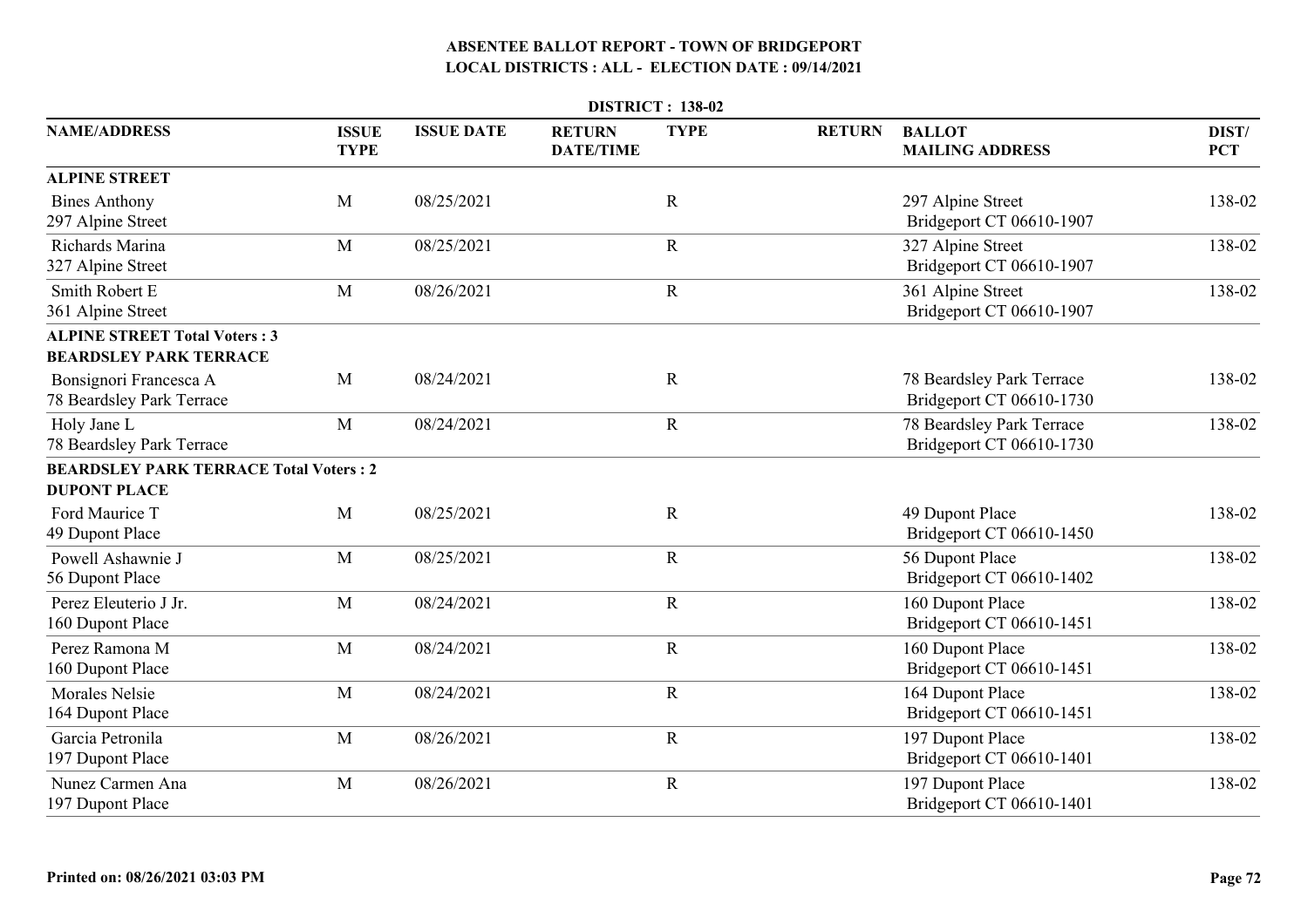| <b>DISTRICT: 138-02</b>                                         |                             |                   |                                   |             |               |                                              |                     |  |  |  |
|-----------------------------------------------------------------|-----------------------------|-------------------|-----------------------------------|-------------|---------------|----------------------------------------------|---------------------|--|--|--|
| <b>NAME/ADDRESS</b>                                             | <b>ISSUE</b><br><b>TYPE</b> | <b>ISSUE DATE</b> | <b>RETURN</b><br><b>DATE/TIME</b> | <b>TYPE</b> | <b>RETURN</b> | <b>BALLOT</b><br><b>MAILING ADDRESS</b>      | DIST/<br><b>PCT</b> |  |  |  |
| <b>DUPONT PLACE (Cont)</b><br>Nunez Jorge R<br>197 Dupont Place | M                           | 08/26/2021        |                                   | $\mathbf R$ |               | 197 Dupont Place<br>Bridgeport CT 06610-1401 | 138-02              |  |  |  |
| <b>DUPONT PLACE Total Voters: 8</b><br><b>EVERS COURT</b>       |                             |                   |                                   |             |               |                                              |                     |  |  |  |
| Pagan Gloria<br>32 Evers Court                                  | M                           | 08/24/2021        |                                   | $\mathbf R$ |               | 32 Evers Court<br>Bridgeport CT 06610-1408   | 138-02              |  |  |  |
| Pagan Eva J<br>34 Evers Court                                   | M                           | 08/24/2021        |                                   | $\mathbf R$ |               | 34 Evers Court<br>Bridgeport CT 06610-1408   | 138-02              |  |  |  |
| <b>EVERS COURT Total Voters: 2</b><br><b>EVERS PLACE</b>        |                             |                   |                                   |             |               |                                              |                     |  |  |  |
| Rodriguez Luis<br>31 Evers Place                                | M                           | 08/25/2021        |                                   | $\mathbf R$ |               | 31 Evers Place<br>Bridgeport CT 06610-1409   | 138-02              |  |  |  |
| Rodriguez Miriam<br>31 Evers Place                              | M                           | 08/25/2021        |                                   | $\mathbf R$ |               | 31 Evers Place<br>Bridgeport CT 06610-1409   | 138-02              |  |  |  |
| Perez Kelly Ann<br>76 Evers Place                               | M                           | 08/25/2021        |                                   | $\mathbf R$ |               | 76 Evers Place<br>Bridgeport CT 06610-1430   | 138-02              |  |  |  |
| Perez Rosa<br>76 Evers Place                                    | M                           | 08/25/2021        |                                   | $\mathbf R$ |               | 76 Evers Place<br>Bridgeport CT 06610-1430   | 138-02              |  |  |  |
| <b>EVERS PLACE Total Voters: 4</b><br><b>EVERS STREET</b>       |                             |                   |                                   |             |               |                                              |                     |  |  |  |
| Lindo Mortica Adassa<br>344 Evers Street                        | M                           | 08/25/2021        |                                   | $\mathbf R$ |               | 344 Evers Street<br>Bridgeport CT 06610-1303 | 138-02              |  |  |  |
| Lindo Prescilla Tamara<br>344 Evers Street                      | M                           | 08/25/2021        |                                   | $\mathbf R$ |               | 344 Evers Street<br>Bridgeport CT 06610-1303 | 138-02              |  |  |  |
| Cruz Fernando E<br>683 Evers Street                             | M                           | 08/24/2021        |                                   | $\mathbf R$ |               | 683 Evers Street<br>Bridgeport CT 06610-1322 | 138-02              |  |  |  |
| Rosado Glenda D<br>683 Evers Street                             | M                           | 08/24/2021        |                                   | $\mathbf R$ |               | 683 Evers Street<br>Bridgeport CT 06610-1322 | 138-02              |  |  |  |
| <b>EVERS STREET Total Voters: 4</b><br><b>FLEETWOOD PLACE</b>   |                             |                   |                                   |             |               |                                              |                     |  |  |  |

**Printed on: 08/26/2021 03:03 PM**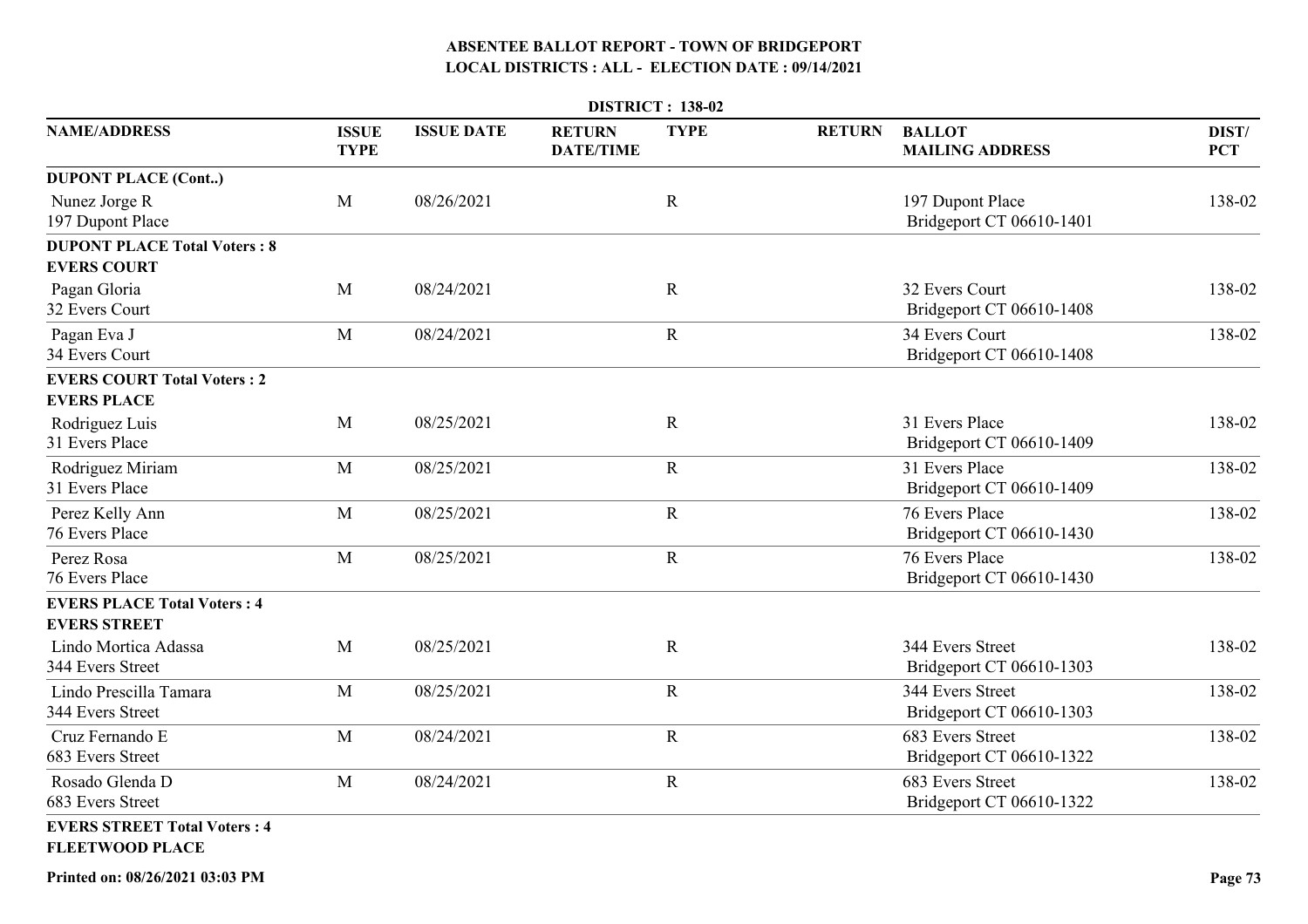|                                                      | <b>DISTRICT: 138-02</b>     |                   |                                   |             |               |                                                         |                     |  |  |  |  |
|------------------------------------------------------|-----------------------------|-------------------|-----------------------------------|-------------|---------------|---------------------------------------------------------|---------------------|--|--|--|--|
| <b>NAME/ADDRESS</b>                                  | <b>ISSUE</b><br><b>TYPE</b> | <b>ISSUE DATE</b> | <b>RETURN</b><br><b>DATE/TIME</b> | <b>TYPE</b> | <b>RETURN</b> | <b>BALLOT</b><br><b>MAILING ADDRESS</b>                 | DIST/<br><b>PCT</b> |  |  |  |  |
| <b>FLEETWOOD PLACE</b>                               |                             |                   |                                   |             |               |                                                         |                     |  |  |  |  |
| Schilling Elizabeth L<br>12 Fleetwood Place          | M                           | 08/25/2021        |                                   | $\mathbf R$ |               | 12 Fleetwood Place<br>Bridgeport CT 06610-1325          | 138-02              |  |  |  |  |
| Howell Janice<br>40 Fleetwood Place                  | M                           | 08/25/2021        |                                   | $\mathbf R$ |               | 40 Fleetwood Place<br>Bridgeport CT 06610-1325          | 138-02              |  |  |  |  |
| <b>FLEETWOOD PLACE Total Voters: 2</b>               |                             |                   |                                   |             |               |                                                         |                     |  |  |  |  |
| <b>HOOKER ROAD</b>                                   |                             |                   |                                   |             |               |                                                         |                     |  |  |  |  |
| Martindale Wallace J<br>110 Hooker Road              | M                           | 08/24/2021        |                                   | $\mathbf R$ |               | 110 Hooker Road<br>Bridgeport CT 06610-1316             | 138-02              |  |  |  |  |
| <b>Alexander Caswell</b><br>153 Hooker Road          | M                           | 08/25/2021        |                                   | $\mathbf R$ |               | 153 Hooker Road<br>Bridgeport CT 06610-1315             | 138-02              |  |  |  |  |
| <b>HOOKER ROAD Total Voters: 2</b>                   |                             |                   |                                   |             |               |                                                         |                     |  |  |  |  |
| <b>HUNTINGTON TURNPIKE</b>                           |                             |                   |                                   |             |               |                                                         |                     |  |  |  |  |
| Schwartz G Barbara<br>103 Huntington Turnpike        | M                           | 08/26/2021        |                                   | $\mathbf R$ |               | 103 Huntington Turnpike<br>Bridgeport CT 06610-1445     | 138-02              |  |  |  |  |
| Fogle Curtis J<br>120 Huntington Turnpike 105        | M                           | 08/25/2021        |                                   | $\mathbf R$ |               | 120 Huntington Turnpike 105<br>Bridgeport CT 06610-1443 | 138-02              |  |  |  |  |
| Thames Alice L<br>120 Huntington Turnpike 402        | M                           | 08/25/2021        |                                   | $\mathbf R$ |               | 120 Huntington Turnpike 402<br>Bridgeport CT 06610-1443 | 138-02              |  |  |  |  |
| <b>Thames James</b><br>120 Huntington Turnpike 402   | M                           | 08/25/2021        |                                   | $\mathbf R$ |               | 120 Huntington Turnpike 402<br>Bridgeport CT 06610-1443 | 138-02              |  |  |  |  |
| Healy Dylan W<br>120 Huntington Turnpike 408         | M                           | 08/24/2021        |                                   | $\mathbf R$ |               | 120 Huntington Turnpike 408<br>Bridgeport CT 06610-1443 | 138-02              |  |  |  |  |
| Healy Karin J<br>120 Huntington Turnpike 408         | M                           | 08/24/2021        |                                   | $\mathbf R$ |               | 120 Huntington Turnpike 408<br>Bridgeport CT 06610-1443 | 138-02              |  |  |  |  |
| Alzate-Munoz Gloria I<br>120 Huntington Turnpike 509 | M                           | 08/25/2021        |                                   | $\mathbf R$ |               | 120 Huntington Turnpike 509<br>Bridgeport CT 06610-1443 | 138-02              |  |  |  |  |
| Schneider Craig A<br>120 Huntington Turnpike 803     | M                           | 08/25/2021        |                                   | $\mathbf R$ |               | 120 Huntington Turnpike 803<br>Bridgeport CT 06610-1443 | 138-02              |  |  |  |  |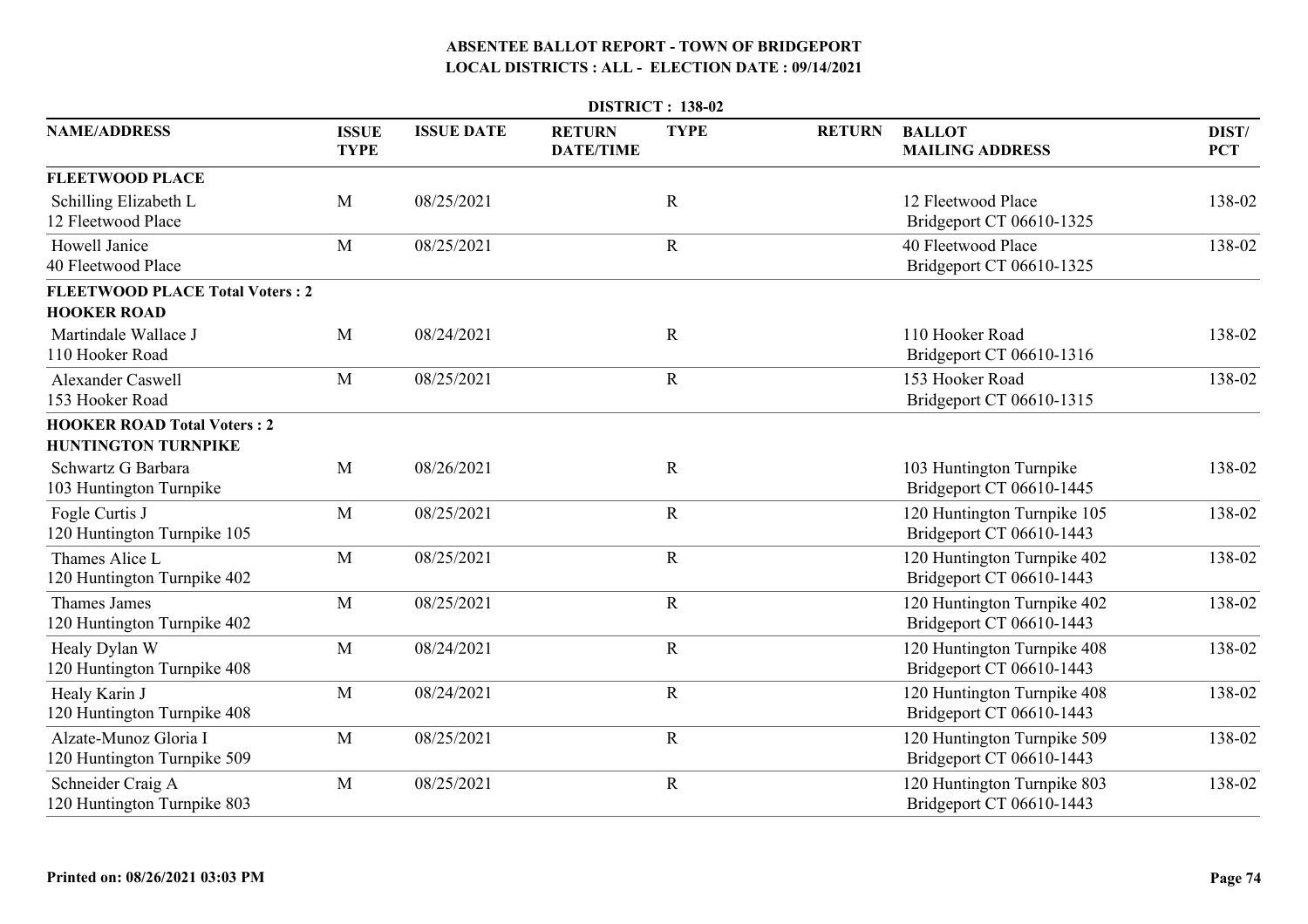| <b>DISTRICT: 138-02</b>                                              |                             |                   |                                   |             |               |                                                           |                     |  |  |
|----------------------------------------------------------------------|-----------------------------|-------------------|-----------------------------------|-------------|---------------|-----------------------------------------------------------|---------------------|--|--|
| <b>NAME/ADDRESS</b>                                                  | <b>ISSUE</b><br><b>TYPE</b> | <b>ISSUE DATE</b> | <b>RETURN</b><br><b>DATE/TIME</b> | <b>TYPE</b> | <b>RETURN</b> | <b>BALLOT</b><br><b>MAILING ADDRESS</b>                   | DIST/<br><b>PCT</b> |  |  |
| <b>HUNTINGTON TURNPIKE (Cont)</b>                                    |                             |                   |                                   |             |               |                                                           |                     |  |  |
| Bartlett Thea J<br>120 Huntington Turnpike #109                      | M                           | 08/25/2021        |                                   | $\mathbf R$ |               | 120 Huntington Turnpike #109<br>Bridgeport CT 06610-1443  | 138-02              |  |  |
| Rivera Guillermo T<br>120 Huntington Turnpike #202                   | M                           | 08/25/2021        |                                   | $\mathbf R$ |               | 120 Huntington Turnpike #202<br>Bridgeport CT 06610-1443  | 138-02              |  |  |
| Ramos Carlos<br>120 Huntington Turnpike #509                         | M                           | 08/25/2021        |                                   | $\mathbf R$ |               | 120 Huntington Turnpike #509<br>Bridgeport CT 06610-1443  | 138-02              |  |  |
| Moreno Anselmo Jr.<br>120 Huntington Turnpike #803                   | M                           | 08/25/2021        |                                   | $\mathbf R$ |               | 120 Huntington Turnpike #803<br>Bridgeport CT 06610-1443  | 138-02              |  |  |
| Peet Michael A<br>120 Huntington Turnpike A-204                      | M                           | 08/25/2021        |                                   | $\mathbf R$ |               | 120 Huntington Turnpike A-204<br>Bridgeport CT 06610-1443 | 138-02              |  |  |
| Gonzalez Jannet<br>630 Huntington Turnpike                           | M                           | 08/25/2021        |                                   | $\mathbf R$ |               | 630 Huntington Turnpike<br>Bridgeport CT 06610-1329       | 138-02              |  |  |
| Gonzalez Malinda<br>630 Huntington Turnpike                          | M                           | 08/25/2021        |                                   | $\mathbf R$ |               | 630 Huntington Turnpike<br>Bridgeport CT 06610-1329       | 138-02              |  |  |
| Gonzalez Wilson<br>630 Huntington Turnpike                           | M                           | 08/25/2021        |                                   | $\mathbf R$ |               | 630 Huntington Turnpike<br>Bridgeport CT 06610-1329       | 138-02              |  |  |
| Nolan Terrance E<br>820 Huntington Turnpike                          | M                           | 08/26/2021        |                                   | $\mathbf R$ |               | 820 Huntington Turnpike<br>Bridgeport CT 06610-1246       | 138-02              |  |  |
| <b>HUNTINGTON TURNPIKE Total Voters: 17</b><br><b>INTERVALE ROAD</b> |                             |                   |                                   |             |               |                                                           |                     |  |  |
| Clarke Leonie G<br>134 Intervale Road                                | M                           | 08/24/2021        |                                   | $\mathbf R$ |               | 134 Intervale Road<br>Bridgeport CT 06610-1014            | 138-02              |  |  |
| <b>INTERVALE ROAD Total Voters: 1</b><br><b>IWANICKI CIRCLE</b>      |                             |                   |                                   |             |               |                                                           |                     |  |  |
| Gee Jeroldine C<br>46 Iwanicki Circle                                | M                           | 08/24/2021        |                                   | $\mathbf R$ |               | 46 Iwanicki Circle<br>Bridgeport CT 06610-1019            | 138-02              |  |  |
| <b>IWANICKI CIRCLE Total Voters: 1</b>                               |                             |                   |                                   |             |               |                                                           |                     |  |  |

**LIVINGSTON PLACE**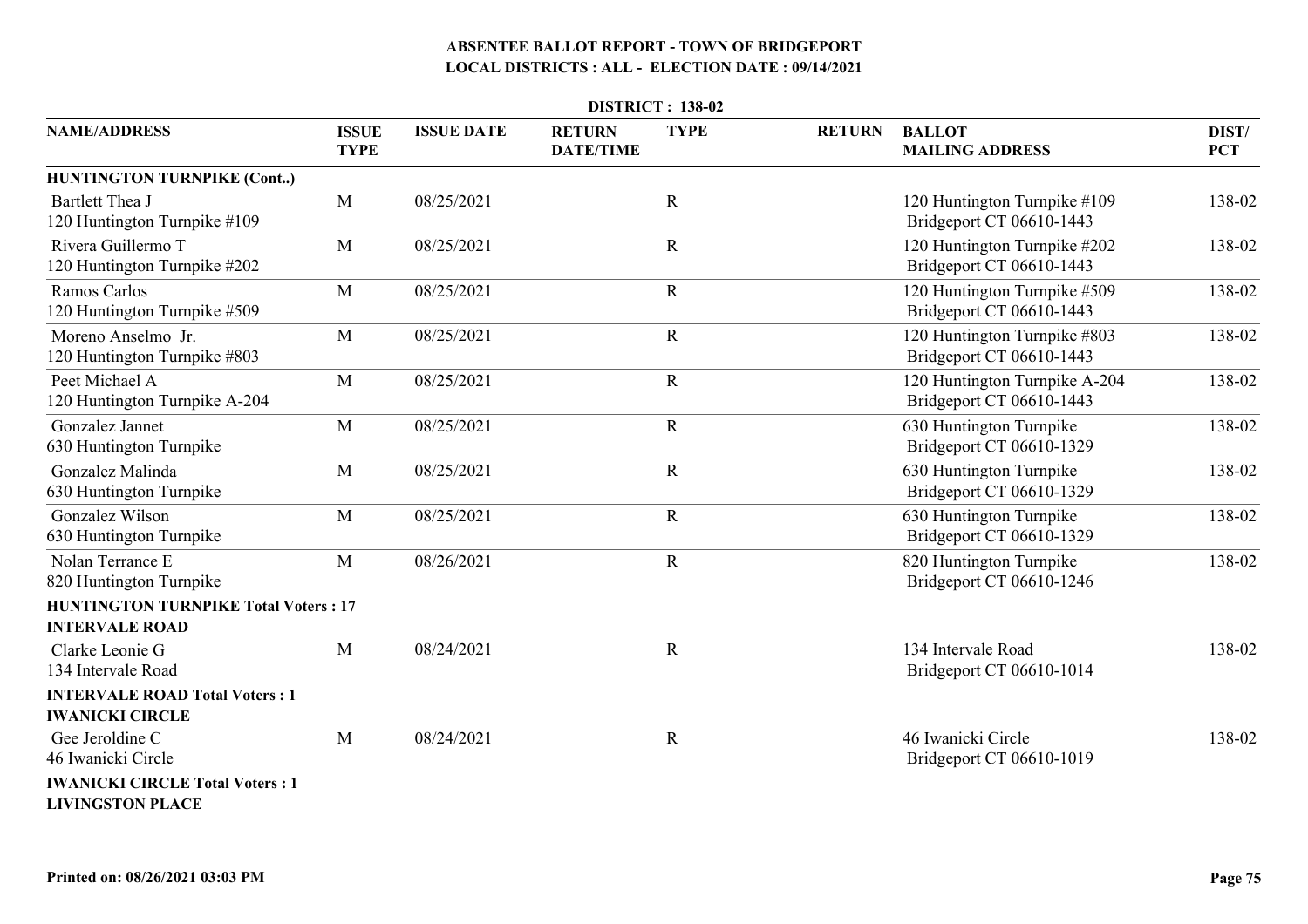|                                                                    | <b>DISTRICT: 138-02</b>     |                   |                                   |             |               |                                                  |                     |  |  |  |  |
|--------------------------------------------------------------------|-----------------------------|-------------------|-----------------------------------|-------------|---------------|--------------------------------------------------|---------------------|--|--|--|--|
| <b>NAME/ADDRESS</b>                                                | <b>ISSUE</b><br><b>TYPE</b> | <b>ISSUE DATE</b> | <b>RETURN</b><br><b>DATE/TIME</b> | <b>TYPE</b> | <b>RETURN</b> | <b>BALLOT</b><br><b>MAILING ADDRESS</b>          | DIST/<br><b>PCT</b> |  |  |  |  |
| <b>LIVINGSTON PLACE</b>                                            |                             |                   |                                   |             |               |                                                  |                     |  |  |  |  |
| <b>Green Daisy</b><br>48 Livingston Place                          | M                           | 08/26/2021        |                                   | $\mathbf R$ |               | 48 Livingston Place<br>Bridgeport CT 06610-1771  | 138-02              |  |  |  |  |
| <b>LIVINGSTON PLACE Total Voters: 1</b><br><b>LOUISIANA AVENUE</b> |                             |                   |                                   |             |               |                                                  |                     |  |  |  |  |
| Gonzalez Dawn E<br>57 Louisiana Avenue                             | M                           | 08/24/2021        |                                   | $\mathbf R$ |               | 57 Louisiana Avenue<br>Bridgeport CT 06610-1542  | 138-02              |  |  |  |  |
| Gonzalez Molly<br>57 Louisiana Avenue                              | M                           | 08/24/2021        |                                   | $\mathbf R$ |               | 57 Louisiana Avenue<br>Bridgeport CT 06610-1542  | 138-02              |  |  |  |  |
| Goss Mary M<br>77 Louisiana Avenue                                 | M                           | 08/24/2021        |                                   | $\mathbf R$ |               | 77 Louisiana Avenue<br>Bridgeport CT 06610-1542  | 138-02              |  |  |  |  |
| Verner Barbara A<br>77 Louisiana Avenue                            | M                           | 08/24/2021        |                                   | $\mathbf R$ |               | 77 Louisiana Avenue<br>Bridgeport CT 06610-1542  | 138-02              |  |  |  |  |
| Williams John L<br>77 Louisiana Avenue                             | M                           | 08/24/2021        |                                   | $\mathbf R$ |               | 77 Louisiana Avenue<br>Bridgeport CT 06610-1542  | 138-02              |  |  |  |  |
| Commodore Josh<br>146 Louisiana Avenue                             | M                           | 08/24/2021        |                                   | ${\bf R}$   |               | 146 Louisiana Avenue<br>Bridgeport CT 06610-1502 | 138-02              |  |  |  |  |
| Commodore Linda A<br>146 Louisiana Avenue                          | M                           | 08/24/2021        |                                   | $\mathbf R$ |               | 146 Louisiana Avenue<br>Bridgeport CT 06610-1502 | 138-02              |  |  |  |  |
| Holloway Jeri F<br>157 Louisiana Avenue                            | M                           | 08/25/2021        |                                   | $\mathbf R$ |               | 157 Louisiana Avenue<br>Bridgeport CT 06610-1501 | 138-02              |  |  |  |  |
| <b>LOUISIANA AVENUE Total Voters: 8</b>                            |                             |                   |                                   |             |               |                                                  |                     |  |  |  |  |
| <b>MENCEL CIRCLE</b>                                               |                             |                   |                                   |             |               |                                                  |                     |  |  |  |  |
| Small Michele L<br>10 Mencel Circle                                | M                           | 08/24/2021        |                                   | $\mathbf R$ |               | 10 Mencel Circle<br>Bridgeport CT 06610-1504     | 138-02              |  |  |  |  |
| <b>MENCEL CIRCLE Total Voters: 1</b><br><b>NELSON TERRACE</b>      |                             |                   |                                   |             |               |                                                  |                     |  |  |  |  |
| Robinson Latoya Alesia<br>70 Nelson Terrace                        | M                           | 08/26/2021        |                                   | $\mathbf R$ |               | 70 Nelson Terrace<br>Bridgeport CT 06610-1812    | 138-02              |  |  |  |  |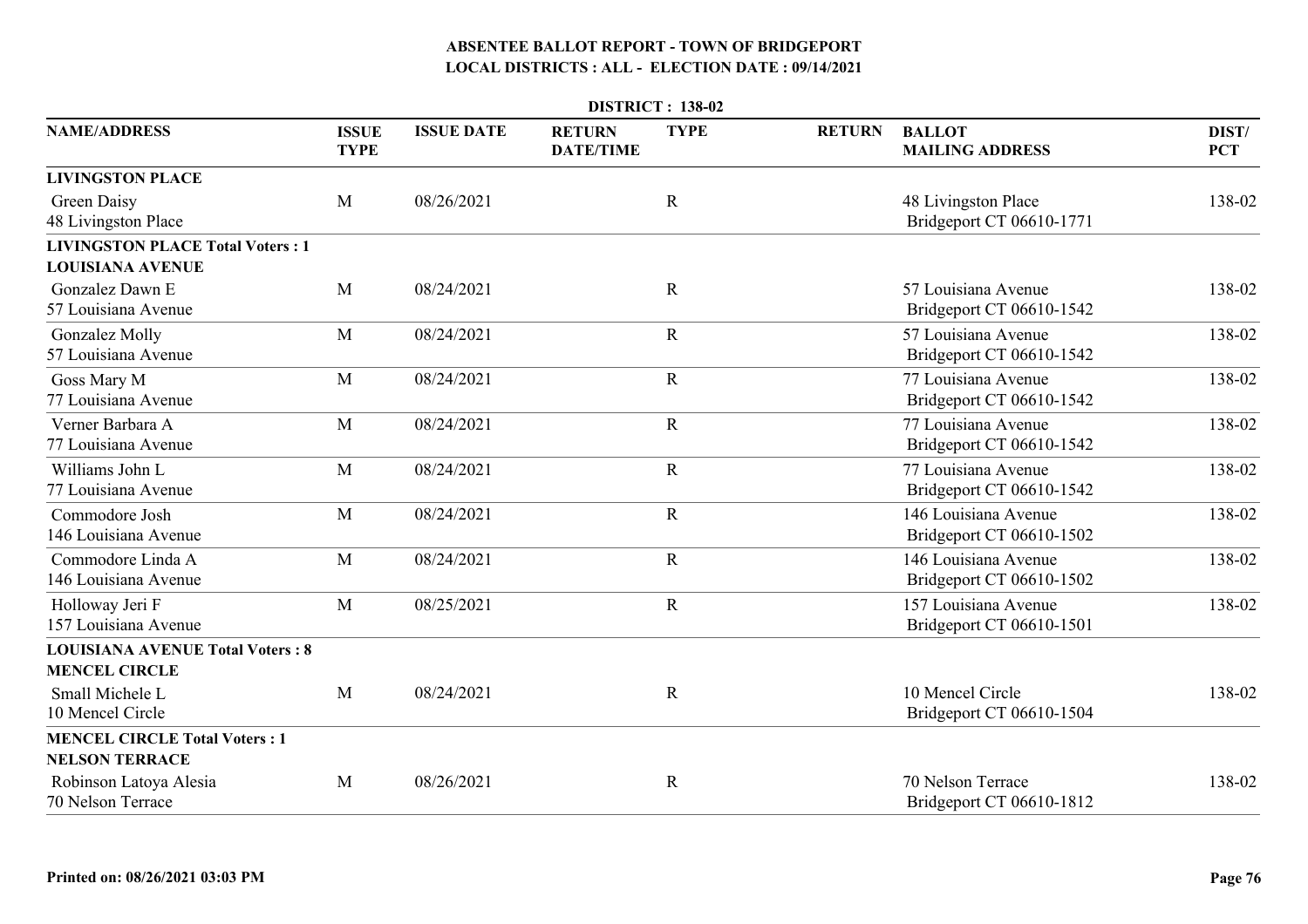| <b>DISTRICT: 138-02</b>                                      |                             |                   |                                   |             |               |                                               |                     |  |  |  |
|--------------------------------------------------------------|-----------------------------|-------------------|-----------------------------------|-------------|---------------|-----------------------------------------------|---------------------|--|--|--|
| <b>NAME/ADDRESS</b>                                          | <b>ISSUE</b><br><b>TYPE</b> | <b>ISSUE DATE</b> | <b>RETURN</b><br><b>DATE/TIME</b> | <b>TYPE</b> | <b>RETURN</b> | <b>BALLOT</b><br><b>MAILING ADDRESS</b>       | DIST/<br><b>PCT</b> |  |  |  |
| <b>NELSON TERRACE (Cont)</b>                                 |                             |                   |                                   |             |               |                                               |                     |  |  |  |
| Robinson Rudolph Anthony<br>70 Nelson Terrace                | M                           | 08/26/2021        |                                   | $\mathbf R$ |               | 70 Nelson Terrace<br>Bridgeport CT 06610-1812 | 138-02              |  |  |  |
| Messina Mary A<br>80 Nelson Terrace                          | M                           | 08/24/2021        |                                   | $\mathbf R$ |               | 80 Nelson Terrace<br>Bridgeport CT 06610-1812 | 138-02              |  |  |  |
| Desouza Ackelia<br>85 Nelson Terrace                         | M                           | 08/25/2021        |                                   | $\mathbf R$ |               | 85 Nelson Terrace<br>Bridgeport CT 06610-1811 | 138-02              |  |  |  |
| <b>NELSON TERRACE Total Voters: 4</b><br><b>NOBLE AVENUE</b> |                             |                   |                                   |             |               |                                               |                     |  |  |  |
| Council Edna D<br>1900 Noble Avenue                          | M                           | 08/26/2021        |                                   | $\mathbf R$ |               | 1900 Noble Avenue<br>Bridgeport CT 06610-1632 | 138-02              |  |  |  |
| Acevedo Catalina<br>1960 Noble Avenue                        | M                           | 08/26/2021        |                                   | $\mathbf R$ |               | 1960 Noble Avenue<br>Bridgeport CT 06610-1633 | 138-02              |  |  |  |
| Acevedo Jose L<br>1960 Noble Avenue                          | M                           | 08/26/2021        |                                   | $\mathbf R$ |               | 1960 Noble Avenue<br>Bridgeport CT 06610-1633 | 138-02              |  |  |  |
| <b>Blake Kingsley J</b><br>2060 Noble Avenue                 | M                           | 08/24/2021        |                                   | $\mathbf R$ |               | 2060 Noble Avenue<br>Bridgeport CT 06610-1634 | 138-02              |  |  |  |
| <b>NOBLE AVENUE Total Voters: 4</b><br><b>NUTMEG CIRCLE</b>  |                             |                   |                                   |             |               |                                               |                     |  |  |  |
| Moore Christine E<br>56 Nutmeg Circle                        | M                           | 08/25/2021        |                                   | $\mathbf R$ |               | 56 Nutmeg Circle<br>Bridgeport CT 06610-1349  | 138-02              |  |  |  |
| Moore Shakirah N<br>56 Nutmeg Circle                         | M                           | 08/25/2021        |                                   | $\mathbf R$ |               | 56 Nutmeg Circle<br>Bridgeport CT 06610-1349  | 138-02              |  |  |  |
| Mustafa Anita<br>78 Nutmeg Circle                            | M                           | 08/25/2021        |                                   | $\mathbf R$ |               | 78 Nutmeg Circle<br>Bridgeport CT 06610-1349  | 138-02              |  |  |  |
| <b>Steer Moreen M</b><br>84 Nutmeg Circle                    | M                           | 08/25/2021        |                                   | $\mathbf R$ |               | 84 Nutmeg Circle<br>Bridgeport CT 06610-1349  | 138-02              |  |  |  |
| Jean Guerrier<br>94 Nutmeg Circle                            | M                           | 08/26/2021        |                                   | $\mathbf R$ |               | 94 Nutmeg Circle<br>Bridgeport CT 06610-1332  | 138-02              |  |  |  |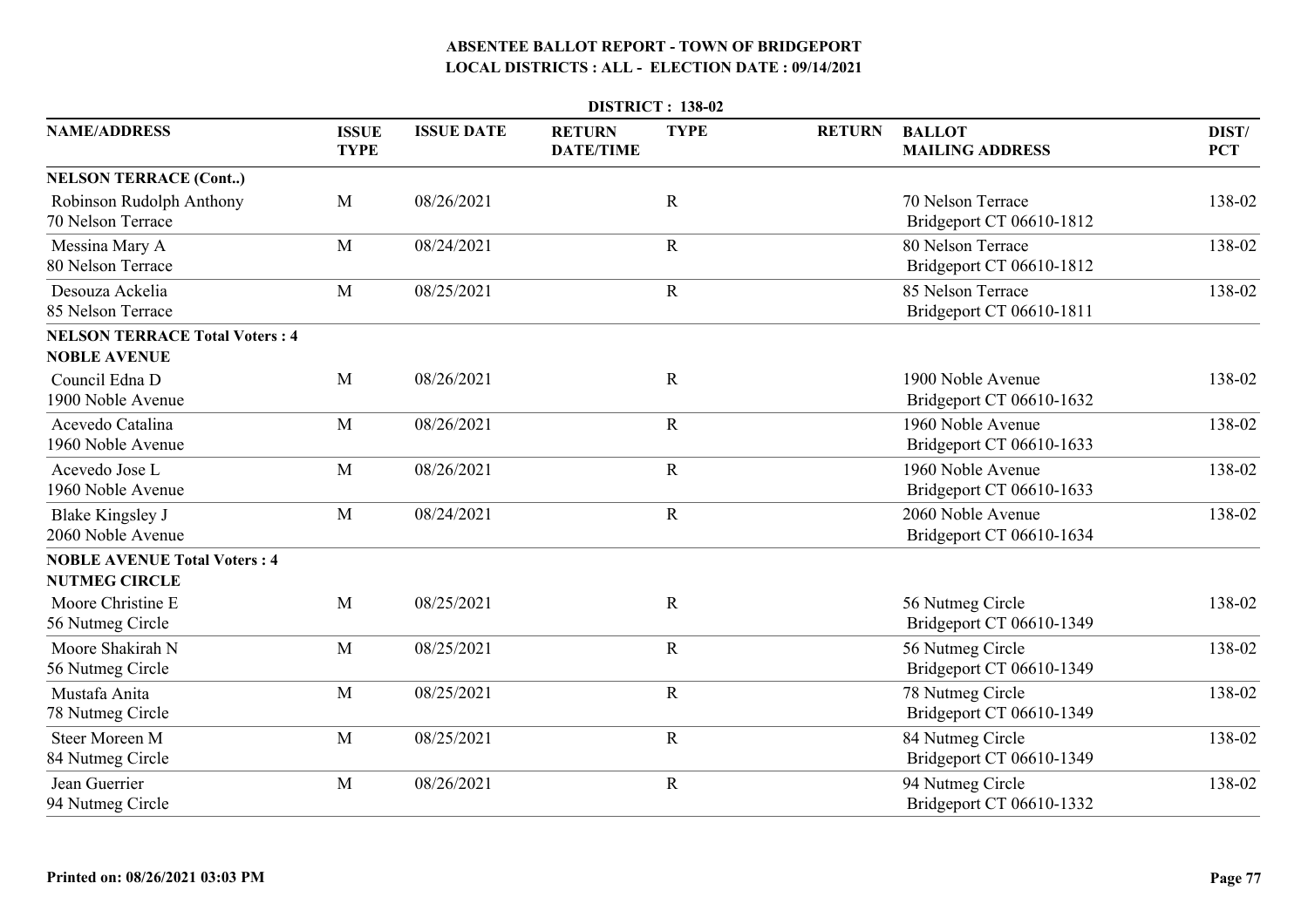| <b>DISTRICT: 138-02</b>                                    |                             |                   |                                   |             |               |                                                    |                     |  |  |  |
|------------------------------------------------------------|-----------------------------|-------------------|-----------------------------------|-------------|---------------|----------------------------------------------------|---------------------|--|--|--|
| <b>NAME/ADDRESS</b>                                        | <b>ISSUE</b><br><b>TYPE</b> | <b>ISSUE DATE</b> | <b>RETURN</b><br><b>DATE/TIME</b> | <b>TYPE</b> | <b>RETURN</b> | <b>BALLOT</b><br><b>MAILING ADDRESS</b>            | DIST/<br><b>PCT</b> |  |  |  |
| <b>NUTMEG CIRCLE (Cont)</b>                                |                             |                   |                                   |             |               |                                                    |                     |  |  |  |
| Jean Micheline<br>94 Nutmeg Circle                         | M                           | 08/26/2021        |                                   | $\mathbf R$ |               | 94 Nutmeg Circle<br>Bridgeport CT 06610-1349       | 138-02              |  |  |  |
| <b>NUTMEG CIRCLE Total Voters: 6</b><br><b>NUTMEG ROAD</b> |                             |                   |                                   |             |               |                                                    |                     |  |  |  |
| <b>Dutton Nanette</b><br>69 Nutmeg Road                    | M                           | 08/25/2021        |                                   | $\mathbf R$ |               | 69 Nutmeg Road<br>Bridgeport CT 06610-1335         | 138-02              |  |  |  |
| Bonilla Rafael A<br>97 Nutmeg Road                         | M                           | 08/24/2021        |                                   | $\mathbf R$ |               | 97 Nutmeg Road<br>Bridgeport CT 06610-1335         | 138-02              |  |  |  |
| Feliciano Katharine E<br>97 Nutmeg Road                    | M                           | 08/24/2021        |                                   | $\mathbf R$ |               | 97 Nutmeg Road<br>Bridgeport CT 06610-1335         | 138-02              |  |  |  |
| Barney Ann R<br>129 Nutmeg Road                            | M                           | 08/24/2021        |                                   | $\mathbf R$ |               | 129 Nutmeg Road<br>Bridgeport CT 06610-1335        | 138-02              |  |  |  |
| Barney Joseph E<br>129 Nutmeg Road                         | M                           | 08/24/2021        |                                   | $\mathbf R$ |               | 129 Nutmeg Road<br>Bridgeport CT 06610-1335        | 138-02              |  |  |  |
| Silveira Nelly M<br>185 Nutmeg Road                        | M                           | 08/24/2021        |                                   | $\mathbf R$ |               | 185 Nutmeg Road<br>Bridgeport CT 06610-1350        | 138-02              |  |  |  |
| <b>NUTMEG ROAD Total Voters: 6</b><br><b>OHIO AVENUE</b>   |                             |                   |                                   |             |               |                                                    |                     |  |  |  |
| Krajcik Maryann<br>126 Ohio Avenue                         | M                           | 08/24/2021        |                                   | $\mathbf R$ |               | 126 Ohio Avenue<br>Bridgeport CT 06610-1818        | 138-02              |  |  |  |
| <b>OHIO AVENUE Total Voters: 1</b>                         |                             |                   |                                   |             |               |                                                    |                     |  |  |  |
| PENNSYLVANIA AVENUE                                        |                             |                   |                                   |             |               |                                                    |                     |  |  |  |
| Morales John M<br>50 Pennsylvania Avenue                   | M                           | 08/24/2021        |                                   | $\mathbf R$ |               | 50 Pennsylvania Avenue<br>Bridgeport CT 06610-1800 | 138-02              |  |  |  |
| Morales Jose Jr<br>50 Pennsylvania Avenue                  | M                           | 08/24/2021        |                                   | ${\bf R}$   |               | 50 Pennsylvania Avenue<br>Bridgeport CT 06610-1800 | 138-02              |  |  |  |
| Aristy Adriana M<br>73 Pennsylvania Avenue                 | M                           | 08/24/2021        |                                   | $\mathbf R$ |               | 73 Pennsylvania Avenue<br>Bridgeport CT 06610-1849 | 138-02              |  |  |  |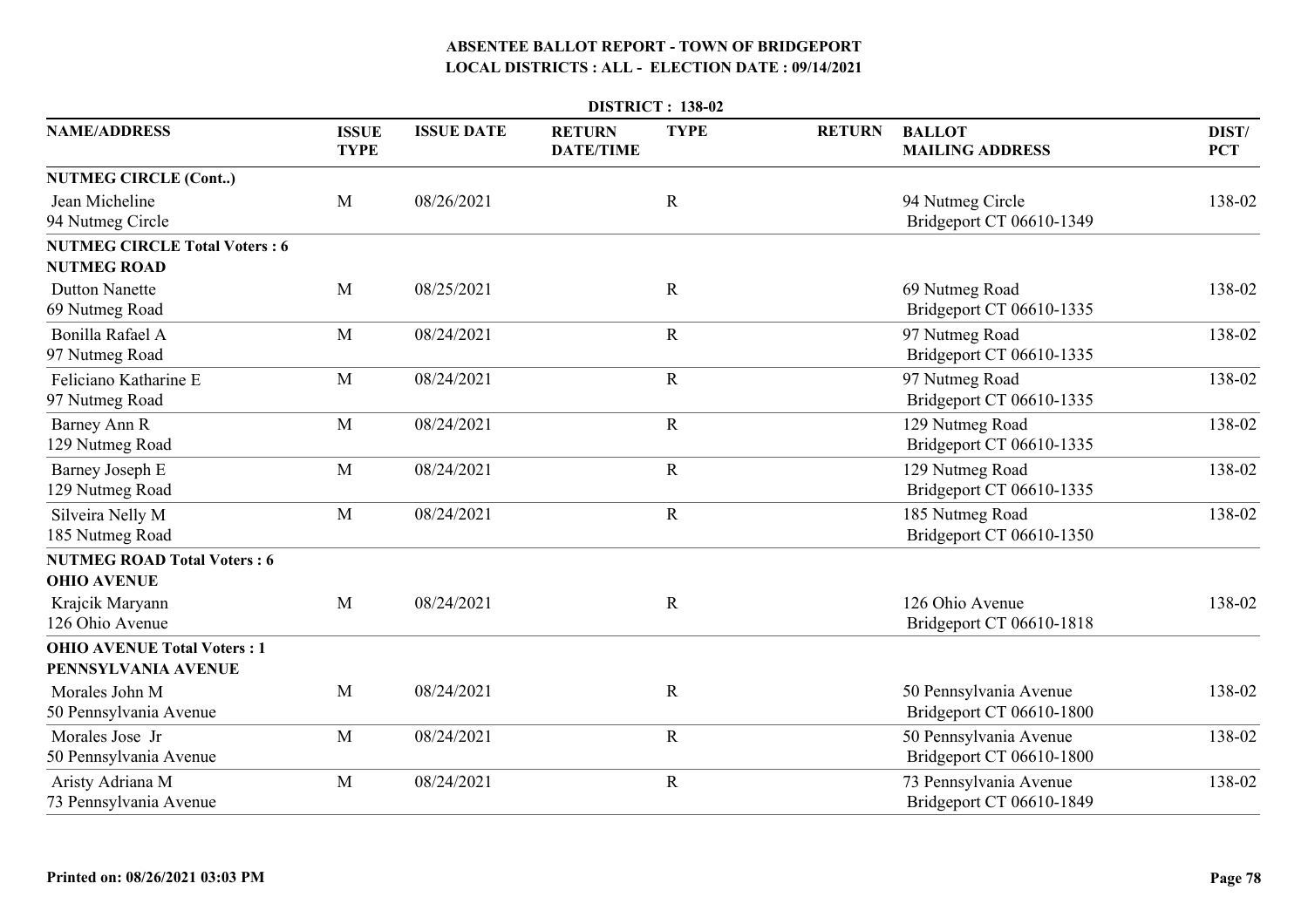| <b>DISTRICT: 138-02</b>                           |                             |                   |                                   |             |               |                                                    |                     |  |  |
|---------------------------------------------------|-----------------------------|-------------------|-----------------------------------|-------------|---------------|----------------------------------------------------|---------------------|--|--|
| <b>NAME/ADDRESS</b>                               | <b>ISSUE</b><br><b>TYPE</b> | <b>ISSUE DATE</b> | <b>RETURN</b><br><b>DATE/TIME</b> | <b>TYPE</b> | <b>RETURN</b> | <b>BALLOT</b><br><b>MAILING ADDRESS</b>            | DIST/<br><b>PCT</b> |  |  |
| PENNSYLVANIA AVENUE (Cont)                        |                             |                   |                                   |             |               |                                                    |                     |  |  |
| Aristy Alfredo R<br>73 Pennsylvania Avenue        | M                           | 08/24/2021        |                                   | $\mathbf R$ |               | 73 Pennsylvania Avenue<br>Bridgeport CT 06610-1849 | 138-02              |  |  |
| Baerga Angelina<br>96 Pennsylvania Avenue         | M                           | 08/24/2021        |                                   | $\mathbf R$ |               | 96 Pennsylvania Avenue<br>Bridgeport CT 06610-1800 | 138-02              |  |  |
| Bonilla Miguel<br>96 Pennsylvania Avenue          | M                           | 08/24/2021        |                                   | ${\bf R}$   |               | 96 Pennsylvania Avenue<br>Bridgeport CT 06610-1800 | 138-02              |  |  |
| <b>PENNSYLVANIA AVENUE Total Voters: 6</b>        |                             |                   |                                   |             |               |                                                    |                     |  |  |
| PILGRIM ROAD                                      |                             |                   |                                   |             |               |                                                    |                     |  |  |
| Swatkowski John C<br>133 Pilgrim Road             | M                           | 08/26/2021        |                                   | $\mathbf R$ |               | 133 Pilgrim Road<br>Bridgeport CT 06610-1343       | 138-02              |  |  |
| Swatkowski Karen M<br>133 Pilgrim Road            | M                           | 08/26/2021        |                                   | $\mathbf R$ |               | 133 Pilgrim Road<br>Bridgeport CT 06610-1343       | 138-02              |  |  |
| Mihalek Lois A<br>235 Pilgrim Road                | M                           | 08/26/2021        |                                   | $\mathbf R$ |               | 235 Pilgrim Road<br>Bridgeport CT 06610-1351       | 138-02              |  |  |
| Mihalek Raymond A<br>235 Pilgrim Road             | M                           | 08/26/2021        |                                   | $\mathbf R$ |               | 235 Pilgrim Road<br>Bridgeport CT 06610-1351       | 138-02              |  |  |
| <b>PILGRIM ROAD Total Voters: 4</b>               |                             |                   |                                   |             |               |                                                    |                     |  |  |
| PRISCILLA STREET                                  |                             |                   |                                   |             |               |                                                    |                     |  |  |
| Hall Yulette R<br>130 Priscilla Street            | M                           | 08/24/2021        |                                   | $\mathbf R$ |               | 130 Priscilla Street<br>Bridgeport CT 06610-0000   | 138-02              |  |  |
| Mason Dean Saheim<br>130 Priscilla Street         | M                           | 08/25/2021        |                                   | $\mathbf R$ |               | 130 Priscilla Street<br>Bridgeport CT 06610-1458   | 138-02              |  |  |
| Robinson Roger Abraham Jr<br>130 Priscilla Street | M                           | 08/24/2021        |                                   | $\mathbf R$ |               | 130 Priscilla Street<br>Bridgeport CT 06610-1458   | 138-02              |  |  |
| Woods Yulette<br>130 Priscilla Street             | M                           | 08/25/2021        |                                   | $\mathbf R$ |               | 130 Priscilla Street<br>Bridgeport CT 06610-1458   | 138-02              |  |  |
| Borgognone Marie G<br>143 Priscilla Street        | M                           | 08/26/2021        |                                   | $\mathbf R$ |               | 143 Priscilla Street<br>Bridgeport CT 06610-1460   | 138-02              |  |  |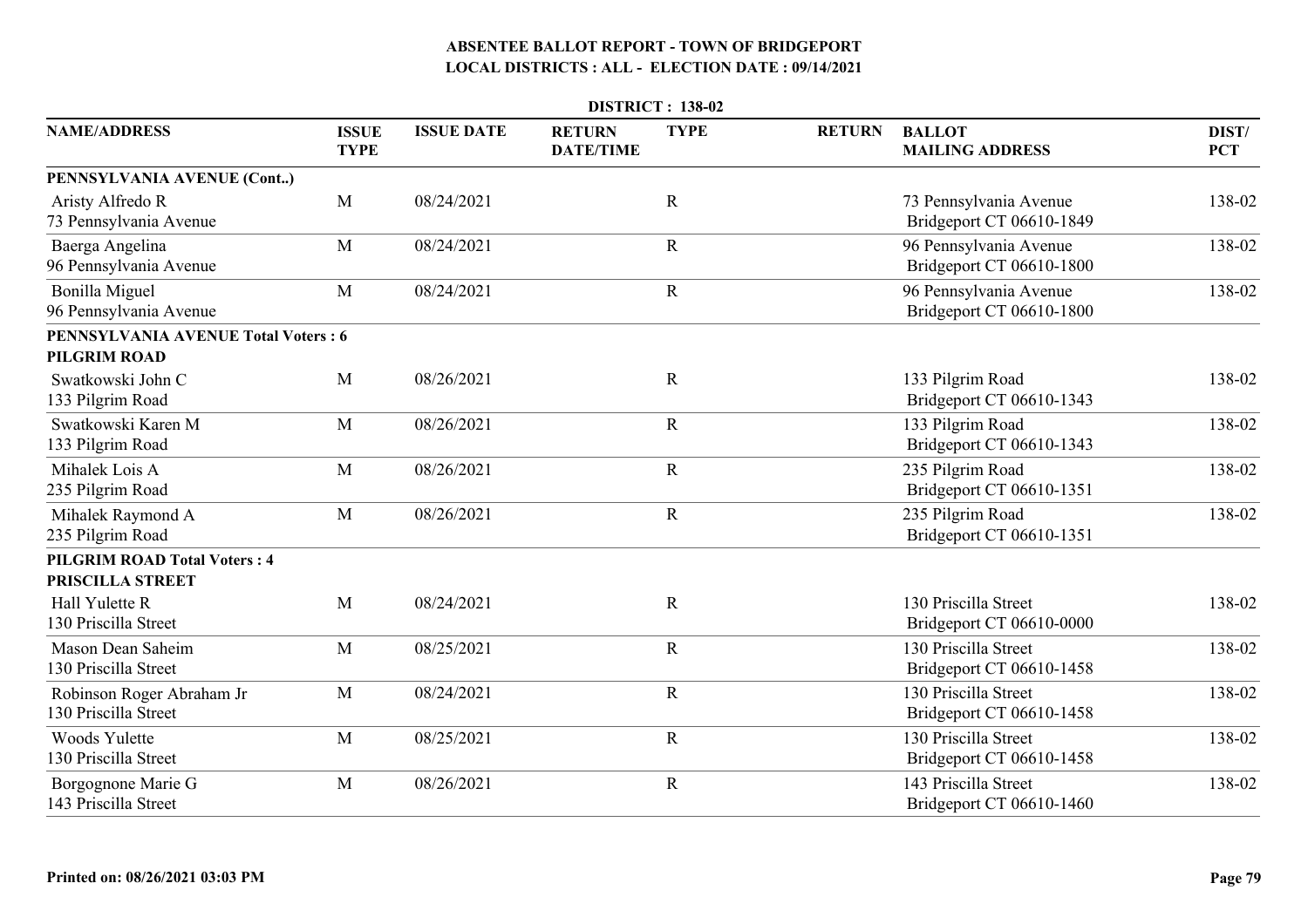|                                                                     |                             |                   |                                   | <b>DISTRICT: 138-02</b> |               |                                                   |                     |
|---------------------------------------------------------------------|-----------------------------|-------------------|-----------------------------------|-------------------------|---------------|---------------------------------------------------|---------------------|
| <b>NAME/ADDRESS</b>                                                 | <b>ISSUE</b><br><b>TYPE</b> | <b>ISSUE DATE</b> | <b>RETURN</b><br><b>DATE/TIME</b> | <b>TYPE</b>             | <b>RETURN</b> | <b>BALLOT</b><br><b>MAILING ADDRESS</b>           | DIST/<br><b>PCT</b> |
| PRISCILLA STREET (Cont)                                             |                             |                   |                                   |                         |               |                                                   |                     |
| Borgognone Roger T<br>143 Priscilla Street                          | M                           | 08/26/2021        |                                   | $\mathbb{R}$            |               | 143 Priscilla Street<br>Bridgeport CT 06610-1460  | 138-02              |
| Sharp Leonard J<br>152 Priscilla Street                             | M                           | 08/26/2021        |                                   | $\mathbf R$             |               | 152 Priscilla Street<br>Bridgeport CT 06610-1458  | 138-02              |
| <b>PRISCILLA STREET Total Voters: 7</b>                             |                             |                   |                                   |                         |               |                                                   |                     |
| <b>REGENCY STREET</b>                                               |                             |                   |                                   |                         |               |                                                   |                     |
| Henriquez Shania M<br>40 Regency Street                             | M                           | 08/25/2021        |                                   | $\mathbf R$             |               | 40 Regency Street<br>Bridgeport CT 06610-1308     | 138-02              |
| <b>REGENCY STREET Total Voters: 1</b><br><b>ROGER WILLIAMS ROAD</b> |                             |                   |                                   |                         |               |                                                   |                     |
| <b>Bernard Paul</b><br>9 Roger Williams Road                        | M                           | 08/25/2021        |                                   | $\mathbb{R}$            |               | 9 Roger Williams Road<br>Bridgeport CT 06610-1318 | 138-02              |
| <b>ROGER WILLIAMS ROAD Total Voters: 1</b><br><b>SILVER STREET</b>  |                             |                   |                                   |                         |               |                                                   |                     |
| Hassman Barbara A<br>245 Silver Street                              | M                           | 08/24/2021        |                                   | $\mathbf R$             |               | 245 Silver Street<br>Bridgeport CT 06610-1039     | 138-02              |
| <b>SILVER STREET Total Voters: 1</b>                                |                             |                   |                                   |                         |               |                                                   |                     |
| <b>STURTEVANT PLACE</b>                                             |                             |                   |                                   |                         |               |                                                   |                     |
| Corporan Manuel<br>10 Sturtevant Place                              | M                           | 08/26/2021        |                                   | $\mathbf R$             |               | 10 Sturtevant Place<br>Bridgeport CT 06610-1310   | 138-02              |
| Maria Anna G<br>10 Sturtevant Place                                 | M                           | 08/26/2021        |                                   | $\mathbf R$             |               | 10 Sturtevant Place<br>Bridgeport CT 06610-1310   | 138-02              |
| Vasquez Jonathan<br>10 Sturtevant Place                             | M                           | 08/26/2021        |                                   | $\mathbf R$             |               | 10 Sturtevant Place<br>Bridgeport CT 06610-1310   | 138-02              |
| <b>STURTEVANT PLACE Total Voters: 3</b>                             |                             |                   |                                   |                         |               |                                                   |                     |
| <b>TEXAS AVENUE</b>                                                 |                             |                   |                                   |                         |               |                                                   |                     |
| Reed Mattie L<br>236 Texas Avenue                                   | M                           | 08/24/2021        |                                   | $\mathbf R$             |               | 236 Texas Avenue<br>Bridgeport CT 06610-1814      | 138-02              |
| <b>TEXAS AVENUE Total Voters: 1</b><br><b>VIRGINIA AVENUE</b>       |                             |                   |                                   |                         |               |                                                   |                     |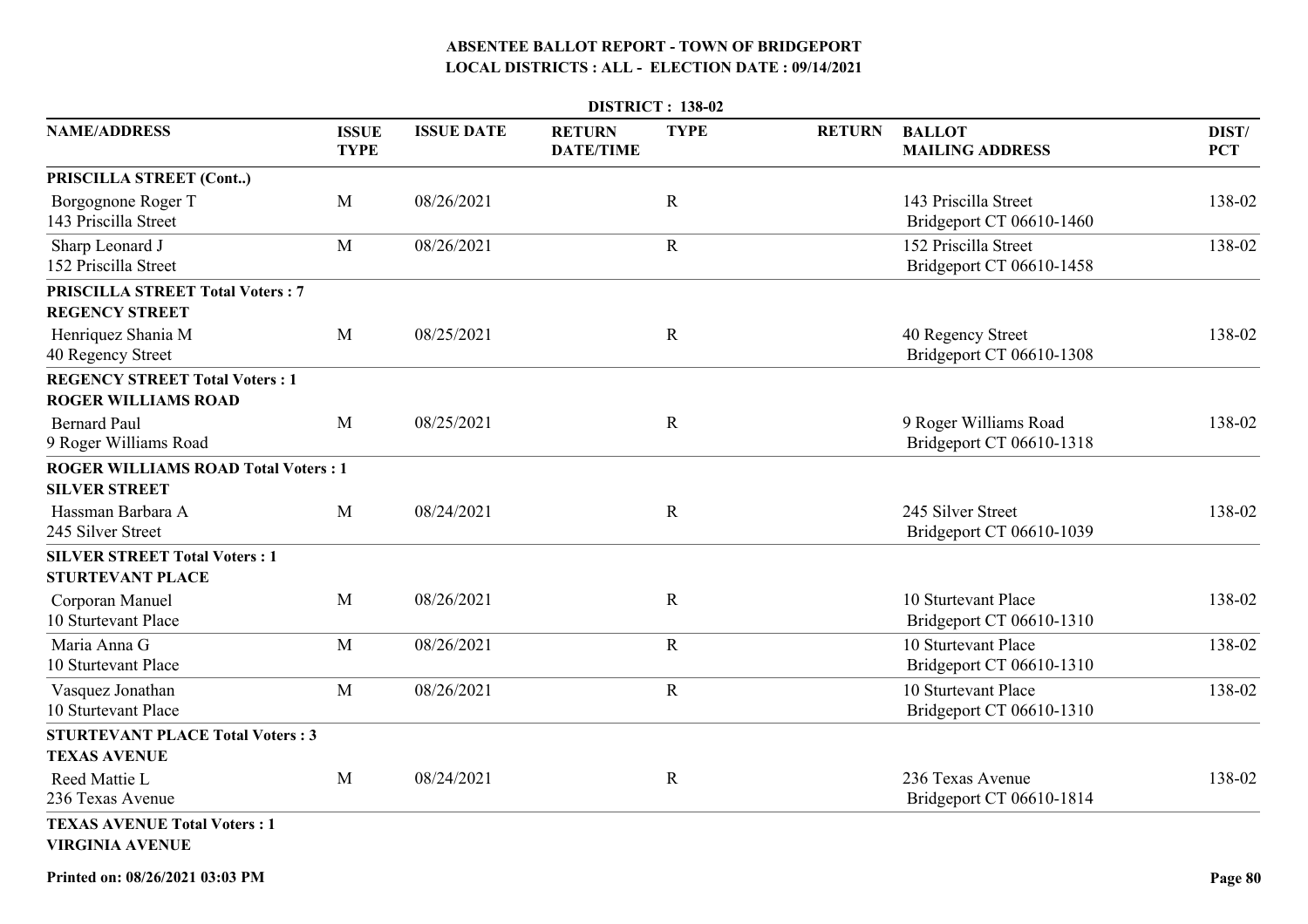|                                                                | <b>DISTRICT: 138-02</b> |                   |                                   |             |               |                                                   |                     |  |  |  |  |  |
|----------------------------------------------------------------|-------------------------|-------------------|-----------------------------------|-------------|---------------|---------------------------------------------------|---------------------|--|--|--|--|--|
| <b>NAME/ADDRESS</b>                                            | ISSUE<br><b>TYPE</b>    | <b>ISSUE DATE</b> | <b>RETURN</b><br><b>DATE/TIME</b> | <b>TYPE</b> | <b>RETURN</b> | <b>BALLOT</b><br><b>MAILING ADDRESS</b>           | DIST/<br><b>PCT</b> |  |  |  |  |  |
| <b>VIRGINIA AVENUE</b>                                         |                         |                   |                                   |             |               |                                                   |                     |  |  |  |  |  |
| Rowe Bonnie M<br>128 Virginia Avenue                           | M                       | 08/24/2021        |                                   | R           |               | 128 Virginia Avenue<br>Bridgeport CT 06610-1544   | 138-02              |  |  |  |  |  |
| Padilla Eloisa<br>189 Virginia Avenue D                        | M                       | 08/26/2021        |                                   | $\mathbf R$ |               | 189 Virginia Avenue D<br>Bridgeport CT 06610-1525 | 138-02              |  |  |  |  |  |
| <b>VIRGINIA AVENUE Total Voters: 2</b><br><b>WOODMERE ROAD</b> |                         |                   |                                   |             |               |                                                   |                     |  |  |  |  |  |
| Richards Ouida A<br>28 Woodmere Road                           | M                       | 08/25/2021        |                                   | R           |               | 28 Woodmere Road<br>Bridgeport CT 06610-1031      | 138-02              |  |  |  |  |  |
| Singh Kemarley Randolfe<br>28 Woodmere Road                    | M                       | 08/25/2021        |                                   | $\mathbf R$ |               | 28 Woodmere Road<br>Bridgeport CT 06610-0000      | 138-02              |  |  |  |  |  |
| Porter Doris<br>90 Woodmere Road                               | M                       | 08/26/2021        |                                   | R           |               | 90 Woodmere Road<br>Bridgeport CT 06610-1031      | 138-02              |  |  |  |  |  |

**WOODMERE ROAD Total Voters : 3**

**Precinct: 138-02 Total Voters: 106 D=106 R=0 U=0 O=0 Voided=0**

**Precinct Returned Ballots: 138-02 Total Returned Ballots: 0 D=0 R=0 U=0 O=0 Voided=0**

**District: 138 Total Voters: 386 D=386 R=0 U=0 O=0 Voided=0**

**District Returned Ballots: 138 Total Voters: 0 D=0 R=0 U=0 O=0 Voided=0**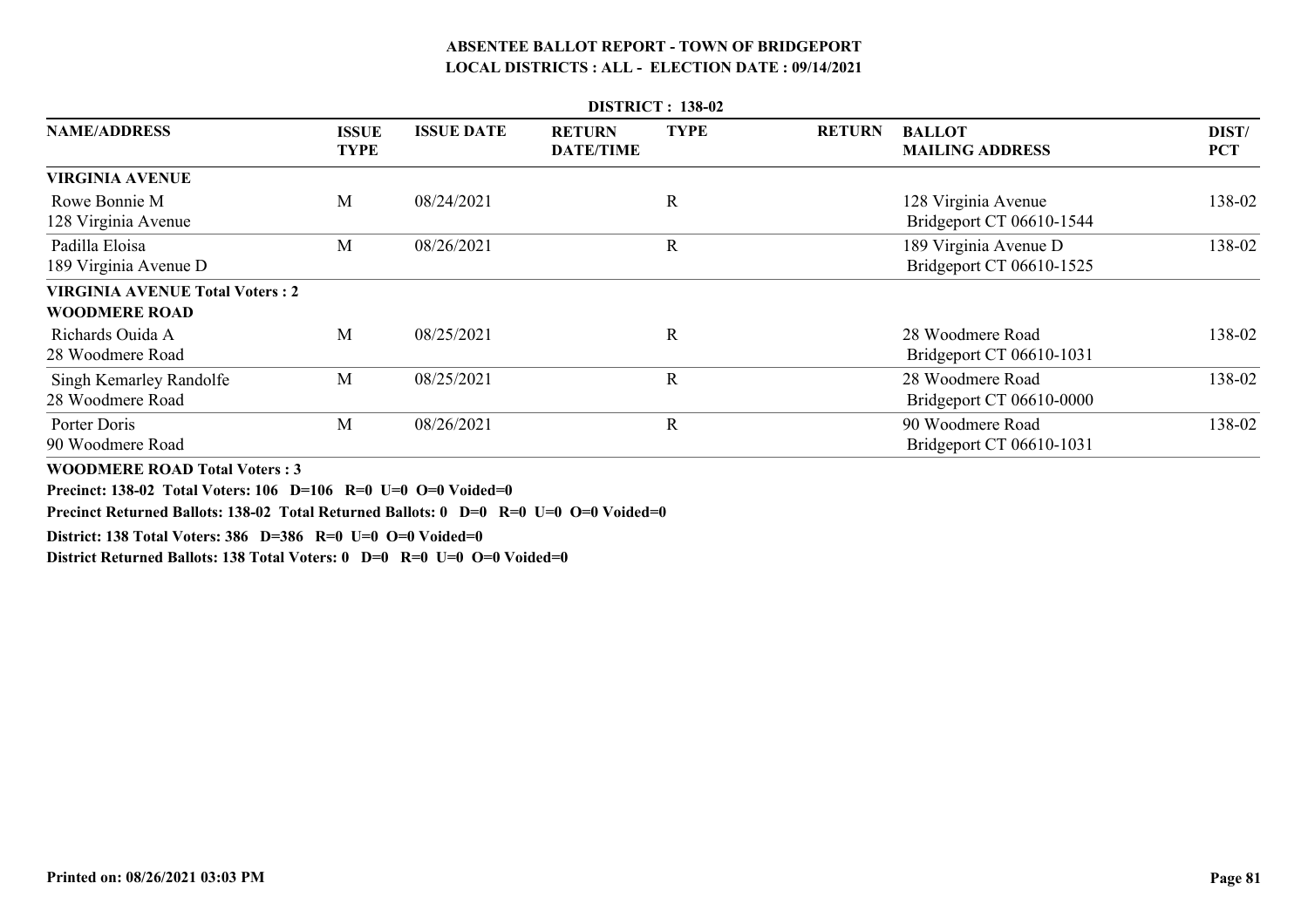| <b>DISTRICT: 139-01</b>                                        |                             |                   |                                   |             |               |                                                   |                     |  |  |
|----------------------------------------------------------------|-----------------------------|-------------------|-----------------------------------|-------------|---------------|---------------------------------------------------|---------------------|--|--|
| <b>NAME/ADDRESS</b>                                            | <b>ISSUE</b><br><b>TYPE</b> | <b>ISSUE DATE</b> | <b>RETURN</b><br><b>DATE/TIME</b> | <b>TYPE</b> | <b>RETURN</b> | <b>BALLOT</b><br><b>MAILING ADDRESS</b>           | DIST/<br><b>PCT</b> |  |  |
| <b>ADAMS STREET</b>                                            |                             |                   |                                   |             |               |                                                   |                     |  |  |
| Wade Lillian C<br>240 Adams Street                             | M                           | 08/24/2021        |                                   | $\mathbf R$ |               | 240 Adams Street<br>Bridgeport CT 06607-2403      | 139-01              |  |  |
| Strode Randolph L Jr<br>253 Adams Street 1                     | M                           | 08/26/2021        |                                   | $\mathbf R$ |               | 253 Adams Street 1<br>Bridgeport CT 06607-2404    | 139-01              |  |  |
| Gathers Devoria A<br>253 Adams Street 1 FL                     | M                           | 08/26/2021        |                                   | $\mathbf R$ |               | 253 Adams Street 1 FL<br>Bridgeport CT 06607-2404 | 139-01              |  |  |
| <b>ADAMS STREET Total Voters: 3</b><br><b>CARROLL AVENUE</b>   |                             |                   |                                   |             |               |                                                   |                     |  |  |
| Williams Lizzie<br>530 Carroll Avenue                          | M                           | 08/24/2021        |                                   | $\mathbf R$ |               | 530 Carroll Avenue<br>Bridgeport CT 06607-1413    | 139-01              |  |  |
| <b>CARROLL AVENUE Total Voters: 1</b><br><b>FREEMAN STREET</b> |                             |                   |                                   |             |               |                                                   |                     |  |  |
| Diaz Ubaldo A<br>30 Freeman Street 204                         | M                           | 08/26/2021        |                                   | $\mathbf R$ |               | 30 Freeman Street 204<br>Bridgeport CT 06607-1510 | 139-01              |  |  |
| Whitfield Cathy L<br>30 Freeman Street 209                     | M                           | 08/26/2021        |                                   | $\mathbf R$ |               | 30 Freeman Street 209<br>Bridgeport CT 06607-1548 | 139-01              |  |  |
| Lopez-Goodman Seanna<br>30 Freeman Street 211                  | M                           | 08/26/2021        |                                   | $\mathbf R$ |               | 30 Freeman Street 211<br>Bridgeport CT 06607-1548 | 139-01              |  |  |
| Carter Zay S<br>30 Freeman Street 305                          | M                           | 08/26/2021        |                                   | $\mathbf R$ |               | 30 Freeman Street 305<br>Bridgeport CT 06607-1548 | 139-01              |  |  |
| Potts Mamie<br>30 Freeman Street 306                           | M                           | 08/26/2021        |                                   | $\mathbf R$ |               | 30 Freeman Street 306<br>Bridgeport CT 06607-1548 | 139-01              |  |  |
| Peterbark Deborah M<br>30 Freeman Street 310                   | M                           | 08/26/2021        |                                   | $\mathbf R$ |               | 30 Freeman Street 310<br>Bridgeport CT 06607-0000 | 139-01              |  |  |
| Valle Alda Nilsa<br>30 Freeman Street 314                      | M                           | 08/26/2021        |                                   | $\mathbf R$ |               | 30 Freeman Street 314<br>Bridgeport CT 06607-1548 | 139-01              |  |  |
| Correa Raymond J<br>30 Freeman Street 315                      | M                           | 08/26/2021        |                                   | $\mathbf R$ |               | 30 Freeman Street 315<br>Bridgeport CT 06607-1510 | 139-01              |  |  |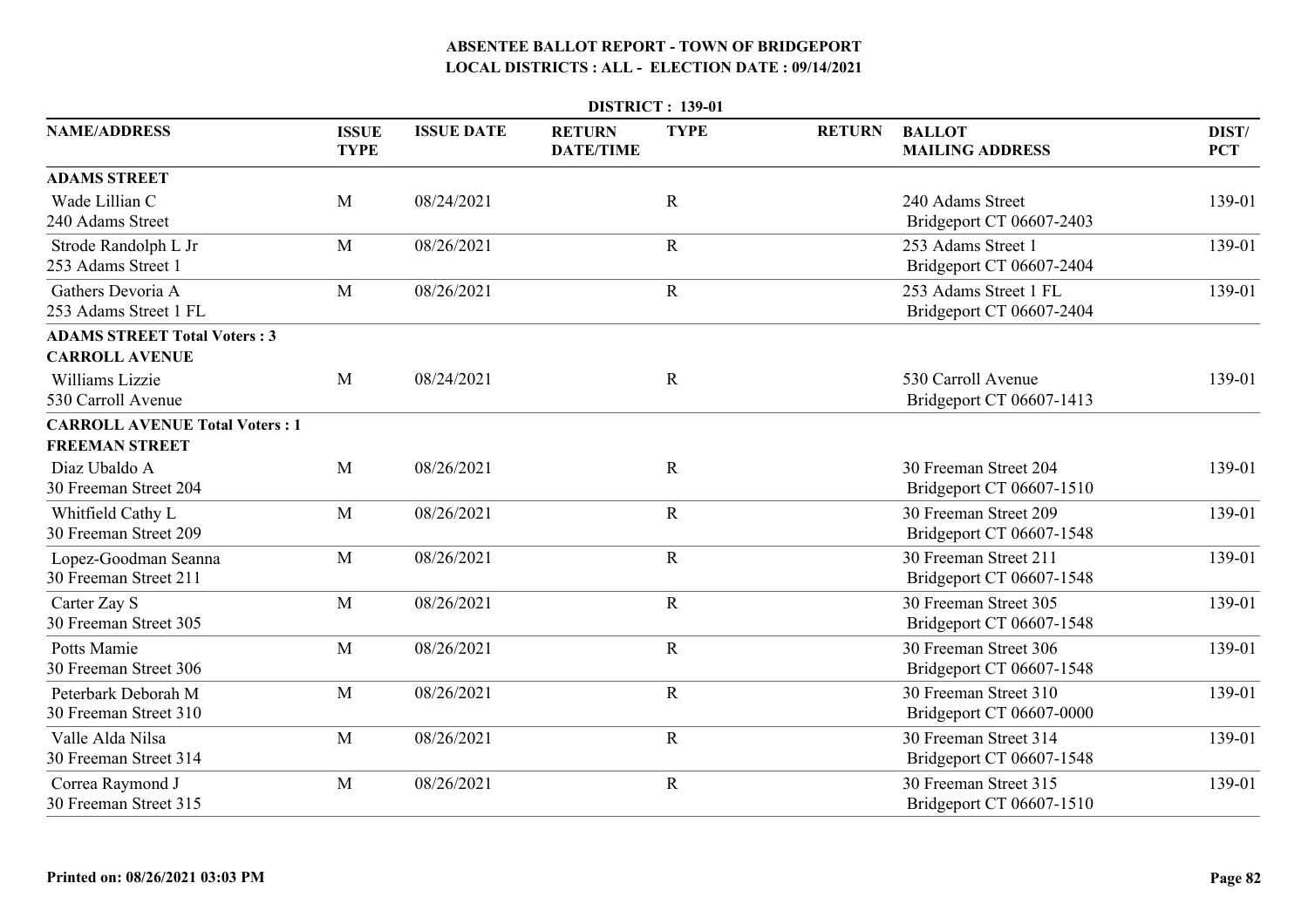| <b>DISTRICT: 139-01</b>                                          |                             |                   |                                   |             |               |                                                      |                     |  |  |  |
|------------------------------------------------------------------|-----------------------------|-------------------|-----------------------------------|-------------|---------------|------------------------------------------------------|---------------------|--|--|--|
| <b>NAME/ADDRESS</b>                                              | <b>ISSUE</b><br><b>TYPE</b> | <b>ISSUE DATE</b> | <b>RETURN</b><br><b>DATE/TIME</b> | <b>TYPE</b> | <b>RETURN</b> | <b>BALLOT</b><br><b>MAILING ADDRESS</b>              | DIST/<br><b>PCT</b> |  |  |  |
| <b>FREEMAN STREET (Cont)</b>                                     |                             |                   |                                   |             |               |                                                      |                     |  |  |  |
| Cobb William<br>30 Freeman Street 316                            | M                           | 08/26/2021        |                                   | $\mathbf R$ |               | 30 Freeman Street 316<br>Bridgeport CT 06607-1548    | 139-01              |  |  |  |
| Addison William L<br>30 Freeman Street #311                      | M                           | 08/26/2021        |                                   | $\mathbf R$ |               | 30 Freeman Street #311<br>Bridgeport CT 06607-1510   | 139-01              |  |  |  |
| Negron Iris N<br>30 Freeman Street #A-307                        | M                           | 08/26/2021        |                                   | ${\bf R}$   |               | 30 Freeman Street #A-307<br>Bridgeport CT 06607-1548 | 139-01              |  |  |  |
| <b>FREEMAN STREET Total Voters: 11</b><br><b>NEWFIELD AVENUE</b> |                             |                   |                                   |             |               |                                                      |                     |  |  |  |
| Holmes Ernestine<br>84 Newfield Avenue                           | M                           | 08/24/2021        |                                   | $\mathbf R$ |               | 84 Newfield Avenue<br>Bridgeport CT 06607-2423       | 139-01              |  |  |  |
| Simmons Wanda R<br>145 Newfield Avenue 1 FL                      | M                           | 08/24/2021        |                                   | $\mathbf R$ |               | 145 Newfield Avenue 1 FL<br>Bridgeport CT 06607-2428 | 139-01              |  |  |  |
| <b>Blackwell Annette</b><br>200 Newfield Avenue                  | M                           | 08/24/2021        |                                   | $\mathbf R$ |               | 200 Newfield Avenue<br>Bridgeport CT 06607-2429      | 139-01              |  |  |  |
| <b>NEWFIELD AVENUE Total Voters: 3</b><br><b>ORANGE STREET</b>   |                             |                   |                                   |             |               |                                                      |                     |  |  |  |
| Cabral Emeline J<br>41 Orange Street                             | M                           | 08/24/2021        |                                   | $\mathbf R$ |               | 41 Orange Street<br>Bridgeport CT 06607-1712         | 139-01              |  |  |  |
| Ezekiel Larry M<br>51 Orange Street                              | M                           | 08/26/2021        |                                   | $\mathbf R$ |               | 51 Orange Street<br>Bridgeport CT 06607-1712         | 139-01              |  |  |  |
| Ezekiel Darlene E<br>51 Orange Street 2ND FL                     | M                           | 08/26/2021        |                                   | $\mathbf R$ |               | 51 Orange Street 2ND FL<br>Bridgeport CT 06607-1712  | 139-01              |  |  |  |
| <b>ORANGE STREET Total Voters: 3</b><br><b>READ STREET</b>       |                             |                   |                                   |             |               |                                                      |                     |  |  |  |
| Pettway Jessie L<br>180 Read Street                              | M                           | 08/26/2021        |                                   | $\mathbf R$ |               | 180 Read Street<br>Bridgeport CT 06607-2021          | 139-01              |  |  |  |
| <b>Starling Cynthia</b><br>180 Read Street                       | M                           | 08/26/2021        |                                   | $\mathbf R$ |               | 180 Read Street<br>Bridgeport CT 06607-2021          | 139-01              |  |  |  |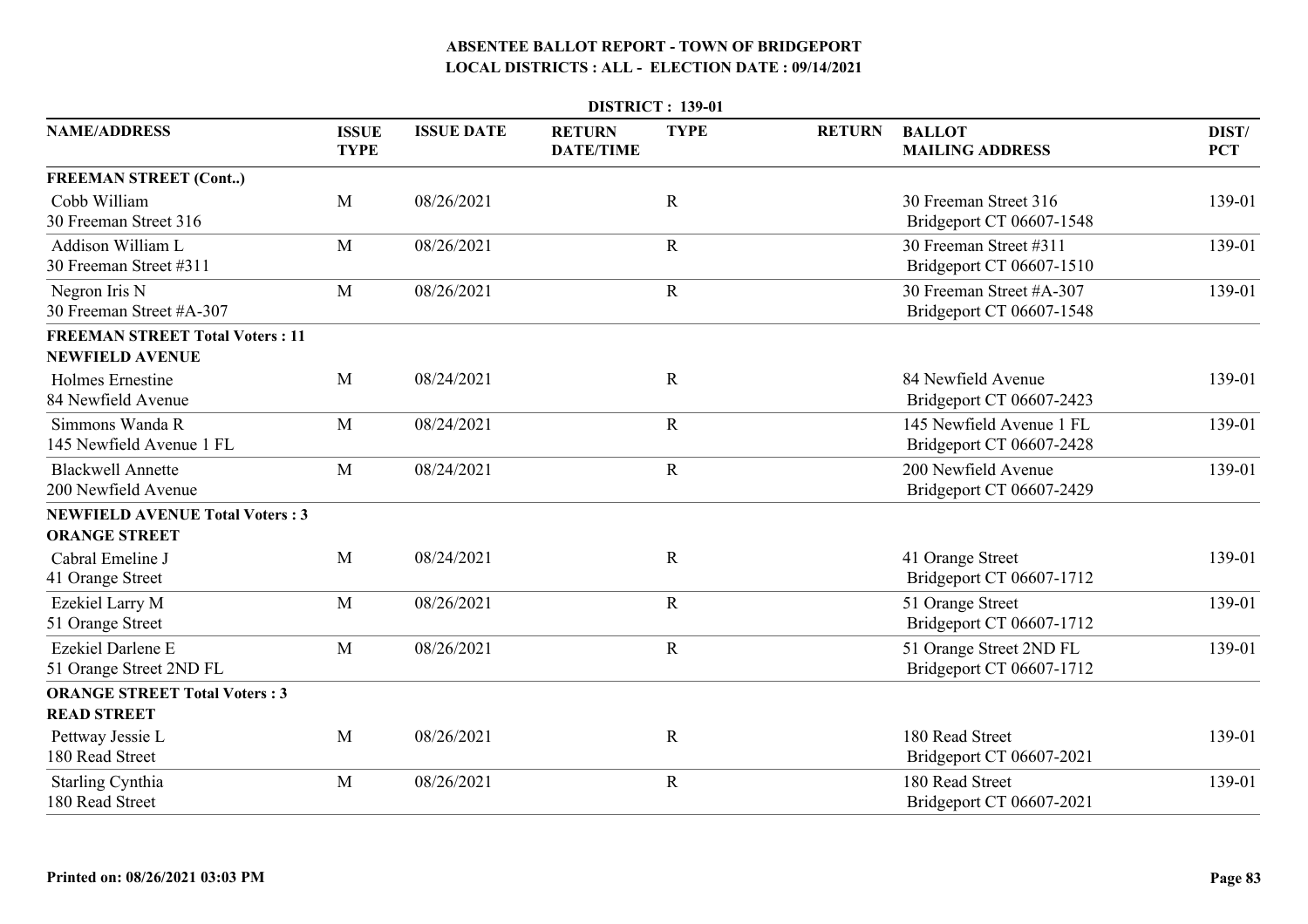|                                                             |                             |                   |                                   | <b>DISTRICT: 139-01</b> |               |                                                   |                     |
|-------------------------------------------------------------|-----------------------------|-------------------|-----------------------------------|-------------------------|---------------|---------------------------------------------------|---------------------|
| <b>NAME/ADDRESS</b>                                         | <b>ISSUE</b><br><b>TYPE</b> | <b>ISSUE DATE</b> | <b>RETURN</b><br><b>DATE/TIME</b> | <b>TYPE</b>             | <b>RETURN</b> | <b>BALLOT</b><br><b>MAILING ADDRESS</b>           | DIST/<br><b>PCT</b> |
| <b>READ STREET (Cont)</b>                                   |                             |                   |                                   |                         |               |                                                   |                     |
| Starling Sabrina D<br>180 Read Street                       | M                           | 08/26/2021        |                                   | $\mathbf R$             |               | 180 Read Street<br>Bridgeport CT 06607-2021       | 139-01              |
| <b>READ STREET Total Voters: 3</b><br><b>SEAVIEW AVENUE</b> |                             |                   |                                   |                         |               |                                                   |                     |
| Perkins Mark S<br>890 Seaview Avenue A-11                   | M                           | 08/26/2021        |                                   | $\mathbf R$             |               | P.O. Box 4122<br>East Orange NJ 07019             | 139-01              |
| <b>SEAVIEW AVENUE Total Voters: 1</b>                       |                             |                   |                                   |                         |               |                                                   |                     |
| <b>UNION AVENUE</b>                                         |                             |                   |                                   |                         |               |                                                   |                     |
| Nunez Consuelo<br>264 Union Avenue                          | M                           | 08/24/2021        |                                   | $\mathbf R$             |               | 264 Union Avenue<br>Bridgeport CT 06607-1838      | 139-01              |
| Villafane Maria<br>264 Union Avenue 107                     | M                           | 08/24/2021        |                                   | $\overline{R}$          |               | 264 Union Avenue 107<br>Bridgeport CT 06607-1838  | 139-01              |
| Rivera Ana Iris<br>264 Union Avenue 205                     | M                           | 08/26/2021        |                                   | $\mathbf R$             |               | 264 Union Avenue 205<br>Bridgeport CT 06607-1838  | 139-01              |
| Delvalle Carlos C<br>264 Union Avenue 312                   | M                           | 08/19/2021        |                                   | $\mathbf R$             |               | 264 Union Avenue 312<br>Bridgeport CT 06607-1838  | 139-01              |
| Ortiz Bernardo<br>264 Union Avenue #205                     | M                           | 08/26/2021        |                                   | $\mathbf R$             |               | 264 Union Avenue #205<br>Bridgeport CT 06607-1838 | 139-01              |
| Pullins Dorothy M<br>264 Union Avenue #209                  | M                           | 08/26/2021        |                                   | $\mathbf R$             |               | 264 Union Avenue #209<br>Bridgeport CT 06607-1838 | 139-01              |
| Estrella-Herrera Andrea A<br>264 Union Avenue A207          | M                           | 08/26/2021        |                                   | $\mathbf R$             |               | 264 Union Avenue A207<br>Bridgeport CT 06607-1838 | 139-01              |

**UNION AVENUE Total Voters : 7**

**Precinct: 139-01 Total Voters: 32 D=32 R=0 U=0 O=0 Voided=0**

**Precinct Returned Ballots: 139-01 Total Returned Ballots: 0 D=0 R=0 U=0 O=0 Voided=0**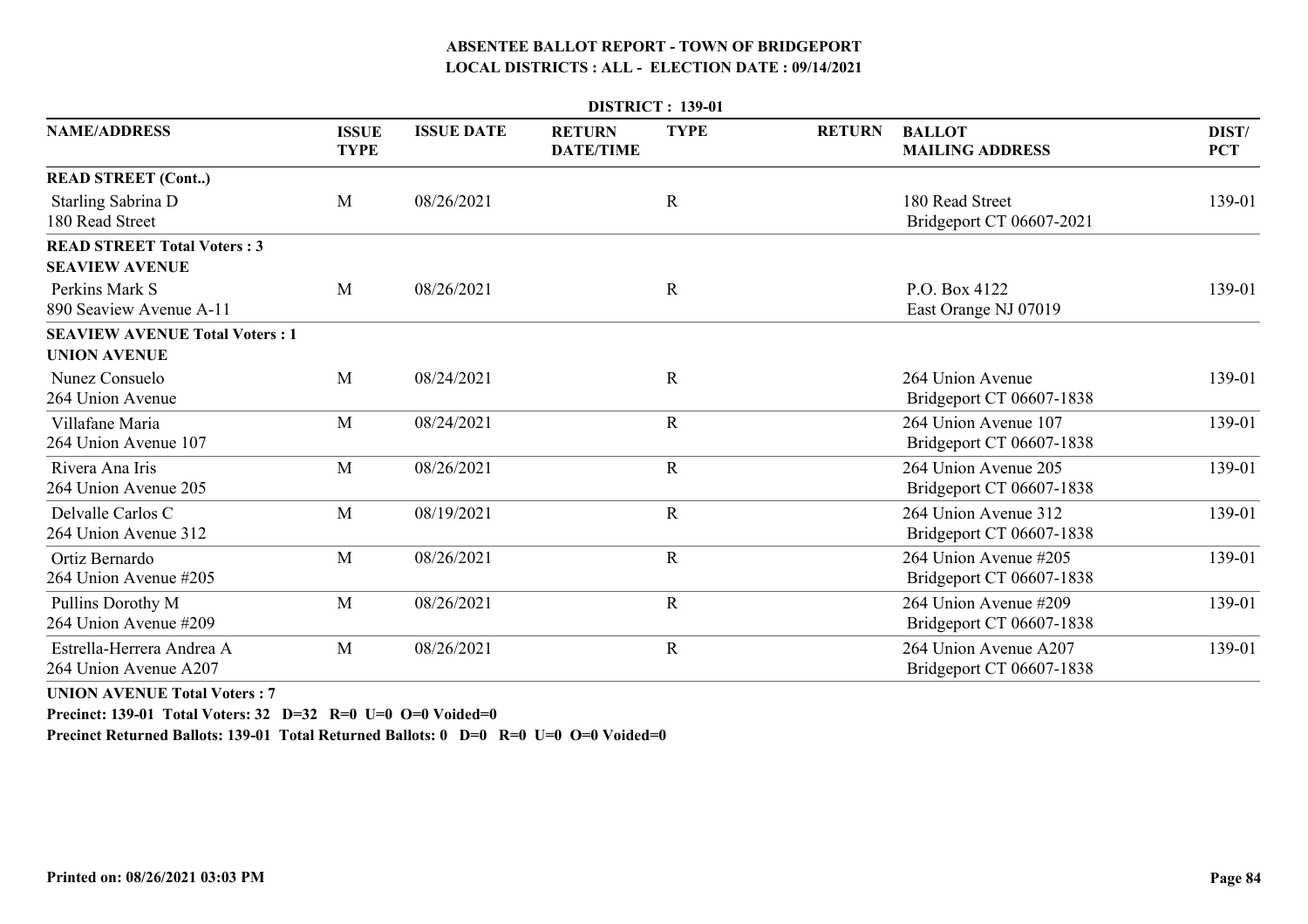|                                                                 |                             |                   |                                   | <b>DISTRICT: 139-02</b> |               |                                                        |                     |
|-----------------------------------------------------------------|-----------------------------|-------------------|-----------------------------------|-------------------------|---------------|--------------------------------------------------------|---------------------|
| <b>NAME/ADDRESS</b>                                             | <b>ISSUE</b><br><b>TYPE</b> | <b>ISSUE DATE</b> | <b>RETURN</b><br><b>DATE/TIME</b> | <b>TYPE</b>             | <b>RETURN</b> | <b>BALLOT</b><br><b>MAILING ADDRESS</b>                | DIST/<br><b>PCT</b> |
| <b>CENTRAL AVENUE</b>                                           |                             |                   |                                   |                         |               |                                                        |                     |
| Collymore Buelah Marjorie L<br>1491 Central Avenue 713          | M                           | 08/24/2021        |                                   | $\mathbf R$             |               | 1491 Central Avenue 713<br>Bridgeport CT 06610-2841    | 139-02              |
| Ortiz Rosa M<br>1491 Central Avenue 816                         | M                           | 08/24/2021        |                                   | $\mathbf R$             |               | 1491 Central Avenue 816<br>Bridgeport CT 06610-0000    | 139-02              |
| Bivens William L<br>1491 Central Avenue 904                     | M                           | 08/24/2021        |                                   | $\mathbf R$             |               | 1491 Central Avenue 904<br>Bridgeport CT 06610-2841    | 139-02              |
| Nunez Sergio Jr<br>1491 Central Avenue #303                     | M                           | 08/26/2021        |                                   | $\mathbf R$             |               | 1491 Central Avenue #303<br>Bridgeport CT 06610-2841   | 139-02              |
| Spencer Classie M<br>1491 Central Avenue A-905                  | M                           | 08/24/2021        |                                   | $\mathbf R$             |               | 1491 Central Avenue A-905<br>Bridgeport CT 06610-2841  | 139-02              |
| Ortiz Jose<br>1491 Central Avenue #A-614                        | M                           | 08/24/2021        |                                   | ${\bf R}$               |               | 1491 Central Avenue #A-614<br>Bridgeport CT 06610-2841 | 139-02              |
| <b>CENTRAL AVENUE Total Voters: 6</b><br><b>CLERMONT AVENUE</b> |                             |                   |                                   |                         |               |                                                        |                     |
| Turner Wyomie Lorreta<br>111 Clermont Avenue #1                 | M                           | 08/26/2021        |                                   | $\mathbf R$             |               | 111 Clermont Avenue #1<br>Bridgeport CT 06610-2910     | 139-02              |
| <b>CLERMONT AVENUE Total Voters: 1</b><br><b>DOVER STREET</b>   |                             |                   |                                   |                         |               |                                                        |                     |
| Jones Linda K<br>49 Dover Street #2F                            | $\mathbf{P}$                | 08/24/2021        | 08/24/2021<br>1:54 PM             | $\mathbf R$             | $\mathbf{P}$  | 49 Dover Street #2F<br>Bridgeport CT 06610-2291        | 139-02              |
| <b>DOVER STREET Total Voters: 1</b><br><b>EAST AVENUE</b>       |                             |                   |                                   |                         |               |                                                        |                     |
| Laing Elvena A<br>337 East Avenue                               | M                           | 08/24/2021        |                                   | $\mathbf R$             |               | 337 East Avenue<br>Bridgeport CT 06610-2903            | 139-02              |
| <b>EAST AVENUE Total Voters: 1</b><br><b>FORD PLACE</b>         |                             |                   |                                   |                         |               |                                                        |                     |
| Padilla Alexander<br>35 Ford Place                              | M                           | 08/24/2021        |                                   | $\mathbf R$             |               | 35 Ford Place<br>Bridgeport CT 06610-2803              | 139-02              |
| <b>FORD PLACE Total Voters: 1</b><br><b>HARVEY STREET</b>       |                             |                   |                                   |                         |               |                                                        |                     |

**Printed on: 08/26/2021 03:03 PM**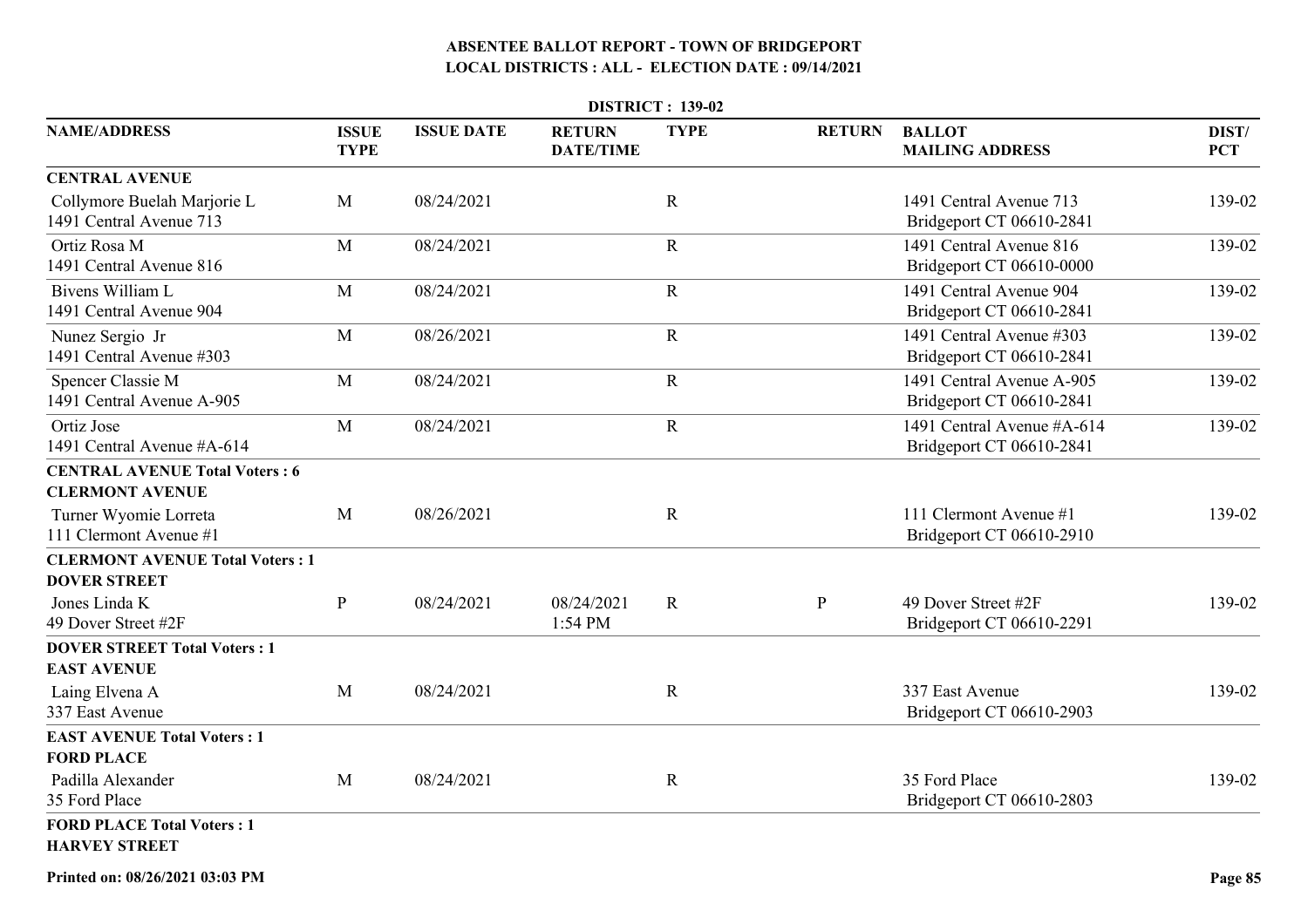|                                                                      |                             |                   |                                   | <b>DISTRICT: 139-02</b> |               |                                                          |                     |
|----------------------------------------------------------------------|-----------------------------|-------------------|-----------------------------------|-------------------------|---------------|----------------------------------------------------------|---------------------|
| <b>NAME/ADDRESS</b>                                                  | <b>ISSUE</b><br><b>TYPE</b> | <b>ISSUE DATE</b> | <b>RETURN</b><br><b>DATE/TIME</b> | <b>TYPE</b>             | <b>RETURN</b> | <b>BALLOT</b><br><b>MAILING ADDRESS</b>                  | DIST/<br><b>PCT</b> |
| <b>HARVEY STREET</b>                                                 |                             |                   |                                   |                         |               |                                                          |                     |
| Falcon Guadalupe C<br>10 Harvey Street                               | M                           | 08/24/2021        |                                   | $\mathbf R$             |               | 10 Harvey Street<br>Bridgeport CT 06610-2532             | 139-02              |
| McBride Tamara T<br>10 Harvey Street                                 | M                           | 08/24/2021        |                                   | $\mathbf R$             |               | 10 Harvey Street<br>Bridgeport CT 06610-2532             | 139-02              |
| <b>HARVEY STREET Total Voters: 2</b>                                 |                             |                   |                                   |                         |               |                                                          |                     |
| <b>KENT AVENUE</b>                                                   |                             |                   |                                   |                         |               |                                                          |                     |
| Carter Sonya M<br>179 Kent Avenue 2                                  | M                           | 08/24/2021        |                                   | $\mathbf R$             |               | 179 Kent Avenue 2<br>Bridgeport CT 06610-0000            | 139-02              |
| <b>KENT AVENUE Total Voters: 1</b><br><b>NORTH RIDGEFIELD AVENUE</b> |                             |                   |                                   |                         |               |                                                          |                     |
| Taylor Mary R<br>603 North Ridgefield Avenue                         | M                           | 08/24/2021        |                                   | $\mathbf R$             |               | 603 North Ridgefield Avenue<br>Bridgeport CT 06610-2506  | 139-02              |
| Chisholm Henry<br>604 North Ridgefield Avenue                        | M                           | 08/24/2021        |                                   | $\mathbf R$             |               | 604 North Ridgefield Avenue<br>Bridgeport CT 06610-2556  | 139-02              |
| Chisholm Prudence<br>604 North Ridgefield Avenue                     | M                           | 08/24/2021        |                                   | $\mathbf R$             |               | 604 North Ridgefield Avenue<br>Bridgeport CT 06610-2556  | 139-02              |
| Rivera Antonio Jr<br>623 N North Ridgefield Avenue                   | M                           | 08/24/2021        |                                   | $\mathbf R$             |               | 623 N North Ridgefield Avenue<br><b>Bridgeport CT</b>    | 139-02              |
| Smith Rakiya Z<br>633 North Ridgefield Avenue                        | M                           | 08/24/2021        |                                   | $\mathbf R$             |               | 633 North Ridgefield Avenue<br>Bridgeport CT 06610-2506  | 139-02              |
| <b>Pratt Elsie R</b><br>634 North Ridgefield Avenue                  | M                           | 08/24/2021        |                                   | $\mathbf R$             |               | 634 North Ridgefield Avenue<br>Bridgeport CT 06610-2556  | 139-02              |
| <b>NORTH RIDGEFIELD AVENUE Total Voters: 6</b>                       |                             |                   |                                   |                         |               |                                                          |                     |
| <b>NORTH SUMMERFIELD AVENUE</b>                                      |                             |                   |                                   |                         |               |                                                          |                     |
| Breeden-Garvins Chevelle M<br>521 North Summerfield Avenue           | M                           | 08/24/2021        |                                   | $\mathbf R$             |               | 521 North Summerfield Avenue<br>Bridgeport CT 06610-2552 | 139-02              |
| <b>NORTH SUMMERFIELD AVENUE Total Voters: 1</b>                      |                             |                   |                                   |                         |               |                                                          |                     |

**PALISADE AVENUE**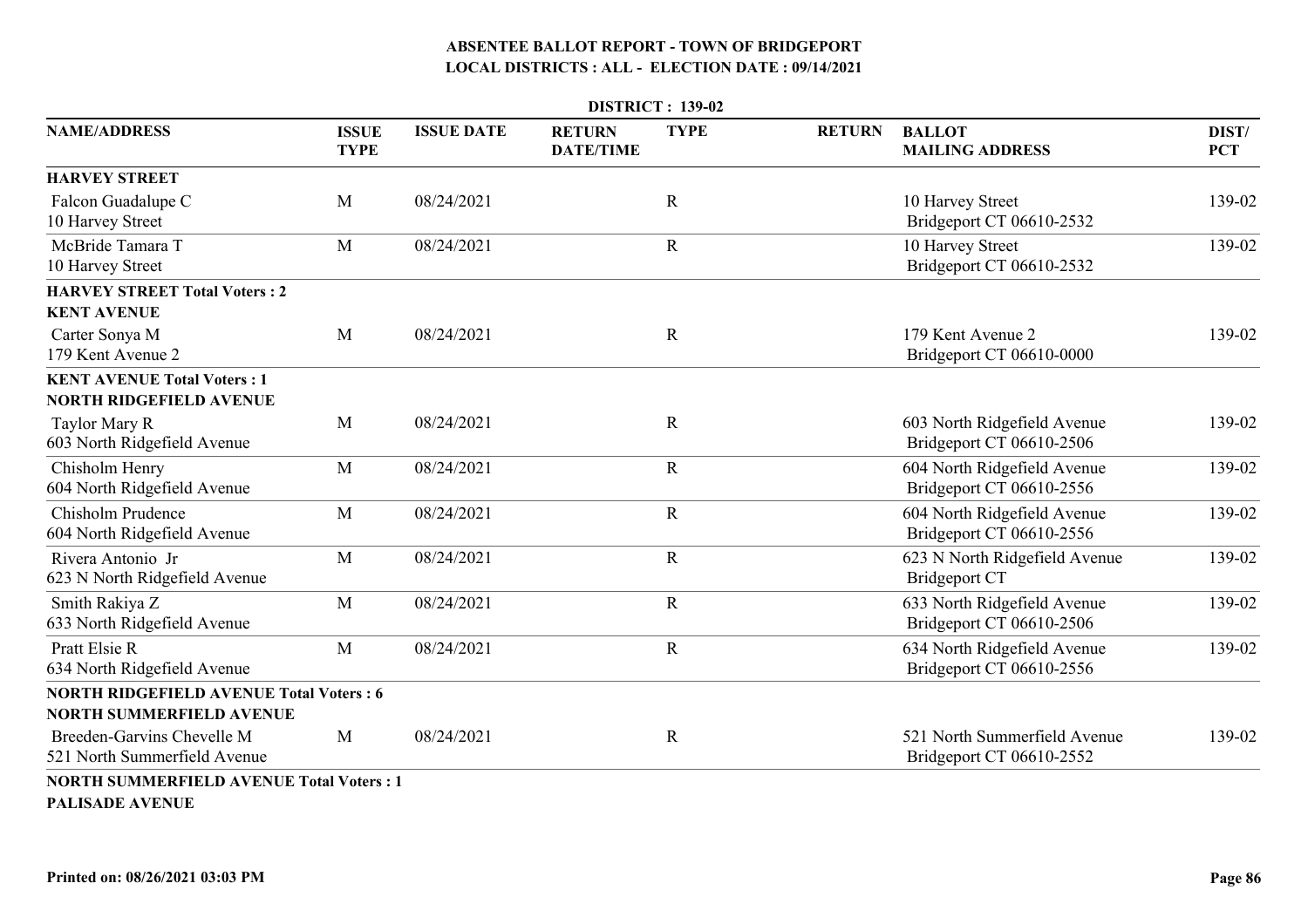| <b>DISTRICT: 139-02</b>                                             |                             |                   |                                   |             |               |                                                      |                     |  |
|---------------------------------------------------------------------|-----------------------------|-------------------|-----------------------------------|-------------|---------------|------------------------------------------------------|---------------------|--|
| <b>NAME/ADDRESS</b>                                                 | <b>ISSUE</b><br><b>TYPE</b> | <b>ISSUE DATE</b> | <b>RETURN</b><br><b>DATE/TIME</b> | <b>TYPE</b> | <b>RETURN</b> | <b>BALLOT</b><br><b>MAILING ADDRESS</b>              | DIST/<br><b>PCT</b> |  |
| <b>PALISADE AVENUE</b>                                              |                             |                   |                                   |             |               |                                                      |                     |  |
| Jackson David Alex<br>85 Palisade Avenue                            | M                           | 08/24/2021        |                                   | $\mathbf R$ |               | 85 Palisade Avenue<br>Bridgeport CT 06610-2219       | 139-02              |  |
| Taft Adrienne D<br>155 Palisade Avenue                              | M                           | 08/24/2021        |                                   | $\mathbf R$ |               | 155 Palisade Avenue<br>Bridgeport CT 06610-2284      | 139-02              |  |
| <b>PALISADE AVENUE Total Voters: 2</b><br><b>PRINCE STREET</b>      |                             |                   |                                   |             |               |                                                      |                     |  |
| Casillas Yaritza<br>235 Prince Street                               | M                           | 08/24/2021        |                                   | $\mathbf R$ |               | 235 Prince Street<br>Bridgeport CT 06610-2953        | 139-02              |  |
| <b>PRINCE STREET Total Voters: 1</b><br><b>REMINGTON STREET</b>     |                             |                   |                                   |             |               |                                                      |                     |  |
| Santos Lynn M<br>72 Remington Street                                | M                           | 08/24/2021        |                                   | $\mathbf R$ |               | 72 Remington Street<br>Bridgeport CT 06610-2278      | 139-02              |  |
| Vizcaino Aidaliz<br>122 Remington Street                            | M                           | 08/24/2021        |                                   | ${\bf R}$   |               | 122 Remington Street<br>Bridgeport CT 06610-2211     | 139-02              |  |
| <b>REMINGTON STREET Total Voters: 2</b><br><b>RIDGEFIELD AVENUE</b> |                             |                   |                                   |             |               |                                                      |                     |  |
| Nolivi Marie Y<br>50 Ridgefield Avenue 102                          | M                           | 08/26/2021        |                                   | $\mathbf R$ |               | 50 Ridgefield Avenue 102<br>Bridgeport CT 06610-3103 | 139-02              |  |
| <b>RIDGEFIELD AVENUE Total Voters: 1</b><br><b>WILLOW STREET</b>    |                             |                   |                                   |             |               |                                                      |                     |  |
| Osbourne Remay A<br>222 Willow Street                               | M                           | 08/24/2021        |                                   | $\mathbf R$ |               | 222 Willow Street<br>Bridgeport CT 06610-2908        | 139-02              |  |
| Majewski Victoria L<br>378 Willow Street                            | M                           | 08/24/2021        |                                   | $\mathbf R$ |               | 378 Willow Street<br>Bridgeport CT 06610-2971        | 139-02              |  |
| Rose Joycelyn Veronica<br>400 Willow Street                         | M                           | 08/24/2021        |                                   | $\mathbf R$ |               | 400 Willow Street<br>Bridgeport CT 06610-2943        | 139-02              |  |

**WILLOW STREET Total Voters : 3**

**Precinct: 139-02 Total Voters: 29 D=29 R=0 U=0 O=0 Voided=0**

**Precinct Returned Ballots: 139-02 Total Returned Ballots: 1 D=1 R=0 U=0 O=0 Voided=0**